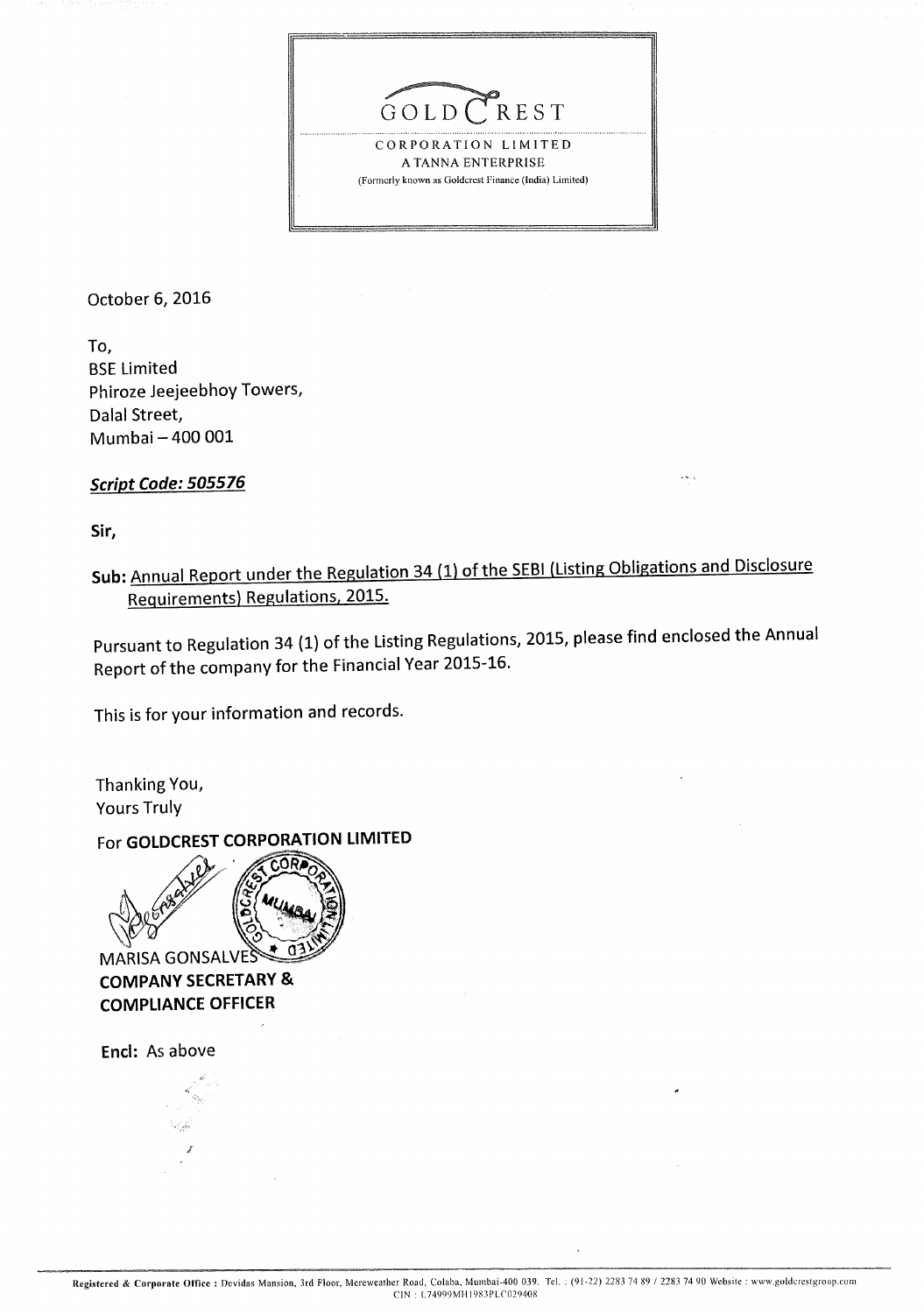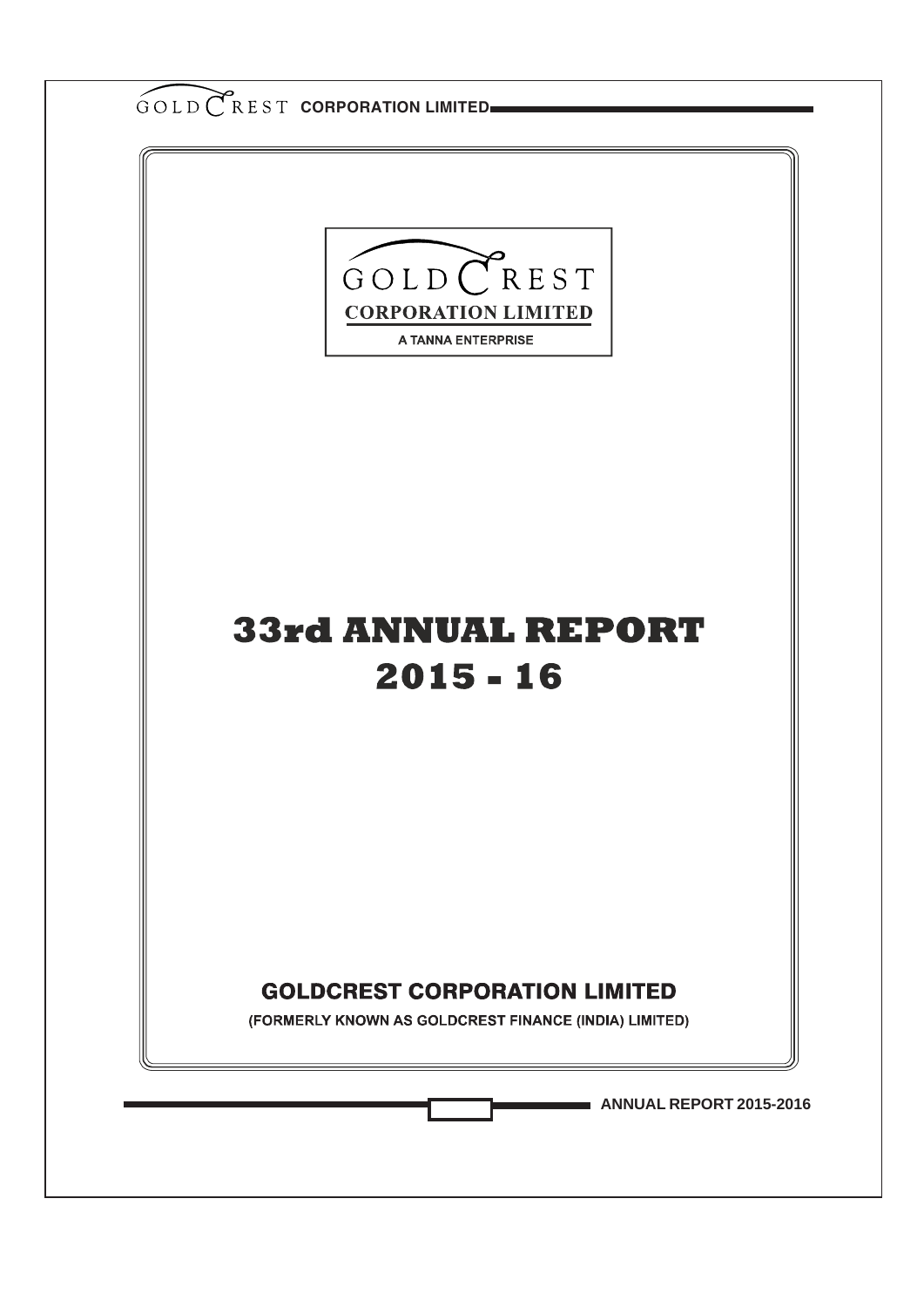#### **BOARD OF DIRECTORS :**

| Mr. Tulsidas J. Tanna   | $\blacksquare$           | <b>Chairman Emeritus</b>                    |
|-------------------------|--------------------------|---------------------------------------------|
| Mr. Tushar T. Tanna     | ٠                        | Chairman & Non-Executive Director           |
| Mrs. Anupa Tanna Shah   | $\overline{\phantom{a}}$ | Managing Director & Chief Executive Officer |
| Mr. Shirish B. Kamdar   | $\overline{\phantom{a}}$ | Non-Executive & Independent Director        |
| Mr. Kishore M. Vussonji | $\overline{\phantom{0}}$ | Non-Executive & Independent Director        |
|                         |                          |                                             |

#### **CHIEF FINANCIAL OFFICER : COMPANY SECRETARY :**

Mr. Manish Chheda Ms. Marisa Gonsalves

### **AUDIT COMMITTEE : NOMINATION & REMUNERATION COMMITTEE :**

| Mr. Kishore M. Vussonji - Chairman |            |        | Mr. Kishore M. Vussonji - |                            | Chairman |  |
|------------------------------------|------------|--------|---------------------------|----------------------------|----------|--|
| Mr. Tushar T. Tanna                | $\sim$ $-$ | Member | Mr. Tushar T. Tanna       | $\sim$ 100 $\pm$ 100 $\pm$ | Member   |  |
| Mr. Shirish B. Kamdar              | $\sim$     | Member | Mr. Shirish B. Kamdar     | $\blacksquare$             | Member   |  |

#### **STAKEHOLDERS RELATIONSHIP COMMITTEE : RISK MANAGEMENT COMMITTEE :**

| Mr. Tushar T. Tanna       |            | - Chairman | Mr. Tushar T. Tanna       | - Chairman |
|---------------------------|------------|------------|---------------------------|------------|
| Mr. Kishore M. Vussonji - |            | Member     | Mr. Kishore M. Vussonji - | Member     |
| Mr. Shirish B. Kamdar     | $\sim$ $-$ | Member     | Mr. Shirish B. Kamdar -   | Member     |
|                           |            |            | Mr. Manish Chheda         | - Member   |

### **AUDITORS : LEGAL ADVISORS : BANKERS :**

**M/s. Ramesh M. Sheth & Associates M/s. Kanga & Co. Kotak Mahindra Bank Ltd**. Chartered Accountants Advocates, Solicitors **HDFC Bank Ltd**.

**-**

& Notaries **Indian Bank Ltd.**

Devidas Mansion, 3<sup>rd</sup> Floor, **Corporate Office :** Mereweather Road, 8, Shiv Shakti Industrial Estate, Colaba, Mumbai – 400 039 E-mail: office@goldcrestgroup.com Tel: 022-23018261, 2301676<br>Website: www.goldcrestgroup.com Email: busicomp@vsnl.com Website: www.goldcrestgroup.com

### **REGISTERED OFFICE REGISTRAR & SHARE TRANSFER AGENTS : & CORPORATE OFFICE : M/s. Purva Sharegistry (India) Pvt. Ltd.**

Colaba, Mumbai – 400 039 Sitaram Mills Compound, J.R. Boricha Marg, Lower Parel, Mumbai – 400 011<br>Tel: 022-23018261, 23016761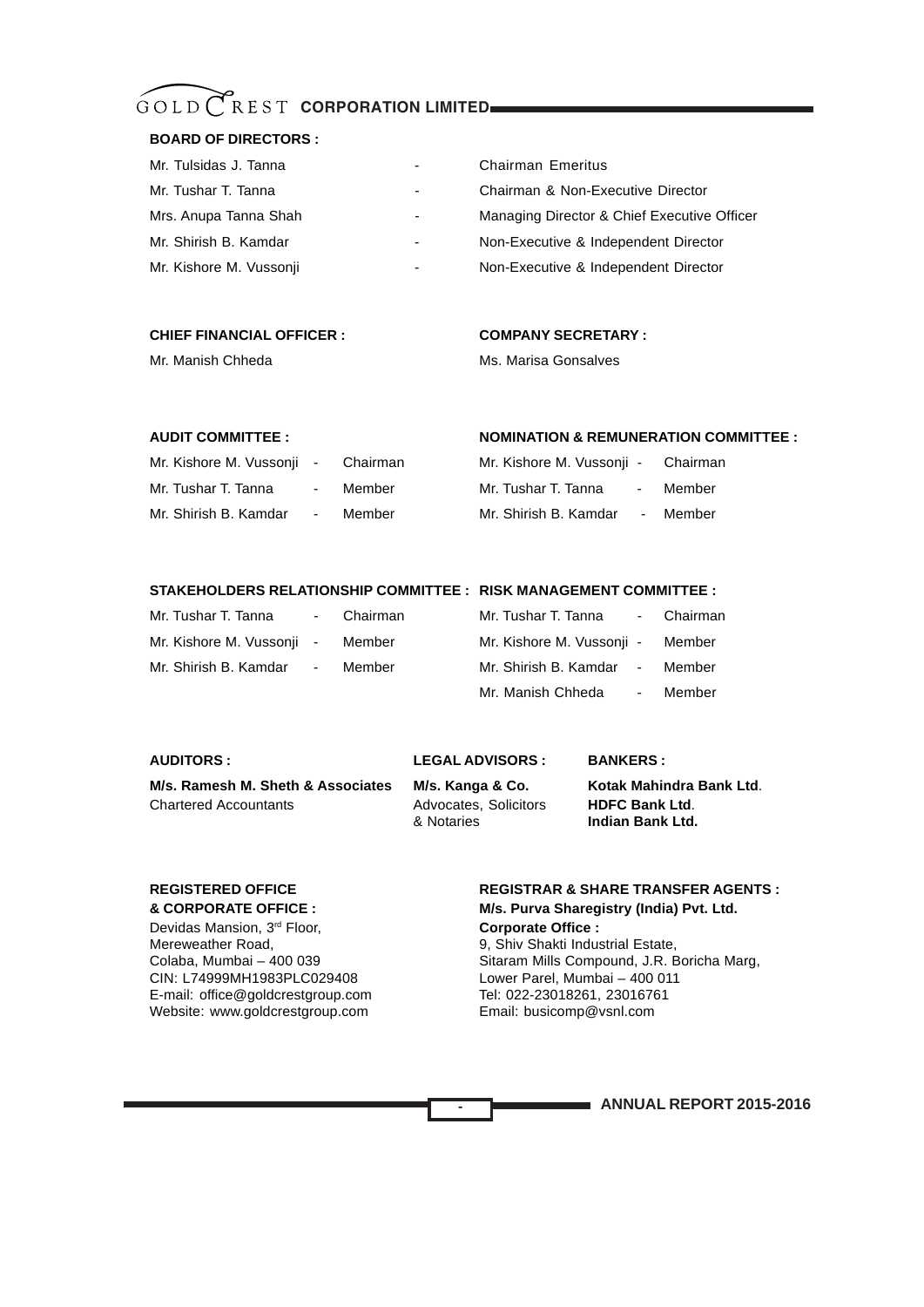| <b>CONTENTS</b>                                                           | Page No. |
|---------------------------------------------------------------------------|----------|
|                                                                           | 1        |
|                                                                           | 9        |
|                                                                           | 11       |
| Extract of Annual Return - Form No MGT 9 (Annexure A to Board's Report)   | 17       |
|                                                                           | 25       |
|                                                                           | 26       |
|                                                                           | 28       |
|                                                                           | 30       |
| Auditor's Certificate on Compliance of Conditions of Corporate Governance | 43       |
|                                                                           | 44       |
|                                                                           | 45       |
|                                                                           | 46       |
|                                                                           | 51       |
|                                                                           | 52       |
|                                                                           | 53       |
|                                                                           | 54       |
|                                                                           | 55       |
|                                                                           | 62       |
|                                                                           | 68       |
|                                                                           | 72       |
|                                                                           | 73       |
|                                                                           | 74       |
|                                                                           | 75       |
|                                                                           | 76       |
|                                                                           | 83       |
|                                                                           |          |
| Attendance Slip                                                           |          |

**-**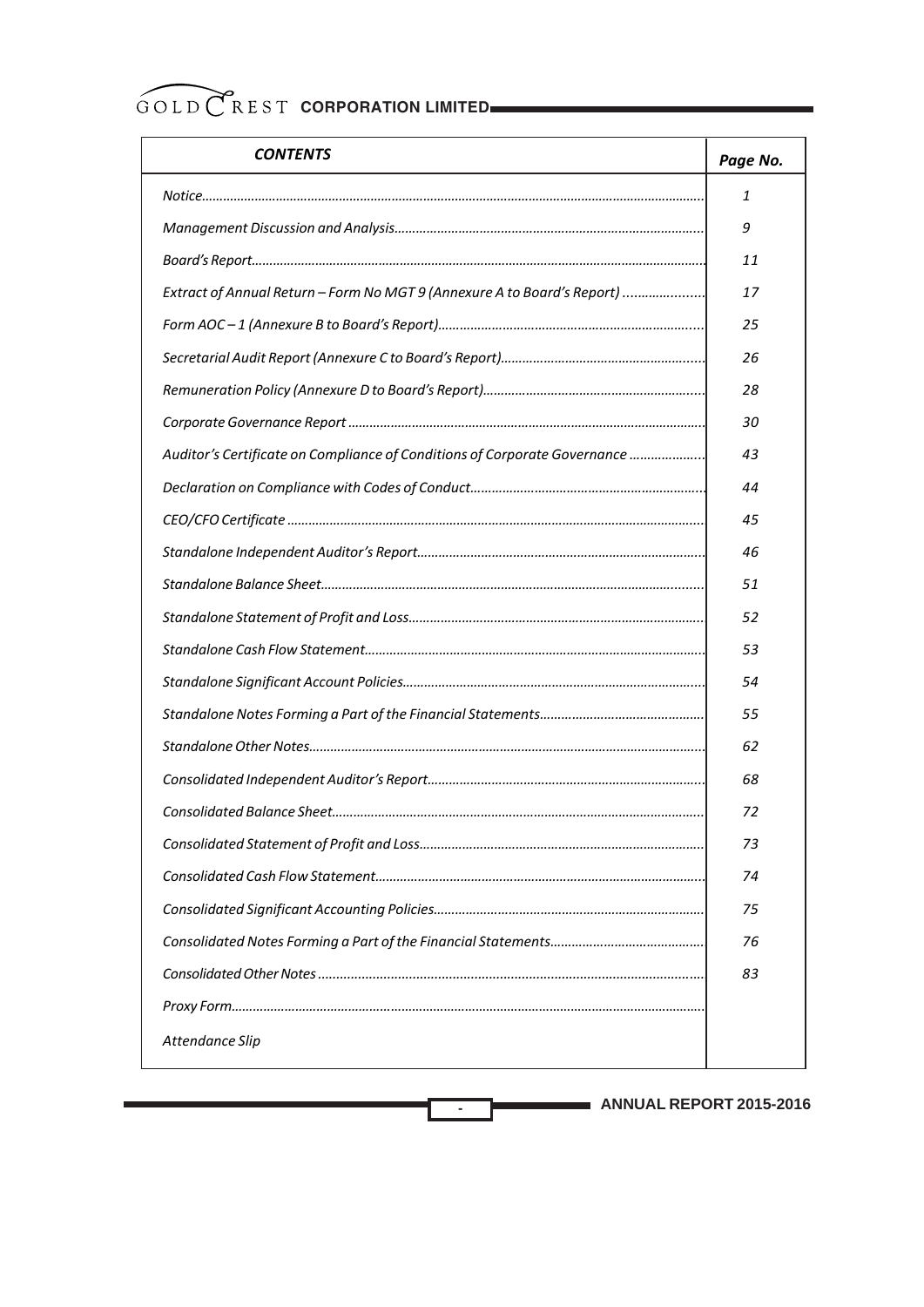### **Route Map**

**Churchgate Station to Goldcrest Corporation Limited, Devidas Mansion, 3rd Floor, Mereweather Road, Colaba, Mumbai – 400 039**



**Chhatrapati Shivaji Terminal to Goldcrest Corporation Limited, Devidas Mansion, 3rd Floor, Mereweather Road, Colaba, Mumbai – 400 039**



**-**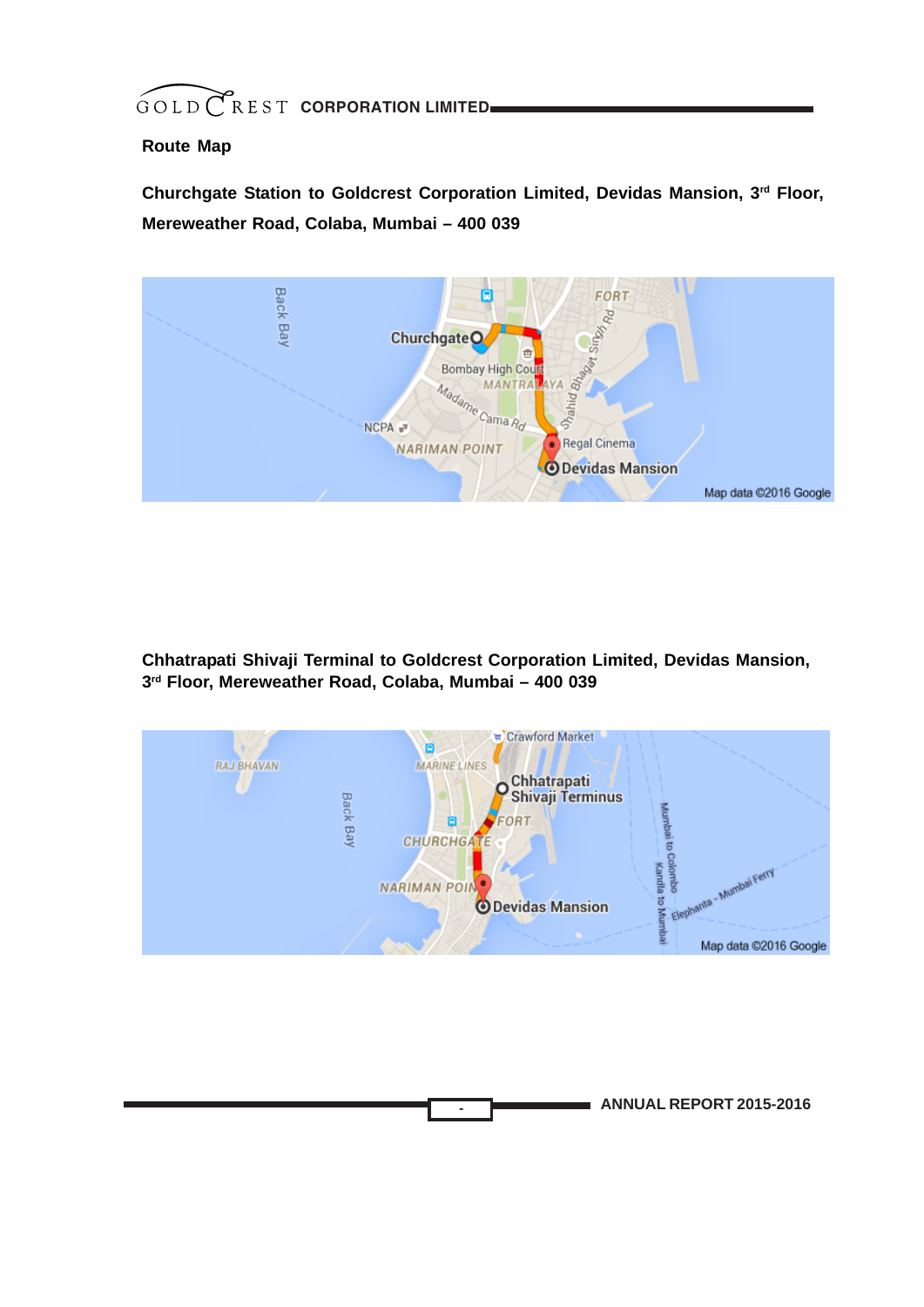#### **NOTICE OF ANNUAL GENERAL MEETING**

**NOTICE** is hereby given that the 33<sup>rd</sup> Annual General Meeting of Goldcrest Corporation Limited will be held on Tuesday, 27th September, 2016 at 10:00 a.m. at the Registered Office of the Company at Devidas Mansion, 3<sup>rd</sup> Floor, Mereweather Road, Colaba, Mumbai – 400039, to transact the following business:

#### **ORDINARY BUSINESS**

- 1. To receive, consider and adopt the Audited Standalone Financial Statements for the financial year ended 31<sup>st</sup> March, 2016 together with the Report(s) of the Board of Directors and Auditors thereon.
- 2. To receive, consider and adopt the Audited Consolidated Financial Statements for the financial year ended 31<sup>st</sup> March, 2016 together with the Report(s) of the Auditors thereon.
- 3. To confirm the payment of interim dividend on Equity Shares for the financial year 2015-16.
- 4. To appoint a Director in place of Mr. Tushar T. Tanna (DIN 00170535), who retires by rotation and being eligible, offers himself for re-appointment.
- 5. To consider and, if thought fit, to pass with or without modification(s), the following Resolution as an Ordinary Resolution:

#### **TO RATIFY THE APPOINTMENT OF THE STATUTORY AUDITORS OF THE COMPANY AND FIX THEIR REMUNERATION**

**"RESOLVED THAT** pursuant to Sections 139, 142 and other applicable provisions, if any, of the Companies Act, 2013 (the "Act") and the Companies (Audit and Auditors) Rules, 2014 ("Rules") (including any statutory modification or re-enactment thereof, for the time being in force), the Company hereby ratifies the appointment of M/s Ramesh M. Sheth & Associates, Chartered Accountants, (Firm Registration No. 111883W), as Auditors of the Company to hold office from the conclusion of this Annual General Meeting (AGM) till the conclusion of the next AGM of the Company to be held in the year 2017, at such remuneration to be determined by the Board of Directors of the company in addition to out of pocket expenses as may be incurred by them during the course of the Audit."

#### **SPECIAL BUSINESS**

6. To consider, and if thought fit, to pass with or without modification(s), the following resolution as **Special Resolution**:

#### **INCREASE IN THE REMUNERATION OF MRS. ANUPA TANNA SHAH, (DIN: 01587901), MANAGING DIRECTOR & CHIEF EXECUTIVE OFFICER OF THE COMPANY**

**"RESOLVED THAT** pursuant to the provision of Section , 197, 198 and 203 and all other applicable provisions, if any, of the Companies Act, 2013, ("the Act") read with Schedule V to the said Act and Companies (Appointment and Remuneration of Managerial Personnel) Rules, 2014 (including any statutory modification(s) or re-enactment(s) thereof, for time being in force), subject to such other provisions as may be applicable and as per the Articles of Association of the Company and subject to such other approval(s) or sanction(s) as may be required, consent of the Company be and is hereby accorded to increase the remuneration of Mrs. Anupa Tanna Shah, (DIN: 01587901), Managing Director & Chief Executive Officer of the Company to not exceed. ₹.6,000,000/- (Rupees Sixty Lakhs Only) per annum as the basic salary excluding allowances and perquisites to be paid on a monthly basis with effect from April 1, 2016 on the terms and conditions as set out in the Explanatory Statement annexed to the Notice convening this Meeting:

**"RESOLVED FURTHER THAT** the Board and Directors of the Company or a Committee of the Board be and is hereby authorised to approve the terms and conditions including any changes in the remuneration and do all such other acts, deeds and things which are necessary and incidental in order to give effect to this resolution."

**1**

By order of the Board of Directors

#### **For GOLDCREST CORPORATION LIMITED**

MANAGING DIRECTOR ANUPA TANNA SHAH DIN: 01587901

Place : Mumbai Date : May 20, 2016.

#### **Registered Office:**

Devidas Mansion, 3rd Floor, Mereweather Road, Colaba, Mumbai – 400 039 CIN: L74999MH1983PLC029408 Website: www.goldcrestgroup.com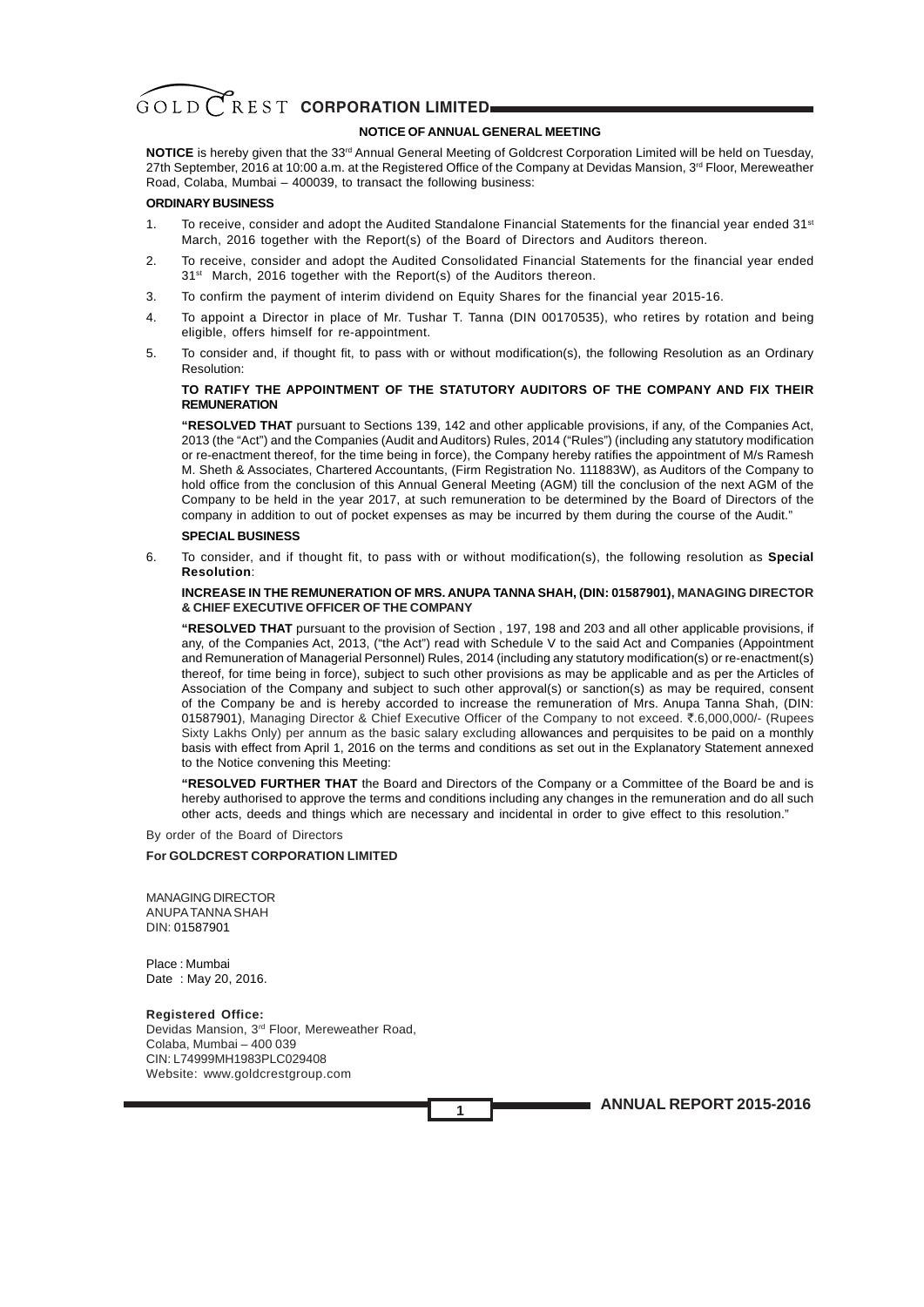#### **Notes**

**1. A MEMBER ENTITLED TO ATTEND AND VOTE AT THE MEETING IS ENTITLED TO APPOINT A PROXY TO ATTEND AND VOTE INSTEAD OF HIMSELF AND THE PROXY NEED NOT BE A MEMBER OF THE COMPANY. PROXIES, IN ORDER TO BE EFFECTIVE, MUST BE RECEIVED BY THE COMPANY AT ITS REGISTERED OFFICE NOT LESS THAN 48 HOURS PRIOR TO THE COMMENCEMENT OF THE MEETING**

A person can act as proxy on behalf of members not exceeding fifty (50) and holding in the aggregate not more than ten percent of the total share capital of the Company. In case a Proxy is proposed to be appointed by a member holding more than 10% of the total share capital of the Company carrying voting rights, then such proxy shall not act as a proxy for any other person or shareholder. A Proxy form is enclosed herewith. Proxies submitted on behalf of companies, societies etc., must be supported by an appropriate resolution/authority, as applicable.

- 2. Corporate members intending to send their authorised representatives to attend the meeting pursuant to Section 113 of the Companies Act, 2013 are requested to send to the Company, a certified copy of the relevant Board Resolution together with their respective specimen signatures authorizing their representative(s) to attend and vote on their behalf at the meeting.
- 3. A Statement pursuant to Section 102(1) of the Companies Act, 2013, relating to the special business to be transacted at the Meeting is annexed hereto.
- 4. Members are requested to bring their attendance slip duly completed and signed mentioning there in details of their DP ID and Client ID / folio no. and also requested to hand over the same for admission at the meeting hall where the Annual General Meeting is proposed to be held.
- 5. In case of joint holders attending the meeting, only such joint holder who is higher in the order of names will be entitled to vote.
- 6. Members who have not registered their email addresses so far, are requested to register their e-mail address for receiving all communication including Annual Report, Notices, Circulars etc. from the Company electronically.
- 7. As a measure of austerity, copies of the Annual Report will not be distributed at the AGM. Members are, therefore, requested to bring their copies of the Annual Report to the Meeting.
- 8. A member desirous of getting any information on the accounts or operations of the Company is requested to forward his / her query to the Company at least seven working days prior to the meeting, so that the required information can be made available at the meeting.
- 9. Members can avail of the facility of nomination in respect of shares held by them in physical form in accordance with the provisions of Section 72 of the Companies Act, 2013 (erstwhile section 109A of the Companies Act, 1956). Members desiring to avail of this facility may send their nomination in the prescribed Form SH - 13 duly filled in to the Company's Registrar & Share Transfer Agents, Purva Sharegistry (India) Pvt. Ltd. (hereinafter referred as "Purva Sharegistry").
- 10. Members are requested to: a) intimate to the Company's Registrar & Share Transfer Agents, Purva Sharegistry changes, if any, at their registered addresses at an early date b) quote their folio numbers / client ID / DP ID in all correspondence.
- 11. Members are requested to note that the Company's shares are under compulsory demat trading for all investors. Members are, therefore, requested to dematerialise their shareholding to avoid inconvenience and eliminate risks associated with physical shares and for ease of portfolio management.
- 12. Members holding shares under multiple folios in the identical order of names are requested to consolidate their holdings into one folio.
- 13. The Securities and Exchange Board of India (SEBI) has mandated the submission of Permanent Account Number (PAN) by every participant in the securities market. Members holding shares in electronic form are, therefore, requested to submit their PAN to their Depository Participants with whom they are maintaining their demat accounts. Members holding shares in physical form can submit their PAN to the Company / Registrar & Share Transfer Agents, Purva Sharegistry.
- 14. Non-Resident Indian members are requested to inform Registrar & Share Transfer Agents, Purva Sharegistry, immediately of:
	- a) Change in their residential status on return to India for permanent settlement.
	- b) Particulars of their bank account maintained in India with complete name, branch, account type, account number and address of the bank with pin code number, if not furnished earlier.
- 15. Pursuant to Section 101 and Section 136 of the Companies Act, 2013 read with relevant Rules made thereunder, Companies can serve Annual Reports and other communications through electronic mode to those members who

**2**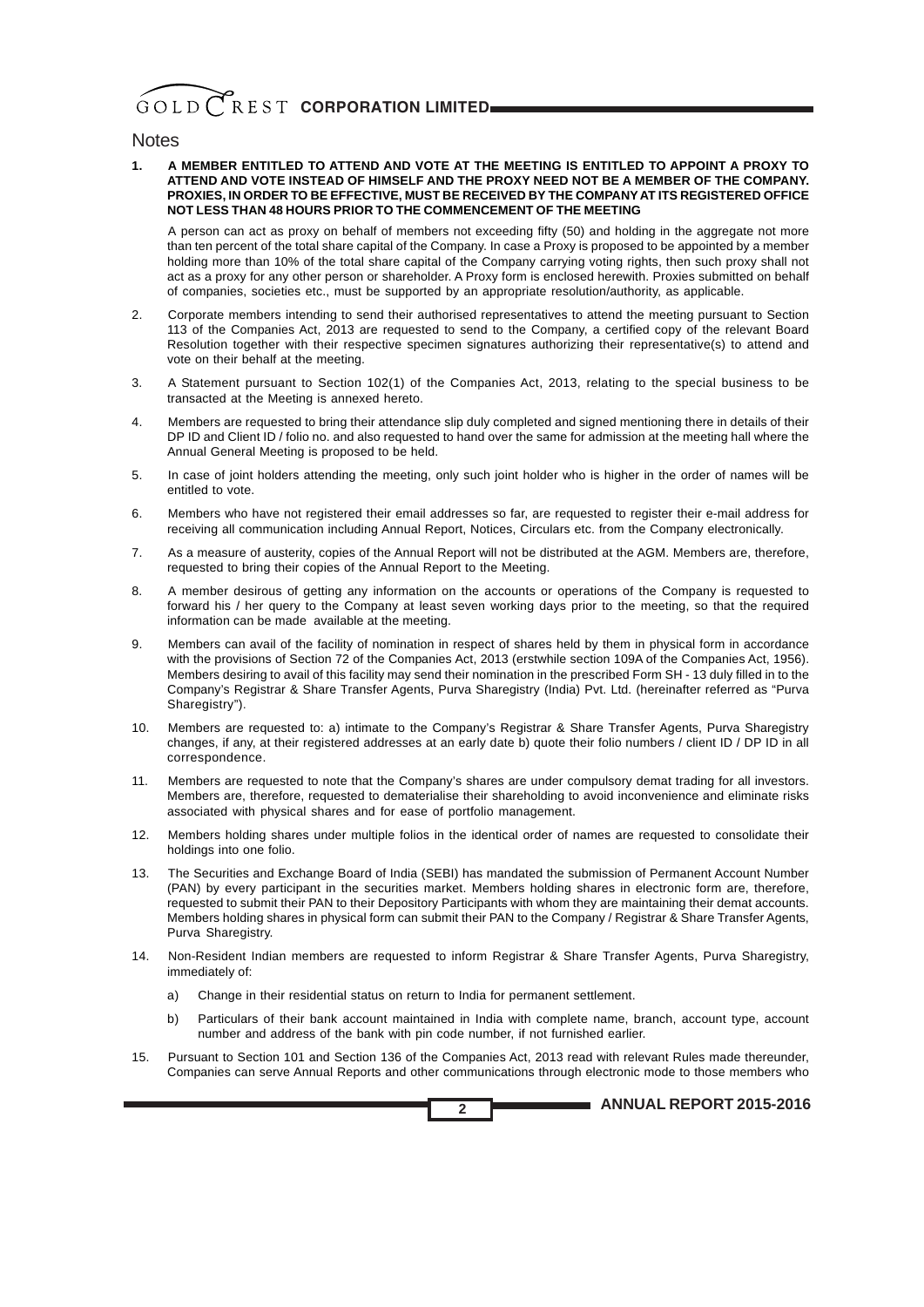have registered their e-mail address either with the Company or with the Depository. As per provisions of Section 20 of the Companies Act, 2013 read with rules thereunder, a document may be served on any member by sending it to him by post or by registered post or by speed post or by courier or by delivering at his office or address, or by such electronic or other mode as may be prescribed including by facsimile telecommunication or to an electronic mail address, which the member has provided to his/her Depository Participant / the Company's Registrar & Share Transfer Agents from time to time for sending communications, provided that a member may request for delivery of any document through a particular mode, for which he shall pay such fees as may be determined by the company in its Annual General Meeting. In cases where any member has not registered his/her e-mail address with the company, the service of documents etc. will be effected by other modes of service as provided in Section 20 of the Companies Act, 2013 read with the relevant rules thereunder. Those members, who desire to receive notice / documents through e-mail, are requested to communicate their e-mail ID and changes thereto from time to time to his/her Depository Participant / the Company's Registrar & Share Transfer Agents, Purva Sharegistry, as the case may be. Members may note that this notice and the Annual Report 2015-16 will also be available on the Company's website viz. www.goldcrestgroup.com.

16. Under Section 205C of the Companies Act, 1956, the amount of dividend remaining unpaid or unclaimed for a period of seven years from due date is required to be transferred to the Investor Education and Protection Fund (IEPF), constituted by the Central Government. The Company had, accordingly, transferred  $\bar{z}$ .89,469/- (Rupees Eighty Nine Thousand Four Hundred and Sixty Nine only) being the unpaid and unclaimed dividend amount pertaining to Final Dividend for the year 2007-08 on November 26, 2015, to the Investor Education and Protection Fund of the Central Government.

The Ministry of Corporate Affairs (MCA) on 10<sup>th</sup> May, 2012 notified the IEPF (Uploading of information regarding unpaid and unclaimed amounts lying with Companies) Rules, 2012 (IEPF Rules), which are applicable to the Company. The objective of the IEPF Rules is to help the shareholders ascertain the status of the unclaimed amounts and overcome the problems due to misplacement of intimation thereof by post etc. In terms of the said IEPF Rules, the Company has uploaded the information in respect of the Unclaimed Dividends as on the date of the 32<sup>nd</sup> Annual General Meeting (AGM) held on Monday, September 28, 2015, on the website of the IEPF viz. www.iepf.gov.in. The concerned members are requested to verify the details of their unclaimed amounts, if any, from the said website and write to the Company's registrar and transfer agents before the same is due for transfer to the Investor Education and Protection Fund.

- 17. Details under Regulation 36 of the SEBI (Listing Obligations and Disclosure Requirements) Regulations, 2015 with the Stock Exchange in respect of the Directors seeking appointment/ re-appointment at the Annual General Meeting, form an integral part of the notice. The Directors have furnished the requisite declarations for their appointment/reappointment.
- 18. An electronic copy of the Annual Report for 2015-16 is being sent to all the members whose email IDs are registered with the Company/Depository Participants(s) for communication purposes unless any member has requested for a hard copy of the same. For members who have not registered their email address, physical copies of the Annual Report 2015-16 are being sent in the permitted mode.
- 19. To prevent fraudulent transactions, members are advised to exercise due diligence and notify the Company of any change in address or demise of any member as soon as possible. Members are also advised not to leave their demat account(s) dormant long. Periodic statement of holdings should be obtained from the concerned Depository Participant and holdings should be verified.
- 20. Voting through electronic means
	- I. Pursuant to Section 108 of the Companies Act, 2013 and Rule 20 of the Companies (Management and Administration) Rules, 2014, as substituted by the Companies (Management and Administration) Amendment Rules, 2015 ('Amended Rules 2015'), Regulation 44 SEBI (Listing Obligations and Disclosure Requirements) Regulations, 2015 and Secretarial Standard on General Meetings (SS2) issued by the institute of Company Secretaries of India, the Company is pleased to provide its members the facility to exercise their right to vote at the 33<sup>rd</sup> Annual General Meeting (AGM) by electronic means. The business may be transacted through e-voting services provided by Central Depository Services (India) Limited (CDSL).

The instructions for e-voting are as under:

- i) The voting period begins on Friday,  $23^{rd}$  September, 2016 at 9.00 hours and ends on Monday,  $26^{th}$ September, 2016 at 17:00 hours. During this period, shareholders of the Company holding shares either in physical form or in dematerialized form, as on the cut-off date of  $20<sup>th</sup>$  September, 2016 may cast their vote electronically. The e-voting module shall be disabled by CDSL for voting thereafter.
- ii) The facility for voting, either through ballot/polling paper shall be made available at the meeting. Members of the Company as of cut off date, attending the meeting who have not cast their vote by remote e-voting shall be able to exercise their right at the meeting. The members who have cast their vote by remote e-voting prior to the meeting may also attend the meeting but shall not be entitled to cast their vote again.

**3**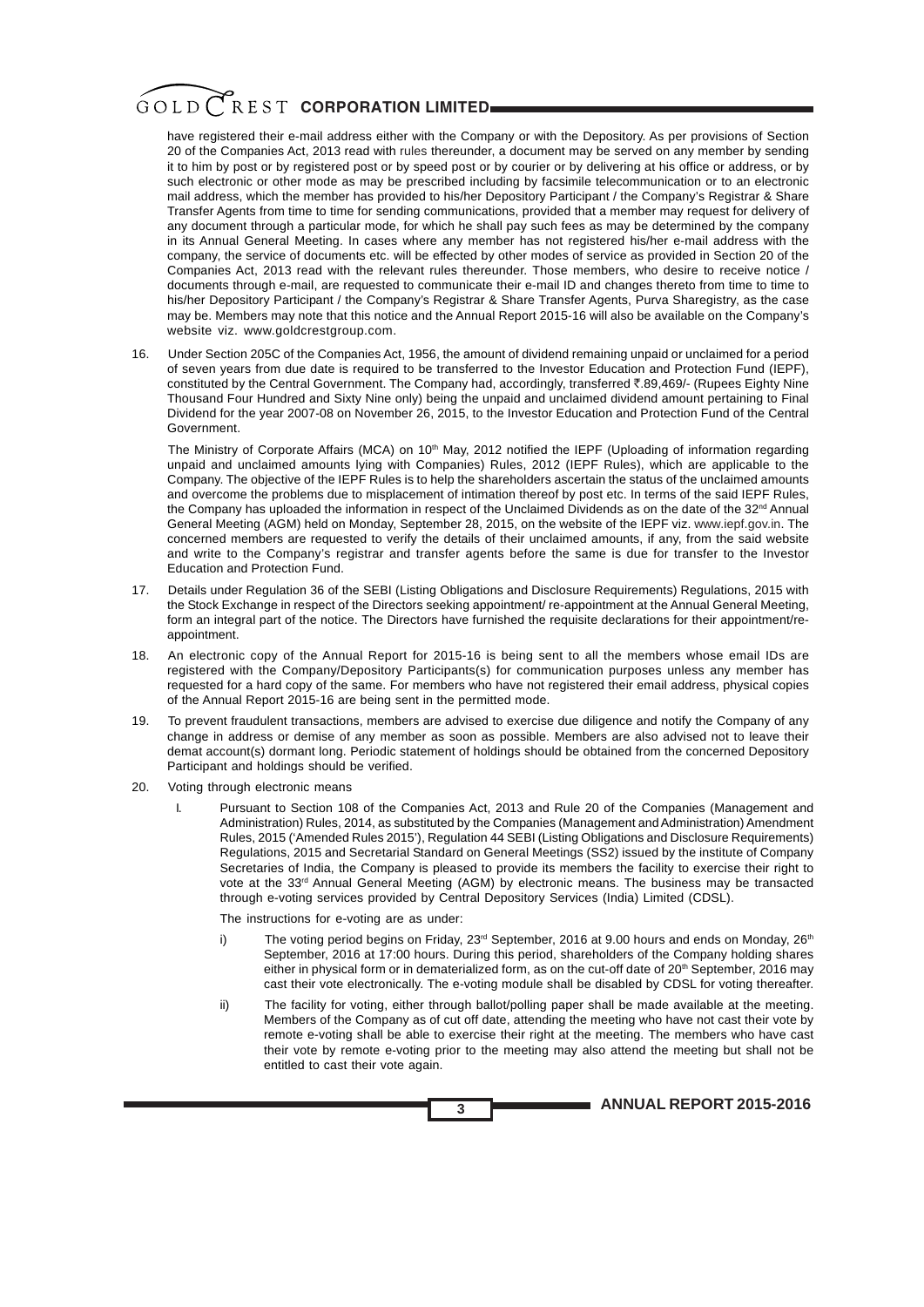- iii) The shareholders should log on to the e-voting website www.evotingindia.com during the voting period.
- iv) Click on "Shareholders" tab.
- v) Select the Electronic Voting Sequence Number "EVSN" along with "COMPANY NAME" from the drop down menu and click on "SUBMIT".
- vi) Now Enter your User ID:
	- For CDSL: 16 digits beneficiary ID, •
	- For NSDL: 8 Character DP ID followed by 8 Digits Client ID, •
	- Members holding shares in Physical Form should enter Folio Number registered with the Company •
- vii) Next enter the Image Verification as displayed and Click on Login.
- viii) If you are holding shares in demat form and had logged on to www.evotingindia.com and voted on an earlier vote of any company, then your existing password is to be used.

| If you are a first time user follow the steps given below:<br>ix) |                                                                                                                                                                                                                                                                                |  |  |  |  |
|-------------------------------------------------------------------|--------------------------------------------------------------------------------------------------------------------------------------------------------------------------------------------------------------------------------------------------------------------------------|--|--|--|--|
|                                                                   | For Members holding shares in Demat Form and Physical Form                                                                                                                                                                                                                     |  |  |  |  |
| <b>PAN</b>                                                        | Enter your 10 digit alpha-numeric *PAN issued by the Income Tax Department<br>(Applicable for both demat shareholders as well as physical shareholders).                                                                                                                       |  |  |  |  |
|                                                                   | Members who have not updated their PAN with the Company/Depository Participant<br>are requested to use the first two letters of their name and the 8 digits of the sequence<br>number in the PAN field.                                                                        |  |  |  |  |
|                                                                   | In case the sequence number is less than 8 digits enter the applicable number of 0's<br>before the number after the first two characters of the name in CAPITAL letters. Eg. If<br>your name is Ramesh Kumar with sequence number 1 then enter RA00000001 in the<br>PAN field. |  |  |  |  |
| DOB                                                               | Enter the Date of Birth as recorded in your demat account or in the company records for the said<br>demat account or folio in dd/mm/yyyy format.                                                                                                                               |  |  |  |  |
| <b>Dividend</b><br>Bank                                           | Enter the Dividend Bank Details as recorded in your demat account or in the company records<br>for the said demat account or folio.<br>Please enter the DOB or Dividend Bank Details in order to login. If the details are not                                                 |  |  |  |  |
| Details                                                           | recorded with the depository or company please enter the member id / folio number in<br>the Dividend Bank Details field as mentioned in the instruction (v).                                                                                                                   |  |  |  |  |

- x) After entering these details appropriately, click on the "SUBMIT" tab.
- xi) Members holding shares in physical form will then directly reach the Company selection screen. However, members holding shares in demat form will now reach 'Password Creation' menu wherein they are required to mandatorily enter their login password in the new password field. Kindly note that this password is to be also used by the demat holders for voting for resolutions of any other company on which they are eligible to vote, provided that company opts for e-voting through the CDSL platform. It is strongly recommended that you do not share your password with any other person and take utmost care to keep your password confidential.
- xii) For Members holding shares in physical form, the details can be used only for e-voting on the resolutions contained in this Notice.
- xiii) Click on the EVSN for the relevant <Company Name> on which you choose to vote.
- xiv) On the voting page, you will see "RESOLUTION DESCRIPTION" and against the same the option "YES/NO" for voting. Select the option YES or NO as desired. The option YES implies that you assent to the Resolution and option NO implies that you dissent to the Resolution.
- xv) Click on the "RESOLUTIONS FILE LINK" if you wish to view the entire Resolution details.

**4**

- xvi) After selecting the resolution you have decided to vote on, click on "SUBMIT". A confirmation box will be displayed. If you wish to confirm your vote, click on "OK", else to change your vote, click on "CANCEL" and accordingly modify your vote.
- xvii) Once you "CONFIRM" your vote on the resolution, you will not be allowed to modify your vote.
- xviii) You can also print the vote casted by you by clicking on the "Click here to print" option on the Voting page.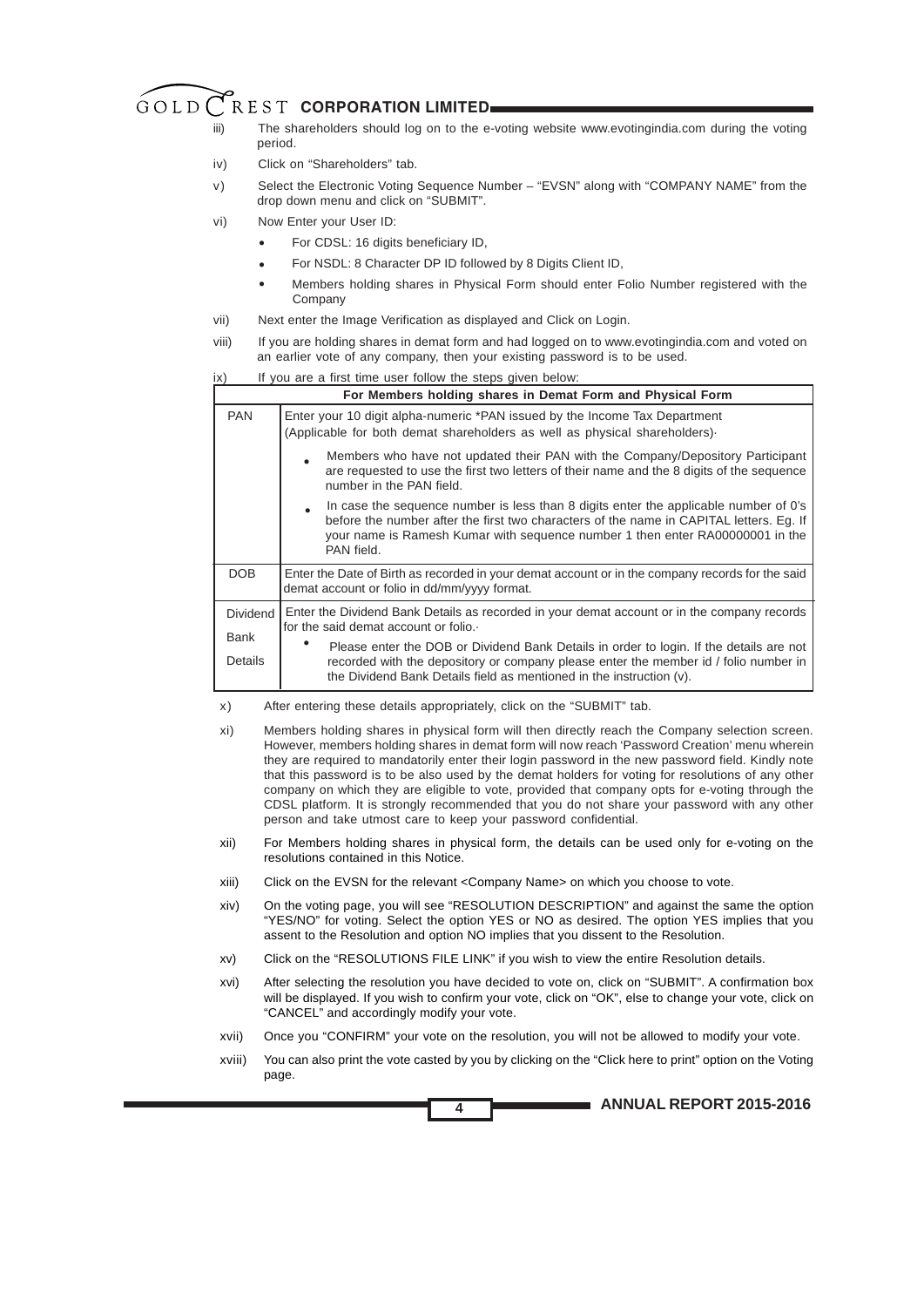- xix) If a Demat account holder has forgotten his/her password then he/she can Enter their User ID and the image verification code and click on 'Forgot Password' & enter the details as prompted by the system.
- xx) Note for Institutional Shareholders & Custodians:
	- Institutional members (i.e. other than individuals, HUF, NRI etc ) are required to send a scanned copy (PDF/JPG Format) of the relevant Board Resolution / Authority Letter etc. together with an attested specimen signature of the duly authorised signatory(ies) who are authorised to vote, to the Scrutinizer through e-mail at csrakeshsanghani@gmail.com with a copy marked to helpdesk.evoting@cdslindia.com. •
	- Institutional shareholders (i.e. other than Individuals, HUF, NRI etc.) are required to log on to https://www.evotingindia.co.in and register themselves as Corporates. •
- xxi) In case you have any queries or issues regarding e-voting, you may refer to the Frequently Asked Questions ("FAQs") and the e-voting manual available at www.evotingindia.co.in under the help section or write an email to helpdesk.evoting@cdslindia.com.
- II. The voting rights of shareholders shall be in proportion to their shares in the paid up equity share capital of the Company as on the cut-off date of Monday, 20<sup>th</sup> September, 2016.
- III. The Board of Directors have appointed Mr. Rakesh Sanghani, Practising Company Secretary (Membership No. FCS 7647), failing him Mr. Marmik Patel, Practising Company Secretary (Membership No. ASC 35755) as the scrutinizer to scrutinize the e-voting process in a fair and transparent manner.
- IV. The Scrutinizer shall, immediately after the conclusion of voting at the AGM count the votes cast through remote e-voting in the presence of at least two witnesses not in the employment of the company and prepare, within no later than three days of the conclusion of the Meeting, a Consolidated Scrutinizers' Report of the total votes cast in Favour or against, if any, to the Chairman or a person authorized by him in writing who shall counter sign the same.
- V. The result declared along with the Scrutinizers Report shall be placed on the Company's Website www.goldcrestgroup.com and on the website of CDSL www.evotingindia.com immediately. The Company shall simultaneously forward the results to BSE Ltd, where the shares of the company are listed.
- 21. All documents referred to in the accompanying Notice and the Explanatory Statement shall be open for inspection at the Registered Office of the Company during normal business hours (10.00 a.m. to 5.30 p.m.) on all working days except Saturdays, up to and including the date of the Annual General Meeting of the Company.
- 22. The Register of Directors & KMP and their Shareholdings maintained under Section 170 of Companies Act 2013, will be available for inspection by members at the Registered Office of the Company and at the AGM.
- 23. Register of Contract & Arrangement, in which directors are interested maintained under section 189 of Companies Act, 2013, will be available for inspection by members at the Registered Office and at the AGM.

#### **BRIEF PROFILE OF THE DIRECTOR TO BE RE-APPOINTED**

Details of Directors seeking appointment/re-appointment at the forthcoming Annual General Meeting as required underRegulation 36 of the SEBI (Listing Obligations and Disclosure Requirements) Regulations, 2015.

| Name                                                                                                                                                                                       | Mr. Tushar Tulsidas Tanna                                   |
|--------------------------------------------------------------------------------------------------------------------------------------------------------------------------------------------|-------------------------------------------------------------|
| Date of Birth                                                                                                                                                                              | 29th May, 1954                                              |
| Date of Appointment                                                                                                                                                                        | November 5, 1993                                            |
| Expertise in functional areas                                                                                                                                                              | Manufacturing, Exports, Real Estate Development and Finance |
| Inter-se relationship                                                                                                                                                                      | Father of Mrs. Anupa Tanna Shah                             |
| Directorship in other Public LimitedCompanies*<br>Membership of Committees in other Public<br>Limited Companies (includes only Audit and<br>Shareholders' /Investors' Grievance Committee) | One $(1)$                                                   |
| No. of Equity shares held in the Company                                                                                                                                                   | 418                                                         |

**Note** : Mr. Tushar Tulsidas Tanna has been appointed as Chairman & Non-Executive Director of the company w.e.f April 1, 2015

**ANNUAL REPORT 2015-2016**

**5**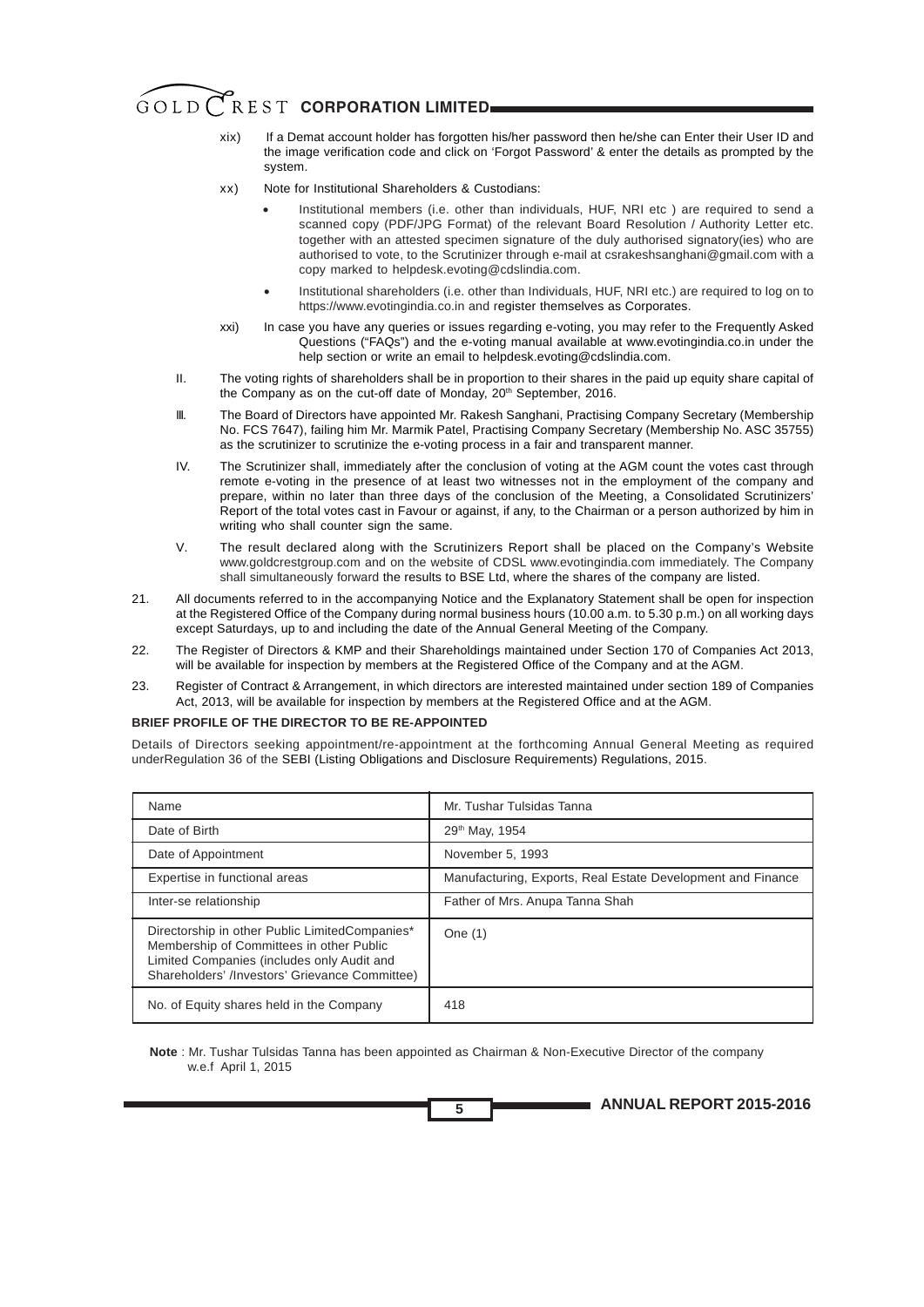#### **EXPLANATORY STATEMENT IN RESPECT OF THE SPECIAL BUSINESS PURSUANT TO SECTION 102 OF THE COMPANIES ACT, 2013.**

#### **ITEM NO. 5**

The Members may note that based on the recommendations of the Nomination and Remuneration Committee (earlier Remuneration / Compensation Committee), the Board of Directors of the Company at their meeting held on January 28, 2016, approved the increase of remuneration of Mrs. Anupa Tanna Shah (DIN: 01587901), Managing Director & Chief Executive Officer of the Company under the provisions of the Companies Act, 2013 to  $\bar{z}$ .6,000,000/- (Rupees Sixty Lakhs Only) p.a w.e.f. April 01, 2016 on the terms and conditions as set out hereunder, subject to the approval of the members.

Schedule V of the Companies Act, 2013 determines the limit of payment of managerial remuneration by companies in case of loss or inadequacy of profit, in any financial year and inter alia requires approval of Members by way of a Special resolution. Accordingly, in case of inadequacy of profits, the Company can, after approval of it's members, pay remuneration to managerial personnel at double the limits defined in Schedule V- Part II- Section II without the approval of the Central Government.

#### **REMUNERATION**

#### A. Salary

Basic Salary of ₹.500,000/- per month (₹.6,000,000/- per annum) exclusive of all allowances and perquisites

#### **B . Perquisite**

(1) HOUSING

Furnished / Unfurnished residential accommodation or house rent allowance up to 40% of salary in lieu thereof. The expenditure incurred by the Company on gas, electricity, water and furnishings shall be valued as per Income Tax Rules, 1962.

(2) REIMBURSEMENT OF MEDICAL EXPENSES

Actual expenses incurred for self and family. Medical Insurance Premium for self and family under Mediclaim or any of the Schemes.

(3) LEAVE TRAVEL CONCESSION

Leave Travel Concession for self and family, once a year, incurred in accordance with the Rules of the Company. For the purpose, "Family" includes spouse, dependent children and parents.

#### (4) PERSONAL ACCIDENT INSURANCE

Personal Accident Insurance cover of an amount, the annual premium of which does not exceed  $\bar{\tau}$ ,15,000/

(5) CONTRIBUTION TO PROVDIENT FUND AND SUPERANNUATION FUND

Contribution to Provident Fund and Superannuation Fund, as per Rules of the Company, to the extent these, either singly or put together, are not taxable under the Income Tax, Act 1961.

(6) LEAVE AND ENCASHMENT OF LEAVE

As per the rules of the Company.

(7) GRATUITY AND /OR CONTRIBUTIN TO GRATUITY FUND

- As per the rules of the Company.
- (8) USE OF CAR AND TELEPHONE

Company maintained car with Driver for use on Company's business, telephone at residence and cellular phone provided by the Company will not be considered as perquisite. However personal long distance calls and use of car for private purposes shall be borne by the Director.

#### (9) REIMBURSMENT OF EXPENSES

Reimbursement of entertainment, travelling and all other expenses incurred for the business of the company, as per Rules of the Company.

#### **C. Remuneration in the Event of Loss or Inadequacy of Profits**

Where in any financial year, the Company incurs a loss or its profits are inadequate, the Company shall pay the above remuneration by way of salary, commission, incentives, bonus, perquisites, and other allowance as a minimum remuneration subject to the limits specified under Schedule V to the Companies Act, 2013 (including any statutory modifications or re-enactments thereof, for the time being in force) or such other limits as may be prescribed by the Government from time to time as minimum remuneration.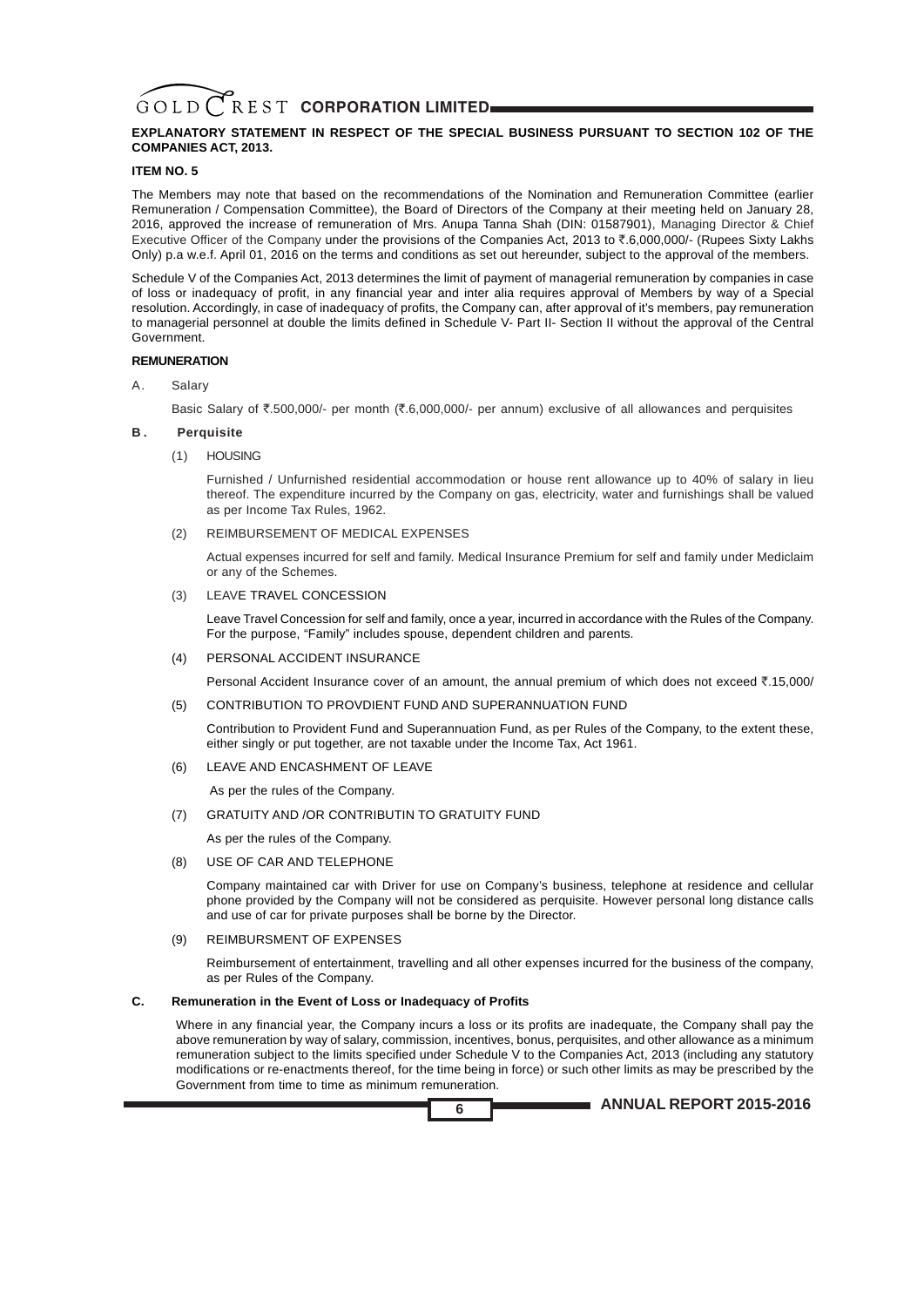#### **D. Other Terms**

- a) The Appointee shall not be entitled to sitting fees for attending meetings of the Board of Directors and/or Committee(s) thereof.
- b) The Appointee shall, while she continues to hold office as Managing Director, be liable to rotation.
- c) The Appointee shall be entitled to compensation for loss of office in the event, manner and to the extent provided in Section 202 of the Companies Act, 2013.

In the event of the death of the Appointee during the tenure of her appointment, the Company shall pay to her legal heirs, her full salary and other emoluments for that month and for three months thereafter.

#### **Statement required pursuant to the provisions of Schedule V of the Companies Act, 2013 is given below:**

#### **GENERAL INFORMATION**

#### **1) Nature of Industry:**

Your Company is currently in the business of maintaining and operating a Tech Park and other ancillary businesses.

#### **2) Date of commencement of commercial production:**

Your Company does not carry on any commercial Production.

#### **3) Financial performance based on given indicators:**

#### **Consolidated Financial Results**

Your Company recorded consolidated total revenue of  $\bar{\xi}$ ,2,311.20 lacs as against  $\bar{\xi}$ ,3,498.59 lacs in the previous year. The consolidated PAT stood at  $\bar{\tilde{\tau}}.846.99$  lacs as against  $\bar{\tilde{\tau}}.378.07$  lacs in the previous year.

#### **Standalone Financial Results**

On a standalone basis, your Company registered total revenue of  $\bar{\ell}$ .2,311.20 lacs as compared to  $\bar{\ell}$ .3,498.57 lacs in the previous year. The PAT has increased to ₹.847.04 lacs as compared to ₹.378.52 lacs in the previous year.

#### **4) Foreign investments or collaboration, if any:**

Your Company has not invested in or collaborated with any foreign entity.

#### **I. INFORMATION ABOUT THE APPOINTEE:**

#### **1) Background details:**

Mrs. Anupa Tanna Shah is the Managing Director of Goldcrest Corporation Limited and looks after the overall functioning of the Group. She has been involved primarily in the real estate and investment activities of the Group including real estate development, investment and management. She is a graduate from the London School of Economics and Political Science and a Chartered Accountant from the Institute of Chartered Accountants of England and Wales (ICAEW). She has trained with Deloitte LLP, in the U.K. and in Mumbai, India.

#### **2) Past remuneration:**

Mrs. Anupa Tanna Shah had drawn remuneration of ₹.1,00,000/- p.m (Rupees One Lakhs only) per month exclusive of all allowances and perquisites during the financial year 2015-16 as Managing Director & Chief Executive Officer of the Company.

#### **3) Recognition or awards:**

None

#### **4) Job Profile and her suitability:**

Mrs. Anupa Tanna Shah has been in a managerial position since the previous year and has been contributing in her role towards achievement of the commom objectives of the organization. Hence, basis the recommendation of the Nomination & Remuneration Committee and approval of the Board, Mrs. Anupa Tanna Shah is a suitable candidate for her re-appointment as Managing Director & Chief Executive Officer of the Company.

#### **5) Remuneration proposed:**

Mrs. Anupa Tanna Shah will be paid remuneration upto not exceding ₹.5,00,000/- p.m (Rupees Five Lakhs Only) per month exclusive of all allowances and perquisites, or such other limit as may be ascertained under the provisions of Schedule V of the Companies Act 2013, payable as per the rules and policies of the Company w.e.f. April 1, 2016.

**7**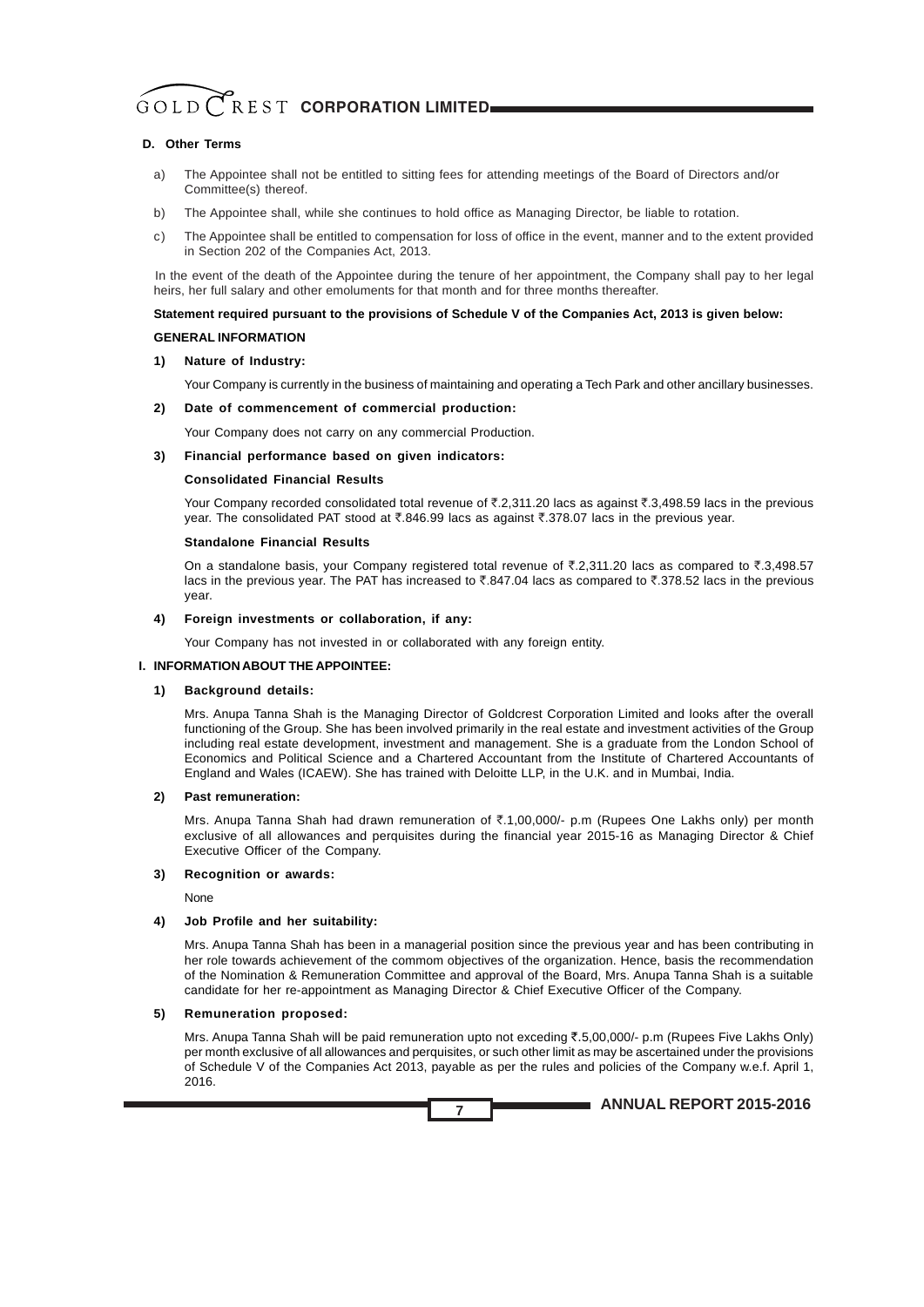#### **6) Comparative Remuneration profile with respect to industry, size of the Company, profile of the position and person:**

Taking into account the size of the Company, industry benchmark in general, profile, position, responsibilities, capabilities and the involvement of Mrs. Anupa Tanna Shah in the Company, the proposed remuneration to the appointee is reasonable and in line with the remuneration levels in the Industry, across the country and befits her position.

#### **7) Pecuniary relationship directly or indirectly with the Company, or relationship with the managerial personnel, if any:**

Mrs. Anupa Tanna Shah is the daughter of Mr. Tushar Tulsidas Tanna, Chairman of the Company.

#### **II. OTHER INFORMATION:**

#### **1) Reasons for inadequate profits:**

National Commodities & Derivatives Exchange (NCDEX) suspending future trading in castor seed contracts over alleged manipulation.

#### **2) Steps taken or proposed to be taken for improvement:**

Your company has undertaken stringent cost actions. Also, the management continues to explore avenues to increase revenues through arbitrage in other commodities and investments in real estate across the country. Your company will further develop and grow its current real estate investments, expand and manage its equity share portfolio and deploy surplus funds in various other business and investment opportunities.

#### **3) Expected increase in productivity and profits in measurable terms:**

Your Company is committed to build it's business operations within it's target budget and considering that the business operates on a going concern basis, it is believed that the financial position of the company will improve further in the future.

#### **III. DISCLOSURES:**

The disclosures as required on all elements of remuneration package such as salary, benefits, bonuses, stock options, details of fixed components and performance linked incentives etc. have been disclosed in the Directors' report under the Extract of Annual Return in Form MGT-9 attached to in this Annual Report.

The above may be treated as a written memorandum setting out the terms of appointment/re-appointment of Mrs. Anupa Tanna Shah under Section 190 of the Act.

Mrs. Anupa Tanna Shah is interested in the resolution set out at Item No.5 of the Notice, which pertains to remuneration payable to her.

The relatives of Mrs. Anupa Tanna Shah may be deemed to be interested in the resolutions set out at item no. 5 of the Notice, to the extent of their shareholding interest, if any, in the Company.

Save and except the above, none of the other Directors / Key Managerial Personnel of the Company / their relatives are, in any way, concerned or interested, financially or otherwise, in these resolution.

By order of the Board of Directors

#### **For GOLDCREST CORPORATION LIMITED**

MANAGING DIRECTOR ANUPA TANNA SHAH DIN: 00170535

Place : Mumbai Date : May 20, 2016

**Registered Office:** Devidas Mansion, 3rd Floor, Mereweather Road, Colaba, Mumbai – 400 039 CIN: L74999MH1983PLC029408 Website: www.goldcrestgroup.com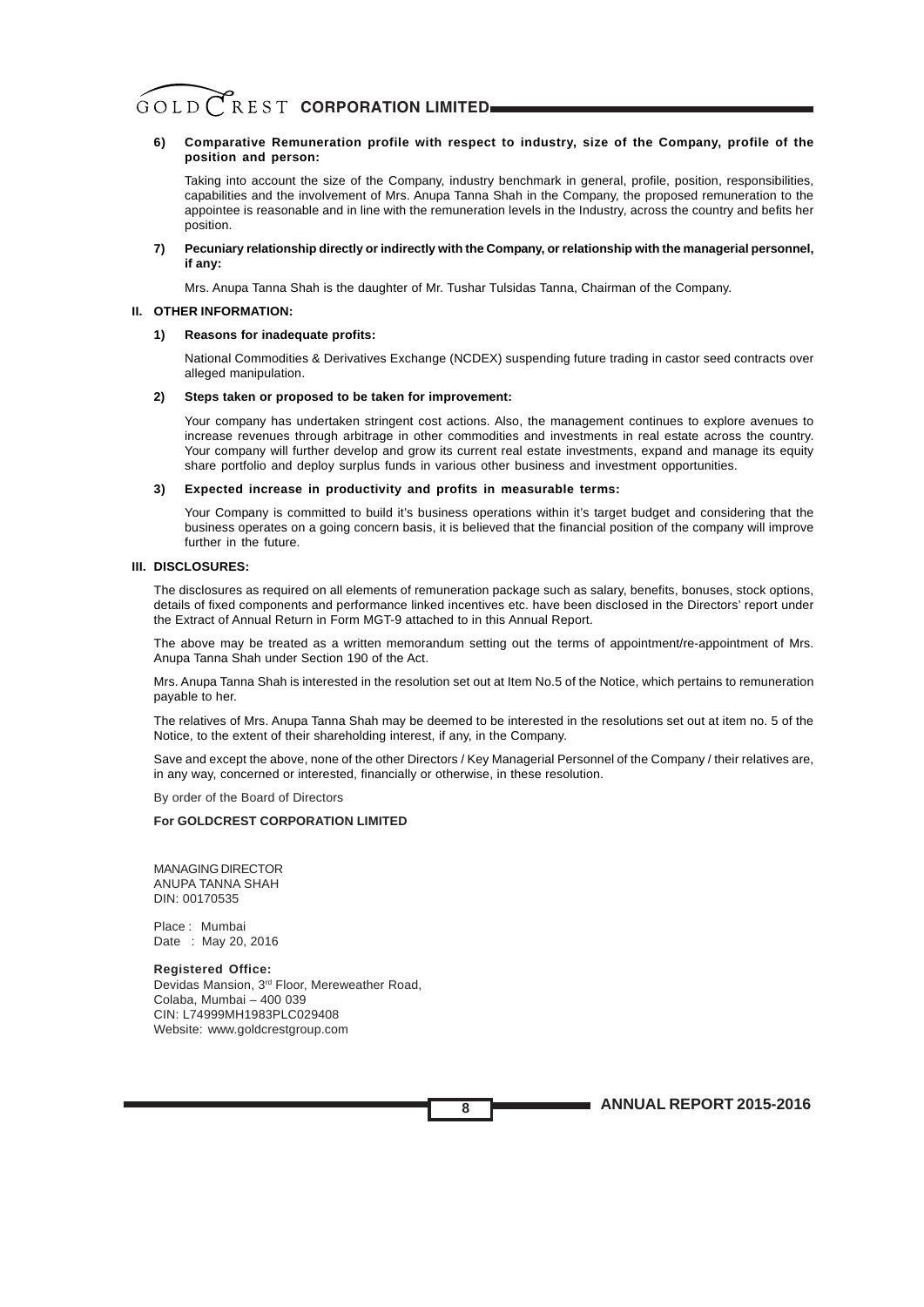#### **MANAGEMENT DISCUSSION AND ANALYSIS**

A brief composite summary of performance of the business and functions of the Company are as under:

#### **INDUSTRIAL STRUCTURE AND DEVELOPMENTS**

As compared to many countries, India enjoyed relative macroeconomic stability in the financial year 2015-16.

Last year, our Government realigned its methodology for computing the country's GDP using value added data that aligns the methodology used more closely to accepted international practice. Based on this, India's economic growth in the financial year 2015-16 is estimated to have risen to 7.5% as compared to 7.4% in the previous year making it among the world's fastest growing economies.

The rate of inflation, as per the wholesale price index, maintained its year-long negative trend and showed a decline of (-) 2.8% as compared to the previous year's rate of inflation of 3.9%. This was on account of a high base rate effect and other factors such as the sharp fall in global oil and commodity prices and sluggish domestic demand conditions.

The fundamentals of the Indian economy continue to be good and there is sufficient reason to believe in the growth potential. However, execution of the reforms agenda and kick starting the investment cycle will have a major bearing on India's economic performance.

#### **COMPANYS' PERFORMANCE**

Your Company is currently in the business of maintaining and operating a Tech Park and other ancillary businesses. In Financial Year 2015-16 your Company has had an increase in turnover and profitability as compared to Financial Year 2014-15. This is inspite of the National Commodities & Derivatives Exchange (NCDEX) suspending future trading in castor seed contracts over alleged manipulation on 28<sup>th</sup> January, 2016. In addition, your Company was successfully able to achieve optimal occupancy in its Tech Park and the result of this is seen in the current financial year.

#### **OUTLOOK**

In the coming year, your Company will continue to explore opportunities in real estate across the country, will further develop and grow its current real estate investments, expand and manage its equity share portfolio and deploy surplus funds in various other avenues. It is a matter of pride that your Company had almost zero attrition amongst its business clients during this time.

#### **OPPORTUNITIES AND THREATS**

Your Company has made significant progress during the year as compared to last year. The management of your Company continues to actively seek viable opportunities that will boost the profitability and long-term financial health of the Company.

The portfolio of your Company needs to be strengthened by accelerated innovation and renovation to stay relevant to emerging and differentiated needs. The company's management will work towards this goal in the years to come.

In line with the new regulatory requirements, your Company has formally framed a Risk Management Policy to identify and assess the key risk areas, monitor and report compliance and effectiveness of the policy and procedure. A Risk Management Committee under the chairmanship of Mr. Tushar Tanna, has also been constituted to oversee the risk management process in the Company. Based on a detailed review, no risks have been identified during the year.

#### **INTERNAL CONTROLS SYSTEMS AND THEIR ADEQUACY**

The Company has in place proper and adequate systems of internal control and the same is being reviewed commensurate with its size and nature of operations.

The Company has entrusted the internal & operational audit to M/s. M. V. Ghelani & Co., a reputed firm of Chartered Accountants. The main thrust of the internal audit process is to test and review controls, conduct an independent appraisal of risks, and benchmark internal controls with best practices.

The Audit Committee of the Board of Directors, Statutory Auditors and Business Heads are periodically apprised of the internal audit findings and corrective actions are taken. Audit plays a key role in providing assurance to the Board of **Directors** 

#### **FINANCIAL PERFORMANCE WITH OPERATIONAL PERFORMANCE**

The turnover of your Company for the year under review is  $\bar{\tau}$ .2,311.20 Lacs, as against  $\bar{\tau}$ .3,498.57 Lacs in the previous year, which in the opinion of the Directors is satisfactory. Your Directors are working to improve the growth rate in turnover and profitability in the current year. Net Profit After Tax stood at ₹.847.04 Lacs as against ₹.378.52 Lacs in the previous financial year.

**9**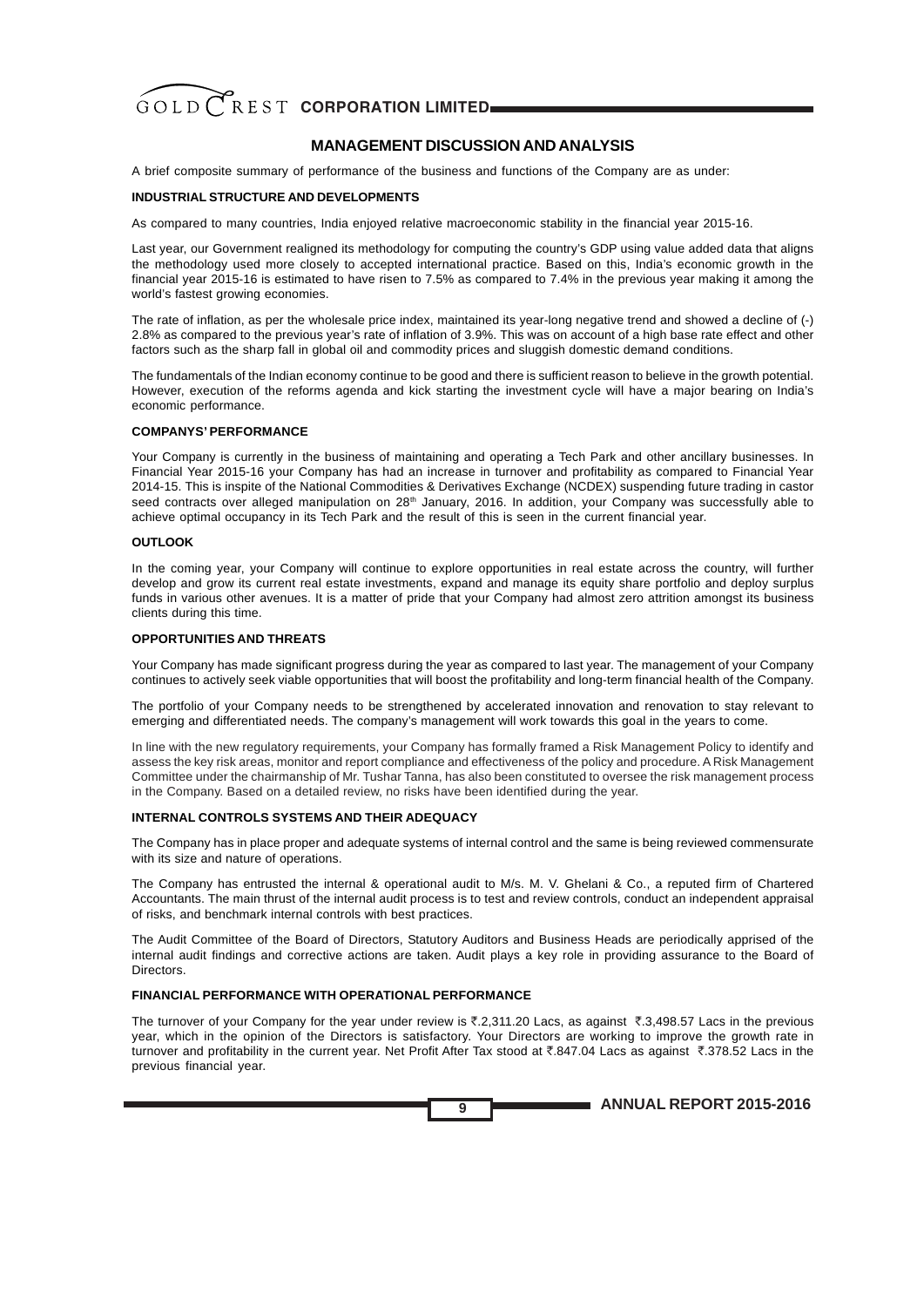#### **MATERIAL DEVELOPMENTS IN HUMAN RESOURCES / INDUSTRIAL RELATIONS FRONT, INCLUDING NUMBER OF PEOPLE EMPLOYED.**

Your Company provides a workplace environment that is safe, hygienic, humane, and which upholds the dignity of its employees. Your Company creates systems and practices to ensure a harassment free workplace, where employees feel safe and secure in discharging their responsibilities.

There are 12 persons employed with your Company

#### **RISK AND CONCERN**

#### *STAYING ONE STEP AHEAD OF RISK*

Risk Management has always been an integral part of the corporate strategy which complements organizational capabilities with business opportunities. A detailed exercise is being carried out to identify, evaluate, manage and monitor both business and non-business risks

The Company has a vigil mechanism to report concerns about unethical behaviour, actual/suspected frauds and violation of the Company's Code of Conduct. Protected disclosures can be made by a whistle blower through several channels with the surety that no discrimination will be meted out to any person for a genuinely raised concern.

**10**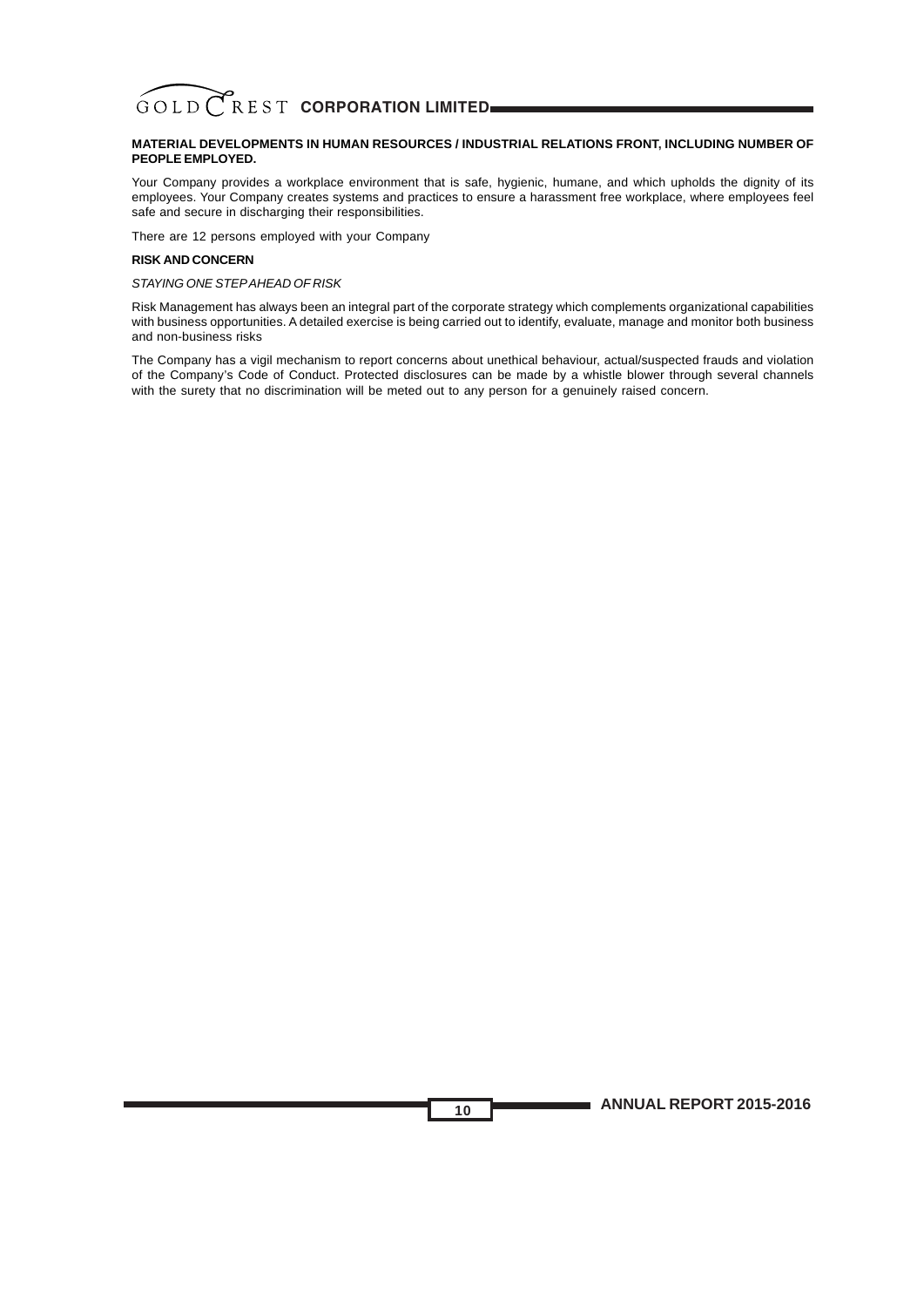

#### **BOARD'S REPORT**

#### To Members,

#### **GOLDCREST CORPORATION LIMITED**

Your Directors are pleased to present the 33<sup>rd</sup> Annual Report and Audited Financial Statements on the business and operations of your Company for the year ended 31<sup>st</sup> March, 2016. Your Company has achieved yet another year of satisfactory performance in turnover and profitability.

#### **FINANCIAL RESULTS**

The Results of the Company for the Financial Year under review are summarized below:

|                                                       | Year ended       | Year ended                   | Year ended                     | Year ended                     |
|-------------------------------------------------------|------------------|------------------------------|--------------------------------|--------------------------------|
|                                                       | 31st March, 2016 | 31 <sup>st</sup> March, 2015 | 31 <sup>st</sup> March, 2016   | 31st March, 2015               |
|                                                       | (₹. in Lacs)     | $(3\overline{5})$ . in Lacs) | $(3\overline{5})$ . in Lacs)   | (₹. in Lacs)<br>(Consolidated) |
|                                                       | (Stand-alone)    | (Stand-alone)                | (Consolidated)                 |                                |
| <b>INCOME</b>                                         |                  |                              |                                |                                |
| Turnover / Gross Income                               | 2,311.20         | 3,498.57                     | 2,311.20                       | 3,498.59                       |
|                                                       | 2,311.20         | 3,498.57                     | 2,311.20                       | 3,498.59                       |
| <b>EXPENDITURE</b>                                    |                  |                              |                                |                                |
| Purchases<br>Changes in Inventories of Finished Goods | 882.44<br>1.03   | 1,425.87<br>1,123.89         | 882.44<br>1.03                 | 1,425.87<br>1,123.89           |
| <b>Employee Costs</b>                                 | 111.31           | 85.29                        | 111.31                         | 85.29                          |
| <b>Finance Charges</b>                                | 0.07             | 4.88                         | 0.07                           | 4.88                           |
| Depreciation                                          | 39.70            | 37.35                        | 39.70                          | 37.35                          |
| Diminution in value of stock                          | 12.73            | 20.43                        | 12.73                          | 20.43                          |
| Bad Debts W/off                                       |                  |                              |                                |                                |
| <b>Administration Costs</b>                           | 2,56.07          | 375.01                       | 256.13                         | 375.47                         |
|                                                       | 1,303.40         | 3,072.76                     | 1,303.46                       | 3,073.22                       |
| Profit Before Tax                                     | 1,007.79         | 425.81                       | 1,007.74                       | 425.36                         |
| Less: Provision for Taxation                          |                  |                              |                                |                                |
| Current Year Tax                                      | 2,00.00          | 90.00                        | 2,00.00                        | 90.00                          |
| Deferred Tax Liability                                | (39.25)          | (42.71)                      | (39.25)                        | (42.71)                        |
| Profit After Tax                                      | 847.04           | 378.52                       | 846.99                         | 378.07                         |
| Add: Balance brought forward                          |                  |                              |                                |                                |
| from previous year                                    | 1,502.69         | 1,285.21                     | 1,499.78                       | 1,282.76                       |
|                                                       | 2349.73          | 1,663.73                     | 2,346.77                       | 1,660.83                       |
| Assets with no useful life                            |                  | (5.06)                       |                                | (5.06)                         |
| Add: Amount recoverable from other                    |                  |                              |                                |                                |
| beneficiary of Goldcrest Realty Trust                 |                  | (31.19)                      |                                | (31.19)                        |
| Profit available for appropriation                    | 2,349.73         | 1,627.48                     | 2,346.77                       | 1,629.64                       |
| Appropriation:                                        |                  |                              |                                |                                |
| Less: Excess Depreciation of Prior                    |                  |                              |                                |                                |
| Year W/Off                                            |                  |                              |                                |                                |
| Short Tax provision w/off                             | (0.26)           | (11.09)                      | (0.26)                         | (11.09)                        |
| Income Tax of A.Y.2011-12 of GTML                     | (14.59)          |                              | (14.59)                        |                                |
| Wealth Tax of Previous Years from                     |                  |                              |                                |                                |
| A.Y.2011-12 to A.Y.2015-16                            | (0.45)           |                              | (0.45)                         |                                |
| IncomeTaxRefund of GRT from<br>A.Y. 2013-14           | 1.65             |                              | 1.65                           |                                |
| Proposed Dividend on Shares /                         |                  |                              |                                |                                |
| Interim Dividend                                      |                  |                              |                                |                                |
| on shares                                             | (94.46)          | (94.45)                      | (94.45)                        | (94.45)                        |
| Tax on Dividend                                       | (19.23)          | (19.23)                      | (19.23)                        | (19.23)                        |
| Balance carried forward to Balance Sheet              | 2,222.38         | 1,502.69                     | 2,219.42                       | 1,499.78                       |
|                                                       | 2,349.73         | 1,627.48                     | 2,346.77                       | 1,629.64                       |
|                                                       | 11               |                              | <b>ANNUAL REPORT 2015-2016</b> |                                |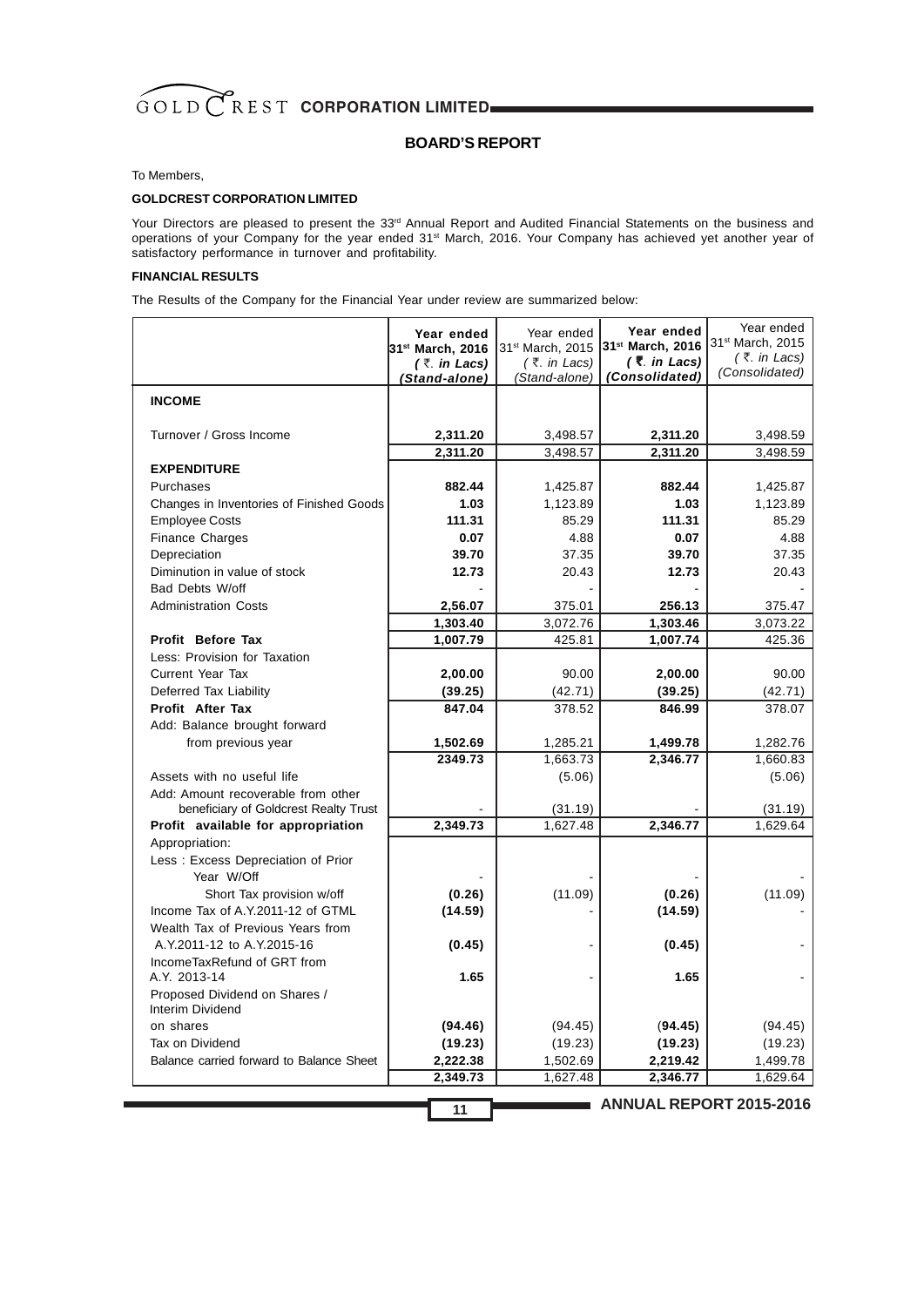#### **PERFORMANCE OF YOUR COMPANY**

#### **CONSOLIDATED FINANCIAL RESULTS**

The audited Consolidated Financial Statements of your Company as on 31st March, 2016, which form part of the Annual Report, have been prepared pursuant to Regulation 33 SEBI (Listing Obligations and Disclosure Requirements) Regulations, 2015 in accordance with provisions of the Companies Act, 2013 and in accordance with relevant Accounting Standard viz. AS-21, AS-23 and AS -27 issued by the Institute of Chartered Accountants of India.

Your Company recorded consolidated total revenue of ₹.2,311.20 lacs as against ₹.3,498.59 lacs in the previous year. The consolidated PAT stood at ₹.846.99 lacs.as against ₹.378.07 lacs in the previous year.

#### **STANDALONE FINANCIAL RESULTS**

On a standalone basis, your Company registered total revenue of ₹.2,311.20 lacs as compared to ₹.3,498.57 lacs in the previous year. The PAT is increased to  $\overline{\text{C}}$ .847.04 lacs as compared to  $\overline{\text{C}}$ .378.52 lacs in the previous year.

#### **DIVIDEND**

Pursuant to the approval of the Board of Directors on March 10, 2016, your Company had distributed an Interim Dividend of  $\bar{\mathfrak{c}}$ .1.25 per share, of face value of  $\bar{\mathfrak{c}}$ .10/- each, to the shareholders, who were on the Register of Members of the Company as on March 22, 2016 being the record date fixed by the Board of Directors for this purpose.

#### **TRANSFER TO RESERVE**

The Company proposes to retain  $\overline{c}$ .719.69 lacs in the Profit & Loss Account (Surplus).

#### **TRANSFER OF UNCLAIMED DIVIDEND TO INVESTOR EDUCATION AND PROTECTION FUND**

In terms of Section 125 of the Companies Act, 2013, any unclaimed or unpaid dividend relating to the financial year 2008- 09 is due for remittance in to the Investor Education and Protection Fund established by the Central Government.

During the year, the Company transferred an amount of ₹.89,469/- to the Investor Education and Protection Fund of the Central Government being the unpaid and unclaimed dividend amount pertaining to final dividend for the year 2007-08, on November 26, 2015. The Company has uploaded the details of unpaid and unclaimed amounts lying with the Company as on December 4, 2015 on the Ministry of Corporate Affairs' website.

#### **ANNUAL RETURN**

The extracts of Annual Return pursuant to the provisions of Section 92 read along with Rule 12 of the Companies (Management and administration) Rules, 2014 are furnished in "Annexure A" and is attached to this Report.

#### **DIRECTORS AND KEY MANAGERIAL PERSONNEL**

Mr. Tushar T. Tanna (DIN: 00170535) shall be liable to retire by rotation and being eligible offers himself for re-appointment.

#### **BOARD EVALUATION**

The Board adopted a formal mechanism for evaluating its performance and as well as that of its Committees and Individual Directors including Independent Directors and including the Chairman of the Board. The exercise was carried out through a structured evaluation process covering various aspects of the Board functioning such as composition of the Board & committees, experience & competencies, performance of specific duties & obligations, contribution at the meetings and otherwise, independent judgment, governance issues etc. In a separate meeting of Independent Directors, performance of Non-Independent Directors, performance of the Board as a whole and performance of the Chairman was also evaluated.

#### **SUBSIDIARIES, JOINT VENTURES AND ASSOCIATE COMPANIES**

The Company has 1 (One) Wholly Owned Subsidiary as on March 31, 2016. There is no associate company within the meaning of Section 2(6) of the Companies Act, 2013. There has been no material change in the nature of the business of the subsidiary.

Pursuant to the provisions of Section 129(3) of the Act, a statement containing salient features of the financial statements of the Company's subsidiary in Form AOC-1 "Annexure B" is attached to the Financial Statements of the Company.

Pursuant to the provision of Section 136 of the Act, the financial statements of the Company, Consolidated Financial Statements along with relevant documents and separate audited accounts in respect of subsidiaries are available on the website of the Company.

During the year the Board of Directors has formulated a policy for determining Material Subsidiaries. The policy is disclosed on the company's website and is accessible on http://www.goldcrestgroup.com/wpcontent/files/ POLICY\_FOR\_DETERMINING\_MATERIAL\_SUBSIDIARIES.pdf

**ANNUAL REPORT 2015-2016**

**12**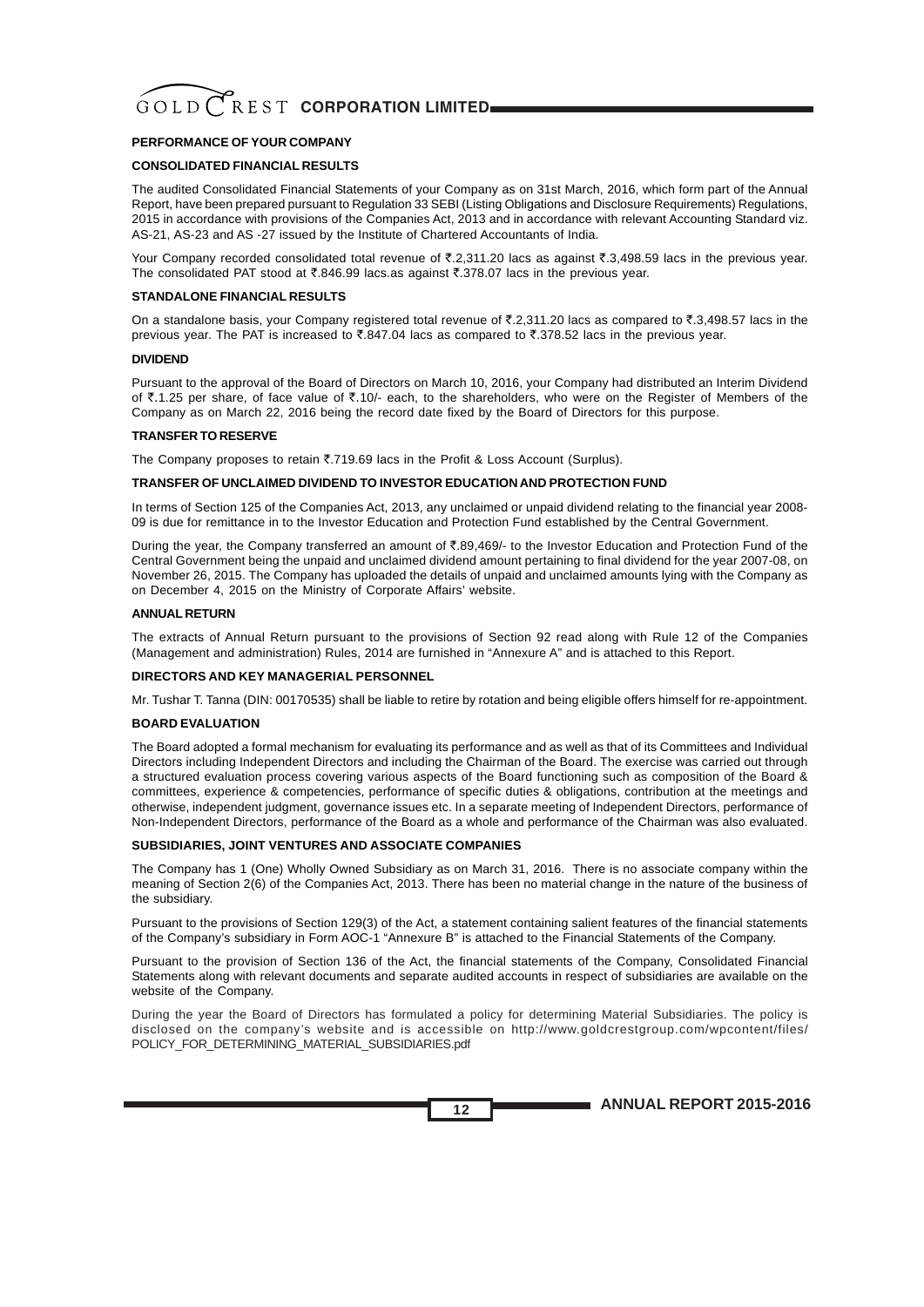#### **DIRECTOR'S RESPONSIBILITY STATEMENT**

To the best of their knowledge and belief and according to the information and explanations obtained by them, your Directors make the following statement in terms of Section 134 (5) of the Companies Act, 2013;

- i. In the preparation of the Annual Accounts of the Company, the applicable Accounting Standards have been followed;
- ii. The Directors have selected such accounting policies and applied them consistently and made judgments and estimates that are reasonable and prudent so as to give a true and fair view of the state of affairs of the Company at the end of the Financial Year Ended on 31<sup>st</sup> March, 2016 and the Profit or Loss for the year ended as on that date;
- iii. The Directors have taken proper and sufficient care for the maintenance of adequate accounting records in accordance with the provisions of this Act for safeguarding the assets of the Company and preventing and detecting fraud and other irregularities;
- iv. The Directors have prepared the Annual Accounts on a going concern basis;
- v. The Directors have laid down internal financial controls to be followed by the company and have ensured that such internal financial controls are adequate and are operating effectively;
- vi. The Directors have devised proper systems to ensure compliance with the provisions of all applicable laws and that such systems are adequate and operating effectively.

#### **MANAGEMENT DISCUSSION AND ANALYSIS**

A brief composite summary of performance of the business and functions of the Company is provided in a separate section and forms a part of this report.

#### **CAUTIONARY STATEMENT**

Statements made in this report in describing the Company's objectives, projections, estimates, expectations or predictions may be "forward-looking statements" within the meaning of applicable securities laws and regulations. Forward-looking statements are based on certain assumptions and expectations of future events. The Company cannot guarantee that these assumptions and expectations are accurate or will be realized by the Company. Actual results could differ materially from those expressed in the statement or implied due to the influence of external and internal factors that are beyond the control of the Company. The Company assumes no responsibility to publicly amend, modify or revise any forward-looking statements on the basis of any subsequent developments, information or events.

#### **PUBLIC DEPOSIT**

During the year under review, your Company has not accepted any deposits within the meaning of provisions of Chapter V – Acceptance of Deposits by Companies of the Companies Act, 2013 read with the Companies (Acceptance of Deposits) Rules 2014, as amended from time to time.

#### **SECRETARIAL AUDIT**

Pursuant to the provisions of Section 204 of the Companies Act, 2013 and The Companies (Appointment and Remuneration of Managerial Personnel) Rules, 2014, the Company had appointed M/s. C. J. GOSWAMI & ASSOCIATES, Practicing Company Secretaries (CP No. 33697) to undertake the Secretarial Audit of the Company. The Report of the Secretarial Audit Report is annexed herewith as "Annexure C".

The Auditor's report and the Secretarial Audit report for the financial year ended March 31, 2016 do not contain any qualifications or reservations.

#### **CORPORATE GOVERNANCE**

Report on Corporate Governance and Certificate of the Auditors of the Company regarding compliance of the conditions of Corporate Governance as stipulated in Schedule V of the SEBI (Listing Obligations and Disclosure Requirements) Regulations, 2015 with the Stock Exchanges, are enclosed as a separate section and form a part of this report.

#### **CONSERVATION OF ENERGY, TECHNOLOGY ABSORPTION AND FOREIGN EXCHANGE EARNINGS AND OUTFLOW**

The information required under Section 134 of the Companies Act, 2013 read with the Companies (Accounts) Rules, 2014 with regard to Conservation of Energy & Technology absorption is not required to be given, as the same is not applicable to the Company.

| Foreign Exchange Earning | <b>NIL</b>  |
|--------------------------|-------------|
| Foreign Exchange Outflow | ₹.402.737/- |

**13**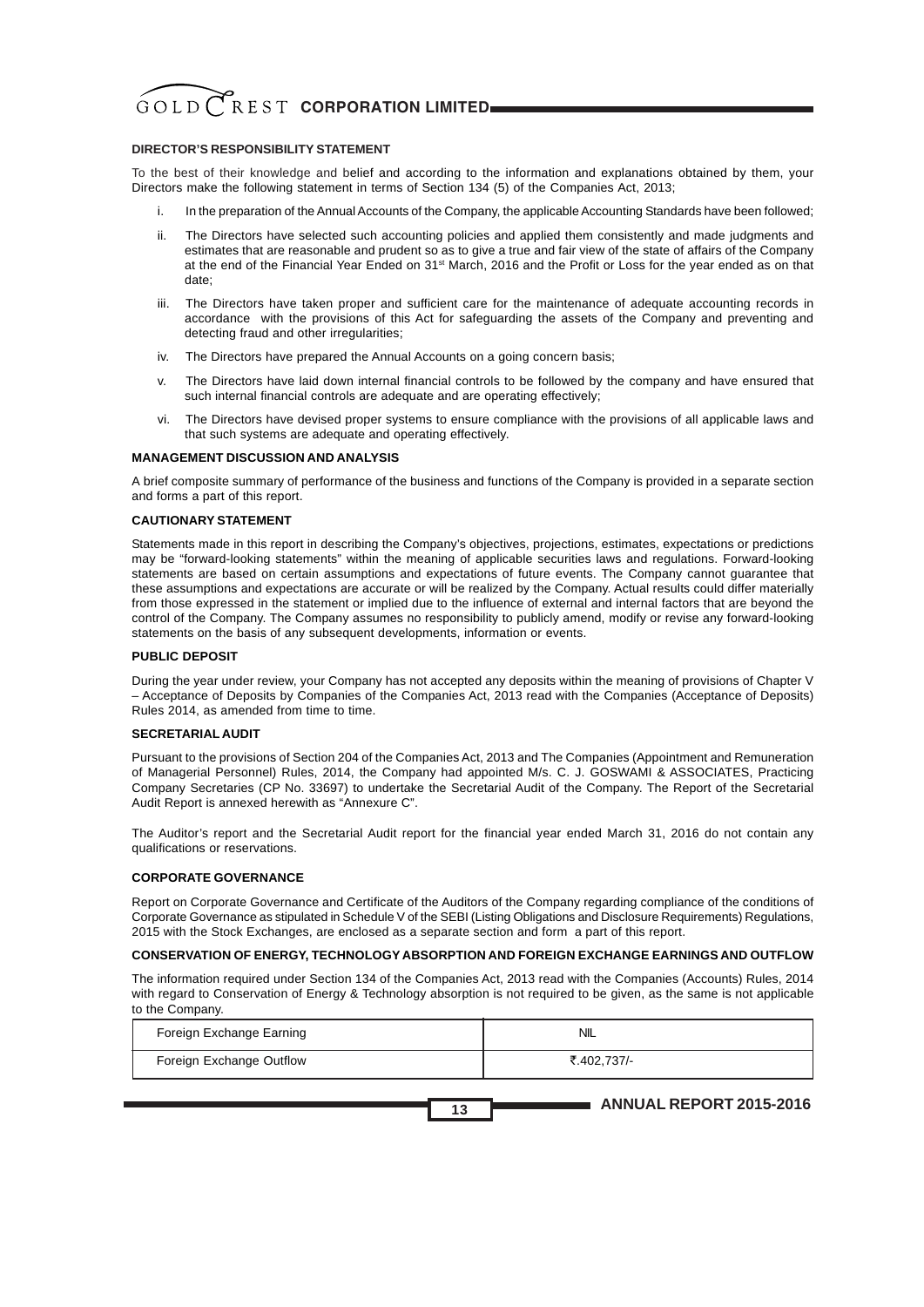#### **MATERIAL CHANGES AND COMMITMENTS IF ANY AFFECTING THE FINANCIAL POSITION OF THE COMPANY THAT OCCURRED DURING THE FINANCIALYEAR TO WHICH THESE FINANCIAL STATEMENTS RELATE AS ON THE DATE OF THIS REPORT**

No material changes and commitments affecting the financial position of the Company occurred during the financial year to which these financial statements relate as on the date of this report.

#### **SIGNIFICANT AND MATERIAL ORDERS PASSED BY THE REGULATORS OR COURTS OR TRIBUNALS IMPACTING THE GOING CONCERN STATUS OF THE COMPANY**

There are no significant and material orders passed by the Regulators or Courts or Tribunals which would impact the going concern status and the Company's future operations.

#### **DETAILS OF POLICY DEVELOPED AND IMPLEMENTED BY THE COMPANY ON ITS CORPORATE SOCIAL RESPONSIBILITY INITIATIVES**

The Company has not developed and implemented any Corporate Social Responsibility initiatives as the said provisions are not applicable.

#### **PARTICULARS OF LOANS, GUARANTEES OR INVESTMENTS MADE UNDER SECTION 186 OF THE COMPANIES ACT, 2013**

An amount of ₹.15,00,000/- (Rupees Fifteen Lakhs Only) was given on loan to Rubman Polymers Private Limited, and `.50,00,000/- (Rupees Fifty Lakhs Only) was invested in Government Securities which is in accordance with Section 186 of the Companies Act, 2013. The details of the same are provided in the standalone financial statements in Note No.18 & 11.

#### **PARTICULARS OF CONTRACTS OR ARRANGEMENTS MADE WITH RELATED PARTIES**

The related party transactions are entered on arm's length basis, in the ordinary course of business and are in compliance with the applicable provisions of section 188 of the Companies Act, 2013 during the year under review. Accordingly, the disclosure of related party transactions as required under Section 134(3)(h) of the Companies Act, 2013 in Form AOC 2 is not applicable.

The Company has formulated a policy on materiality of Related Party Transactions and dealing with Related Party Transactions which has been uploaded on the Company's website and can be accessed at http://www.goldcrestgroup.com/wp-content/ files/RELATED\_PARTY\_TRANSACTIONS\_POLICY.pdf.

#### **AUDITORS AND AUDITORS REPORT**

M/s. Ramesh M. Sheth & Associates – Chartered Accountants (Firm registration No.111883W) and Statutory Auditors of your Company hold office until conclusion of the ensuing Annual General Meeting and are eligible for re-appointment. They have confirmed their eligibility to the effect that their appointment, if made, would be within the prescribed limits under the act and that they are not disqualified for re-appointment, subject to approval of shareholders.

The Audit Committee and the Board of Directors recommend to ratify the appointment of M/s. Ramesh M. Sheth & Associates, Chartered Accountants, as Statutory Auditors of the Company to hold office from the conclusion of this Annual General Meeting till the conclusion of the 34th Annual General Meeting of the Company to be held in the financial year 2017.

The notes to the Financial Statements referred to in the Auditors Report are self-explanatory and do not call for any further comments under Section 134 of the Companies Act, 2013.

#### **NUMBER OF BOARD MEETINGS CONDUCTED DURING THE YEAR UNDER REVIEW**

The Company had 5 Board meetings during the financial year under review. The details of the meetings of the board held during the financial year form a part of Corporate Governance Report.

#### **COMPANY'S POLICY RELATING TO DIRECTORS'APPOINTMENT, PAYMENT OF REMUNERATION AND DISCHARGE OF THEIR DUTIES**

The Company's Policy relating to appointment of Directors, payment of managerial remuneration, Directors' qualifications, positive attributes, independence of Directors and other related matters as provided under Section 178(3) of the Companies Act, 2013 is furnished in "Annexure A" and is attached to this report.

#### **INDEPENDENT DIRECTORS MEETING**

The Independent Directors met on January 28, 2016, without the attendance of Non-Independent Directors and members of the Management. The Independent Directors reviewed the performance of non-independent directors and the Board as a whole; the performance of the Chairman of the Company, taking into account the views of Executive Directors and Non-Executive Directors and assessed the quality, quantity and timeliness of flow of information between the Company's Management and the Board which is necessary for the Board to effectively and reasonably perform their duties.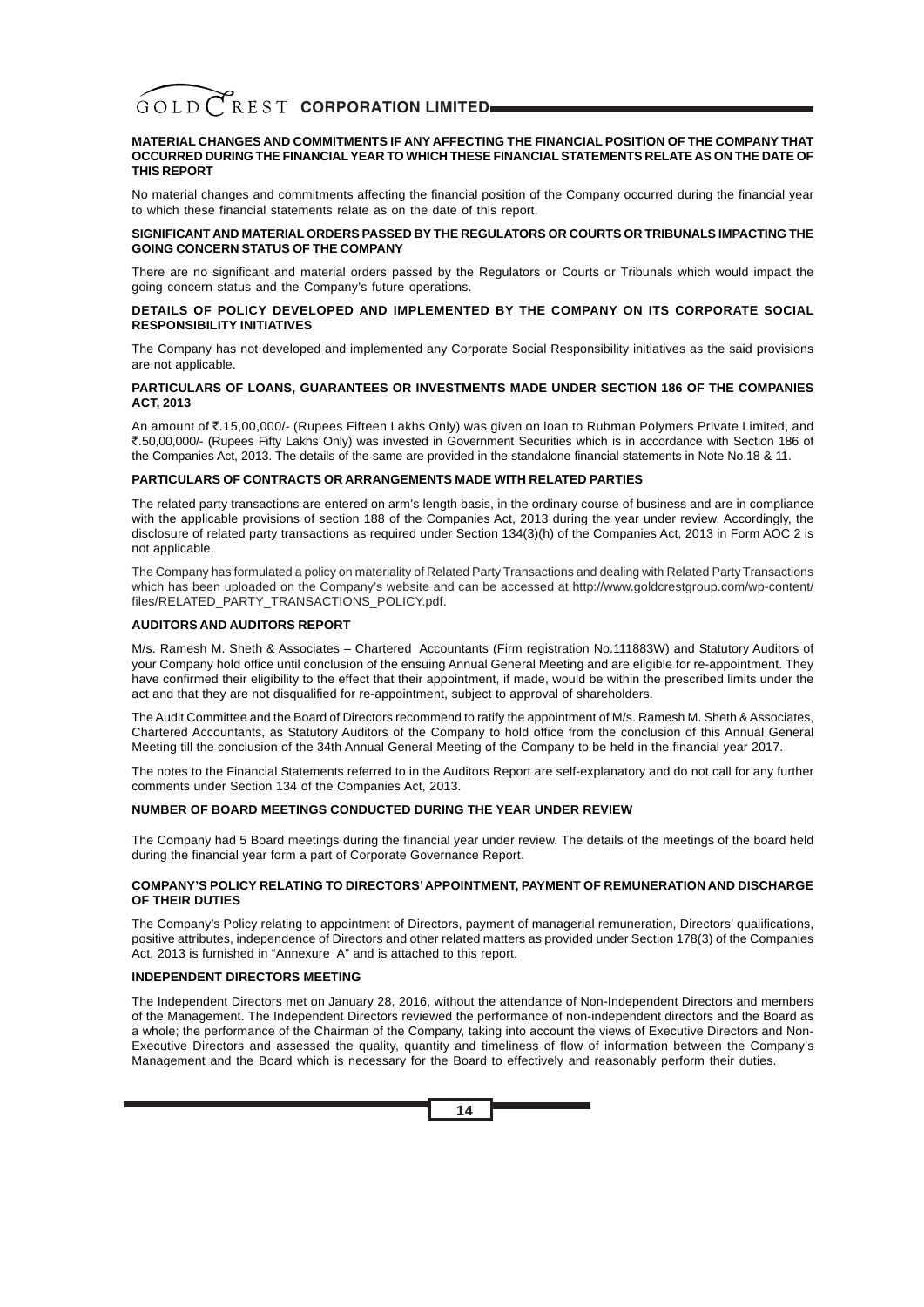#### **DECLARATION BY INDEPENDENT DIRECTORS**

The Company has received declarations from all the Independent Directors of the Company confirming that they met with the criteria of independence as prescribed under sub-section (6) of Section 149 of the Companies Act, 2013 and as per SEBI (Listing Obligation and Disclosure Requirement) Regulation, 2015 ("Listing Regulation, 2015").

#### **COMMITTEES OF THE BOARD**

Details of the various committees constituted by the Board of Directors as per the provisions of Schedule II of SEBI (Listing Obligations and Disclosure Requirements) Regulations, 2015 and Companies Act, 2013 are given in the Corporate Governance Report which forms a part of this report.

#### **ESTABLISHMENT OF VIGIL MECHANISM**

Your Company has laid down a Whistle Blower Policy covering the Vigil Mechanism with protective Clauses for Whistle Blowers. The Whistle Blower Policy is made available on the website of the Company and can be accessed at http:// www.goldcrestgroup.com/wp-content/files/Whistle\_Blower\_Policy.pdf.

#### **RISK MANAGEMENT**

The Board of the Company has formed a Risk Management Committee to frame, implement and monitor the risk management plan for the company. The Committee is responsible for reviewing the risk management plan and ensuring its effectiveness. The Audit Committee has additional oversight in the area of financial risks and controls. Major risks identified by the businesses and functions are systematically addressed through mitigating actions on a continuing basis.

The Company manages, monitors and reports on the principal risks and uncertainties that can impact its ability to achieve its strategic objectives. The Company's management regularly reviews systems, organizational structures, processes, standards, codes of conduct and behaviours that govern how the Company conducts its business and manages associated risks.

#### **PREVENTION OF SEXUAL HARASSMENT IN THE WORKPLACE**

The Company has zero tolerance on sexual harassment in the workplace. During the year under review there were no cases filed pursuant to the Sexual Harassment of Women at the Workplace (Prevention, Prohibition and Redressal) Act, 2013.

#### **REMUNERATION RATIO OF THE DIRECTORS / KEY MANAGERIAL PERSONNEL (KMP) / EMPLOYEES:**

The information required pursuant to Section 197 read with Rule 5 of The Companies (Appointment and Remuneration of Managerial Personnel) Rules, 2014 and Companies (Particulars of Employees) Rules, 1975, in respect of employees of the Company and Directors is furnished hereunder:

- (A) Information pursuant to Section 197 of the Companies Act, 2013 read with Rule 5(1) of The Companies (Appointment and Remuneration of Managerial Personnel) Rules, 2014:
	- i. The ratio of the remuneration of each Director to the median remuneration of the employees of the Company for the financial year 2015-16 and the percentage increase in remuneration of each Director, Chief Financial Officer, Chief Executive Officer, Company Secretary in the financial year 2015-16:

| Name of Director & KMP            | Ratio of Remuneration of each<br>Director/to median remuneration<br>of Employees | % increase in remuneration<br>in the financial year |
|-----------------------------------|----------------------------------------------------------------------------------|-----------------------------------------------------|
| <b>Executive Directors:</b>       |                                                                                  |                                                     |
| Mrs. Anupa Tanna Shah             | 5.84                                                                             | Nil                                                 |
| <b>Non-Executive Directors:</b>   |                                                                                  |                                                     |
| Mr. Tushar Tanna                  | 0.58                                                                             | Nil                                                 |
| Mr. Kishore Vussonji              | 0.58                                                                             | Nil                                                 |
| <b>Mr. Shirish Kamdar</b>         | 0.58                                                                             | Nil                                                 |
| <b>Key Managerial Personnel:</b>  |                                                                                  |                                                     |
| Mrs. Anupa Tanna Shah (M.D & CEO) | 5.84                                                                             | Nil                                                 |
| Mr. Manish Chheda (CFO)           | 3.65                                                                             | 0.47                                                |
| Ms. Marisa Gonsalves (CS)         | 1.46                                                                             | 0.12                                                |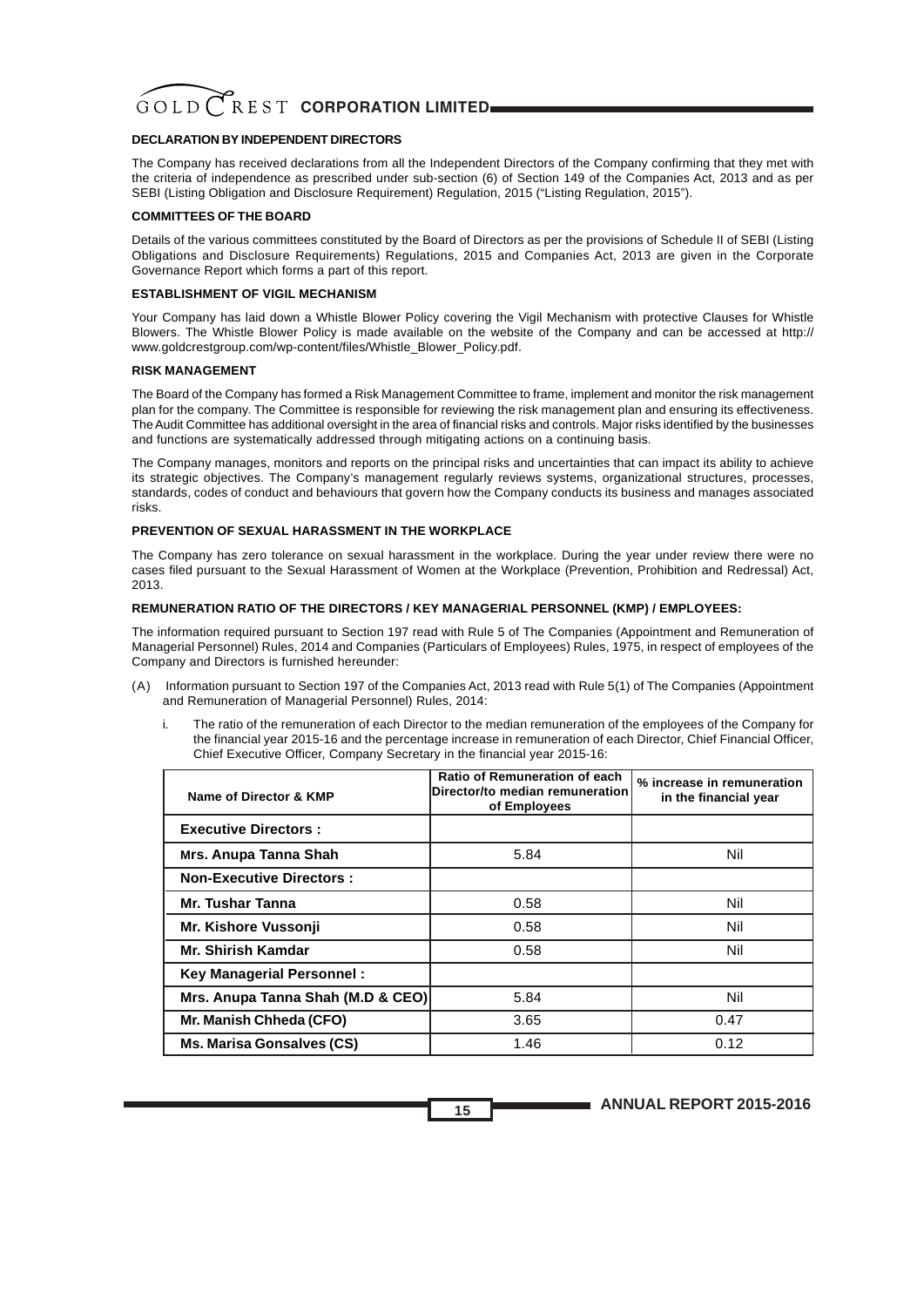- ii. The median remuneration of employees of the Company during the financial year was  $\overline{5.17,115/}$ .
- iii. The percentage increase in the median remuneration of employees in the financial year: 8.82%
- iv. The number of permanent employees on the rolls of Company: 12 as on 31st March, 2016.
- v. The explanation on the relationship between average increase in remuneration and Company performance:

The average increase in remuneration is closely linked to and driven by achievement of annual corporate goals and overall business, financial and operational performance of the Company.

- vi. Comparison of the remuneration of the key managerial personnel against the performance of the Company: The total remuneration of key managerial personnel increased by 11.65% in 2015-16 whereas during the year under review, the Company registered a profit after tax of  $\bar{z}$ .847.04 lacs as compared to profit after tax of  $\bar{\tau}$ . 378.52 lacs in the previous year being an increase of 123.77%
- vii. Variations in the market capitalisation of the Company and price earnings ratio as on the closing date of the current financial year and previous financial year:

| Particulars                       | 31st March, 2016 | 31st March, 2015 | % Change |
|-----------------------------------|------------------|------------------|----------|
| Market Capitalisation (in Crores) | 22.02 Crores     | 20.93 Crores     | 5.21%    |
| Price Earning Ratio               | 2.60             | 5.53             | (52.98%) |

viii. Percentage increase over decrease in the market quotations of the shares of the Company in comparison to the rate at which the Company came out with the last public offer:

The Market Price of Company's share as on 31 March, 2016 was  $\overline{\text{t}}$ .29.15 on BSE Limited.

The Company has not made any public offer in the recent past and accordingly, comparison of public offer price and the current market price of the Company's shares is not relevant

- ix. Average percentile increase made in the salaries of employees other than the managerial personnel in the last financial year i.e. 2015-16 was 9.96% whereas increase in the managerial remuneration for the same financial year was 11.65%.
- x. The key parameters for any variable component of remuneration availed by the Directors: Nil
- xi. The ratio of the remuneration of the highest paid Director to that of the employees who are not Directors but receive remuneration in excess of the highest paid Director during the year: N.A.
- xii. Affirmation that the remuneration is as per the Remuneration Policy of the Company (Annexure D).

It is confirmed that the remuneration is as per the Remuneration Policy of the Company.

(B) The information pursuant to Section 197 of the Companies Act, 2013 read with Rule 5(2) of The Companies (Appointment and Remuneration of Managerial Personnel) Rules, 2014 is not applicable, since during the year under review none of the employees of the Company was in receipt of remuneration in excess of the limits specified, whether employed for the whole year or part thereof.

#### **INTERNAL FINANCIAL CONTROL**

The Directors had laid down internal financial controls to be followed by the company and such policies and procedures adopted by the company for ensuring the orderly and efficient conduct of its business, including adherence to Company's policies, the prevention and detection of frauds and errors, the accuracy and completeness of the accounting records, and the timely preparation of reliable financial information. The Audit Committee evaluates the internal financial control system periodically.

#### **APPRECIATION:**

Your Directors acknowledge with gratitude the co-operation and assistance given by the Bankers, Distributors, Customers, Investors, BSE Ltd., National Securities Depository Ltd., Central Depository Services (India) Ltd., and R & T Agent during the year under review and are confident that your Company will continue to receive such support in the years ahead. The Directors also wish to thank all the employees for their contribution, high degree of commitment, support and continued co-operation throughout the year.

#### **FOR AND ON BEHALF OF THE BOARD OF DIRECTORS**

TUSHAR TULSIDAS TANNA

CHAIRMAN DIN: 00170535

Place: Mumbai. Date: May 20, 2016

**16**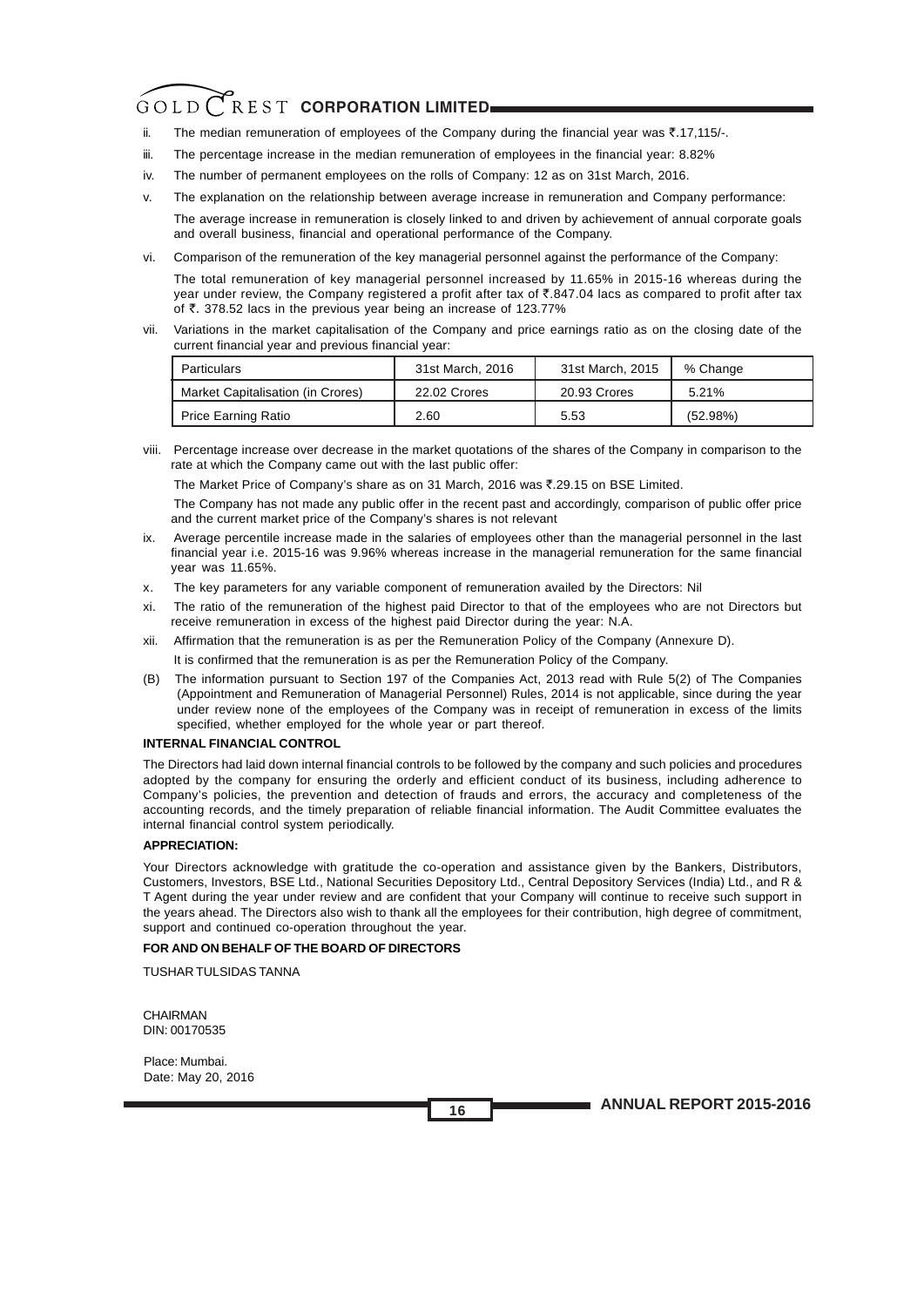

#### **ANNEXURE A**

#### **EXTRACT OF ANNUAL RETURN**

#### **as on the financial year ended 31.03.2016 [Pursuant to Section 92(3) of the Companies Act, 2013, and Rule 12(1) of the Companies (Management and Administration) Rules, 2014]**

#### **FORM NO. MGT - 9**

#### **. I Registration and other Details**

| CIN                                                                         | L74999MH1983PLC029408                                                                                                                                                                 |
|-----------------------------------------------------------------------------|---------------------------------------------------------------------------------------------------------------------------------------------------------------------------------------|
| <b>Registration Date</b>                                                    | 25th February, 1983                                                                                                                                                                   |
| Name of the Company                                                         | <b>Goldrest Corporation Limited</b>                                                                                                                                                   |
| Category / Sub-Category of the Company                                      | Public Company having Share Capiital                                                                                                                                                  |
| Address of the Registered Office and contact details                        | Devidas Mansion, 3 <sup>rd</sup> Floor, Mereweather Road<br>Colaba, Mumbai - 400 069                                                                                                  |
| Whether listed company                                                      | Yes                                                                                                                                                                                   |
| Name, address and contact details of<br>Registrar and Transfer Agent of any | M/s. Purva Sharegistry (India) Pvt Ltd.<br>9, Shiv Shakti Industrial Estate, Sitaram Mills Compound<br>J.R. Boricha Marg, Lower Parel, Mumbai - 40011.<br>Tel: 022-23018231, 23016761 |

#### **II Principal Business Activity of the Company**

#### **All the Business Activities contributing 10% or more of the total turnover of the Company shall be stated:**

| <b>Name and Description</b>                              | NIC Code of the Product / Service | % of total turnover of the Company |
|----------------------------------------------------------|-----------------------------------|------------------------------------|
| <b>Commodity Operations</b>                              | 661                               | 39.20%                             |
| Operations & Maintenance of Software<br>Development park | 62810                             | 30.94%                             |
| <b>Share Operations</b>                                  | 6611                              | 16.73%                             |
|                                                          |                                   |                                    |

#### **III Holding / Subsidiary and Associate Companies**

| Name and Address<br>of the Company                                                                                                                                                          | CIN / GLN             | Holding /Subsidiary /<br>Associate | $%$ of<br>shares<br>held | Applicable<br><b>Section</b> |
|---------------------------------------------------------------------------------------------------------------------------------------------------------------------------------------------|-----------------------|------------------------------------|--------------------------|------------------------------|
| <b>Goldrest Habitats</b><br><b>Private Limited</b><br>(Formerly Known as Goldcrest<br>Agro Private Limited)<br>Devidas Mansion, 3rd Floor,<br>Mereweather Road, Colaba,<br>Mumbai - 400 039 | U45400MH2007PTC172257 | Subsidiary                         | 100                      | 2(87)                        |

**ANNUAL REPORT 2015-2016**

**17**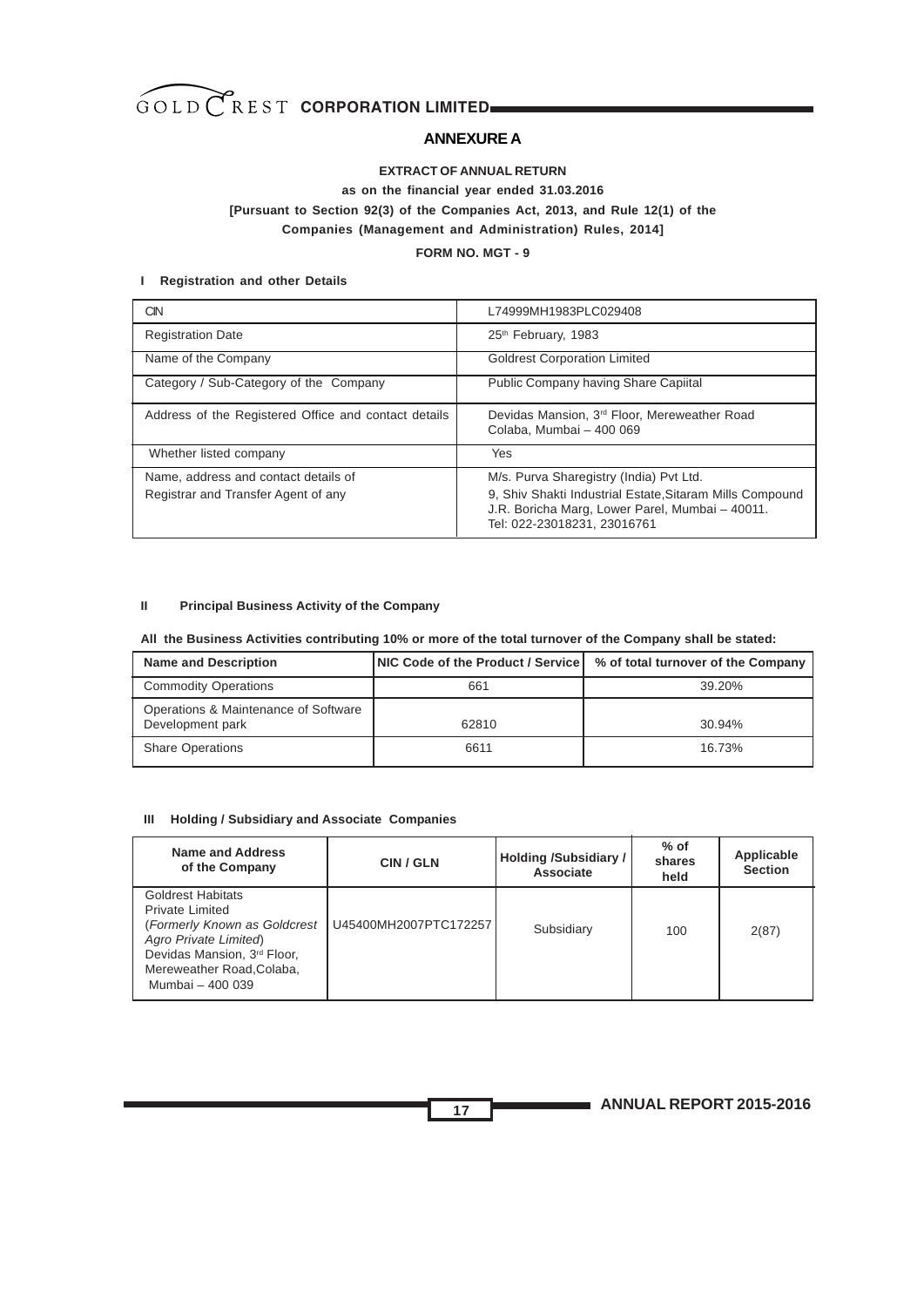### **IV Shareholding Pattern (Equity Share Capital Break up as a percentage of Total Equity)**

#### **i) Category-wise Shareholding**

| Category of Share-                                                   |              | No. of Shares held at the<br>beginning of the year |              |                                         |                          | end of the year | No. of Shares held at the |                                  | $\%$<br>change        |
|----------------------------------------------------------------------|--------------|----------------------------------------------------|--------------|-----------------------------------------|--------------------------|-----------------|---------------------------|----------------------------------|-----------------------|
| holders                                                              | <b>Demat</b> | <b>Physical</b>                                    | <b>Total</b> | $%$ of<br><b>Total</b><br><b>Shares</b> | <b>Demat</b>             | Physical        | <b>Total</b>              | $%$ of<br>Total<br><b>Shares</b> | during<br>the<br>year |
| A. Promoters                                                         |              |                                                    |              |                                         |                          |                 |                           |                                  |                       |
| $(1)$ Indian                                                         |              |                                                    |              |                                         |                          |                 |                           |                                  |                       |
| (a) Individual / HUF                                                 |              |                                                    |              |                                         |                          |                 |                           |                                  |                       |
| b) Central Govt                                                      |              |                                                    |              |                                         |                          |                 |                           |                                  |                       |
| c) State Govt.(s)                                                    |              |                                                    |              |                                         |                          |                 |                           |                                  |                       |
| d) Bodies Corporate                                                  | 2216113      |                                                    | 2216113      | 29.33                                   | 2216113                  |                 | 2216113                   | 29.33                            |                       |
| e) Banks / FI                                                        |              |                                                    |              |                                         |                          |                 |                           |                                  |                       |
| f) Any Other                                                         |              |                                                    |              |                                         |                          |                 |                           |                                  |                       |
| <b>Directors</b>                                                     | 1221286      | $\overline{\phantom{a}}$                           | 1221286      | 16.16                                   | 1221286                  |                 | 1221286                   | 16.16                            |                       |
| <b>Directors Relatives</b>                                           | 1863048      |                                                    | 1863048      | 24.65                                   | 2222048                  |                 | 2222048                   | 29.40                            | 4.75                  |
| Sub-Total (A) (1)                                                    | 5300447      | $\blacksquare$                                     | 5300447      | 70.14                                   | 5659447                  |                 | 5659447                   | 74.89                            | 4.75                  |
| (2) Foreign                                                          |              |                                                    |              |                                         |                          |                 |                           |                                  |                       |
| a) NRIs - Individuals                                                |              |                                                    |              |                                         |                          |                 |                           |                                  |                       |
| b) Other - Individuals                                               |              |                                                    |              |                                         |                          |                 |                           |                                  |                       |
| c) Bodies Corporate                                                  |              |                                                    |              |                                         |                          |                 |                           |                                  |                       |
| Banks / Fl<br>d)                                                     |              |                                                    |              |                                         |                          |                 |                           |                                  |                       |
| e) Any Other                                                         |              |                                                    |              |                                         |                          |                 |                           |                                  |                       |
| Sub-Total (A)(2)                                                     |              |                                                    |              |                                         |                          |                 |                           |                                  |                       |
| <b>Total Shareholding</b><br>of Promoters $(A)$ =<br>$(A)(1)+(A)(2)$ | 5300447      |                                                    | 5300447      | 70.14                                   | 5659447                  |                 | 5659447                   | 74.89                            | 4.75                  |
| <b>B. Public Shareholding</b>                                        |              |                                                    |              |                                         |                          |                 |                           |                                  |                       |
| (1) Institutions                                                     |              |                                                    |              |                                         |                          |                 |                           |                                  |                       |
| a) Mutual Funds / UTI                                                |              |                                                    |              |                                         |                          |                 |                           |                                  |                       |
| b) Banks / FI                                                        |              |                                                    |              |                                         |                          |                 |                           |                                  |                       |
| c) Central Govt                                                      |              |                                                    |              |                                         |                          |                 |                           |                                  |                       |
| d) State Govt.(s)                                                    |              |                                                    |              |                                         | $\overline{\phantom{0}}$ |                 |                           |                                  |                       |
| e) Venture Capital Funds                                             |              |                                                    |              |                                         | ÷,                       |                 |                           |                                  |                       |
| f) Insurance Companies                                               |              |                                                    |              |                                         |                          |                 |                           |                                  |                       |
| g) Flls                                                              |              |                                                    |              |                                         | ٠                        |                 |                           |                                  |                       |
| h) Foreign Venture<br><b>Capital Funds</b>                           |              |                                                    |              |                                         | ٠                        |                 |                           |                                  |                       |
| i) Others (specify)                                                  |              | $\overline{\phantom{a}}$                           |              |                                         | $\overline{\phantom{a}}$ |                 |                           |                                  |                       |
| Sub-Total (B) (1)                                                    |              |                                                    |              |                                         | ÷.                       |                 |                           |                                  |                       |

**18**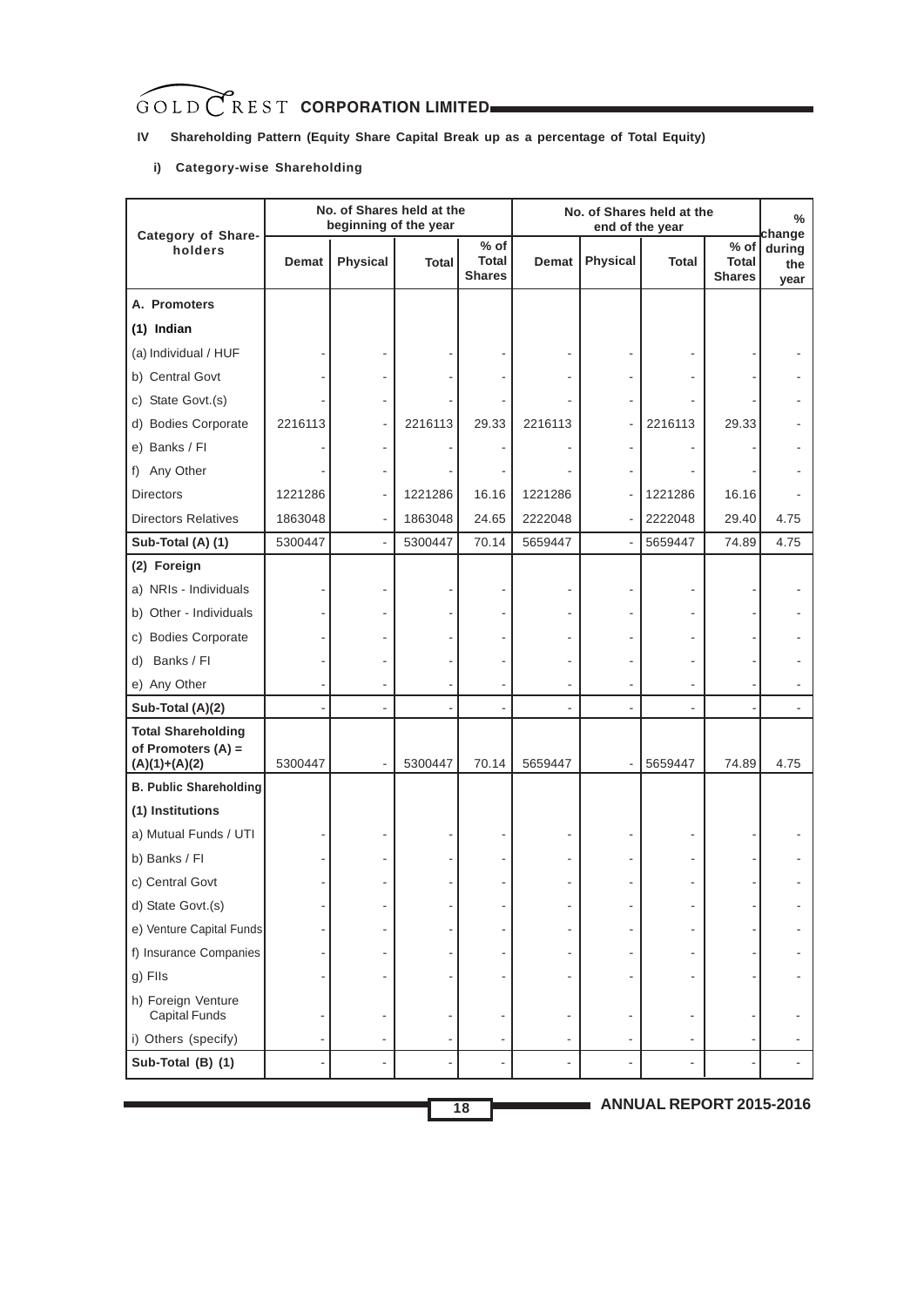|                                                                                                                                              |              | beginning of the year | No. of Shares held at the |                                         |               |          | No. of Shares held at the<br>end of the year |                                  | %<br>change           |
|----------------------------------------------------------------------------------------------------------------------------------------------|--------------|-----------------------|---------------------------|-----------------------------------------|---------------|----------|----------------------------------------------|----------------------------------|-----------------------|
| Category of Share-<br>holders                                                                                                                | <b>Demat</b> | <b>Physical</b>       | <b>Total</b>              | $%$ of<br><b>Total</b><br><b>Shares</b> | <b>Demat</b>  | Physical | <b>Total</b>                                 | $%$ of<br>Total<br><b>Shares</b> | during<br>the<br>year |
| <b>Non-Institutions</b><br>(2)                                                                                                               |              |                       |                           |                                         |               |          |                                              |                                  |                       |
| <b>Bodies Corporate</b><br>a)                                                                                                                | 108091       | 109750                | 217841                    | 2.88                                    | 80192         | 104550   | 184742                                       | 2.44                             | (0.44)                |
| <b>Individuals</b><br>b)                                                                                                                     |              |                       |                           |                                         |               |          |                                              |                                  |                       |
| Individual Shareholder<br>i)<br>holding nominal share<br>capital upto ₹.1 lakh                                                               | 203548       | 198446                | 401994                    | 5.32                                    | 198094        | 194946   | 393040                                       | 5.20                             | (0.12)                |
| <b>Individual Shareholders</b><br>ii)<br>holding nominal share<br>capital inexcess of<br>$\overline{5}$ .1 lakh                              | 83285        | 50250                 | 133535                    | 1.77                                    | 122496        | 50250    | 172746                                       | 2.29                             | 0.52                  |
| Others (specify)<br>C)                                                                                                                       |              |                       |                           |                                         |               |          |                                              |                                  |                       |
| Shares held by<br>i)<br>Pakistani citizens vested<br>with the Custodian of<br><b>Enemy Property</b><br>ii) Other Foreign<br><b>Nationals</b> |              |                       |                           |                                         |               |          |                                              |                                  |                       |
| iii) Foreign Bodies                                                                                                                          |              |                       |                           |                                         |               |          |                                              |                                  |                       |
| iv) NRI (Non-Repat)                                                                                                                          | 892040       |                       | 892040                    | 11.79                                   | 533040        |          | 533040                                       | 7.05                             | (4.74)                |
| NRI (Repat)                                                                                                                                  | 600200       | 6800                  | 607000                    | 8.03                                    | 601580        | 6800     | 608380                                       | 8.05                             | 0.02                  |
| v) Clearing Members /<br><b>Clearing House</b>                                                                                               |              |                       |                           |                                         | 2062          |          | 2062                                         | 0.03                             | 0.03                  |
| vi) Trusts                                                                                                                                   |              |                       |                           |                                         |               |          |                                              |                                  |                       |
| vii) Limited Liability                                                                                                                       |              |                       |                           |                                         |               |          |                                              |                                  |                       |
| Hindu Undivided Family                                                                                                                       | 3903         |                       | 3903                      | 0.05                                    | 3303          |          | 3303                                         | 0.04                             | (0.01)                |
| viii) Foreign Portfolio<br>Partnership Investor<br>(Corporate)<br>ix) Qualified Foreign<br>Investor                                          |              |                       |                           |                                         |               |          |                                              |                                  |                       |
| Sub-Total (B)(2):                                                                                                                            | 1891067      | 365246                | 2256313                   |                                         | 29.86 1540767 | 356546   | 1897313                                      | 25.11                            | (4.75)                |
| <b>Total Public</b><br>Shareholding (B)=<br>$(B)(1)+(B)(2)$                                                                                  | 1891067      | 365246                | 2256313                   |                                         | 29.86 1540767 | 356546   | 1897313                                      | 25.11                            | (4.75)                |
| C. Shares held by<br>Custodian for GD<br>Rs & ADRs                                                                                           |              |                       |                           |                                         |               |          |                                              |                                  |                       |
| <b>Grand Total</b><br>$(A+B+C)$                                                                                                              | 7191514      | 365246                | 7556760                   |                                         | 100 7200214   | 356546   | 7556760                                      | 100                              |                       |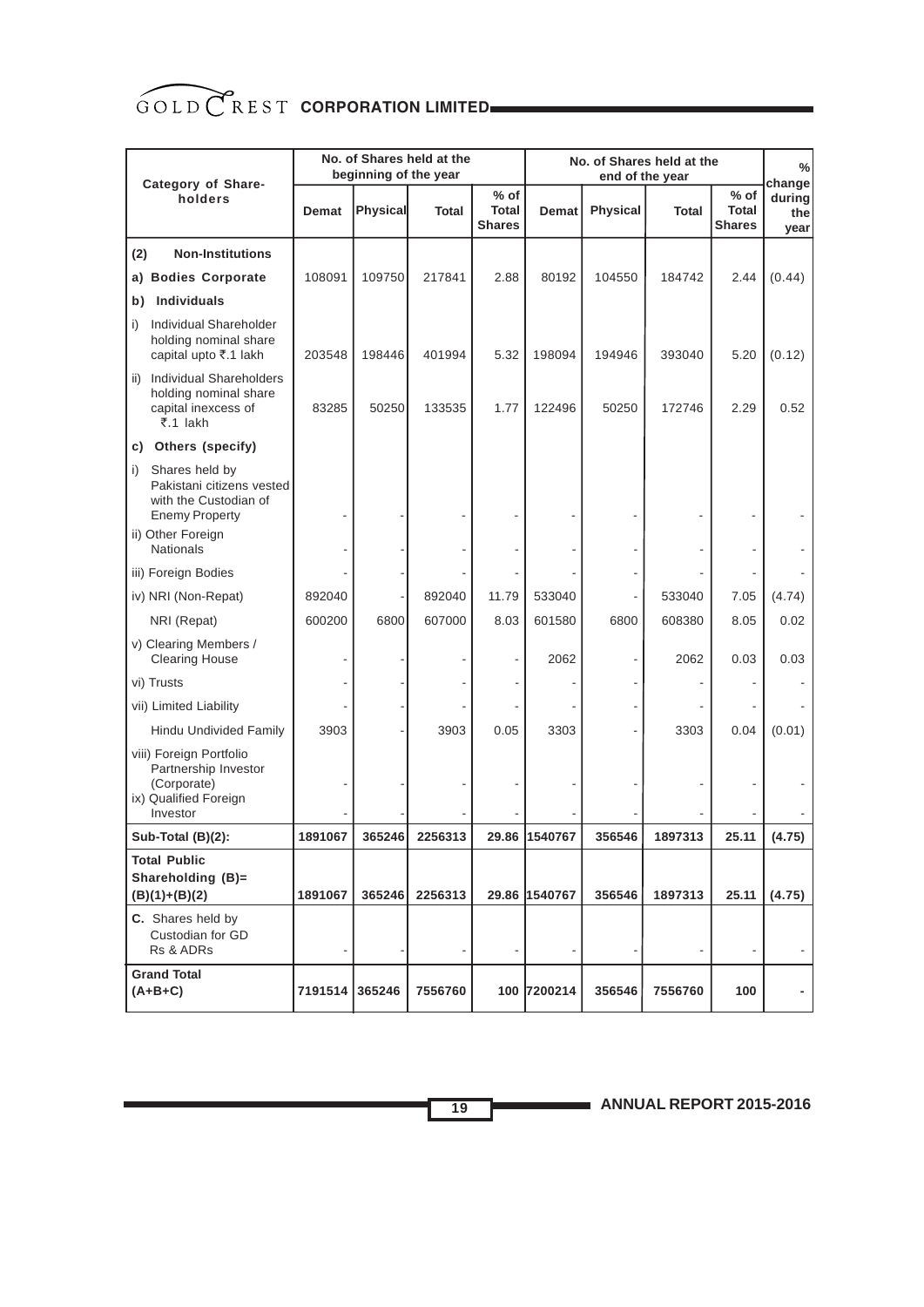#### **Iii) Shareholding of Promoters**

|                                                                              |                         | of the year                               | Shareholding at the beginning                              | Shareholding at the end of the year | % change in                               |                                                           |                                   |
|------------------------------------------------------------------------------|-------------------------|-------------------------------------------|------------------------------------------------------------|-------------------------------------|-------------------------------------------|-----------------------------------------------------------|-----------------------------------|
| <b>Shareholders Name</b>                                                     | No. of<br><b>Shares</b> | % of total<br>shares<br>of the<br>Company | % of Shares<br>Pledged /<br>encumbered<br>Ito total shares | No. of<br>shares                    | % of total<br>shares<br>of the<br>Company | % of Shares<br>Pledged /<br>encumbered<br>to total shares | shaeholding<br>during the<br>year |
| <b>MR. TULSIDAS J TANNA</b>                                                  | 1791983                 | 23.71                                     | $\overline{\phantom{a}}$                                   | 1791983                             | 23.71                                     |                                                           |                                   |
| <b>MRS.ANUPA TANNA SHAH</b>                                                  | 1220868                 | 16.16                                     | $\sim$                                                     | 1220868                             | 16.16                                     |                                                           |                                   |
| <b>MS.NAMRATA TANNA</b>                                                      |                         |                                           | $\overline{\phantom{a}}$                                   | 359000                              | 4.75                                      |                                                           |                                   |
| <b>M/S. GOLDCREST</b><br><b>SECURITIES AND</b><br><b>COMMODITIES PVT LTD</b> | 2216113                 | 29.33                                     | ٠                                                          | 2216113                             | 29.33                                     |                                                           |                                   |
| <b>MRS. HANSA T. TANNA</b>                                                   | 71065                   | 0.94                                      |                                                            | 71065                               | 0.94                                      |                                                           |                                   |
| <b>MR. TUSHAR T. TANNA</b>                                                   | 418                     | 0.00                                      |                                                            | 418                                 | 0.00                                      |                                                           |                                   |

#### **iii) Change in Promoters' Shareholding (Please specify, if there is no change)**

|                                                                                                                                                                                 | Shareholding at the<br>beginning of the year |                                           | <b>Cumulative Shareholding</b><br>during the year |                                           |
|---------------------------------------------------------------------------------------------------------------------------------------------------------------------------------|----------------------------------------------|-------------------------------------------|---------------------------------------------------|-------------------------------------------|
|                                                                                                                                                                                 | No. of shares                                | % of total<br>shares<br>of the<br>Company | No. of shares                                     | % of total<br>shares<br>of the<br>Company |
| At the beginning of the year                                                                                                                                                    | 5300447                                      | 70.14                                     | 5300447                                           | 70.14                                     |
| * Date wise Increase/Decrease in Promoters<br>Shareholding during the year specifying the<br>reasons for increase/decrease (e.g.allotment/<br>transfer/bonus/sweat equity etc): |                                              |                                           | 359000                                            | 4.75                                      |
| At the end of the year                                                                                                                                                          |                                              |                                           | 5659447                                           | 74.89                                     |

| Sr.   |                                             | Shareholding at the<br>beginning of the year |                                        | <b>Cumulative Shareholding</b><br>during the year |                                        |  |
|-------|---------------------------------------------|----------------------------------------------|----------------------------------------|---------------------------------------------------|----------------------------------------|--|
| l No. | Shareholder's Name                          | No. of Shares                                | % of total<br>shares of the<br>Company | <b>No. of Shares</b>                              | % of total<br>shares of<br>the Company |  |
| 1.    | Mr. Tulsidas Tanna                          |                                              |                                        |                                                   |                                        |  |
|       | At the beginning of the year                | 1791983                                      | 23.71                                  | 1791983                                           | 23.71                                  |  |
|       | Transaction (Purchase/Sale) during the year |                                              |                                        | ٠                                                 |                                        |  |
|       | At the end of the year                      |                                              |                                        | 1791983                                           | 23.71                                  |  |
| 2.    | Mrs.Anupa Tanna Shah                        |                                              |                                        |                                                   |                                        |  |
|       | At the beginning of the year                | 1220868                                      | 16.15                                  | 1220868                                           | 16.15                                  |  |
|       | Transaction (Purchase/Sale) during the year |                                              |                                        |                                                   |                                        |  |
|       | At the end of the year                      |                                              |                                        | 1220868                                           | 16.15                                  |  |

**ANNUAL REPORT 2015-2016**

**20**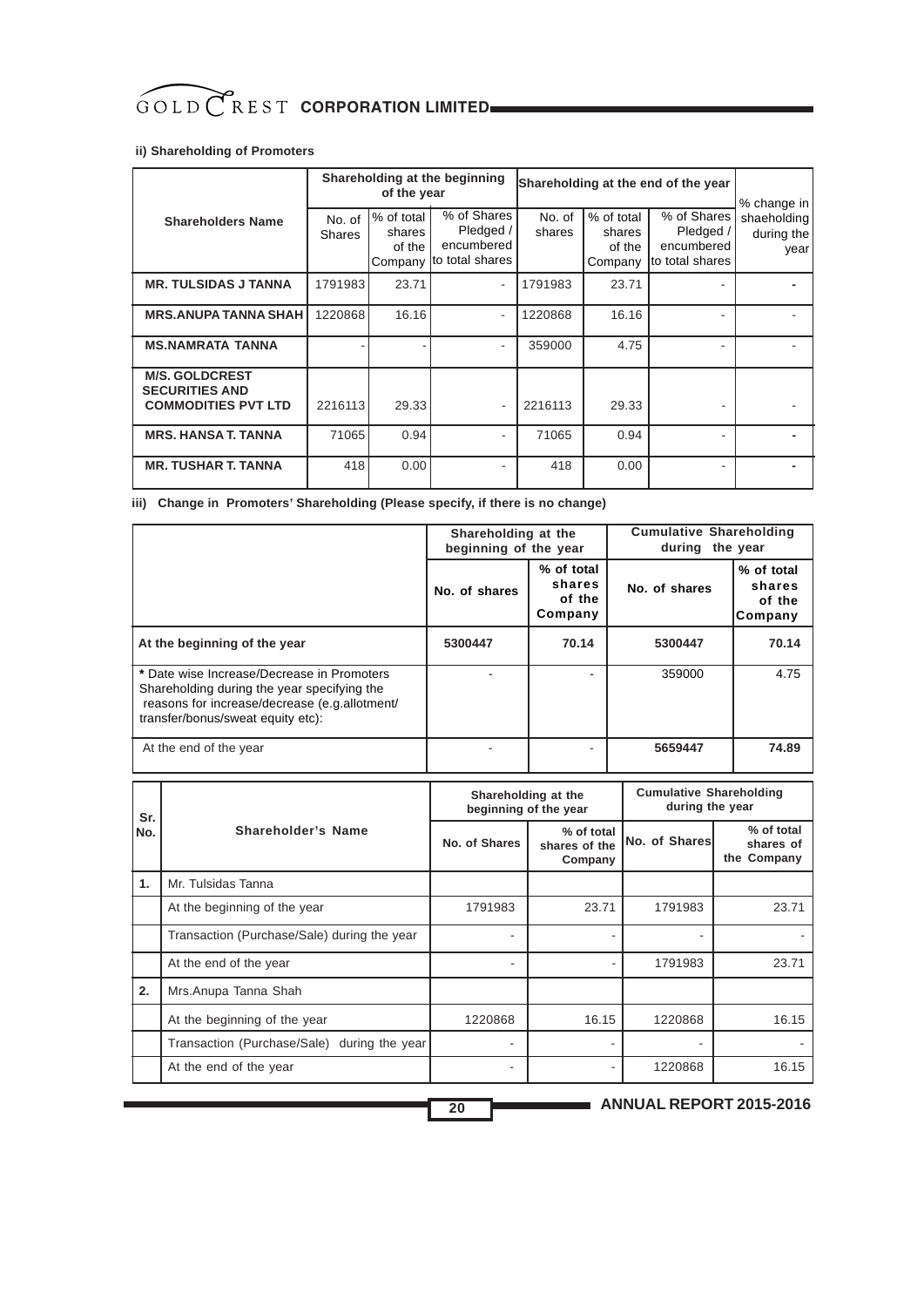| Sr.  |                                                | Shareholding at the beginning<br>of the year |                                        | <b>Cumulative Shareholding</b><br>during the year         |                                        |  |
|------|------------------------------------------------|----------------------------------------------|----------------------------------------|-----------------------------------------------------------|----------------------------------------|--|
| lNo. | <b>Shareholder's Name</b>                      | No. of Shares                                | % of total<br>shares of<br>the Company | No. of Shares                                             | % of total<br>shares of<br>the Company |  |
| 3.   | *Ms. Namrata Tanna                             |                                              |                                        |                                                           |                                        |  |
|      | At the beginning of the year                   | $\overline{\phantom{a}}$                     | ä,                                     | ٠                                                         |                                        |  |
|      | Transaction (Purchase/Sale)<br>during the year | $\overline{a}$                               |                                        | 359,000                                                   | 4.75                                   |  |
|      |                                                |                                              |                                        | (Purchase)<br>during the year<br>from the open<br>market) |                                        |  |
|      | At the end of the year                         | 359000                                       | 4.75                                   | 359000                                                    | 4.75                                   |  |
| 4.   | Mrs. Hansa Tanna                               |                                              |                                        |                                                           |                                        |  |
|      | At the beginning of the year                   | 71065                                        | 0.94                                   | 71065                                                     | 0.94                                   |  |
|      | Transaction (Purchase/Sale)<br>during the year | $\overline{\phantom{a}}$                     | ä,                                     |                                                           |                                        |  |
|      | At the end of the year                         | ۰                                            |                                        | 71065                                                     | 0.94                                   |  |
| 5.   | Mr. Tushar Tanna                               |                                              |                                        |                                                           |                                        |  |
|      | At the beginning of the year                   | 418                                          | 0.01                                   | 418                                                       | 0.01                                   |  |
|      | Transaction (Purchase/Sale) during the year    | $\blacksquare$                               | $\blacksquare$                         |                                                           |                                        |  |
|      | At the end of the year                         | $\blacksquare$                               |                                        | 418                                                       | 0.01                                   |  |

\* pursuant to purchase of shares by Namrata Tanna daughter of Tushar Tanna from the open market

#### **iv) Shareholding Pattern of Top Ten Shareholders (Other than Directors, Promoters and Holders of GDRs and**

| <b>ADRs</b>                                               |                         |                                              |                                        |                                        |  |
|-----------------------------------------------------------|-------------------------|----------------------------------------------|----------------------------------------|----------------------------------------|--|
|                                                           |                         | Shareholding at the<br>beginning of the year | Shareholding at the<br>end of the year |                                        |  |
| For Each of the Top-10 Shareholders                       | No. of<br><b>Shares</b> | % of total<br>shares of the<br>Compnay       | No. of<br><b>Shares</b>                | % of total<br>shares of the<br>Compnay |  |
| Mr. Viresh Kothari                                        | 891435                  | 11.79                                        | 532435                                 | 7.04                                   |  |
| Mr. Tarun Mehta                                           | 300000                  | 3.97                                         | 300000                                 | 3.97                                   |  |
| Mrs. Smita Mehta                                          | 300000                  | 3.97                                         | 300000                                 | 3.97                                   |  |
| Mr. Ratilal Isharani                                      | 37500                   | 0.49                                         | 37500                                  | 0.49                                   |  |
| Mrs. Sangeetha S                                          | 12980                   | 0.17                                         | 35391                                  | 0.46                                   |  |
| M/s. Padmakshi Finance Services<br><b>Private Limited</b> | 58723                   | 0.77                                         | 32692                                  | 0.43                                   |  |
| M/s. Kundalia Industries                                  | 24900                   | 0.32                                         | 24900                                  | 0.32                                   |  |
| Mrs. Varsha Vikram Sheth                                  | 24900                   | 0.32                                         | 24900                                  | 0.32                                   |  |
| Mr. G. Kantilal Jain                                      | 16805                   | 0.22                                         | 16805                                  | 0.22                                   |  |
| Mr. Subramanian P.                                        | 4500                    | 0.05                                         | 16800                                  | 0.22                                   |  |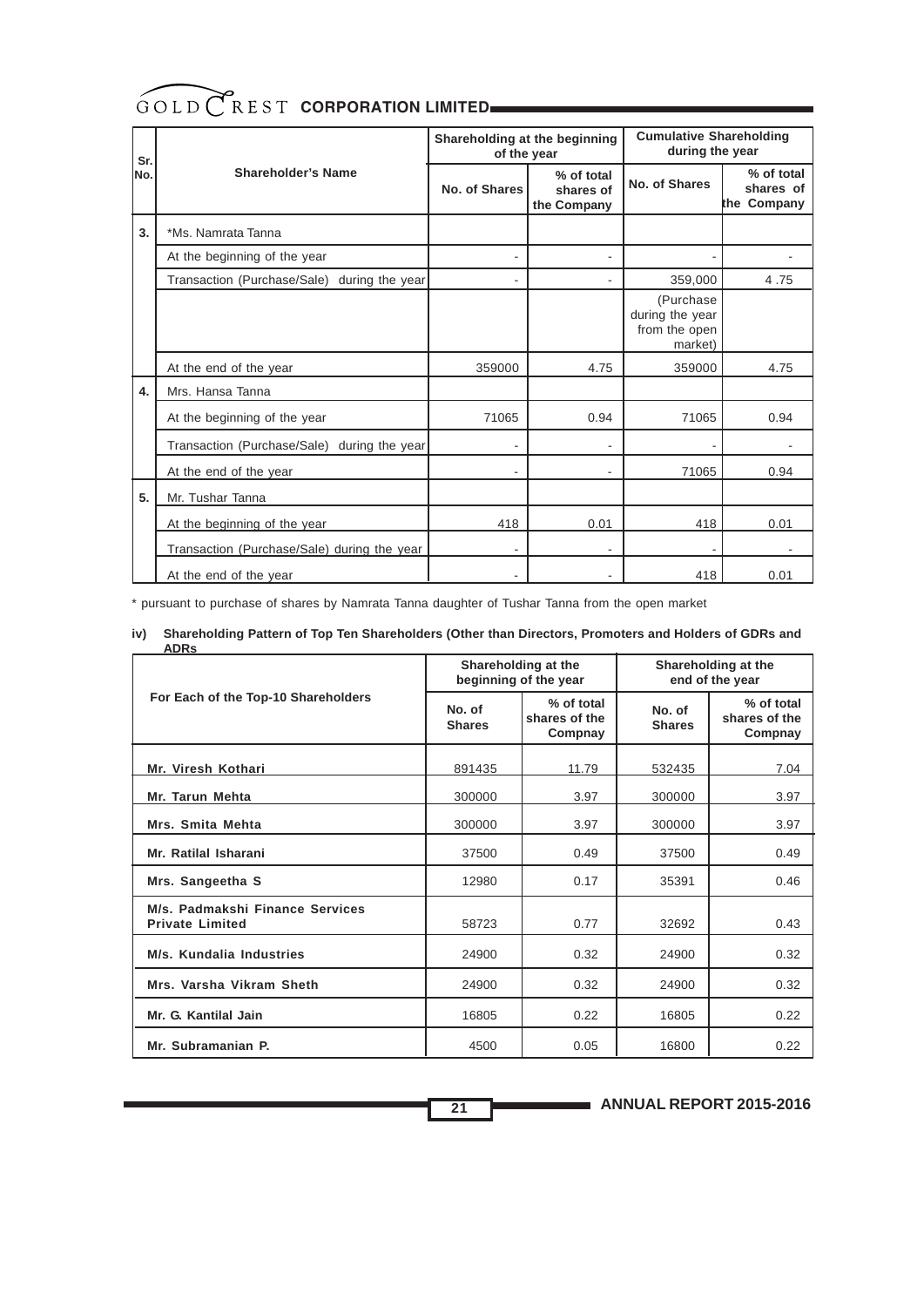#### **V) Shareholding of Directors and Key Managerial Personnel**

| For Each of the Dirrectors<br>and KMP |                         | Shareholding at the<br>beginning of the year |                         | Shareholding at the<br>and of the year |
|---------------------------------------|-------------------------|----------------------------------------------|-------------------------|----------------------------------------|
|                                       | No. of<br><b>Shares</b> | % of total<br>shares of the<br>Compnay       | No. of<br><b>Shares</b> | % of total<br>shares of the<br>Compnay |
| <b>MR. TUSHAR T TANNA</b>             | 418                     | 0.00                                         | 418                     | 0.00                                   |
| <b>MRS. ANUPA TANNA SHAH</b>          | 1220868                 | 16.16                                        | 1220868                 | 16.16                                  |
| <b>MR. SHIRISH KAMDAR</b>             |                         |                                              |                         |                                        |
| <b>MR. KISHORE VUSSONJI</b>           |                         |                                              |                         |                                        |
| <b>MR. MANISH CHHEDA</b>              |                         |                                              |                         |                                        |
| <b>MS. MARISA GONSALVES</b>           |                         |                                              |                         |                                        |

#### **V Indebtedness**

 **Indebtedness of the Company including interest outstanding/accrued but not due for payment**

| Indebtedness at the beginning<br>of the financial year | <b>Secured Loans</b><br>excluding<br>deposits | <b>Unsecured</b>         | Total<br>Loans lindebtedness |
|--------------------------------------------------------|-----------------------------------------------|--------------------------|------------------------------|
| <b>Principal Amount</b><br>i)                          |                                               |                          |                              |
| Interest due but not paid<br>ii)                       | -                                             | $\overline{\phantom{0}}$ |                              |
| iii) Interest accrued but not due                      | -                                             |                          |                              |
| Change in Indebtedness during the financial year       |                                               |                          |                              |
| Addition                                               | -                                             | $\overline{\phantom{a}}$ |                              |
| Reduction                                              | ٠                                             | -                        |                              |
| <b>Net Change</b>                                      |                                               |                          |                              |
| Indebtedness at the end of the financial year          | -                                             |                          |                              |
| i) Principal Amount                                    | ٠                                             | $\overline{\phantom{a}}$ |                              |
| ii) Interest due but not paid                          | -                                             | $\overline{\phantom{a}}$ |                              |
| iii) Interest accrued but not due                      | -                                             | $\overline{\phantom{a}}$ |                              |
| Total                                                  |                                               | $\overline{\phantom{0}}$ |                              |

#### **VI Remuneration of Directors and Key Managerial Person**

#### **A Remuneration to Managing Director, Whole-time Directors and/or Manager :**

| S.No. | <b>Particulars of Remuneration</b>                                                  | Mrs. Anupa Tanna Shah<br>(Managing Director)(そ.) |
|-------|-------------------------------------------------------------------------------------|--------------------------------------------------|
|       | Gross Salary                                                                        |                                                  |
|       | (a) Salary as per provisions contained in Section 17(1) of the Income Tax Act, 1961 | 1,200,000                                        |
|       | Value of perquisites under Section 17(2) Income Tax Act, 1961<br>(b)                |                                                  |
|       | (c) Profits in lieu of salary under Section 17(3) Income Tax Act, 1961              |                                                  |
| 2     | Bonus/Commission                                                                    | 1,800,000                                        |
|       | Total (A)                                                                           | 3,000,000                                        |
|       | Ceiling as per Act                                                                  | 3,000,000                                        |

 Note : As per Schedule V of SEBI (Listing Obligations and Disclosure Requirements) Regulations, 2015 all elements of the remuneration package of the Managing Director are summarized above. Other benefits such as stock options, pensions etc are not paid to the Director.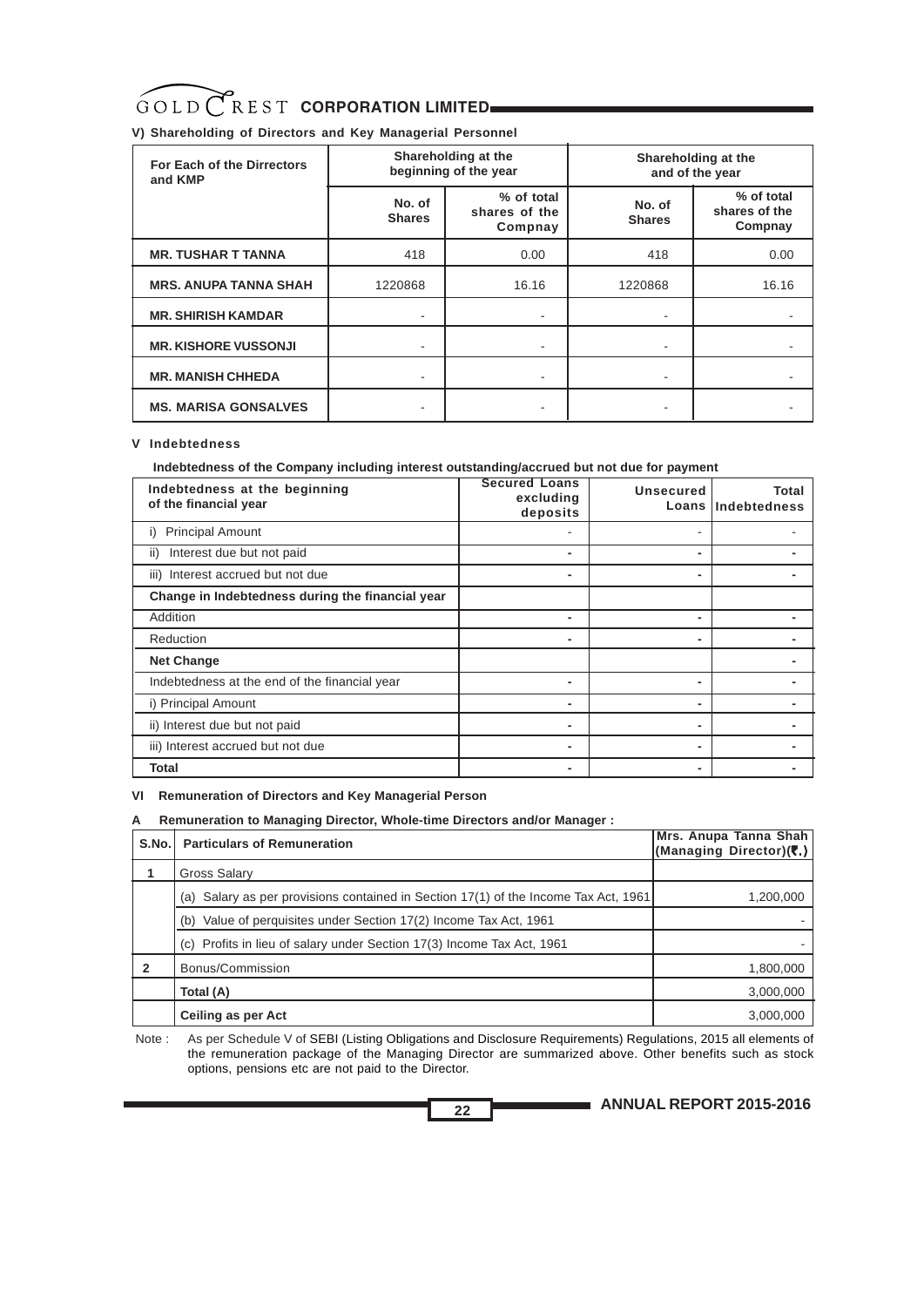#### **B. Remuneration to other Directors:**

#### **1. Independent Directors**

| <b>S. No. Remuneration</b>                 |        | <b>Name of Directors</b>                 | Amount( $\overline{\mathbf{c}}$ .) |
|--------------------------------------------|--------|------------------------------------------|------------------------------------|
|                                            |        | Mr. Kishor Vussonji   Mr. Shirish Kamdar |                                    |
| Fee for attending Board/Committee Meetings | 50,000 | 40,000                                   | 90,000                             |
| Commission                                 |        |                                          |                                    |
| Others, please specify                     |        |                                          |                                    |
| Total $(B)$ $(1)$                          | 50,000 | 40.000                                   | 90.000                             |

#### **2. Non - Executive Directors**

| S. No | Remuneration                               | <b>Name of Directors</b> | Total   |
|-------|--------------------------------------------|--------------------------|---------|
|       |                                            | Mr. Tushar T. Tanna      |         |
|       | Fee for attending Board/Committee Meetings | 50,000                   | 50,000  |
|       | Commission                                 | -                        |         |
|       | Others, please Specify                     |                          |         |
|       | Total $(B)(2)$                             | 50,000                   | 50,000  |
|       | Total (B)= $(B)(1)$ + $(B)(2)$             |                          | 140,000 |

#### **C. REMUNERATION TO KEY MANAGERIAL PERSONNEL OTHER THAN MANAGING DIRECTOR/ MANAGER/ WHOLE TIME DIRECTOR**

| S. No.         | <b>Particulars of Remuneration</b>                                                          | <b>Key Managerial Personnel</b> | <b>Total Amount</b>     |           |
|----------------|---------------------------------------------------------------------------------------------|---------------------------------|-------------------------|-----------|
|                |                                                                                             | Mr. Manish S. Chheda            | Ms. Marisa M. Gonsalves |           |
| 1              | Gross Salary                                                                                |                                 |                         |           |
|                | Salary as per provisions<br>a)<br>contained in Section 17(1) of<br>the Income Tax Act, 1961 | 845,520                         | 288,000                 | 1,133,520 |
|                | (b) Value of perquisites under<br>Section 17(2) Income<br>Tax Act, 1961                     |                                 |                         |           |
|                | (c) Profit in lieu of salary under<br>Section 17(3) Income<br>Tax Act, 1961                 |                                 |                         |           |
| $\overline{2}$ | <b>Stock Options</b>                                                                        | ٠                               |                         |           |
| 3              | <b>Sweat Equity</b>                                                                         |                                 |                         |           |
| 4              | Commission<br>as % of profit<br>others, specify                                             |                                 |                         |           |
| 5              | Others, please specify<br>(Bonus)                                                           | 140,920                         | 40,000                  | 180,920   |
|                | Total (C)                                                                                   | 986,440                         | 328,000                 | 1,314,440 |

**ANNUAL REPORT 2015-2016** 

**23**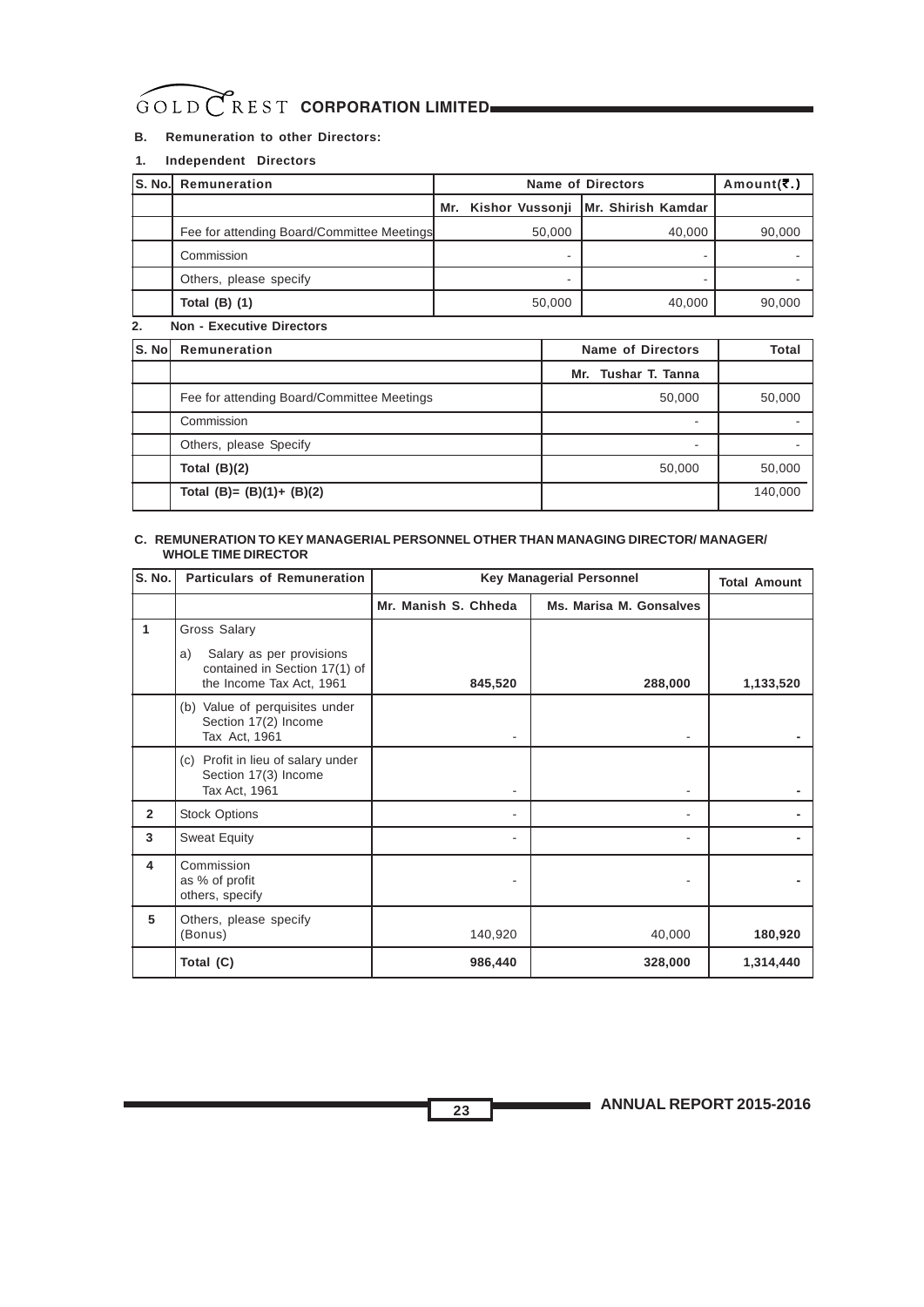### **VII PENALTIES / PUNISHMENT / COMPOUNDING OF OFFENCES**

| <b>Type</b>                                   | Section of the<br><b>Companies Act</b> | <b>Brief Description</b> | Details of<br>Penality /<br>Punishment /<br>Compounding<br>fees imposed | <b>Authority</b><br>(RD / NCLT /<br>COURT) | Appeal made,<br>if any<br>(give details) |
|-----------------------------------------------|----------------------------------------|--------------------------|-------------------------------------------------------------------------|--------------------------------------------|------------------------------------------|
| <b>COMPANY</b><br>А.                          |                                        |                          |                                                                         |                                            |                                          |
| Penalty                                       |                                        |                          |                                                                         |                                            |                                          |
| <b>Punishment None</b>                        |                                        |                          |                                                                         |                                            |                                          |
| Compounding                                   |                                        |                          |                                                                         |                                            |                                          |
| <b>B. DIRECTORS</b>                           |                                        |                          |                                                                         |                                            |                                          |
| Penalty                                       |                                        |                          |                                                                         |                                            |                                          |
| <b>Punishment None</b>                        |                                        |                          |                                                                         |                                            |                                          |
| Compounding                                   |                                        |                          |                                                                         |                                            |                                          |
| <b>C. OTHER OFFICERS</b><br><b>IN DEFAULT</b> |                                        |                          |                                                                         |                                            |                                          |
| Penalty                                       |                                        |                          |                                                                         |                                            |                                          |
| <b>Punishment None</b>                        |                                        |                          |                                                                         |                                            |                                          |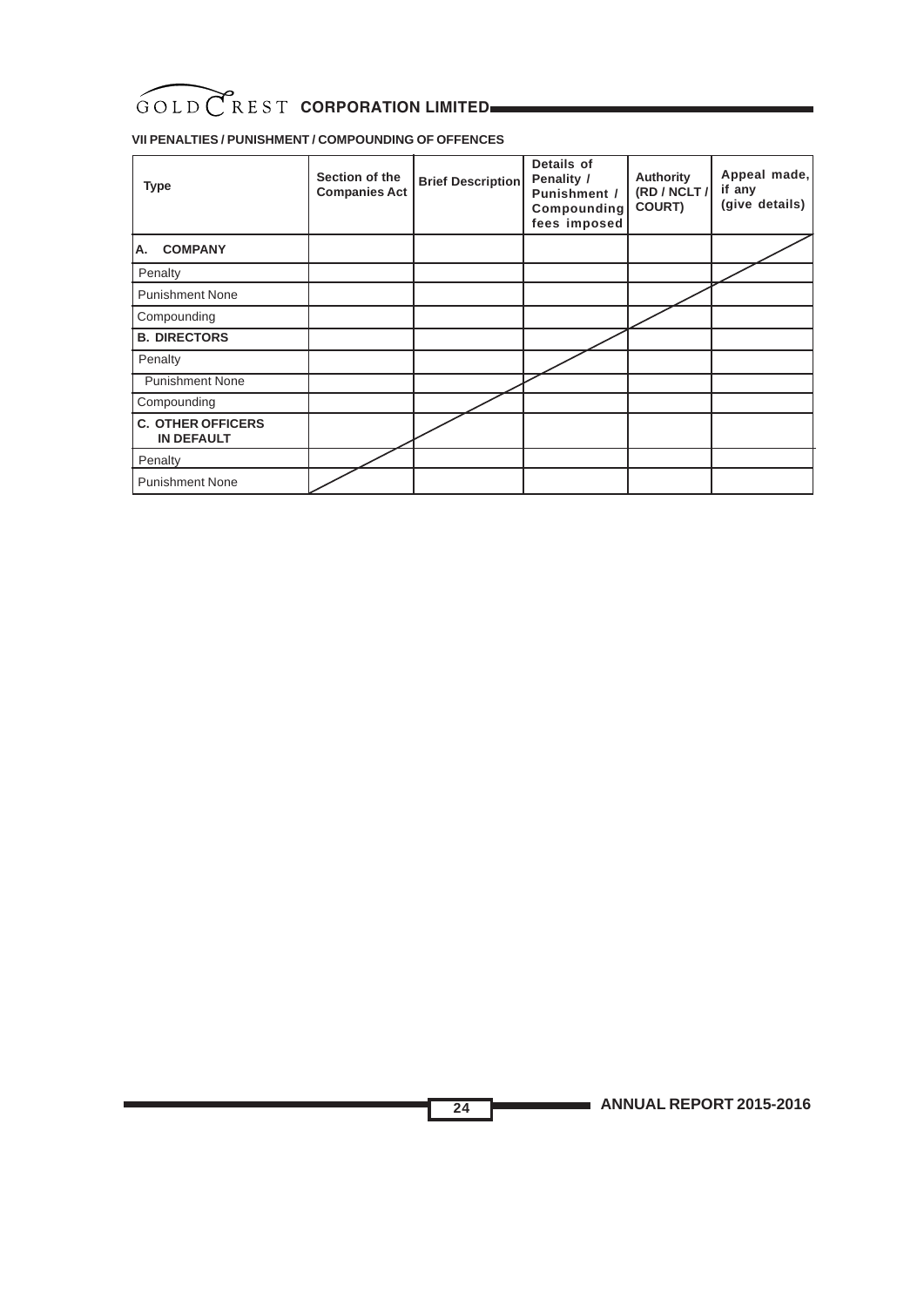

#### **ANNEXURE B**

#### **Form AOC-1**

(Pursuant to first proviso to sub-section (3) of section 129 read with rule 5 of Companies (Accounts) Rules, 2014) **Statement containing salient features of the financial statement of subsidiaries/associate**

#### **companies/joint ventures**

#### **Part "A": Subsidiaries**

(Information in respect of each subsidiary to be presented with amounts in  $\bar{z}$ .)

| <b>S. No.</b>  | <b>Particulars</b>                                                                                                             | <b>Details</b>                            |
|----------------|--------------------------------------------------------------------------------------------------------------------------------|-------------------------------------------|
| $\mathbf 1$ .  | Name of the subsidiary                                                                                                         | <b>Goldcrest Habitats Private Limited</b> |
| 2.             | Reporting period for the subsidiary concerned,<br>if different from the holding company's reporting period                     |                                           |
| 3.             | Reporting currency and Exchange rate as on the last date of<br>the relevant Financial year in the case of foreign subsidiaries |                                           |
| 4.             | Share capital                                                                                                                  | 100,000                                   |
| 5.             | Reserves & surplus                                                                                                             | (96, 426)                                 |
| 6.             | Total assets                                                                                                                   | 53,451,394                                |
| 7 <sub>1</sub> | <b>Total Liabilities</b>                                                                                                       | 53,451,394                                |
| 8.             | Investments                                                                                                                    |                                           |
| 9.             | Turnover                                                                                                                       |                                           |
| 10.            | Profit before taxation                                                                                                         | (5, 914)                                  |
| 11.            | Provision for taxation                                                                                                         |                                           |
| 12.            | Profit after taxation                                                                                                          | (5, 914)                                  |
| 13.            | Proposed Dividend                                                                                                              |                                           |
| 14.            | % of shareholding                                                                                                              | 100                                       |

**25**

**Notes:** The following information shall be furnished at the end of the statement:

1. Names of subsidiaries which are yet to commence operations

2. Names of subsidiaries which have been liquidated or sold during the year.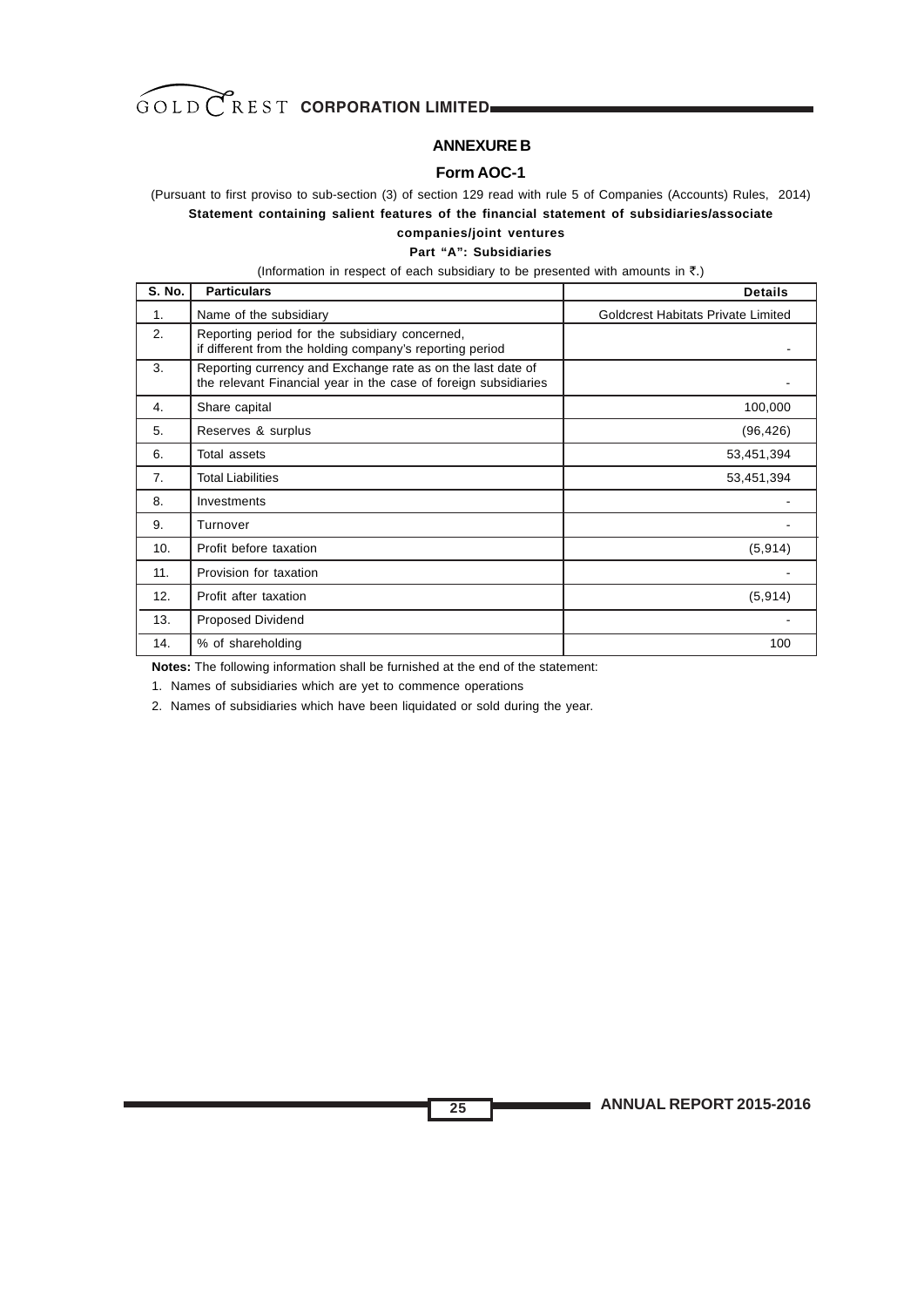

#### **ANNEXURE C**

#### **Form No. MR-3**

#### **SECRETARIAL AUDIT REPORT**

FOR THE FINANCIAL YEAR ENDED 31ST MARCH, 2016.

[Pursuant to section 204(1) of the Companies Act, 2013 and rule No. 9 of the Companies

(Appointment and Remuneration Personnel) Rules, 2014]

To, The Members, Goldcrest Corporation Limited, Mumbai.

We were appointed by the Board of Directors of Goldcrest Corporation Limited (hereinafter called "the Company") to conduct Secretarial Audit of the Company for the financial year ended 31st March, 2016.

We have conducted the Secretarial Audit of the compliances of applicable statutory provisions and the adherence to good corporate governance practice by the Company. Secretarial Audit was conducted in a manner that provided us a reasonable basis for evaluating the corporate conducts / statutory compliances and expressing our opinion thereon.

#### **Management's Responsibility for Secretarial Compliances**

The Company's Management is responsible for preparation and maintenance of secretarial records and for devising proper systems to ensure compliance with the provisions of applicable laws and regulations.

#### **Auditor's Responsibility**

Our responsibility is to express an opinion on secretarial records, standards and procedures followed by the Company with respect to secretarial compliances.

We believe that audit evidence and information obtained from the Company's management is adequate and appropriate for us to provide a basis for our opinion.

#### **Opinion**

We have examined the books, papers, minutes book, forms and returns filed and other records maintained by the Company for the financial year ended on 31st March, 2016, according to the provisions of:

- i. The Companies Act, 2013 (the Act) and the rules made thereunder;
- ii. The Securities Contracts (Regulation) Act, 1956 ('SCRA') and the rules made thereunder;
- iii. The Depositories Act, 1996 and the Regulations and Bye-laws framed thereunder;
- iv. Foreign Exchange Management Act, 1999 and the rules and regulations made thereunder to the extent of Foreign Direct Investment and Overseas Direct Investment and External Commercial Borrowings;
- v. The following Regulations and Guidelines prescribed under the Securities and Exchange Board of India Act, 1992 ('SEBI Act'):
	- a. The Securities and Exchange Board of India (Substantial Acquisition of Shares and Takeovers) Regulations,  $2011$
	- b. The Securities and Exchange Board of India (Prohibition of Insider Trading) Regulations, 1992 effective upto 14<sup>th</sup> May, 2015
	- c. The Securities and Exchange Board of India (Prohibition of Insider Trading) Regulations, 2015 made effective from  $15<sup>th</sup>$  May, 2015;
	- d. The Securities and Exchange Board of India (Issue of Capital and Disclosure Requirements) Regulations, 2009 to the extent applicable – **Not applicable to the Company for the year under review**;
	- e. The Securities and Exchange Board of India (Delisting of Equity Shares) Regulations, 2009 **Not applicable to the Company for the year under review;**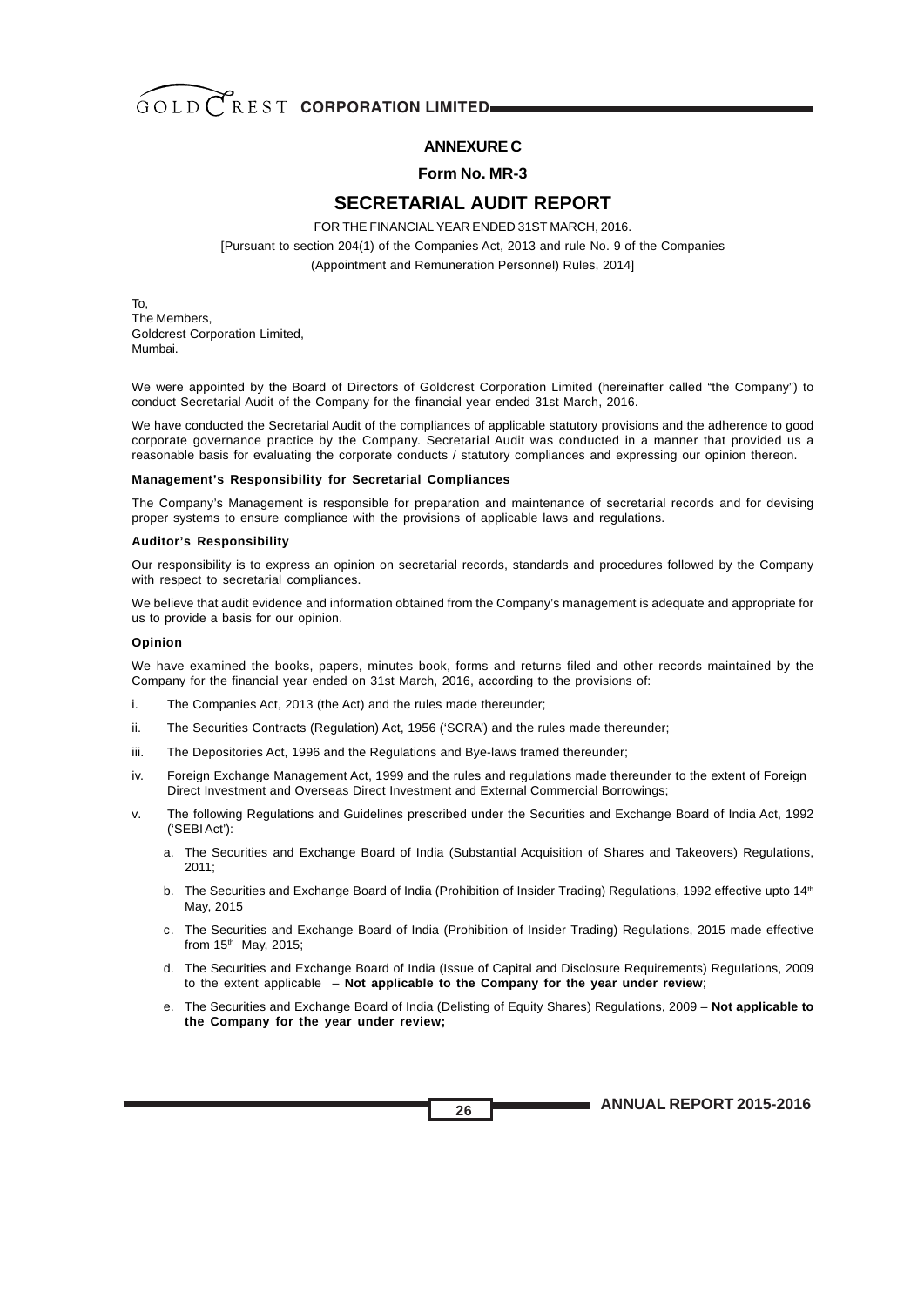- f. The Securities and Exchange Board of India (Buyback of Securities) Regulations, 1998 **Not applicable to the Company for the year under review;**
- g. The Securities and Exchange Board of India (Registrars to a Issue and Share Transfer Agents) Regulations, 1993, regarding the Companies Act and dealing with client - **Not applicable to the Company;**
- h. The Securities and Exchange Board of India (Issue and Listing of Debt Securities) Regulations, 2008 **Not applicable to the Company for the year under review;**

We have also examined compliance with the applicable clauses of the following:

- (i) Secretarial Standards with respect to meeting of Board of Directors (SS-1) and General Meetings (SS-2) issued by The Institute of Company Secretaries of India under the provisions of Companies Act, 2013 and made effective from 1<sup>st</sup> July, 2015;
- (ii) The Listing Agreements entered into by the Company with BSE Limited is valid up to 30<sup>th</sup> November, 2015 and Company has entered the SEBI (Listing Obligation and Disclosure requirement) Regulation, 2015 which is effective from 1<sup>st</sup> December, 2015.(hereinafter called as "Listing Agreement");

During the period under review, the Company has complied with the provisions of the Act, rules, regulations, guidelines etc. mentioned above.

Based on information received and records maintained, we further report that:

- 1. The Board of Directors of the Company is duly constituted with proper balance of Executive Directors, Non-Executive Directors, Independent Directors and Woman Director. The changes in the composition of the Board of Directors that took place during the year under review were carried out in compliance with the provisions of the Act and the Listing agreement;
- 2. Adequate notices were given to all the directors to schedule the Board Meetings and Meetings of Committees. Agenda and detailed notes on agenda were sent in advance before the meetings. There exists a system for Directors for seeking and obtaining further information and clarifications on the agenda items before the meeting and for meaningful participation at the meeting.
- 3. Majority decisions are carried through while the dissenting members' views, if any, are captured and recorded as part of the minutes.
- 4. There are adequate systems and processes in the Company commensurate with the size and operations of the Company to monitor and ensure compliance with applicable laws, rules, regulations and guidelines.

This report is to be read with our letter of even date which is annexed as **Annexure A** and forms an integral part of this report. **ANNEXURE A**

Our report of even date is to be read along with this letter.

- 1. We have followed the audit practices and processes as were appropriate to obtain reasonable assurance about the correctness of the contents of the Secretarial records. The verification was done on test basis to ensure that correct facts are reflected in secretarial records. We believe that the processes and practices we followed provide a reasonable basis for our opinion.
- 2. We have not verified the correctness and appropriateness of financial records and books of accounts of the Company.
- 3. Where ever required, we have obtained the Management representation about the compliance of laws, rules and regulations and happening of events etc.
- 4. The Secretarial Audit report is neither an assurance as to the future viability of the Company nor of the efficacy or effectiveness with which the management has conducted the affairs of the Company.

#### **For C. J. Goswami & Associates,**

Practicing Company Secretaries

Chintan J. Goswami Proprietor Mem No. 33697 C. P. No. 12721

Date : May 20, 2016 Place : Mumbai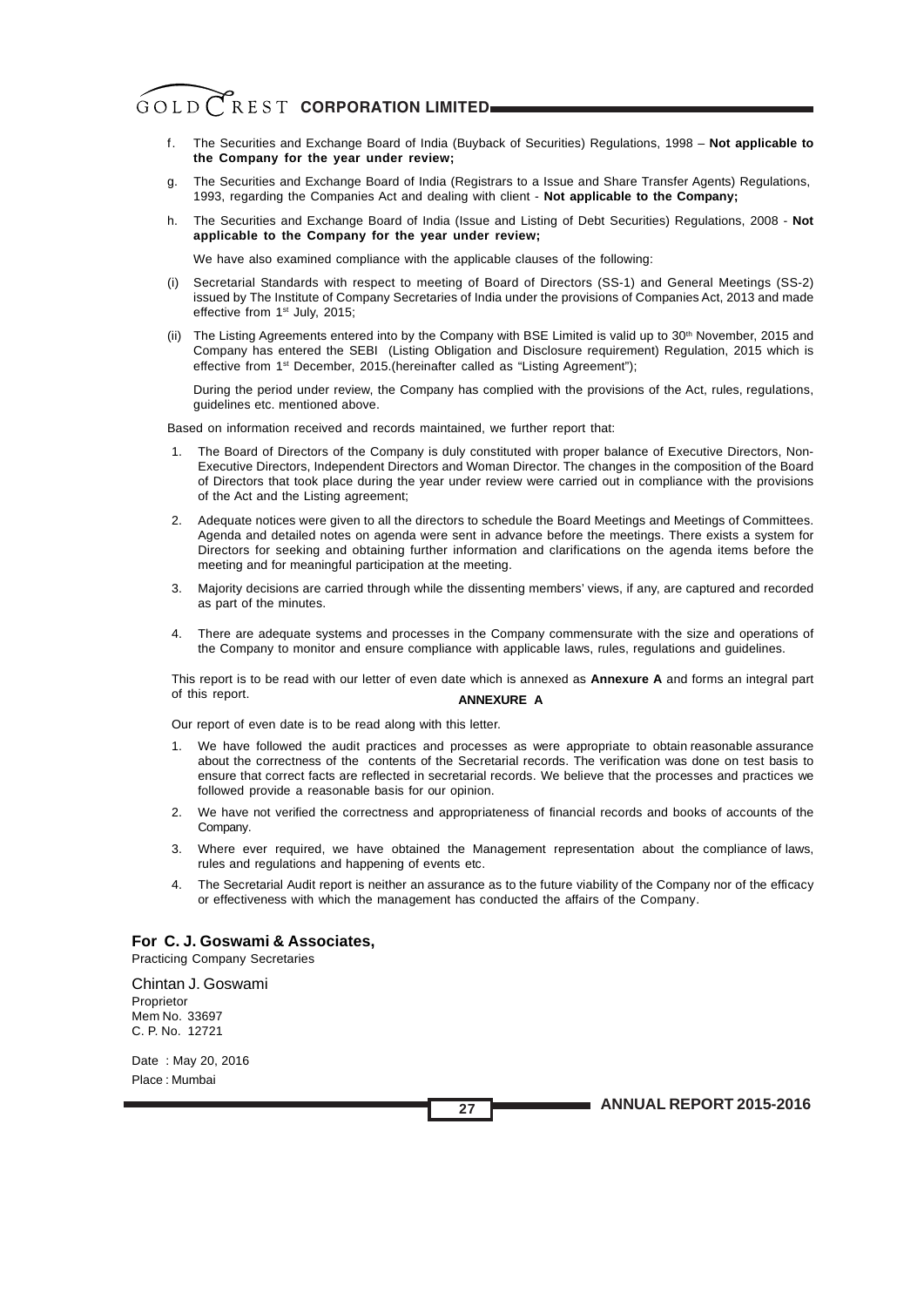#### **ANNEXURE D**

#### **Remuneration Policy for Directors, Key Managerial Personnel and other Employees**

#### **1. INTRODUCTION**

Goldcrest Corporation Limited recognizes the importance of aligning its business objectives with specific and measureable individual objectives and targets. The Company has therefore formulated the remuneration policy for its directors, key managerial personnel and other employees keeping in view the following objectives:

- 1. Ensuring that the level and composition of remuneration is reasonable and sufficient to attract, retain and motivate talent in order to run the company successfully.
- 2. Ensuring that the relationship of remuneration to performance is clear and meets performance benchmarks.
- 3. Ensuring that remuneration involves a balance between fixed and incentive pay reflecting short and long term performance objectives that are appropriate to the working of the company and its goals.

#### **2. Scope and Exclusion:**

This Policy sets out the guiding principles for the Human Resources, Nomination and Remuneration Committee for recommending to the Board the remuneration of the Directors, key managerial personnel and other employees of the Company.

#### **3. Terms and References:**

In this Policy, the following terms shall have the following meanings:

- 1. **"Director"** means a director appointed to the Board of the Company.
- 2. **"Key Managerial Personnel"** means
	- (I) the Chief Executive Officer or the Managing Director or the Manager;
	- (ii) the Company Secretary;
	- (iii) the whole-time Director;
	- (iv) the Chief Financial Officer; and
	- (v) such other officer as may be prescribed under the Companies Act, 2013.
- 3. **"Human Resources, Nomination and Remuneration Committee"** means the committee constituted by the Goldcrest Corporation Limited Board in accordance with the provisions of Section 178 of the Companies Act,2013 and Clause 49 of the Equity Listing Agreement [Regulation 19 of Corporate Governance of SEBI (Listing Obligations and Disclosure Requirements) Regulations, 2015].

#### **4. POLICY :**

#### **A Remuneration to Executive Directors and Key Managerial Personnel**

- 1. The Board, on the recommendation of the Nomination and Remuneration Committee, shall review and approve the remuneration payable to the Executive Directors of the Company within the overall limits approved by the shareholders.
- 2. The Board, on the recommendation of the Nomination and Remuneration Committee, shall also review and approve the remuneration payable to the Key Managerial Personnel of the Company.
- 3. The remuneration structure to the Executive Directors and Key Managerial Personnel shall include the following components:
	- (i) Basic Pay
	- (ii) Perquisites and Allowances
	- (iii) Stock Options
	- (iv) Commission (Applicable in case of Executive Directors)
	- (v) Retirement benefits
	- (vi) Annual Performance Bonus
- 4. The Annual Plan and Objectives for Executive Directors and Senior Executives (Executive Committee) shall be reviewed by the Nomination and Remuneration Committee and Annual Performance Bonus will be approved by the Committee based on the achievements against the Annual Plan and Objectives.

#### **B. Remuneration to Non-Executive Directors**

1. The Board, on the recommendation of the Nomination and Remuneration Committee, shall review and approve the remuneration payable to the Non-Executive Directors of the Company within the overall limits approved by the shareholders.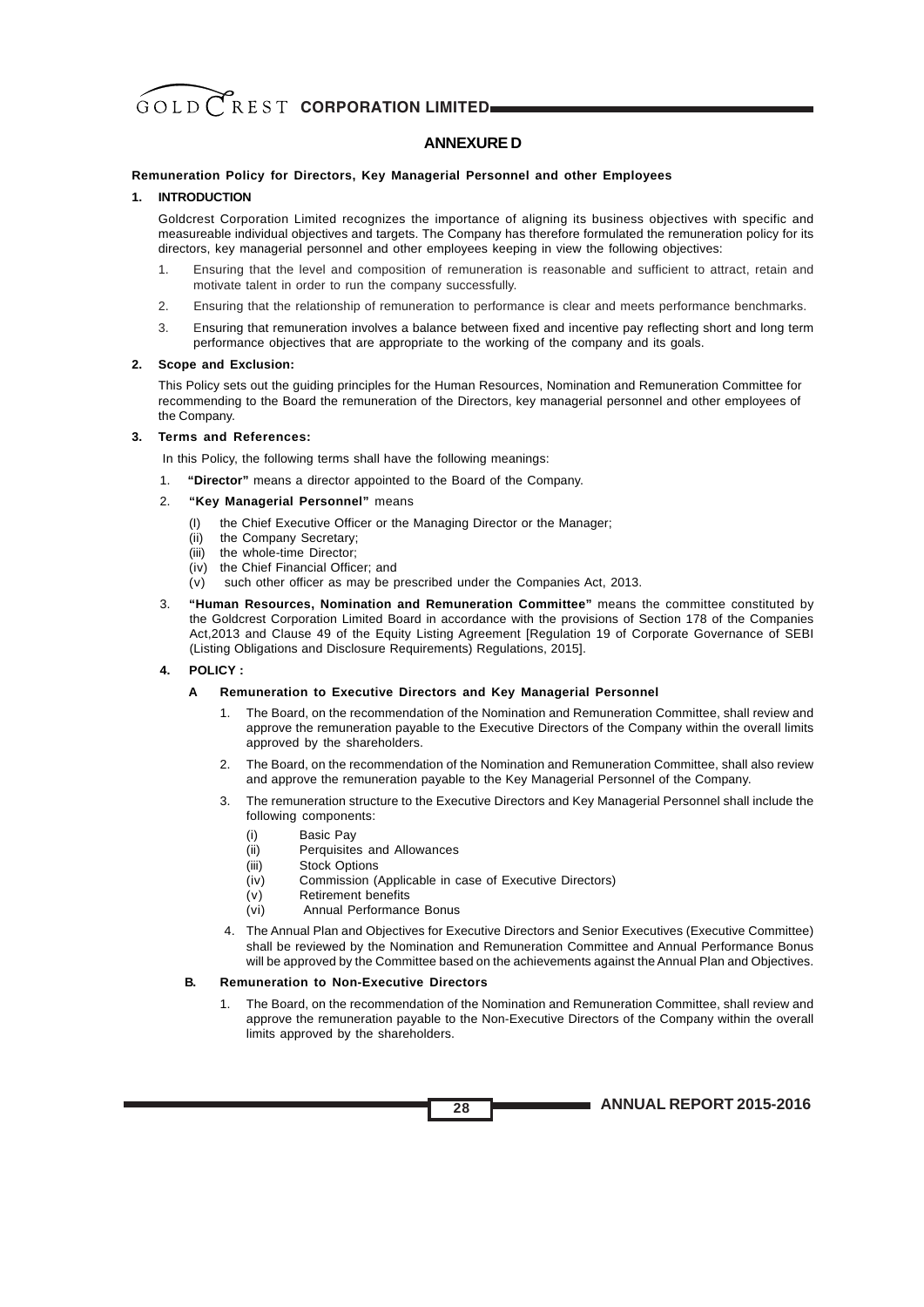2. Non-Executive Directors shall be entitled to sitting fees for attending the meetings of the Board. The Non-Executive Directors shall also be entitled to profit related commission in addition to the sitting fees.

#### **C. Remuneration to other employees**

1. Employees shall be assigned grades according to their qualifications and work experience, competencies as well as their roles and responsibilities in the organization. Individual remuneration shall be determined within the appropriate grade and shall be based on various factors such as job profile, skill set, seniority, experience and prevailing remuneration levels for equivalent jobs.

#### **5. EVALUATION**

The committee shall carry out an evaluation of the performance of every Director, KMP and Senior Management Personnel at regular intervals (yearly).

#### **6 REMOVAL**

Based on the reasons for disqualification mentioned in the Act or under any other applicable Act, rules and regulations thereunder, the Committee may recommend to the Board with reasons recorded in writing, removal of a Director, KMP or Senior Management Personnel subject to the provisions and compliance of the said Act, rules and regulations.

#### **7. RETIREMENT**

The Director, KMP and Senior Management Personnel shall retire as per the applicable provisions of the Act and the prevailing policy of the Company. The Board will have the discretion to retain the Director, KMP, Senior Management Personnel in the same position/ remuneration or otherwise even after attaining the retirement age if it is in the best interest of the Company.

#### **8. CHANGE IN MANAGEMENT**

The Board may in consultation with the Nomination and Remuneration Committee amend or modify this Policy in whole or in part, at any time.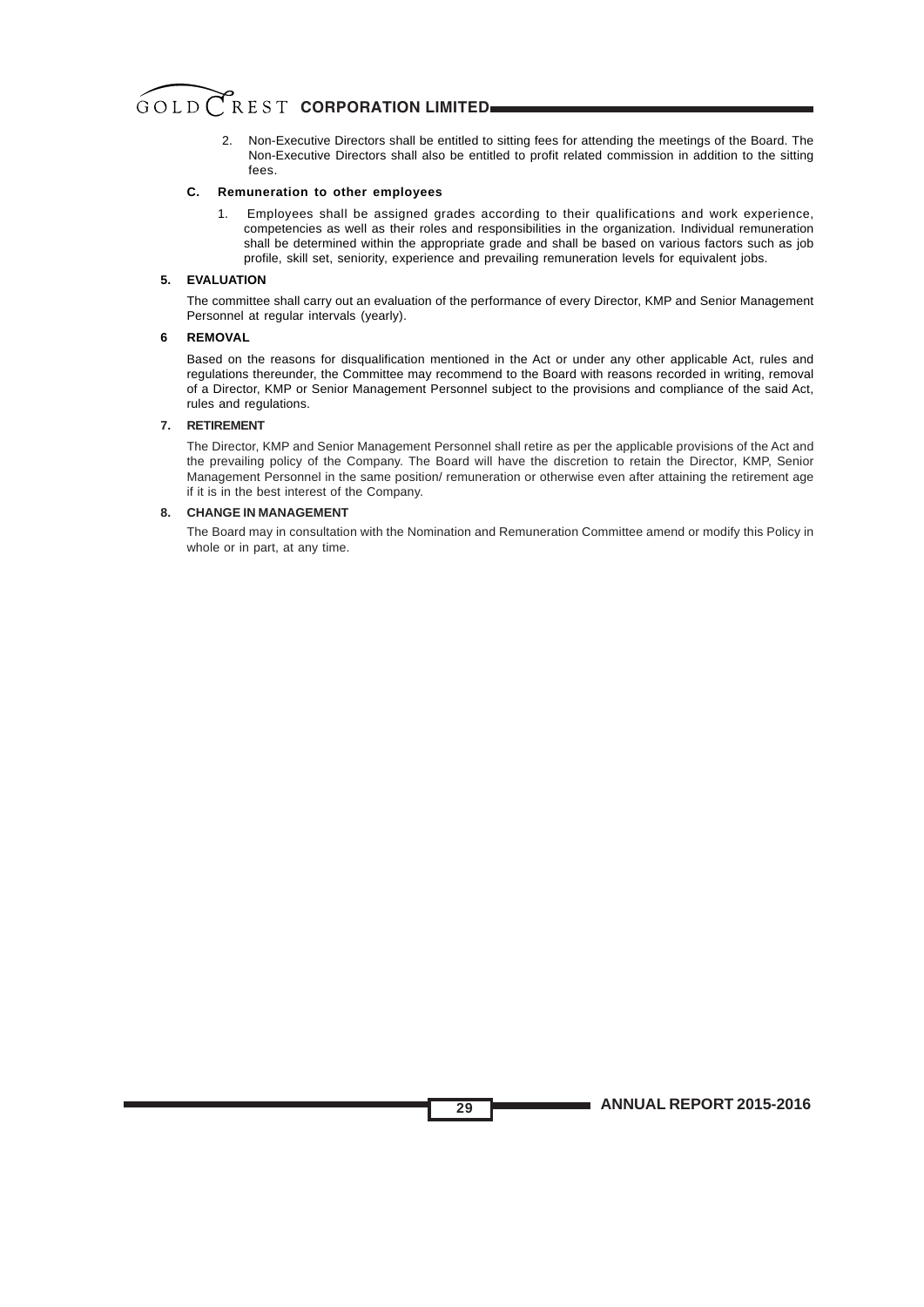#### **CORPORATE GOVERNANCE FOR THE FINANCIALYEAR 2015-16**

#### **1. COMPANY'S PHILOSOPHY**

The Company aims at not only its own growth but also to maximize returns of its shareholders, employees, customers, and also the general public. In order to achieve this endeavor, your Company continuously strives to improve its level of overall efficiency through good corporate governance, which entails transparency, professionalism and accountability in all its operations.

Corporate Governance is the mechanism by which the values, principles, policies and procedures of an organization are inculcated and manifested.

At Goldcrest Corporation Limited ("GCL"), Corporate Governance is an article of faith that is integral to its core values. The Company's management is a trustee on behalf of shareholders and is driven to maximize long-term shareholder value. The Management is committed to good Corporate Governance and adhers to best practices in its true spirit, at all times. The Company comprises of a Board that is fully aware of its fiduciary responsibilities in the widest sense of the term.

#### **2. ETHICS/GOVERNANCE POLICIES**

At GCL, we strive to conduct our business and strengthen our relationships in a manner that is dignified, distinctive and responsible. We adhere to ethical standards to ensure integrity, transparency, independence and accountability in dealing with all stakeholders. Therefore, we have adopted various codes and policies to carry out our duties in an ethical manner. Some of these codes and policies are:

- Code of Conduct
- Code of Conduct for prevention of Insider Trading
- Whistle Blower Policy
- Policy for determining Material Subsidiaries
- Related Party Transactions Policy
- Remuneration Policy
- Evaluation Criteria for Directors

#### **3. BOARD OF DIRECTORS**

The Board of Directors of Goldcrest Corporation Limited as at 31st March, 2016 was comprised of four members, which includes 1 (One) Non-Executive Chairman, 1(One) Executive Woman Director and 2(Two) Independent Directors. The day to day management of the Company is conducted by the Managing Director subject to the supervision and overall control of the Board.

None of the Directors on the Board is a member of more than 10 Committees and Chairman of more than 5 committees (committees being Audit Committee & Stakeholders Relationship Committees, as per Regulation 26 of SEBI (Listing Obligations and Disclosure Requirements) Regulations, 2015, across all the companies in which he/she is Director. The necessary disclosures regarding committee positions have been made by all the Directors. None of the Directors holds office in more than 20 companies and in more than 10 public companies.

| Name of the Directors   | Categpry                                                                     | <b>Directorship</b><br>held by the<br>Director in<br>other | No of Board<br><b>Committee</b><br><b>Memberships held</b><br>in other Companies |                | Inter-se<br>Relationship<br>between<br><b>Directors</b> |
|-------------------------|------------------------------------------------------------------------------|------------------------------------------------------------|----------------------------------------------------------------------------------|----------------|---------------------------------------------------------|
|                         |                                                                              | <b>Companies</b>                                           | Chairman                                                                         | <b>Members</b> |                                                         |
| Mr. TusharT.Tanna       | Chairman (Non-<br>Executive Non<br>Independent Director)/<br><b>Promoter</b> |                                                            |                                                                                  |                | Father of<br>Mrs. Anupa<br>Tanna Shah                   |
| Mrs. Anupa Tanna Shah   | <b>IExecutive Director</b><br>(Non - Independent)/<br><b>IPromoter</b>       |                                                            |                                                                                  |                | Daughter of<br>Mr. Tushar<br>T. Tanna                   |
| Mr. Shirish B. Kamdar   | <b>Non-Executive Director</b><br>(Independent)                               |                                                            |                                                                                  |                |                                                         |
| Mr. Kishore M. Vussonji | <b>INon-Executive Director</b><br>(Independent)                              | 5                                                          | 3                                                                                | 8              |                                                         |

(i) The Composition of the Board of Directors is as under :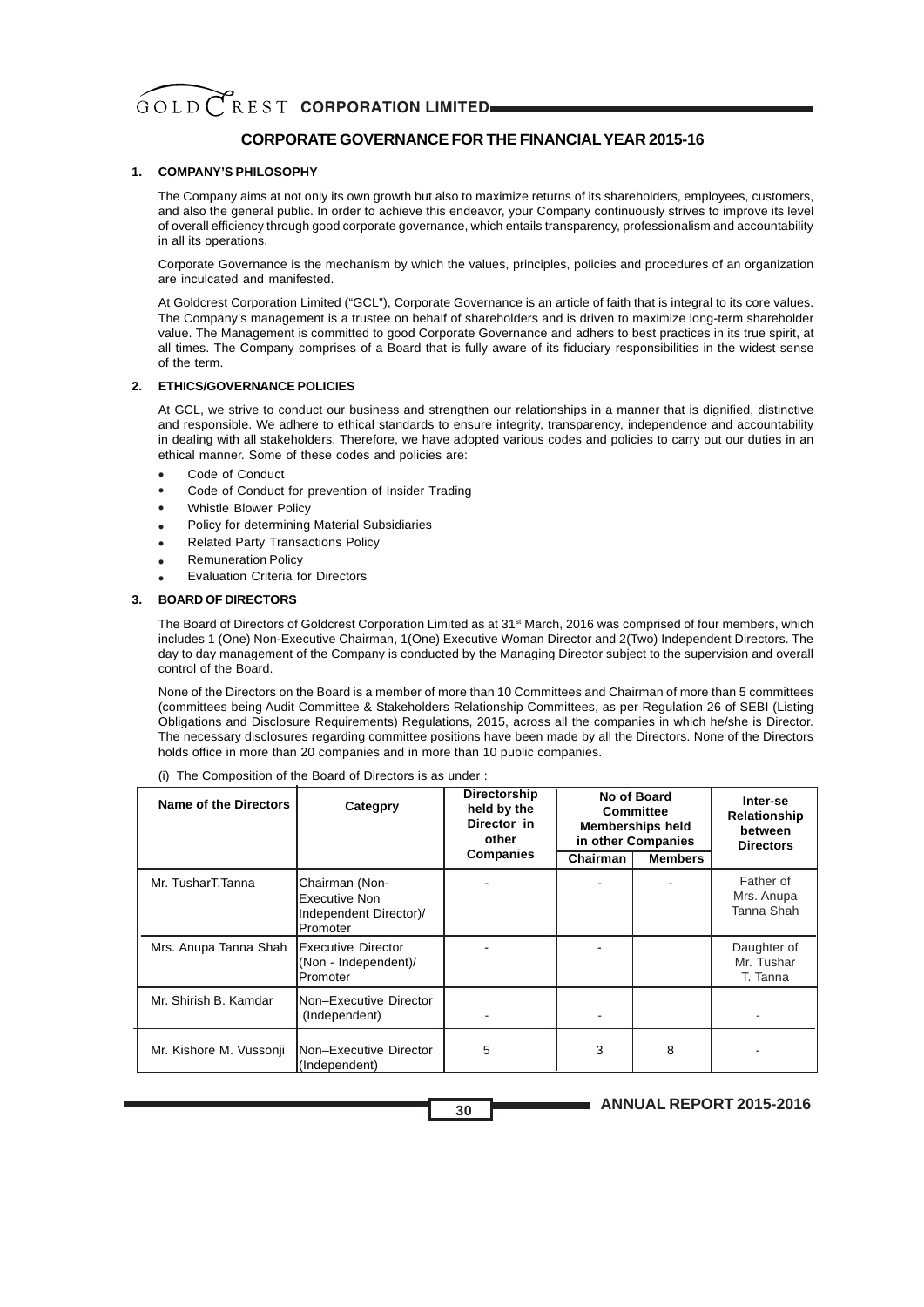#### **Note :**

- 1) Private Limited Companies, Foreign Companies and Companies constituted under Section 8 of the Companies Act, 2013 are excluded for the above purpose.
- 2) Only Audit Committee and Stakeholders' Relationship Committee (excluding Committees formed with the Goldcrest Corporation Limited) are considered for the purpose of committee position as per the SEBI (Listing Obligations and Disclosure Requirements) Regulations, 2015.
- (ii) No. of Board Meetings held in the Financial Year 2015 -2016 and dates on which held:

During the year, the Board of Directors of Goldcrest Corporation Limited met 5 (Five) times on May 19, 2015, August 14, 2015, November 9, 2015, January 28, 2016 and March 10, 2016. The gap between two meetings did not exceed one hundred and twenty days.

| Name of the Directors   | No. of Board Meetings Attended | Attendance at last AGM held on<br><b>September 28, 2015</b> |
|-------------------------|--------------------------------|-------------------------------------------------------------|
|                         |                                |                                                             |
| Mr. Tushar T. Tanna     |                                | Yes                                                         |
| Mr. Shirish B. Kamdar   |                                | Yes                                                         |
| Mr. Kishore M. Vussonji |                                | Yes                                                         |
| Mrs. Anupa Tanna Shah   |                                | Yes                                                         |

Attendance of each Director at the Board Meetings and the Last Annual General Meeting:

#### **Independent Directors**

The shareholders in its Annual General Meeting held on Friday, September 19, 2014 appointed both Independent Directors to hold office for a term of five consecutive years for a term up to March 31, 2019. A formal letter of appointment was issued to each Independent Director pursuant to the provisions of the Companies Act, 2013. The Independent Directors of your Company have given a declaration confirming that they meet the criteria of independence as prescribed both under the Act and the Listing Regulations.

#### **Meeting of Independent Directors**

The Company's Independent Directors meet at least once in every financial year without the presence of any Executive Directors or Management Personnel. Such meetings are conducted informally to enable Independent Directors to discuss matters pertaining to the Company's affairs and put forth their views.

The Separate Meeting of Independent Director pursuant to Regulation 25 of SEBI (Listing Obligations and Disclosure Requirements) Regulations, 2015 and Companies Act, 2013 was held on January 28, 2016.

#### **Familiarisation programmes for Independent Directors**

The Independent Directors of the Company are provided with the necessary documents/brochures, reports and internal policies to enable them to be familiar with the Company's procedures and practices.

The details of such familiarization programs for Independent Directors are posted on the website of the Company and can be accessed at http://www.goldcrestgroup.com/wpcontent/files/Directors\_Familiarisation\_programme.pdf

#### **CODE OF BUSINESS CONDUCT AND ETHICS**

As provided under SEBI (Listing Obligations and Disclosure Requirements) Regulations, 2015, the Board Members and the Senior Management Personnel have confirmed compliance with the Code of Conduct for the year ended March 31, 2016 a declaration to this effect signed by Managing Director & CEO has been annexed to the Corporate Governance Report.

#### **INFORMATION TO THE BOARD**

The Board of Directors has complete access to information within the Company, which inter alia includes-

- Quarterly Results of the Company and its operating divisions or business segments.
- Minutes of the meetings of the Board of Directors and Committees of the Board.
- Minutes of the Board Meetings of material subsidiaries.
- Company's Annual Financial Results, Financial Statements, Auditors Report and Board's Report
- • Formation / reconstitution of Board Committees
- Appointment, remuneration and resignation of Directors
- Disclosure of Directors' interest and their shareholding
- Appointment of Internal Auditors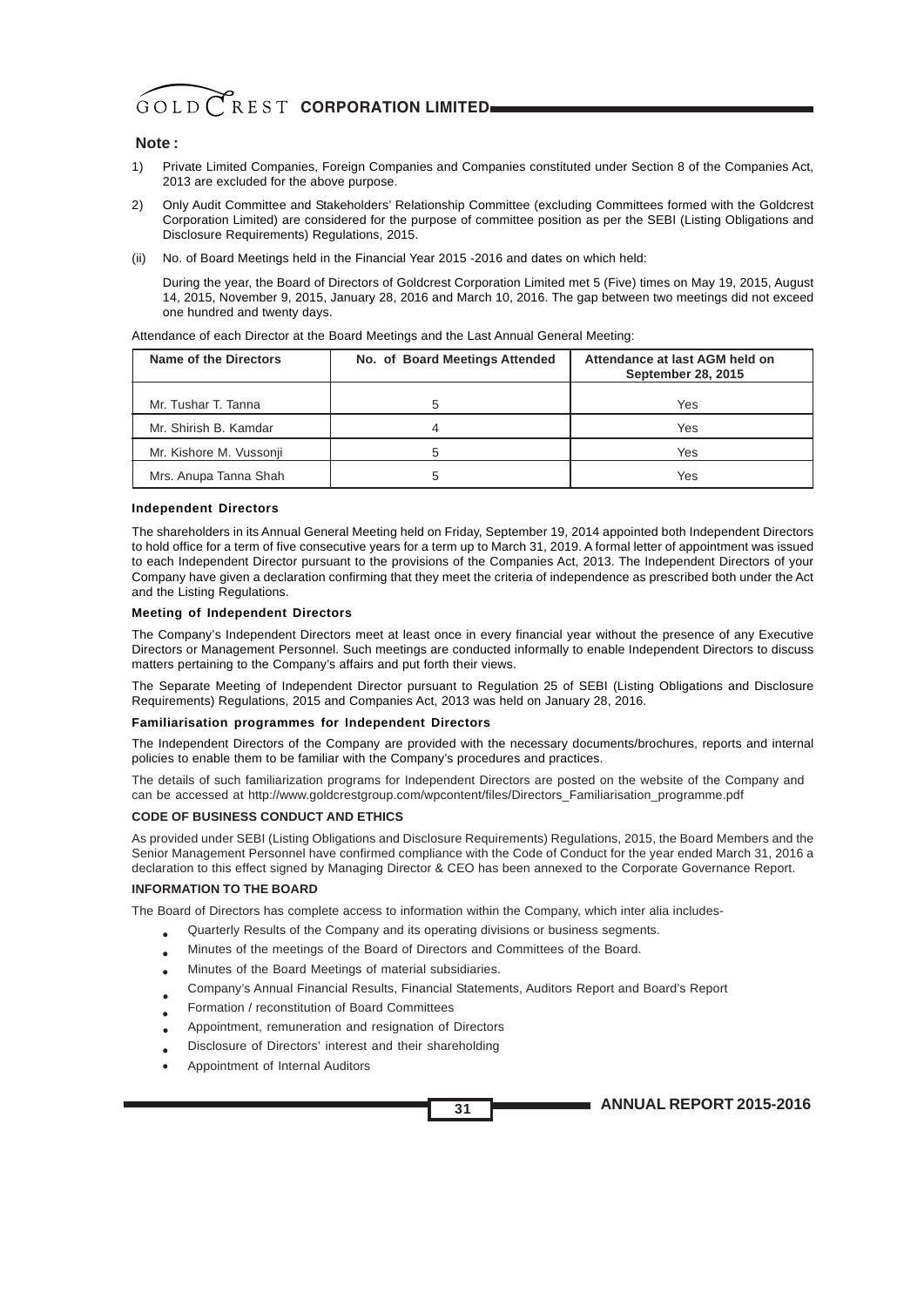- Dividend declaration
- Significant changes in accounting policies and internal controls
- Declaration of Independent Directors at the time of appointment / annually
- Appointment or removal of the KMP and Officers one level below KMP
- Appointment of and fixing of the remuneration of the Auditors as recommended by the Audit Committe
- Reconciliation of Share Capital Audit Report under SEBI (Depositories and Participants) Regulations, 1996
- Show Cause Notice, demand, prosecution notices and penalty notices, which are materially important.
- Proposals for major investments, mergers, amalgamations and reconstructions
- Entering into loans and investment of surplus funds
- Borrowing of monies, giving guarantees or providing security in respect of loans. •

#### **BOARD MATERIALS DISTRIBUTED IN ADVANCE**

The agenda and notes on agenda are circulated to Directors in advance, and in the defined agenda format. All material information is incorporated in the agenda for facilitating meaningful and focused discussions at the meeting. Where it is not practicable to attach any document to the agenda, it is tabled before the meeting with specific reference to this effect in the agenda.

#### **POST MEETING FOLLOW UP MECHANISM**

The important decisions taken at the Board/ Committee Meetings are communicated to the concerned departments/subsidiary company promptly.

#### **CODE OF CONDUCT**

The Board has formulated a code of conduct for the Board members and senior management of the Company. A copy of the Code has been put on the Company's website (www.goldcrestgroup.com). The Code has been circulated to Directors and Management Personnel, and its compliance is affirmed by them annually.

The Managing Director has given a declaration that the members of the Board of Directors and Senior Management Personnel have affirmed compliance with the code during the year 2015.

#### **REMUNERATION POLICY**

The Company's Remuneration Policy for Directors, Key Managerial Personnel and other employees is annexed as Annexure D to the Directors' Report. Further, the Company has devised a Policy for performance evaluation of Independent Directors, Board, Committees and other individual Directors.

The Company's remuneration policy is directed towards rewarding performance based on a review of achievements periodically. The remuneration policy is in consonance with the existing industry practice.

#### **REMUNERATION AND RECRUITMENT OF SENIOR OFFICERS JUST BELOW THE LEVEL OF BOARD OF DIRECTORS, INCLUDING APPOINTMENT OR REMOVAL OF CHIEF FINANCIAL OFFICER AND THE COMPANY SECRETARY**

The Company's philosophy is broadly guided by the fact that the Company gains a competitive advantage in attracting, retaining and motivating talent. This can be ensured by providing a remuneration structure which when benchmarked with comparable companies within the industry / sector compares favourably so as to attract talent. At the same time the reward proposition is linked to the company's overall performance, individual performance, employee's potential, criticality of the function and its importance for achieving a competitive advantage in business.

#### **4. BOARD COMMITTEES**

The Board Committees play a crucial role in the governance structure of the Company and have been constituted to deal with specific areas/ activities that concern the Company. The Board Committees are set up under the formal approval of the Board to carry out clearly defined roles that are considered to be performed by members of the Board as a part of good Corporate Governance practice. The Board supervises the execution of its responsibilities by the Committees and is responsible for their action. All business transacted by the Board Committees are placed before the Board for noting.

The Board has currently established the following Committees:

- 1. Audit Committee
- 2. Nomination and Remuneration Committee
- 3. Stakeholders Relationship Committee
- 4. Risk Management Committee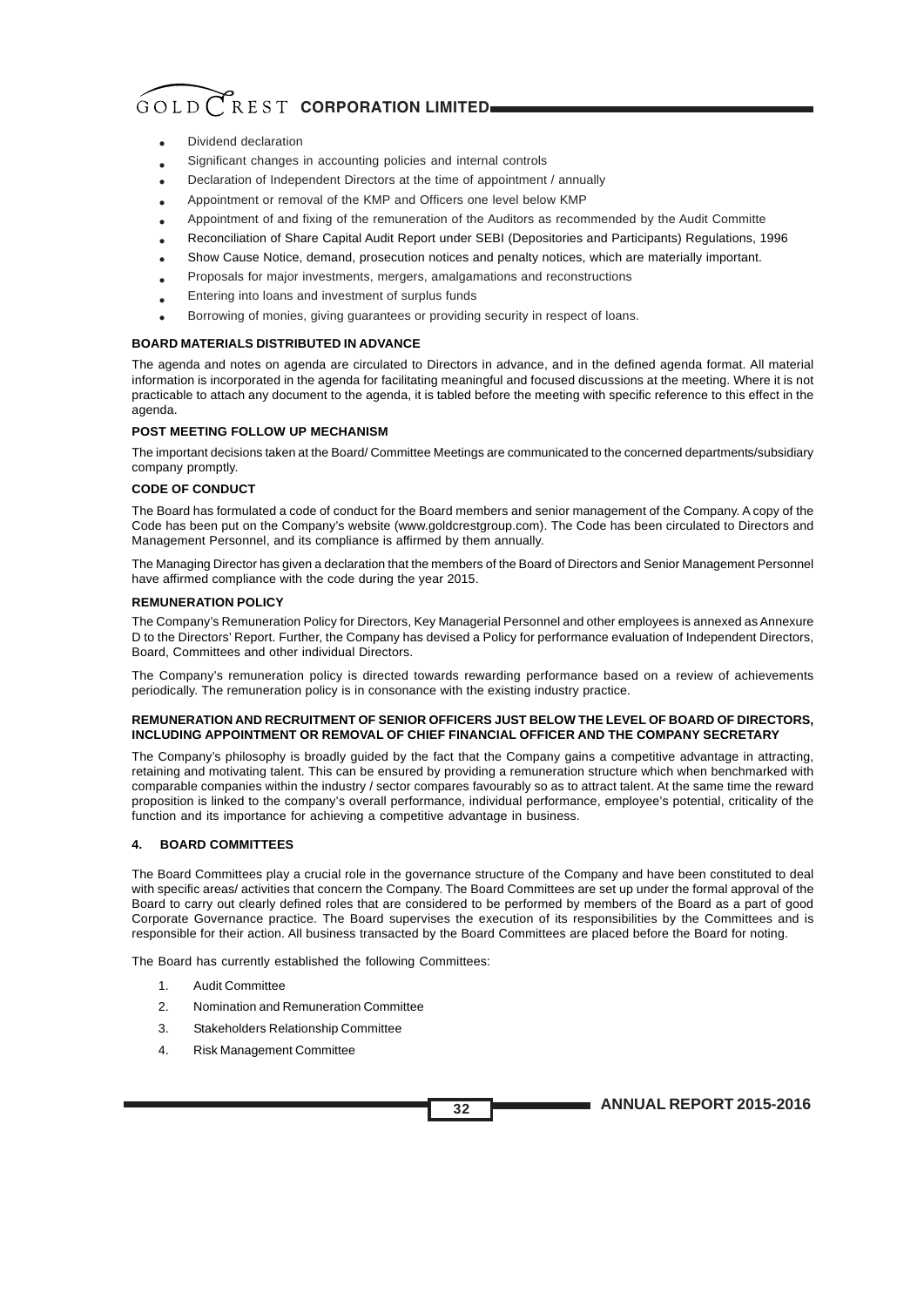#### **AUDIT COMMITTEE**

The Audit Committee as constituted by the Board of Directors comprised of the following:

There were Four (4) meetings held during the Financial Year 2015-16 on May 7, 2015, August 14, 2015, November 9, 2015, January 28, 2016.

| Name of the Directors   | Designation in the | Nature of                      | No. of Meeting |                 |
|-------------------------|--------------------|--------------------------------|----------------|-----------------|
|                         | <b>Committee</b>   | Directorship                   | Held           | <b>Attended</b> |
| Mr. Tushar T. Tanna     | Member             | Non-Executive Director         |                |                 |
| Mr. Kishore M. Vussonji | Chairman           | Independent &<br>Non-Executive | 4              |                 |
| Mr. Shirish B. Kamdar   | Member             | Independent &<br>Non-Executive |                |                 |

Mr. Kishore M. Vussonji, the Chairman of the Audit Committee, was present at the Annual General Meeting of the Company held on September 28, 2015.

The Committee's composition meets with the requirements of Section 177 of the Companies Act, 2013 and Regulation 18 of SEBI (Listing Obligations and Disclosure Requirements) Regulations, 2015. Members of the Audit Committee possess financial/ accounting expertise/exposure.

#### **POWERS OF THE AUDIT COMMITTEE INTER ALIA, INCLUDES THE FOLLOWING**

- To investigate any activity within its terms of reference
- To seek information from any employees
- To obtain outside legal or other professional advice

• To secure attendance of outsiders with relevant expertise, if considered necessary.

### **THE TERMS OF REFERENCE OF THE AUDIT COMMITTEE INTERALIA, INCLUDES THE FOLLOWING:**

- Oversight of the Company's financial reporting process and the disclosure of its financial information to ensure that the financial statement is correct, sufficient and credible.
- Reviewing with the management, the quarterly financial statements before submission to the Board for approval.
- Recommendation for appointment, remuneration and terms of appointment of the auditors of the Company;
- Review and monitor the auditors' independence, performance and effectiveness of the audit process;
- Examination of the financial statements and the auditors' report thereon;
- Approval or any subsequent modification of transactions of the Company with related parties;
- Scrutiny of inter-corporate loans and investments;
- Valuation of undertakings or assets of the Company, wherever it is necessary;
- Evaluation of internal financial controls and risk management systems;
- Monitoring the end use of funds raised through public offers and related matters.

#### **INTERNAL CONTROLS AND GOVERNANCE PROCESS**

The Company has appointed M/s. M.V.Ghelani Chartered Accountants as Internal Auditors to review and report on the internal control system. The report of the internal auditors is reviewed by the Audit Committee. The Internal Auditors submit their recommendations for the Audit Committee and provide their road map for future action.

#### **NOMINATION AND REMUNERATION COMMITTEE**

In compliance of Section 178 of Companies Act, 2013 the Board renamed the Remuneration committee as "Nomination and Remuneration Committee". Your Board has re-constituted the Nomination and Remuneration Committee which now comprises of the following:

There were Four (4) meetings held during the Financial Year 2015-16 on May 19, 2015, August 14, 2015, November 9, 2015, January 28, 2016.

**33**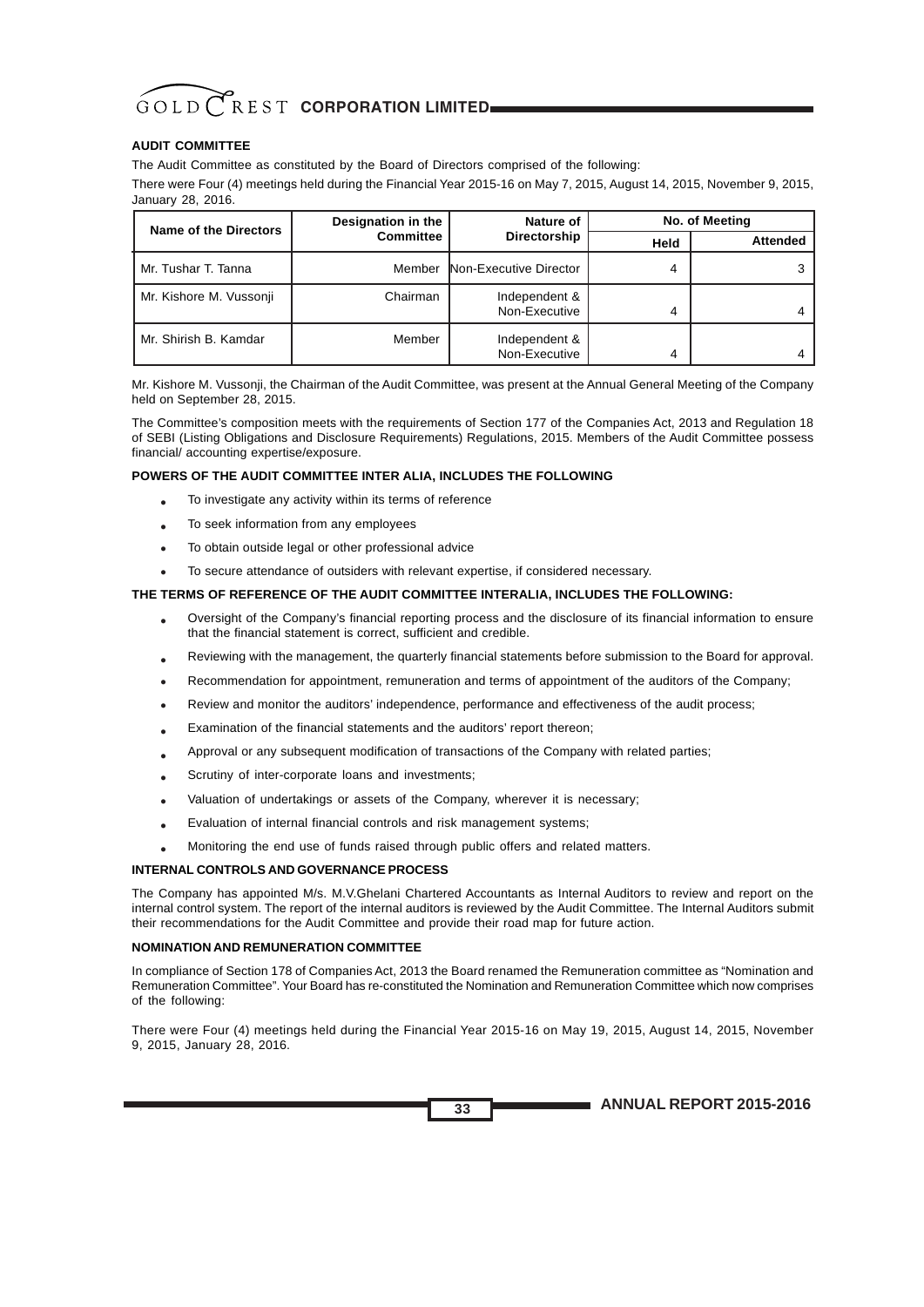| GOLD CREST CORPORATION LIMITED |
|--------------------------------|
|                                |

| Name of the Directors   | Designation in the | Nature of                                       | No. of Meeting |                 |
|-------------------------|--------------------|-------------------------------------------------|----------------|-----------------|
|                         | <b>Committee</b>   | Directorship                                    | Held           | <b>Attended</b> |
| Mr. Kishore M. Vussonji | Chairman           | Independent & Non-<br><b>Executive Director</b> | 4              |                 |
| Mr. Shirish B. Kamdar   | Member             | Independent & Non-<br><b>Executive Director</b> | 4              |                 |
| Mr. Tushar T. Tanna     | Member             | Non-Executive<br>Director                       | 4              |                 |

The Committee's constitution and terms of reference are in compliance with the provisions of the Companies Act, 2013 & Regulation 19 of SEBI (Listing Obligations and Disclosure Requirements) Regulations, 2015

#### **THE TERMS OF REFERENCE OF THE NOMINATION AND REMUNERATION COMMITTEE INTER-ALIAARE AS UNDER**

- · Formulation of the criteria for determining qualifications, positive attributes and independence of a director and recommend to the Board a policy relating to the remuneration of the directors, key managerial personnel and other employees; •
- Formulation of criteria for evaluation of performance of Independent Directors and the Board of Directors; •
- Devising a policy on diversity of Board of Directors; •
- Identification of persons who are qualified to become Directors / Senior Management in accordance with the criteria laid down. •
- Recommend to the Board for appointment and removal of Director(s). •
- Determine whether to extend or continue the term of appointment of the Independent Director, on the basis of the report of performance evaluation of Independent Directors. •
- The Committee shall consider and resolve the grievances of the security holders of the listed entity including complaints related to transfer of shares, non-receipt of annual report and non-receipt of declared dividends •

#### **PERFORMANCE EVALUATION CRITERIA FOR INDEPENDENT DIRECTORS**

The performance evaluation criteria for Independent Directors will be subject to performance evaluation as per the policy of the Company, as may be approved and implemented by the board of directors from time to time in compliance with the requirements of the applicable laws. A copy of the evaluation criteria for Independent Directors has been put on the Company's website (www.goldcrestgroup.com).

#### **REMUNERATION OF NON-EXECUTIVE / EXECUTIVE DIRECTORS**

All decisions relating to the remuneration of the Directors were taken by the Board of Directors of the Company as mentioned in Schedule V SEBI (Listing Obligations and Disclosure Requirements) Regulations, 2015 and Section 196, 197 and all other applicable provisions, if any, of the Companies Act, 2013, ("the Act") read with Schedule V to the said Act and Companies (Appointment and Remuneration of Managerial Personnel) Rules, 2014 (including any statutory modification(s) or re-enactment(s) thereof, for time being in force) of Companies Act, 2013 in accordance with the shareholders' approval wherever necessary.

The Non-Executive Directors of the Company receive remuneration by way of sitting fees for attending the Board / Committee Meetings.

- i. Sitting fees for each meeting of the Board or Committee of the Board attended by the Director, of such sum as may be approved by the Board of Directors within the overall limits prescribed under the Act;
- ii. Subject to the approval of the Members in General Meeting, payment of commission on an annual basis, of such sum as may be approved by the Board on the recommendation of the Nomination & Remuneration Committee, subject to the ceiling prescribed under the Act

Your company pays sitting fees of  $\bar{\mathfrak{c}}$ .10,000/- for each Board meeting attended by the Directors, except to the Executive Director.

**34**

Details for remuneration paid / to be paid to the Directors for the year under review are as under: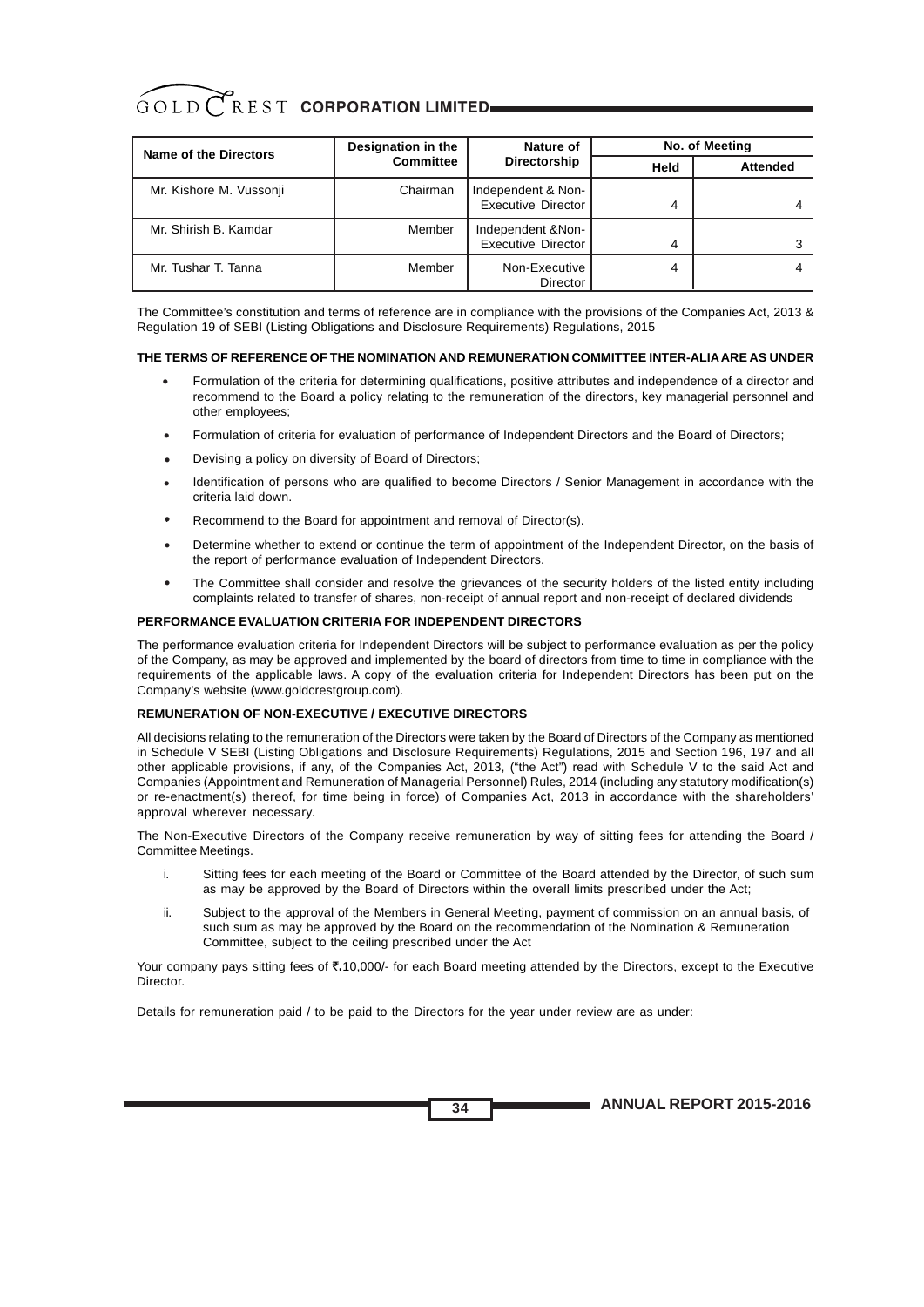| GOLD CREST CORPORATION LIMITED |
|--------------------------------|
|                                |

| Name of the Directors   | <b>Business</b><br>relationship with<br>the Company | Salary, benefits,<br>bonus, etc. paid<br>during the<br>vear 2015-16 | <b>Commission Due /</b><br>paid / payable for<br>2015-16 | <b>Sitting fees (for</b><br><b>Board and its</b><br>Committees) |
|-------------------------|-----------------------------------------------------|---------------------------------------------------------------------|----------------------------------------------------------|-----------------------------------------------------------------|
| Mr. Tushar T. Tanna     | Chairman and Non-<br><b>Executive Director</b>      |                                                                     |                                                          | 50,000                                                          |
| Mr. Shirish B. Kamdar   | Independent and<br>Non-Executive<br>Director        |                                                                     |                                                          | 40,000                                                          |
| Mr. Kishore M. Vussonji | Independent and<br>Non-Executive<br>Director        |                                                                     |                                                          | 50,000                                                          |
| Mrs. Anupa Tanna Shah   | <b>Executive Director</b>                           | 3,000,000                                                           |                                                          |                                                                 |

#### **STAKEHOLDERS RELATIONSHIP COMMITTEE**

In compliance with the provisions of the SEBI (Listing Obligations and Disclosure Requirements) Regulations, 2015 and Section 178 of the Companies Act, 2013, your Company re-constituted this committee as "Stakeholders Relationship Committee". This committee of the Board of your Company looks into various issues relating to shareholders/investors including transfer and transmission of shares held by shareholders in physical format as well as non-receipt of dividend, Annual Report, shares after transfer and delays in transfer of shares. The committee also looks into issues including status of dematerialization / rematerialization of shares and the issue of duplicate share certificates and tracks investor complaints and suggests measures for improvement from time to time.

#### **TERMS OF REFERENCE**

The role of the Stakeholders Relationship Committee includes, inter-alia, the following

- Consider and resolve grievances of the security holders of the Company. •
- Oversee and review all matters connected with the transfer of the Company's securities. •
- Oversee the performance of the Company's Registrar and Transfer Agents. •
- Carry out any other function as is referred by the Board from time to time or enforced by any statutory notification / amendment or modification as may be applicable. •

#### **COMPOSITION**

The Stakeholders Relationship Committee of the Board comprises:

There were Four (4) meetings held during the Financial Year 2015-16 on May 19, 2015, August 14, 2015, November 9, 2015, January 28, 2016.

| <b>Name of the Directors</b> | Designation in the | Nature of                      | No. of Meeting |                 |
|------------------------------|--------------------|--------------------------------|----------------|-----------------|
|                              | <b>Committee</b>   | Directorship                   | Held           | <b>Attended</b> |
| Mr. Tushar T. Tanna          | Chairman           | Independent &<br>Non-Executive | 4              | 4               |
| Mr. Kishore M. Vussonji      | Member             | Independent &<br>Non-Executive | 4              | 4               |
| Mr. Shirish B. Kamdar        | Member             | Non-Executive                  | 4              |                 |

The Company Secretary is designated as the "Compliance Officer" who oversees the redressal of the investors' grievances.

The number of complaints received and resolved to the satisfaction of investors during the year under review and their break-up are as under:

**35**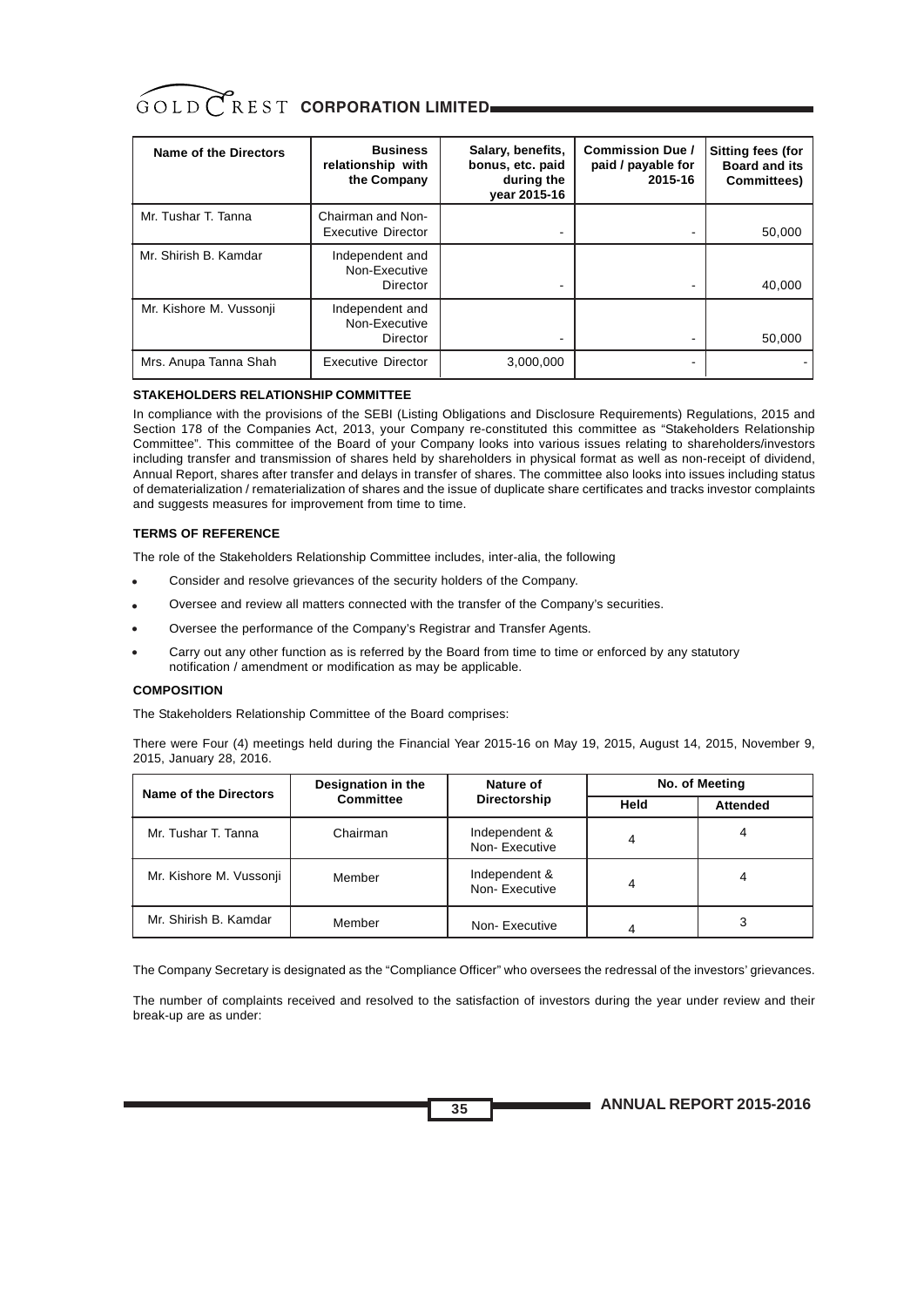| Nature of Complaints / queries   | No. of Complaints / queries received No. of complaints not solved to | the satisfaction of shareholders |
|----------------------------------|----------------------------------------------------------------------|----------------------------------|
| Transfer of shares               |                                                                      |                                  |
| Non-receipt of Annual Report     |                                                                      |                                  |
| Non-receipt of dividend warrants | -                                                                    |                                  |
| Pending share transfers          |                                                                      |                                  |
| DP and Others                    |                                                                      |                                  |

During the year under review there are no pending complaints.

#### **RISK MANAGEMENT COMMITTEE**

Evaluation of business risk and managing the risk have always been an ongoing process in your Company. The Company has set up a robust risk management framework to identify, monitor and minimize risk and also to identify business opportunities. The Risk Management Committee was formed w.e.f. 11<sup>th</sup> February, 2015. The objectives and scope of the committee comprises of an oversight of risk management performed by the executive management, review BRM policy and framework in line with local legal frame work and SEBI guidelines and defining of the framework in identification, assessment, monitoring, mitigation and reporting risk.

#### **TERMS OF REFERENCE**

The role of the Risk Management Committee includes the following:

- framing, implementing and monitoring the risk management plan
- putting in place procedures to inform Board members about the risk assessment and procedures

#### **COMPOSITION**

The Risk Management Committee of the Board comprises:

There were Four (4) meetings held during the Financial Year 2015-16 on May 19, 2015, August 14, 2015, November 9, 2015, January 28, 2016.

| Name of the Directors   | Designation in the Committee | <b>Nature of Directorship</b> |
|-------------------------|------------------------------|-------------------------------|
| Mr. Tushar T. Tanna     | Chairman                     | Non-Executive                 |
| Mr. Shirish B. Kamdar   | Member                       | Independent & Non-Executive   |
| Mr. Kishore M. Vussonji | Member                       | Independent & Non-Executive   |
| Mr. Manish S. Chheda    | Member                       | C.F.O                         |

#### **SHAREHOLDINGS OF NON-EXECUTIVE DIRECTORS**

| <b>NAME</b>               | <b>SHARE</b> |
|---------------------------|--------------|
| Mr. Tushar Tulsidas Tanna | 418          |
| Mr. Kishore M. Vussonji   | -            |
| Mr. Shirish B. Kamdar     |              |

#### **SUBSIDIARY COMPANIES**

In accordance with Regulation 24 of SEBI (Listing Obligations and Disclosure Requirements) Regulations, 2015 with Stock Exchanges, the financial statements of subsidiary companies and all investments are reviewed by the Board, given the Board's rights and obligations to manage such companies in the best interest of their stakeholders.

The Company does not have any material unlisted subsidiary, and hence, is not required to nominate an Independent Director of the Company on the Board of any subsidiary. The Company monitors the performance of its subsidiary companies, inter alia, by the following means:

 Minutes of the Board meetings of the unlisted subsidiary companies are placed before the Company's Board regularly. A statement containing all significant transactions and arrangements entered into by the unlisted subsidiary companies are placed before the Company's Board. •

#### **5. CEO/ CFO CERTIFICATION**

The Managing Director & Chief Executive Officer and CFO of the Company have certified to the Board of Directors, inter alia, the accuracy of financial statements and adequacy of internal controls for the financial reporting as required under Regulation 17(8) of the Listing Regulations for the year ended 31st March, 2016, which is annexed to the Corporate Governance Report.

**36**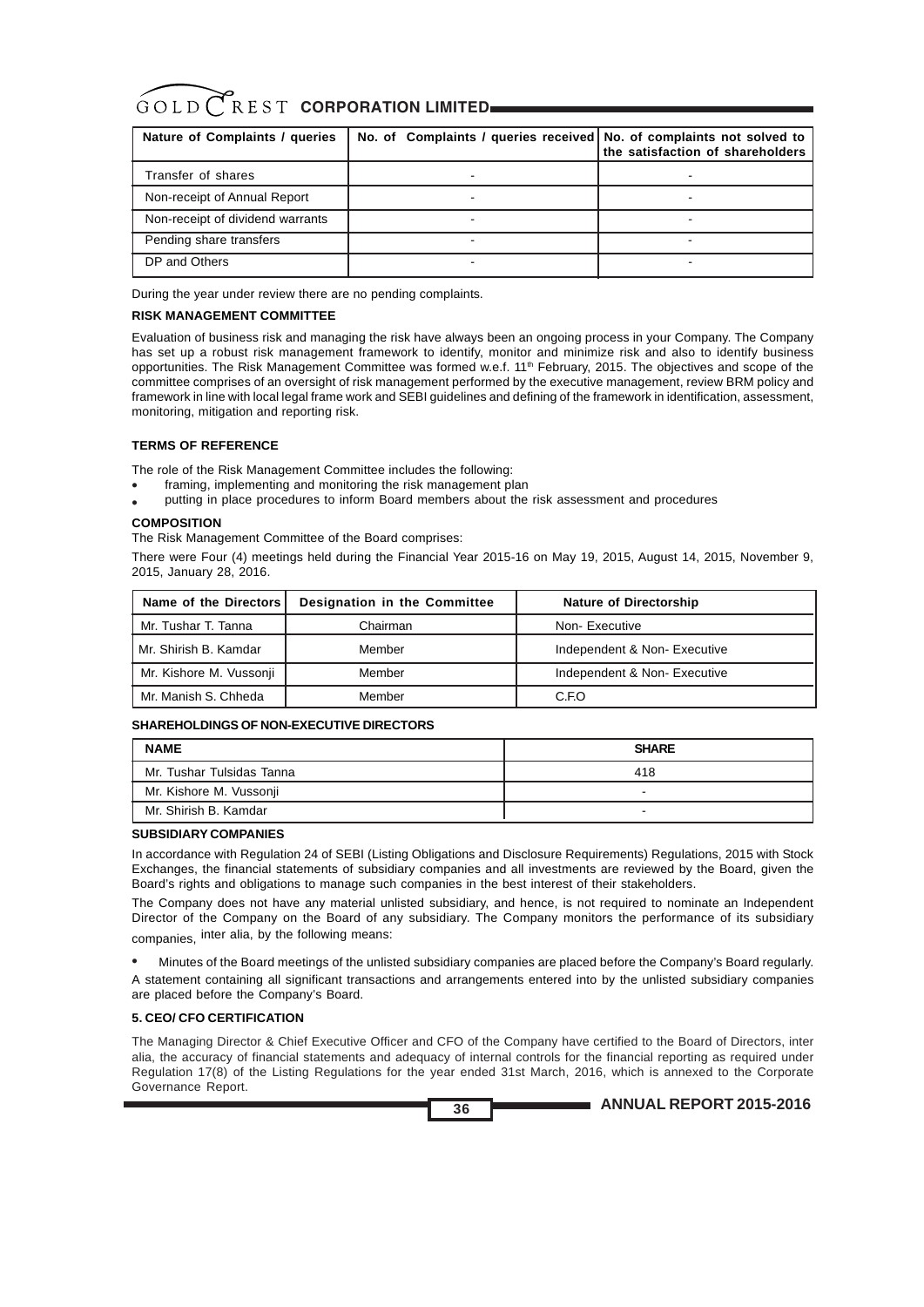

## **6. GENERAL BODY MEETINGS**

**The Annual General Meetings (AGMs) of the Company have been held at the following places in the last three years.**

| <b>Financial Year</b> | Date       | Time       | Venue                                                                                                         | Whether Special<br><b>Resolution Passed</b>                                                                                                                                                                                                      |
|-----------------------|------------|------------|---------------------------------------------------------------------------------------------------------------|--------------------------------------------------------------------------------------------------------------------------------------------------------------------------------------------------------------------------------------------------|
| 2012-13               | 20/09/2013 | 10.30 A.M. | Regd. Office at Devidas<br>Mansion, 3 <sup>rd</sup> Floor,<br>Mereweather Road,<br>Colaba, Mumbai-400039      | <b>No</b>                                                                                                                                                                                                                                        |
| 2013-14               | 19/09/2014 | 10.30 A.M. | Regd. Office at Devidas<br>Mansion, 3 <sup>rd</sup> Floor,<br>Mereweather Road.<br>Colaba.<br>Mumbai - 400039 | Yes                                                                                                                                                                                                                                              |
|                       |            |            |                                                                                                               | To mortgage, hypothecate and/or create<br>a)<br>charge on all or anyone or more of the<br>moveable / immovable properties or such<br>assets of the Company to secure any<br>Loans pursuant to Section $180(1)(a)$ of<br>the Companies Act, 2013. |
|                       |            |            |                                                                                                               | To borrow monies exceeding the aggre-<br>b)<br>gate paid-up Capital and Free Reserves<br>of the Company pursuant to Section<br>180(1)(c) of the Companies Act, 2013                                                                              |
| 2014-15               | 28/09/2015 | 10.30 A.M. | Regd. Office at Devidas<br>Mansion, 3 <sup>rd</sup> Floor<br>Mereweather Road,<br>Colaba, Mumbai-400039       | Appointment of Mrs. Anupa Tanna Shah<br>a)<br>as Managing Director & C.E.O of the<br>Company for a period of five years w.e.f.<br>April 1, 2015.                                                                                                 |

During the previous financial year, no special resolution was passed by the Company through postal ballot.

#### **7. DISCLOSURES**

- During the year, there were no transactions of material nature with Directors, Management, their relatives or subsidiaries that had potential conflict with the interests of the Company. •
- Details of all related party transactions form a part of the accounts as required under Accounting Standards (AS) 18 and the same forms part of the Annual Report. •
- The Company has followed all relevant Accounting Standards notified by the Companies (Accounting Standards) Rules, 2011 while preparing the Financial Statements. •
- There were no instances of non-compliance on any matter relating to Capital Markets, during the last three years. •
- Web link where policy for determining material subsidiary is **http://www.goldcrestgroup.com/wp-content/ files/POLICY\_FOR\_DETERMINING\_MATERIAL\_SUBSIDIARIES.pdf** •
- Web link where policy on dealing with related party transactions is http://www.goldcrestgroup.com/wp-content/ files/RELATED\_PARTY\_TRANSACTIONS\_POLICY.pdf •
- During the year ended March 31, 2016, the Company had no materially significant related party transaction, which is considered to have potential conflict with the interests of the Company at large. Transactions with related parties are disclosed in Note No. 26(8) to the Annual Accounts. •
- The Company has complied with all the mandatory requirements specified in Regulations 17 to 27 and clauses (b) to (i) of sub-regulation (2) of Regulation 46 of the Listing Regulations. •
- This Corporate Governance Report of the Company for the year 2015-2016 is in compliance with the requirements of Corporate Governance under Clause 49 of the Listing Agreement with BSE Limited and SEBI (Listing Obligations and Disclosure Requirements) Regulations, 2015, as applicable. •
- The Company established a Whistle Blower mechanism in compliance with Regulation 4 (d) and no personnel has been denied access to the audit committee under the Whistle Blower Policy. •

**37**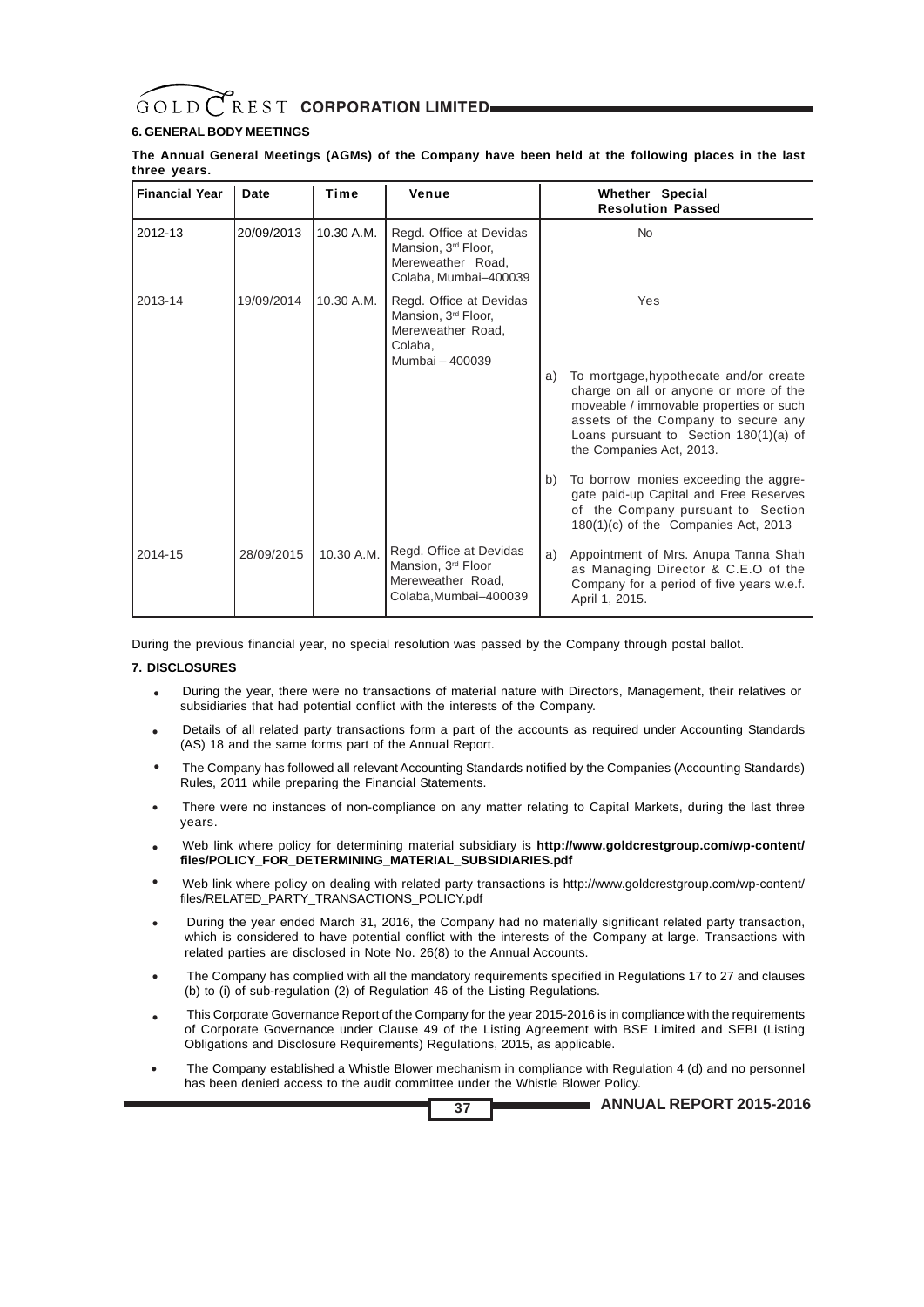# GOLD CREST CORPORATION LIMITED

## **8. MEANS OF COMMUNICATION**

| Whether quarterly/half yearly results have<br>been sent to Shareholders    | No: As the quarterly/half yearly results of the Company are published<br>in relevant news papers.                                                                                                                                  |
|----------------------------------------------------------------------------|------------------------------------------------------------------------------------------------------------------------------------------------------------------------------------------------------------------------------------|
| Annual Report                                                              | Annual Report containing interalia Audited Annual Accounts,<br>Consolidated Financial Statements, Directors' Report, Auditors'<br>Report, and other important information is circulated to Members<br>and others entitled thereto. |
| Newspaper in which Quarterly Results are<br>published.                     | Business Standard (English) & Mahanayak (Marathi)/Lakshadweep<br>(Marathi)                                                                                                                                                         |
| Website, if any, on which results are published                            | www.goldcrestgroup.com                                                                                                                                                                                                             |
| The presentation made to institutional investors<br>or to analysts         | No presentation has been made to institutional investors or to<br>analysts, if made, the same is disclosed on the website.                                                                                                         |
| Whether it also displays official news releases                            | No official news release has been made, if made, the same is<br>disclosed on the website.                                                                                                                                          |
| Whether Management Discussion & analysis is<br>a part of the Annual Report | Yes                                                                                                                                                                                                                                |

### **9. GENERAL SHAREHOLDERS' INFORMATION**

| Date and Time of 33 <sup>rd</sup> Annual General Meeting | Tuesday September 27, 2016 at 10.00 A.M.                                             |
|----------------------------------------------------------|--------------------------------------------------------------------------------------|
| Venue                                                    | Devidas Mansion, 3 <sup>rd</sup> Floor, Mereweather Road, Colaba,<br>Mumbai - 400039 |
| <b>Financial Year</b>                                    | 01/04/2015 to 31/03/2016                                                             |
| Record Date                                              | March 22, 2016                                                                       |
| Interim Dividend Payment Dates                           | March 30, 2016                                                                       |
| Stock Exchange where the Company's shares                | <b>BSE Limited.</b>                                                                  |
| are list                                                 | Phiroze Jeejeebhoy Towers, Dalal Towers, Mumbai - 400001                             |
| Payment of Listing Fees                                  | Paid up to financial year 2016-17                                                    |
| Stock Code - Physical                                    | 505576                                                                               |
| ISIN Number for NSDL & CDSL                              | INE505D01014                                                                         |
| Corporate Identification Number (CIN)                    | L74999MH1983PLC029408                                                                |
|                                                          |                                                                                      |

## **MARKET PRICE DATA**

Market price data: High and Low (based on the closing prices) of shares traded during each month in the last financial year. **All Prices in** 

| Month 2015-16   | <b>High</b> | Low                            |
|-----------------|-------------|--------------------------------|
| April ' 15      | 35.30       | 27.00                          |
| May ' 15        | 35.00       | 26.00                          |
| June '15        | 34.85       | 25.00                          |
| <b>July '15</b> | 30.70       | 27.40                          |
| August ' 15     | 30.00       | 25.85                          |
| September '15   | 24.75       | 23.90                          |
| October '15     | 29.30       | 23.20                          |
| November '15    | 33.55       | 29.10                          |
| December '15    | 35.90       | 31.10                          |
| January '16     | 37.90       | 26.25                          |
| February '16    | 27.80       | 22.45                          |
| March '16       | 29.15       | 21.50                          |
|                 | 38          | <b>ANNUAL REPORT 2015-2016</b> |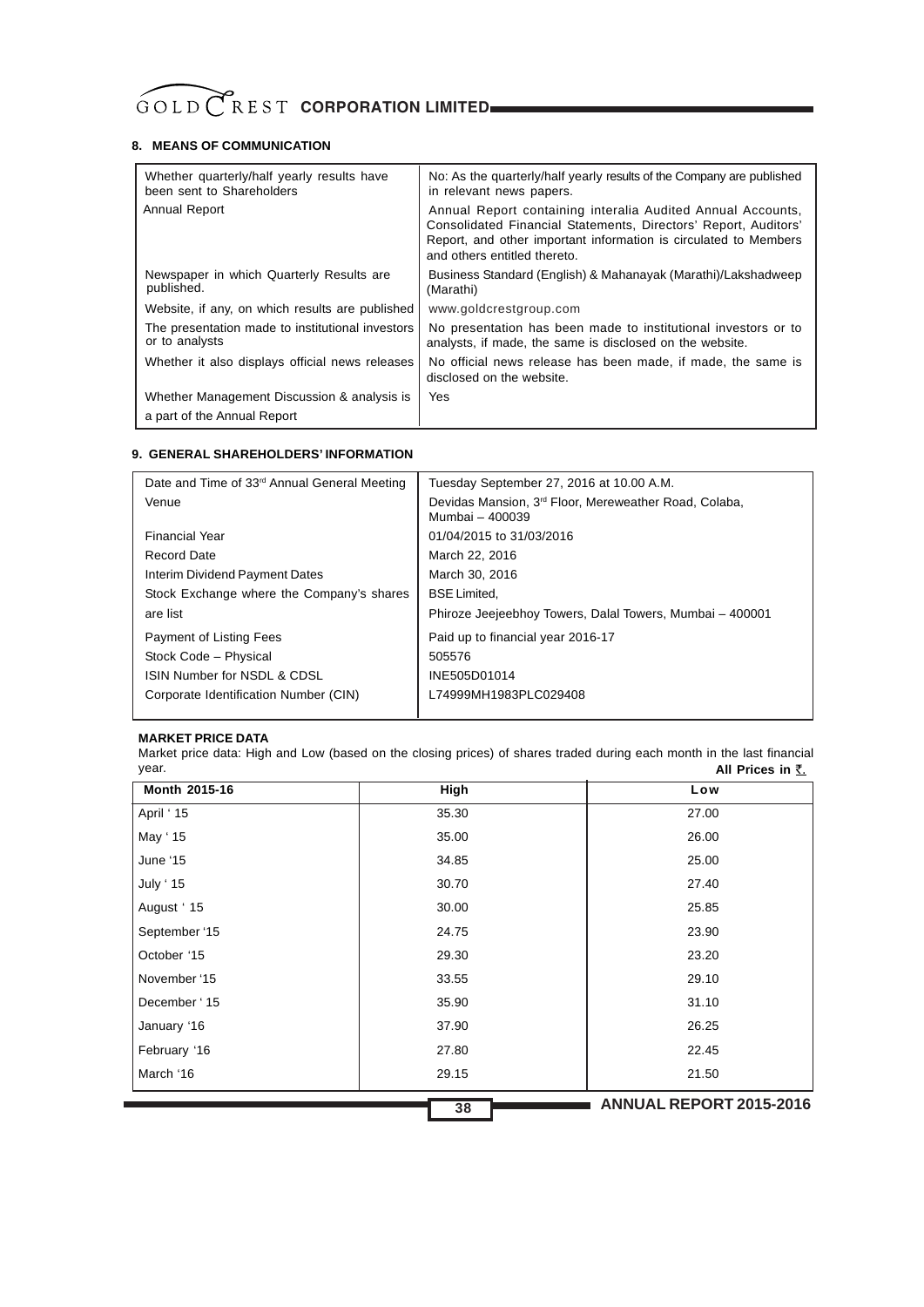SHARE PRICE PERFORMANCE IN COMPARISON TO BROAD-BASED INDICES - BSE SENSEX FOR THE YEAR 2015-16.



# **GOLDCREST CORPORATION LIMITED V BSE SENSEX**

## **REGISTRAR & SHARE TRANSFER AGENTS**

Purva Sharegistry (India) Pvt. Ltd.

Registered Office:

9, Shiv Shakti Industrial Estate, Gr. Floor, Sitaram Mill Compound, J.R. Boricha Marg, Lower Parel, Mumbai 400 011 Tel. No.: 022 - 2301 6761 / 2301 8261 Fax No.: 022 - 2301 2517 Email: busicomp@vsnl.com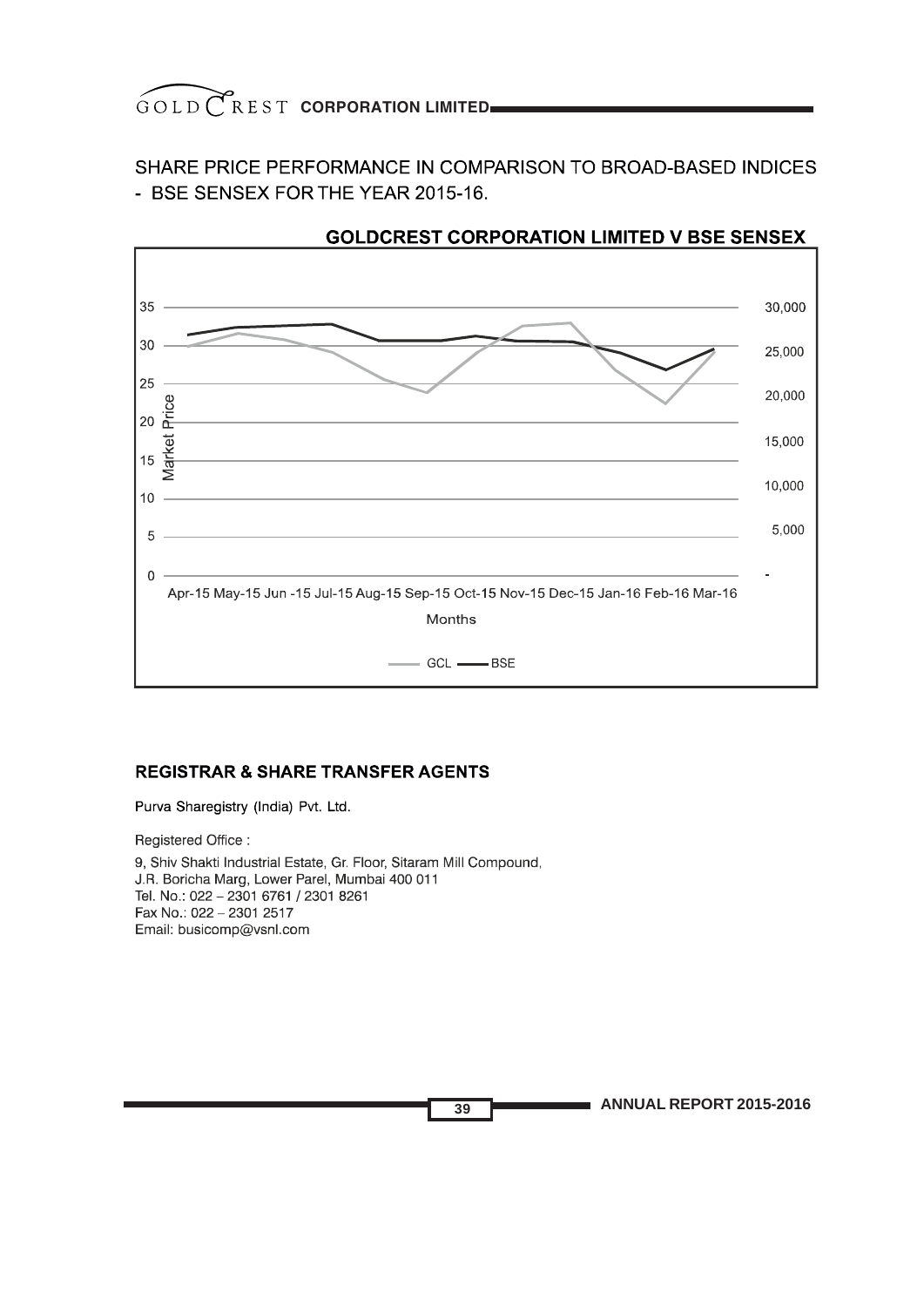## **SHARE TRANSFER SYSTEM**

Share transfer in physical form can be lodged with M/s. Purva Sharegistry (India) Pvt. Ltd., at the above mentioned address. The Transfers are normally processed within a stipulated time period from the date of receipt, if the documents are complete in all respects.

| Shareholding of<br><b>Nominal Value</b> | No. of<br><b>Shareholders</b> | $%$ of<br><b>Shareholders</b> | No. of<br>Shareheld | $%$ of<br><b>Shareholders</b> |
|-----------------------------------------|-------------------------------|-------------------------------|---------------------|-------------------------------|
| <b>Upto 5000</b>                        | 706                           | 78.79                         | 165348              | 2.19                          |
| 5001 to 10000                           | 101                           | 11.27                         | 90284               | 1.19                          |
| 10001 to 20000                          | 29                            | 3.24                          | 45736               | 0.61                          |
| 20001 to 30000                          | 16                            | 1.79                          | 41777               | 0.55                          |
| 30001 to 40000                          | 4                             | 0.45                          | 14920               | 0.20                          |
| 40001 to 50000                          | $\overline{ }$                | 0.78                          | 35000               | 0.46                          |
| 50001 to 100000                         | 13                            | 1.45                          | 114593              | 1.52                          |
| 100001 and above                        | 20                            | 2.23                          | 7049102             | 93.28                         |
| Total                                   | 896                           | 100                           | 7556760             | 100                           |

## **DISTRIBUTION OF SHAREHOLDING AS ON 31 MARCH, 2016 IS AS FOLLOWS**

### **SHAREHOLDING PATTERN AS ON 31STMARCH, 2016 IS AS FOLLOWS**

| Category                                    | Number of Shares held | Percentage of Shareholding |
|---------------------------------------------|-----------------------|----------------------------|
|                                             |                       |                            |
| Promoters & Associate Companies             | 5659447               | 74.89                      |
| Indian Public                               | 565786                | 7.49                       |
| Companies (other than Associates Companies) | 184742                | 2.44                       |
| <b>Flls</b>                                 |                       |                            |
| <b>Clearing Members</b>                     | 2062                  | 0.03                       |
| OCBs and NRIs                               | 1141420               | 15.10                      |
| <b>Mutual Funds</b>                         |                       |                            |
| <b>Banks &amp; Financial Institutions</b>   |                       |                            |
| Hindu Undivided Family                      | 3303                  | 0.04                       |
| Total                                       | 7556760               | 100                        |

#### **DEMATERIALIZATION OF SHARES AND LIQUIDITY AS ON 31st MARCH, 2016**

The Company's shares are required to be compulsorily traded on the Stock Exchanges in dematerialized form. The number of shares held in dematerialized and physical mode as on 31st March, 2016 is as under:

|                 | <b>NO. OF SHARES</b> | % OF TOTAL CAPITAL ISSUED |
|-----------------|----------------------|---------------------------|
| <b>NSDL</b>     | 6718126              | 88.90                     |
| <b>CDSL</b>     | 482088               | 6.38                      |
| <b>PHYSICAL</b> | 356546               | 4.72                      |
| <b>TOTAL</b>    | 7556760              | 100                       |

**ANNUAL REPORT 2015-2016**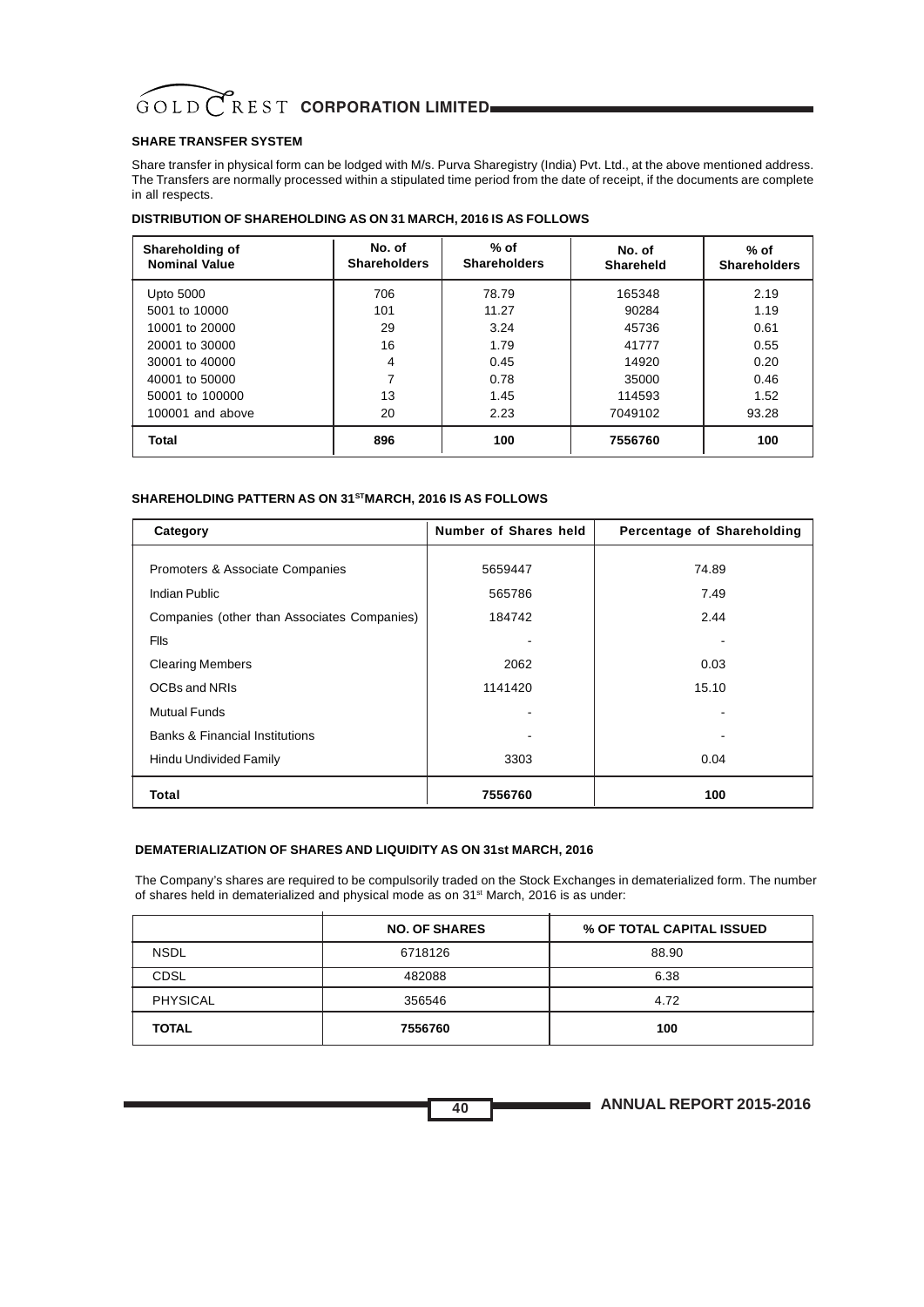

#### **OUTSTANDING GDRS/ADRS/WARRANTS OF ANY CONVERTIBLE INSTRUMENTS, CONVERSION DATE AND LIKELY IMPACT ON EQUITY:**

As on 31st March 2016, the Company did not have any outstanding GDRs/ADRs/Warrants or any Convertible instruments.

**41**

#### **PLANT LOCATION**

As on 31<sup>st</sup> March, 2016, the Company did not have any plant location.

### **ADDRESS OF CORRESPONDENCE**

Devidas Mansion, 3rd Floor, Mereweather Road, Colaba, Mumbai 400 039 E-mail for investors: marisa@goldcrestgroup.com

#### **BRANCH OFFICES**

- 1) 701, Crossway Complex, Jamnagar – 361008, Gujarat.
- 2) A-11, Basni Anaj Mandi, Jodhpur – 342009, Rajasthan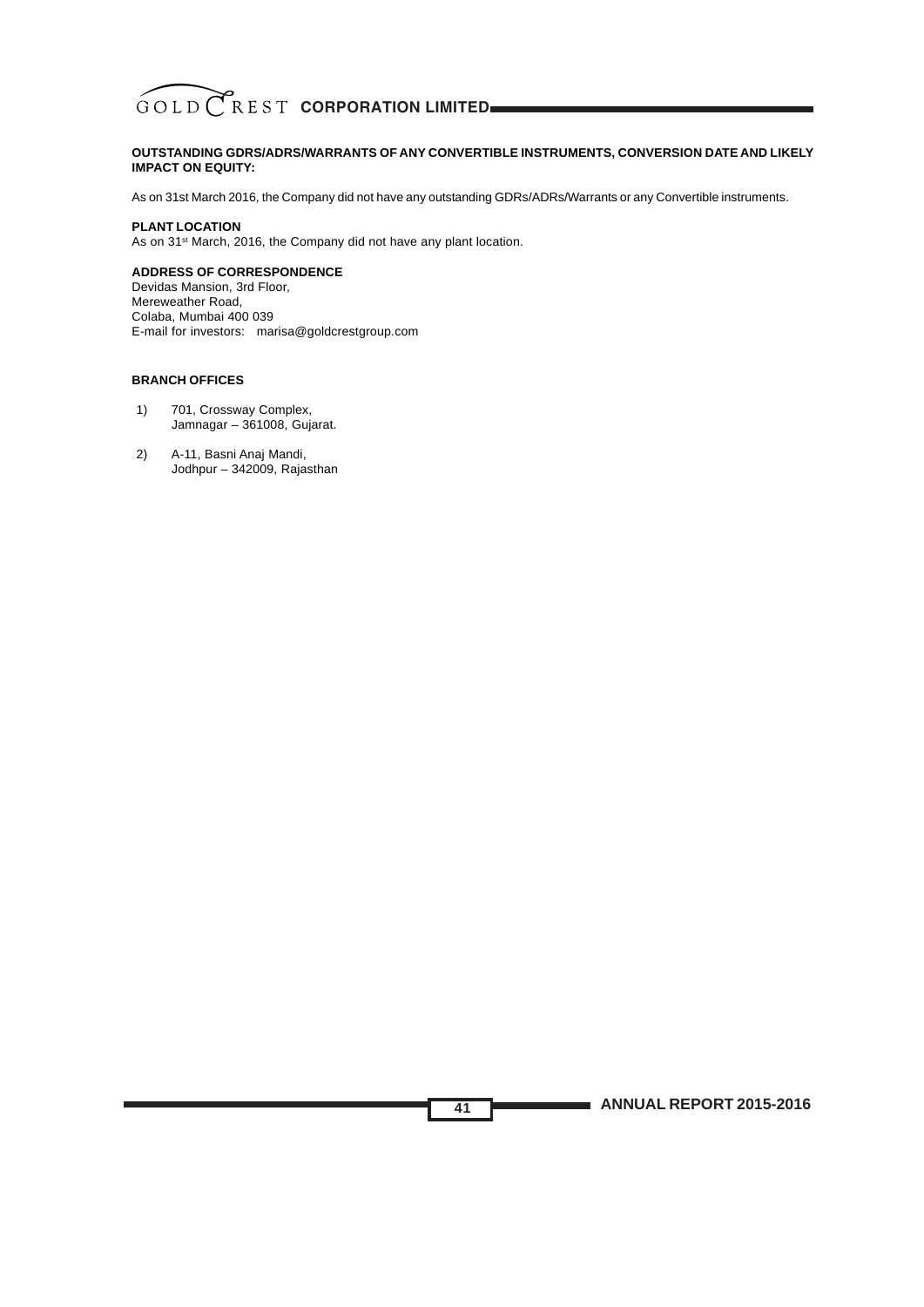### **UNCLAIMED SHARES LYING IN THE SUSPENSE ACCOUNT**

In terms of Schedule V(F) of SEBI (Listing Obligations and Disclosure Requirements) Regulations, 2015, the Company reports the following details in respect of equity shares lying in the suspense account which were issued in demat form:

| Sr. No        | <b>Particulars</b>                                                                                                                                    | No. of<br><b>Shareholders</b> | No. of Equity<br><b>Shares</b><br>Outstanding |
|---------------|-------------------------------------------------------------------------------------------------------------------------------------------------------|-------------------------------|-----------------------------------------------|
|               | Aggregate number of shareholders and outstanding<br>shares in the suspense account lying at the beginning of the year<br>1 <sup>st</sup> April, 2015. |                               |                                               |
| $\mathcal{P}$ | Number of shareholders who approached issuer for transfer<br>of shares from suspense account during the year 2015-16.                                 |                               |                                               |
| 3             | Number of Shareholders to whom shares were transferred<br>from suspense account during the year 2015-16                                               |                               |                                               |
| 4             | Aggregate number of shareholders and outstanding shares in<br>the suspense account lying at the end of the year 31 <sup>st</sup> March, 2016.         |                               |                                               |

The voting rights on these shares shall remain frozen till the rightful owner of such shares claims the shares.

#### **UNCLAIMED DIVIDEND DETAILS & DATA FOR THE LAST 7 YEARS**

| Year    | Date of Declaration of<br><b>Dividend</b> | Date by which<br><b>Unclaimed Dividend</b><br>can be claimed | Proposed transfer of unclaimed<br>Equity Dividend to IE & PF between |
|---------|-------------------------------------------|--------------------------------------------------------------|----------------------------------------------------------------------|
| 2008-09 | 18/09/2009                                | 17/10/2016                                                   | 18/10/2016 to 16/11/2016                                             |
| 2009-10 | 18/09/2010                                | 17/10/2017                                                   | 18/10/2017 to 16/11/2017                                             |
| 2010-11 | 21/12/2011                                | 19/01/2019                                                   | 20/01/2019 to 18/02/2019                                             |
| 2011-12 | 21/09/2012                                | 20/10/2019                                                   | 21/10/2019 to 19/11/2019                                             |
| 2012-13 | 20/09/2013                                | 19/10/2020                                                   | 20/10/2020 to 18/11/2020                                             |
| 2013-14 | 19/09/2014                                | 18/10/2021                                                   | 19/10/2021 to 17/11/2021                                             |
| 2014-15 | 28/09/2015                                | 27/10/2022                                                   | 28/10/2022 to 26/11/2022                                             |
|         |                                           |                                                              |                                                                      |

The Annual Report will be sent through e-mail to all those Shareholders who have registered their e-mail IDs with the company and the Depository Participants for those members who have not registered their e-mail IDs, the Annual Report will be sent in physical form and these members are requested to register their e-mail IDs with the Company's Registrar & Transfer Agent i.e. M/s. Purva Sharegistry (India) Private Limited or with their DPs.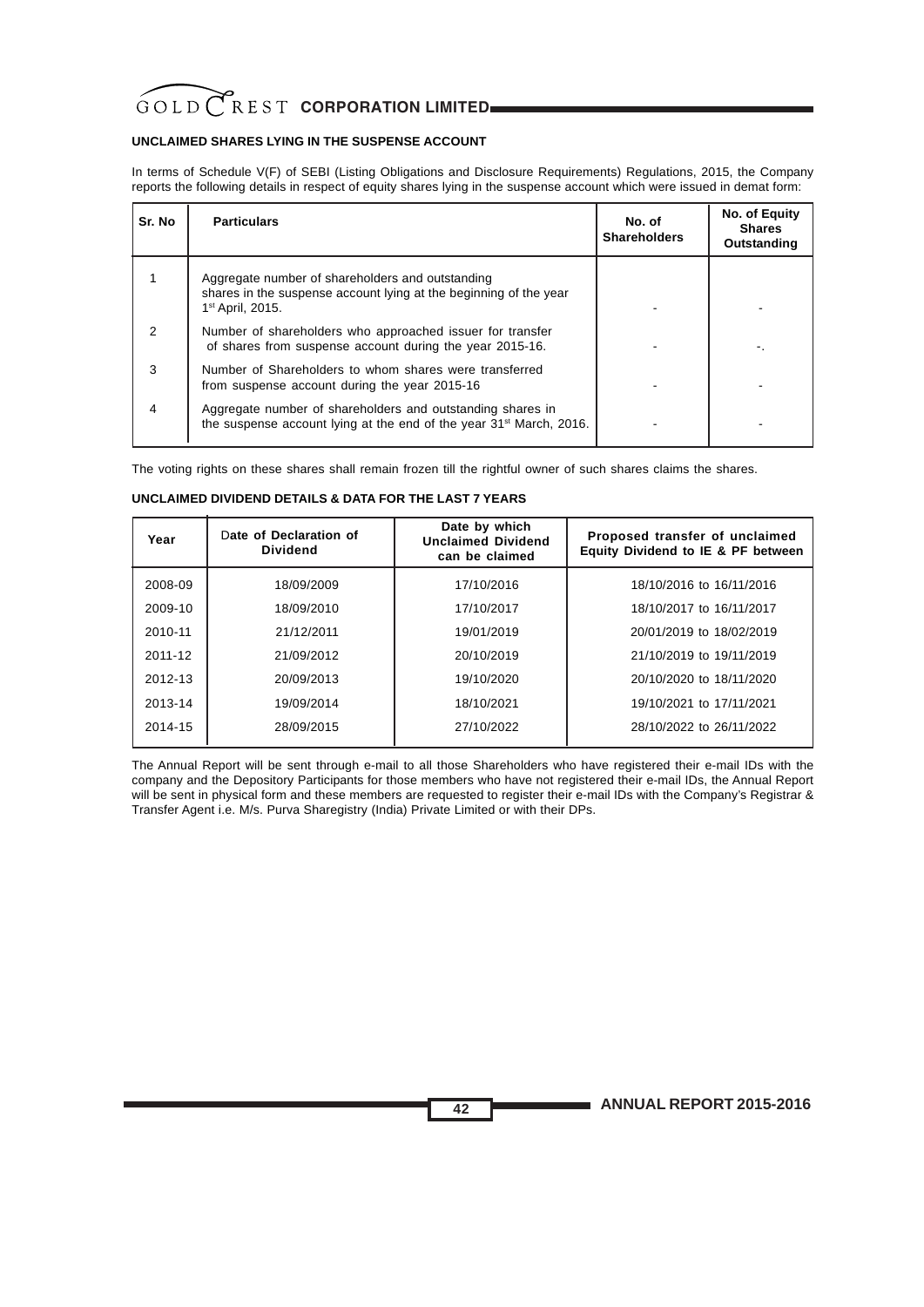## **ANNEXURE TO CORPORATE GOVERNANCE FOR THE YEAR ENDED 31st MARCH, 2016**

**AUDITORS' CERTIFICATE ON COMPLIANCE OF CONDITIONS OF CORPORATE GOVERNANCE:**

To The Members of Goldcrest Corporation Limited

We have examined the compliance of conditions of Corporate Governance by Goldcrest Corporation Limited, for the year ended on 31st March 2016, as stipulated in Schedule V of the SEBI (Listing Obligations and Disclosure Requirements) Regulations, 2015 of the said Company with the BSE Limited of India.

The compliance of conditions of Corporate Governance is the responsibility of the management. Our examination was limited to review of procedures and implementations thereof adopted by the Company for ensuring the compliance of the conditions of the corporate. It is neither an audit nor an expression of an opinion of the financial statements of the Company.

In our opinion and to the best of our information and according to explanations given to us and the representation made by the Directors and the Management, we hereby certify that the Company has complied with the conditions of Corporate Governance as stipulated in Schedule V of the SEBI (Listing Obligations and Disclosure Requirements) Regulations, 2015 of the above mentioned Listing Agreement.

As required by the Guidance Note issued by the Institute of Chartered Accountants of India, we have to state that as per the records maintained by the Company, there were no investors' grievances remaining unattended / pending for more than 30 days.

We further state such compliance is neither an assurance as to the further viability of the Company nor the efficiency of effectiveness with which the management has conducted the affairs of the Company.

**43**

### **For RAMESH M. SHETH & ASSOCIATES**

Firm Registration No. : 111883W Chartered Accountants

Mehul R. Sheth Place: Mumbai (Partner) Date: May 20, 2016 Membership No.101598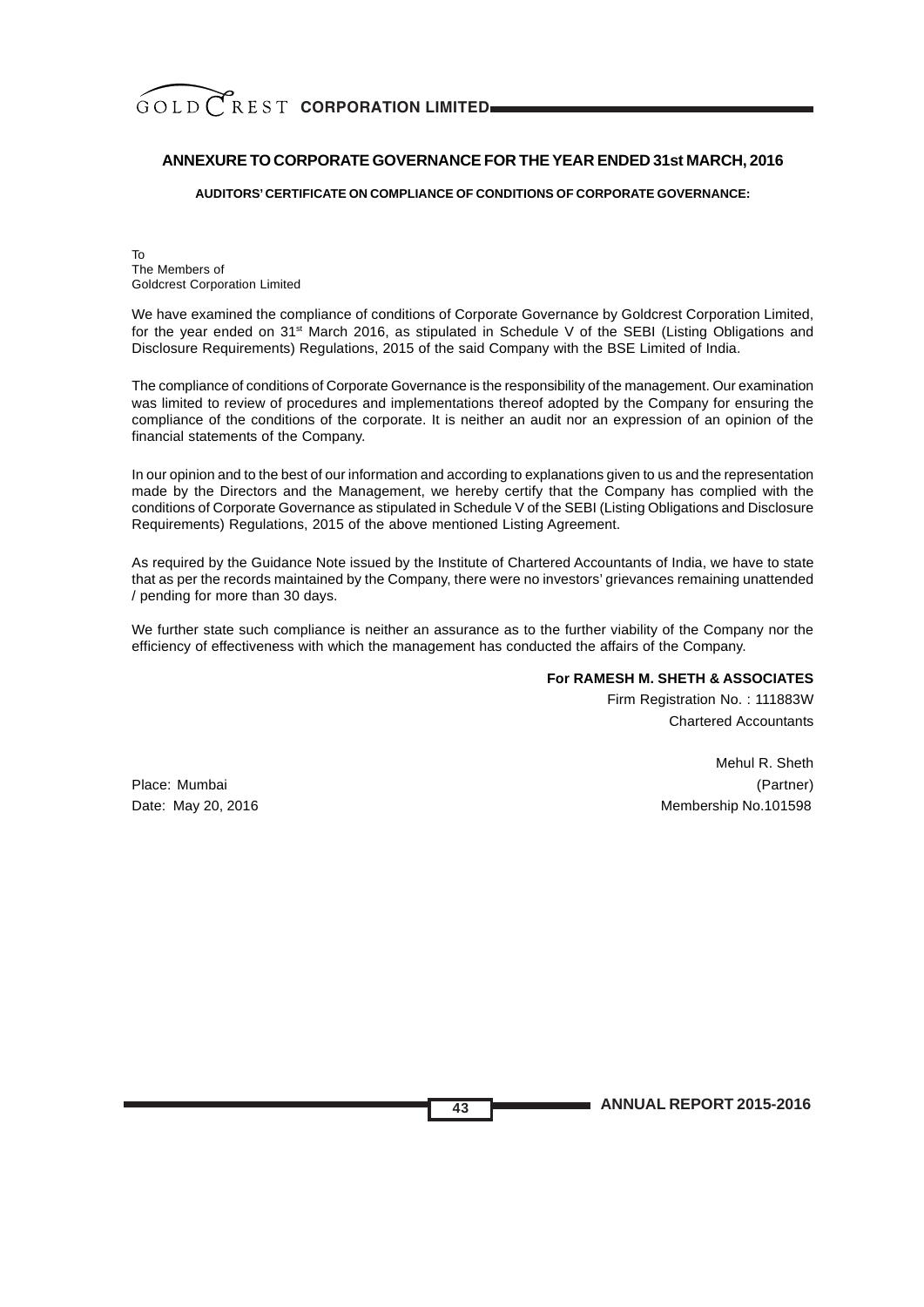# **DECLARATION ON COMPLIANCE WITH CODES OF CONDUCT**

As required by Schedule V of the SEBI (Listing Obligations and Disclosure Requirements) Regulations, 2015 the Declaration for Codes of Conduct is given below:

To The Members of Goldcrest Corporation Limited

I, Anupa Tanna Shah, Managing Director & Chief Executive Officer of the Company declare that all Board Members and Senior Management Employees of the Company have affirmed compliance with the Codes of Conduct. For and on behalf of the Board

**44**

For **GOLDCREST CORPORATION LIMITED**

MANAGING DIRECTOR & C.E.O ANUPA TANNA SHAH Place : MumbaiDIN: 01587901

Date : May 20, 2016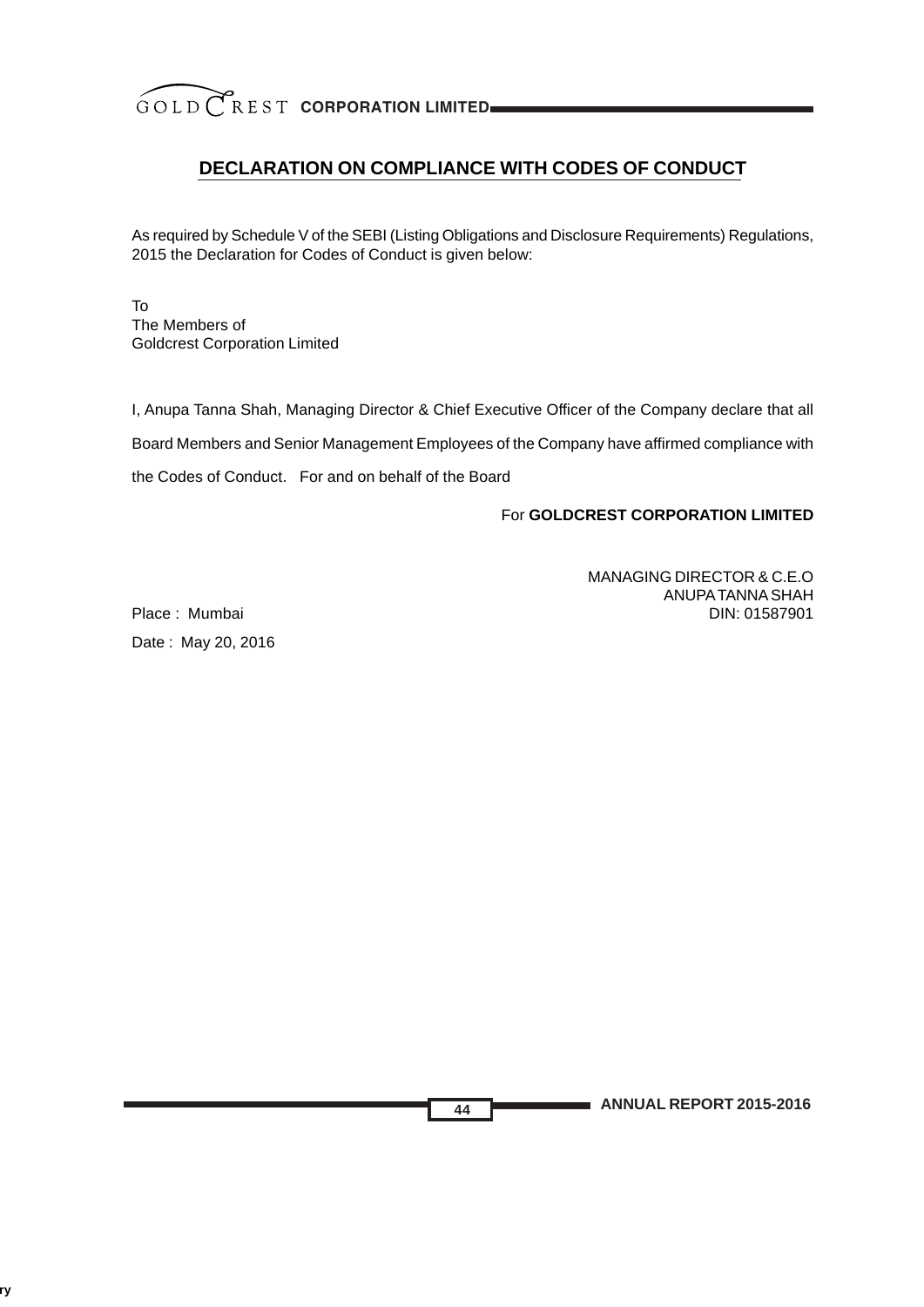

### **CEO/CFO CERTIFICATE UNDER REGULATION 17(8) OF SEBI (LISTING OBLIGATIONS AND DISCLOSURE REQUIREMENTS) REGULATIONS, 2015**

## **The Board of Directors GOLDCREST CORPORATION LIMITED**

We, Anupa Tanna Shah, Managing Director & CEO, and Manish Surji Chheda, CFO of Goldcrest Corporation Limited, to the best of our knowledge and belief, certify that we have reviewed the financial statements, read with the cash flow statement of Goldcrest Corporation Limited for the year ended March 31, 2016 and that to the best of our knowledge and belief, we state that;

- (a) (i) These statements do not contain any materially untrue statement or omit any material fact or contain statements that may be misleading;
	- (ii) These statements together present a true and fair view of the Company's affairs and are in compliance with current accounting standards, applicable laws and regulations.
- (b) There are, to the best of our knowledge and belief, no transactions entered into by the Company during the year that are fraudulent, illegal or in violation of the Company's Code of Conduct.
- (c) We accept responsibility for establishing and maintaining internal controls for financial reporting. We have evaluated the effectiveness of internal control systems of the Company pertaining to financial reporting and we have disclosed to the Auditors and the Audit Committee, deficiencies in the design or operation of such internal controls, if any, of which we are aware and steps have been taken or proposed to be taken for rectifying these deficiencies.
- (d) We have indicated to the Auditors and the Audit Committee:
	- (i) That there are no significant changes in internal control over financial reporting during the year;
	- (ii) That there are no significant changes in accounting policies made during the year and that the same have been disclosed suitably in the notes to the financial statements; and
	- (iii) That there are no instances of significant frauds of which we have become aware and the involvement therein, if any, of the management.

### For **GOLDCREST CORPORATION LIMITED**

MANAGING DIRECTOR & CEO ANUPA TANNA SHAH MANISH S. CHHEDA DIN: 01587901

Place: Mumbai

Date: May 20, 2016

**ANNUAL REPORT 2015-2016**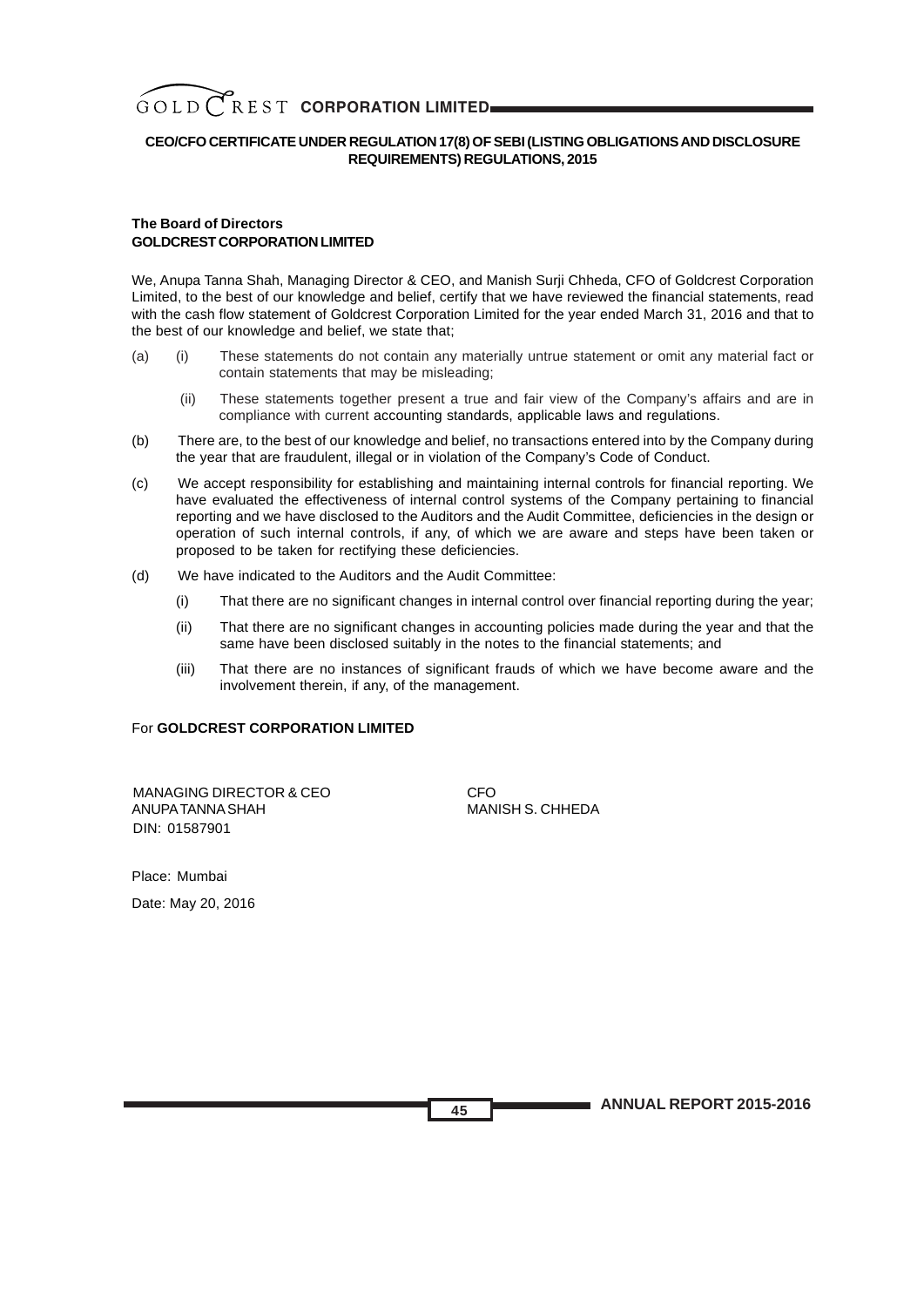# **INDEPENDENT AUDITOR'S REPORT**

#### **TO THE MEMBERS OF Goldcrest Corporation Limited**

#### **Report on the Standalone Financial Statements**

We have audited the accompanying standalone financial statements of Goldcrest Corporation Limited ("the Company"), which comprises of Balance Sheet as at 31st March, 2016, the Statement of Profit and Loss, the Cash Flow Statement for the year then ended, and a summary of the significant accounting policies and other explanatory information.

#### **Management's Responsibility for the Standalone Financial Statements**

The Company's Board of Directors is responsible for the matters stated in Section 134(5) of the Companies Act, 2013 (hereinafter referred to as "the Act") with respect to the preparation and presentation of these standalone financial statements that give a true and fair view of the financial position, financial performance and cash flows of the Company in accordance with the accounting principles generally accepted in India, including the Accounting Standards specified under Section 133 of the Act, read with Rule 7 of the Companies (Accounts) Rules, 2014. This responsibility also includes maintenance of adequate accounting records in accordance with the provisions of the Act for safeguarding of the assets of the Company and for preventing and detecting frauds and other irregularities; selection and application of appropriate accounting policies; making judgments and estimates that are reasonable and prudent; and design, implementation and maintenance of adequate internal financial controls, that were operating effectively for ensuring the accuracy and completeness of the accounting records, relevant to the preparation and presentation of the financial statements that give a true and fair view and are free from material misstatement, whether due to fraud or error.

#### **Auditor's Responsibility**

Our responsibility is to express an opinion on these standalone financial statements based on our audit. While conducting the audit, we have taken into account the provisions of the Act, the accounting and auditing standards and matters which are required to be included in the audit report under the provisions of the Act and the Rules made thereunder.

We conducted our audit in accordance with the Standards on Auditing specified under Section 143(10) of the Act. Those Standards require that we comply with ethical requirements and plan and perform the audit to obtain reasonable assurance about whether the standalone financial statements are free from material misstatement.

An audit involves performing procedures to obtain audit evidence about the amounts and the disclosures in the standalone financial statements. The procedures selected depend on the auditor's judgment, including the assessment of the risks of material misstatement of the standalone financial statements, whether due to fraud or error. In making those risk assessments, the auditor considers internal financial control relevant to the Company's preparation of the standalone financial statements that give a true and fair view in order to design audit procedures that are appropriate in the circumstances . An audit also includes evaluating the appropriateness of the accounting policies used and the reasonableness of the accounting estimates made by the Company's Board of Directors, as well as evaluating the overall presentation of the standalone financial statements.

We believe that the audit evidence obtained by us is sufficient and appropriate to provide a basis for our audit opinion on the standalone financial statements.

#### **Opinion**

In our opinion and to the best of our information and according to the explanations given to us, the aforesaid standalone financial statements give the information required by the Act in the manner so required and give a true and fair view in conformity with the accounting principles generally accepted in India, of the state of affairs of the Company as at 31st March, 2016, and their profit and their cash flows for the year ended on that date.

#### **Report on Other Legal and Regulatory Requirements**

- 1. As required by the Companies (Auditor's Report) Order, 2016 ("the Order"), issued by the Central Government of India in terms of sub-section (11) of Section 143 of the Act, we give in the **Annexure 'A'** a statement on the matters specified in paragraphs 3 and 4 of the Order, to the extent applicable.
- 2. As required by Section 143(3) of the Act, we report, to the extent applicable, that:
	- (a) We have sought and obtained all the information and explanations which to the best of our knowledge and belief were necessary for the purposes of our audit of the aforesaid financial statements.
	- (b) In our opinion, proper books of account as required by law relating to preparation of the aforesaid financial statements have been kept so far as it appears from our examination of those books.
	- (c) The Balance Sheet, the Statement of Profit and Loss and the Cash Flow Statement dealt with in this Report are in agreement with the books of account maintained.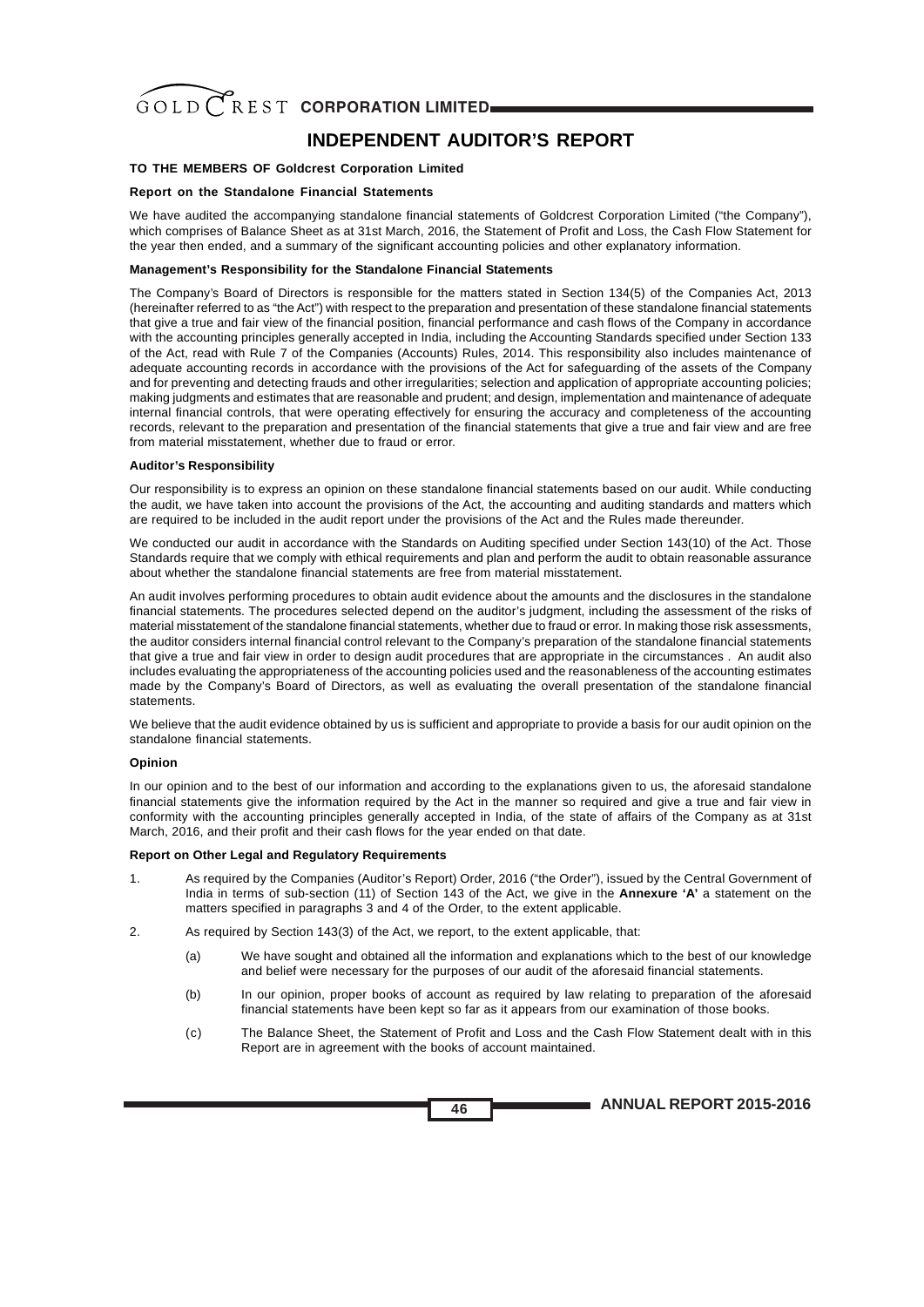# GOLD CREST CORPORATION LIMITED.

- (d) In our opinion, the aforesaid standalone financial statements comply with the Accounting Standards specified under Section 133 of the Act, read with Rule 7 of the Companies (Accounts) Rules, 2014.
- (e) On the basis of the written representations received from the directors of the Company as on 31st March, 2016 taken on record by the Board of Directors of the Company, none of the directors is disqualified as on 31st March, 2016 from being appointed as a director in terms of Section 164 (2) of the Act.
- (f) With respect to the adequacy of the Internal Financial Controls over financial reporting of the Company and the operating effectiveness of such controls referred to in our separate report in **'Annexure B'**; and
- (g) With respect to the other matters to be included in the Auditor's Report in accordance with Rule 11 of the Companies (Audit and Auditor's) Rules, 2014, in our opinion and to the best of our information and according to the explanations given to us:
	- i. The Company has disclosed the impact of pending litigations on its financial position in its financial statements – Refer Note 26(5) to the financial statements.
	- ii. The Company did not have any material foreseeable losses on long-term contracts including derivative contracts.
	- iii. There has been no delay in transferring amounts, required to be transferred, to Investor Education and Protection Fund by the company.

**For Ramesh M. Sheth & Associates** Firm Registration No. : 111883W Chartered Accountants

> (Mehul R. Sheth) (Partner) (Membership No.101598)

### **Annexure – A to the Auditors' Report**

The Annexure referred to in Independent Auditor's Report to the members of the Company on the standalone financial statements for the year ended 31 March 2016, we report that:

- (i) In respect to fixed assets of the Company
	- (a) The Company has maintained proper records showing full particulars, including quantitative details and situation of fixed assets.
	- (b) The Company has a regular program of physical verification of its fixed assets by which fixed assets are verified in a phased manner over a period of three years. In accordance with this program, certain fixed assets were verified during the year and no material discrepancies were noticed on such verification. In our opinion, this periodicity of physical verification is reasonable having regards to the size of the Company and the nature of its assets.
	- (c) According to the information and explanations given to us and on the basis of our examination of the records of the Company, the title deeds of immovable properties are held in the name of the company.
- (ii) The physical verification of inventory has been conducted at reasonable intervals by the management and there is no material discrepancies found.
- (iii) The Company has granted loans to a corporate covered in the register maintained under section 189 of the Companies Act, 2013 ('the Act').
	- (a) In the absence of terms and condition, we are unable to comment whether terms and condition are prejudicial to the interest of the company.
	- (b) In the absence of terms and condition, we are unable to comment on whether loans granted to the bodies corporate listed in the register maintained under section 189 of the Act, are regular in the payment of the principal and interest as stipulated.
	- (c) In the absence of terms and conditions, we are unable to comment on whether there are any overdue amounts in respect of the loan granted to a body corporate listed in the register maintained under section 189 of the Act.

**ANNUAL REPORT 2015-2016**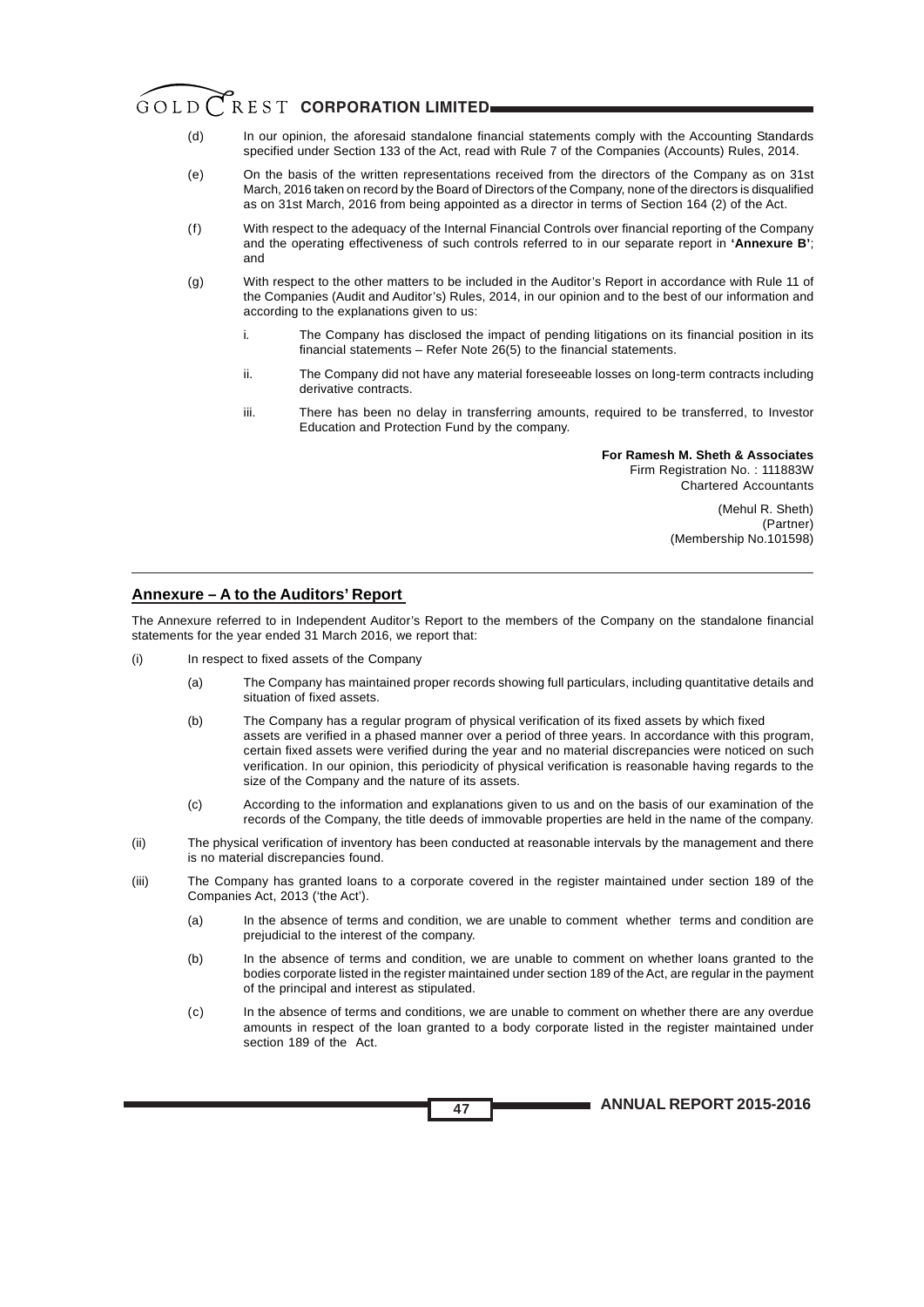- (iv) In our opinion and according to the information and explanations given to us, the Company has complied with the provisions of the section 185 and 186 of the Act, with respect to the loans, investments, guarantees and securities made.
- (v) In respect to statutory dues :
	- (a) According to the information and explanations given to us and on the basis of our examination of the records of the Company, undisputed statutory dues including provident fund, employees' state insurance income –tax, sales tax, value added tax, duty of customs, services tax cess and other material statutory dues have been regularly deposited during the year by the Company with appropriate authorities. No undisputed amounts payable in respect of provident fund, income tax, sales tax, value added tax, duty of customs, service tax, cess and other material statutory dues were in arrears as at 31 March 2016 for a period of more than six months from the date they became payable.
	- (b) According to the information and explanations given to us, there are no material disputed dues of duty of customs , income tax, sales tax, duty of excise, service tax and value added tax.
- (vi) According to the information and explanations given to us, no material fraud by the company or on the Company by its officers or employees has been noticed or reported during the course of our audit.
- (vii) According to the information and explanations give to us and based on our examination of the records of the Company, the Company has paid/provided for managerial remuneration in accordance with the requisite approvals mandated by the provisions of section 197 read with Schedule V to the Act.
- (viii) According to the information and explanations give to us and based on our examination of the records of the Company, all transactions with the related parties are in compliance with sections 177 and 188 of Companies Act, 2013, where applicable, and the details have been disclosed in the financial statements etc as required by the applicable accounting standard.
- (ix) Clause 3 (V), (VII), (VIII), (IX), (XII), (XIV), (XV), (XVI) of CARO 2016 are not applicable to the company.

**For Ramesh M. Sheth & Associates** Firm Registration No. : 111883W Chartered Accountants

> (Mehul R. Sheth) (Partner) (Membership No.101598)

**ANNUAL REPORT 2015-2016**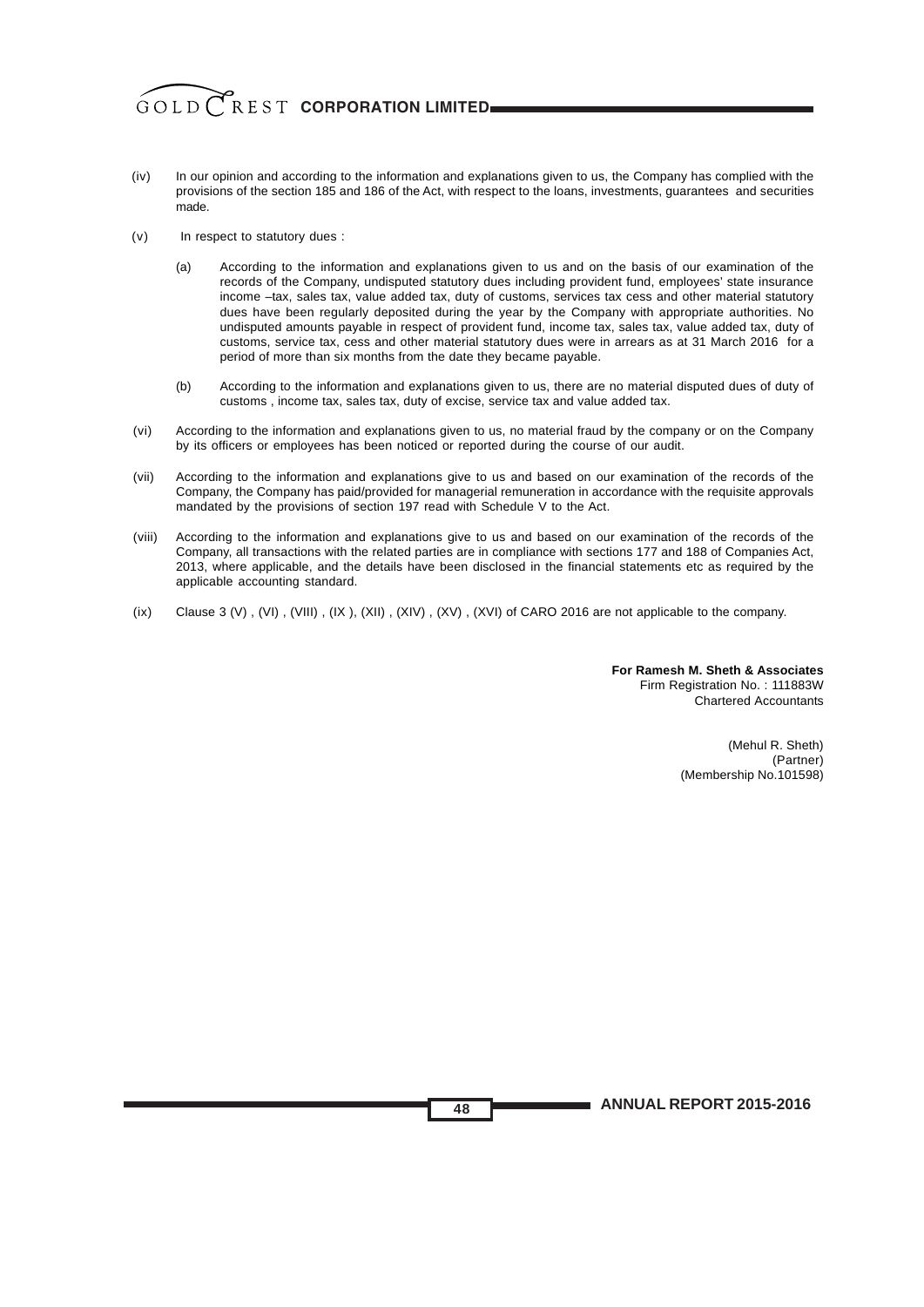#### **Annexure – B to the Auditor's Report**

#### **Report on the Internal Financial Controls of Standalone Financial Statements under Clause (i) of Subsection 3 of the Section 143 of the Companies Act, 2013 ("the Act")**

We have audited the internal financial controls over financial reporting of Goldcrest Corporation Limited ("the company") as of 31 March 2016 in conjunction with our audit of the standalone financial statements of the Company for the year ended on that date.

#### **Management's Responsibility for Internal Financial Controls**

The Company's management is responsible for establishing and maintaining internal financial controls based in the internal control over financial reporting criteria establishment by the Company considering the essential components of internal control stated in the Guidance Note on audit of Internal Financial Controls over Financial Reporting issued by the Institute of Chartered Accountants of India ('ICAI'). This responsibility includes the design, implementation and maintenance of adequate internal financial controls that are operating effectively for ensuring the orderly and efficient conduct of its business, including adherence to company's policies, the safeguarding of its assets, the prevention and detection of frauds and errors, the accuracy and completeness of the accounting records, and the timely preparation of reliable financial information, as required under the Companies Act, 2013.

#### **Auditors' Responsibility**

Our responsibility is to express an opinion on the Company's internal financial controls over financial reporting based on our audit. We conducted our audit in accordance with the Guidance Note on Audit of Internal Financial Controls over Financial Reporting (the "Guidance Note") and the Standards on Auditing, issued by ICAL and deemed to be prescribed under section 143(10) of the Companies Act, 2013, to the extent applicable to an audit of internal financial controls, both applicable to an audit of Internal Financial Controls and, both issued by the Institute of Chartered Accountants of India. Those Standards and the Guidance Note require that we comply with ethical requirements and plan and perform the audit to obtain reasonable assurance about whether adequate internal financial controls over financial reporting was established and maintained and if such controls operated effectively in all material respects.

Our audit involves performing procedures to obtain audit evidence about the adequacy of the internal financial control system over financial reporting and it's operating effectiveness. Our audit of internal financial control over financial reporting included obtaining an understanding of internal financial controls over financial reporting, assessing the risk that a material weakness exists and testing and evaluating the design and operating effectiveness of internal control based on the assessed risk. The procedure selected depends on the auditor's judgment, including the assessment of the risks of material misstatement of the financial statements, whether due to fraud or error.

We believe that the audit evidence we have obtained is sufficient and appropriate to provide a basis for our audit opinion on the company's internal financial controls systems over financial reporting.

#### **Meaning of Internal Financial Controls over Financial Reporting**

A company's internal financial control over financial reporting is a process designed to provide reasonable assurance regarding the reliability of financial reporting and the preparation of financial statements for external purposes in accordance with generally accepted accounting principles. A company's internal financial control over financial reporting includes those policies and procedures that (1) pertain to the maintenance of records that, in reasonable detail, accurately and fairly reflect the transactions and dispositions of the assets of the company; (2) provide reasonable assurance that transactions are recorded as necessary to permit preparation of financial statements in accordance with generally accepted accounting principles, and that receipts and expenditures of the company are being made only in accordance with authorizations of management and directors of the company; and (3) provide reasonable assurance regarding prevention or timely detection of unauthorized acquisition, use, or disposition of the company's assets that could have a material effect on the financial statements.

#### **Inherent Limitations of Internal Financial Controls Over Financial Reporting**

Because of the inherent limitations of internal controls over financial reporting, including the possibility of collusion or improper management override of controls, material misstatement due to error or fraud may occur and not be detected. Also, projections of any evaluation of the internal financial controls over financial reporting to future periods are subject to the risk that the internal control over financial reporting may become inadequate because of changes in conditions, or that the degree of compliance with the policies or procedures may deteriorate.

**ANNUAL REPORT 2015-2016**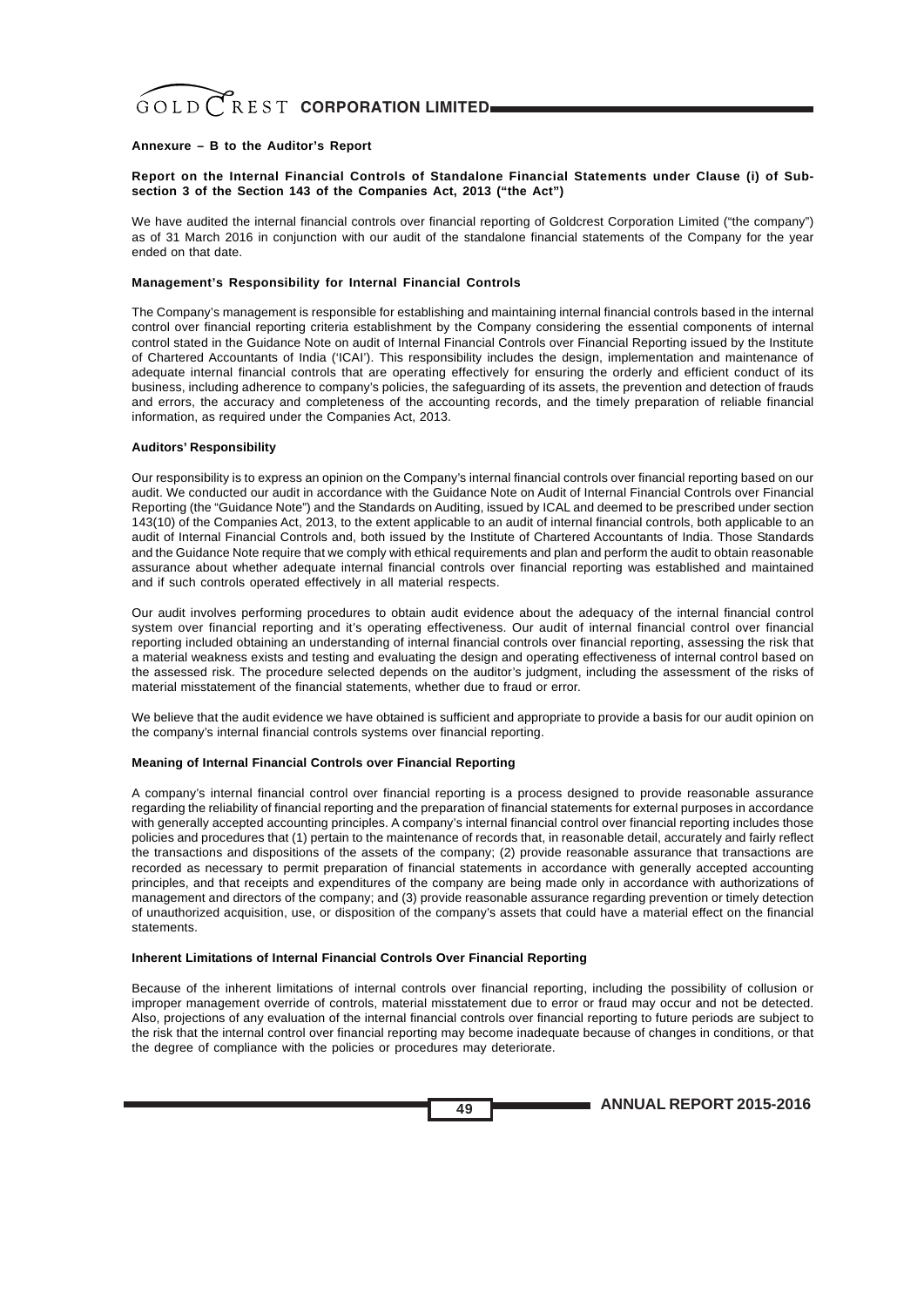

#### **Opinion**

In our opinion, the Company has, in all material respects, an adequate internal financial controls system over financial reporting and such internal financial controls over financial reporting were operating effectively as at 31 March, 2016, based on the internal control over reporting criteria established by the Company considering the essential components of internal control stated in the Guidance Note on Audit of Internal Financial Controls Over Financial Reporting issued by the Institute of Chartered Accountants of India.

**50**

**For Ramesh M. Sheth & Associates** Firm Registration No. : 111883W Chartered Accountants

> (Mehul R. Sheth) (Partner) (Membership No.101598)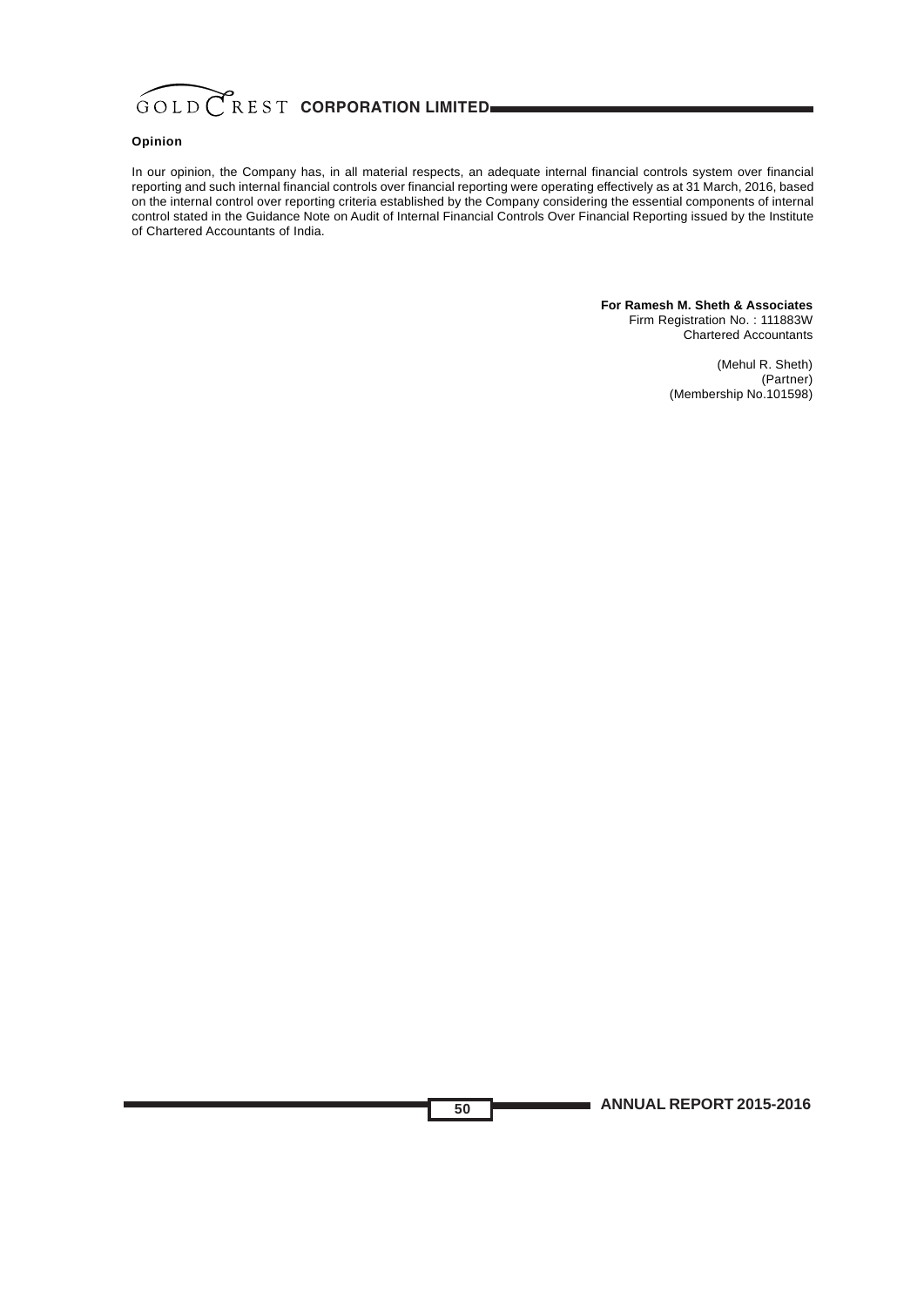# GOLD CREST CORPORATION LIMITED

# **Balancesheet as on 31st March 2016 - Standalone**

|    | <b>Particulars</b>                     | <b>Note</b><br>No. | As at<br>31st March, 2016 | As at<br>31st March, 2015 |
|----|----------------------------------------|--------------------|---------------------------|---------------------------|
|    |                                        |                    | ₹.                        | ₹.                        |
| ı. | <b>Equity And Liabilities</b>          |                    |                           |                           |
| 1) | Shareholders' Funds                    |                    |                           |                           |
|    | Share Capital<br>A)                    | 2                  | 75,567,600                | 75,567,600                |
|    | B)<br>Reserves & Surplus               | 3                  | 433,494,454               | 361,524,796               |
| 2) | Non - Current Liabilities              |                    |                           |                           |
|    | Deferred Tax Liabilities<br>A)         | 4                  |                           | 3,208,082                 |
|    | B)<br>Other Long Term Liabilities      | 5                  | 47,789,907                | 46,455,014                |
|    | C)<br>Long - term Provisions           | 6                  | 3,825,973                 | 3,206,630                 |
|    |                                        |                    |                           |                           |
| 3) | <b>Current Liabilities</b>             |                    |                           |                           |
|    | A)<br><b>Trade Payables</b>            | 7                  | 940,077                   | 3,723,902                 |
|    | B)<br><b>Other Current Liabilities</b> | 8                  | 2,142,103                 | 391,096                   |
|    | C)<br>Short - term Provisions          | 9                  | 1,005,735                 | 11,975,259                |
|    | <b>TOTAL</b>                           |                    | 564,765,849               | 506,052,377               |
| П. | <b>Assets</b>                          |                    |                           |                           |
| 1) | Non - Current Assets                   |                    |                           |                           |
|    | A)<br><b>Fixed Assets</b>              | 10                 |                           |                           |
|    | - Tangible Assets                      |                    | 175,647,638               | 189,115,842               |
|    | Non - Current Investments<br>B)        | 11                 | 18,681,239                | 13,684,705                |
|    | C)<br>Deferred Tax Assets              | 12                 | 716,921                   |                           |
|    | D)<br>Long - term Loans And Advances   | 13                 | 117,290,379               | 79,522,133                |
|    | E)<br>Other Non - Currents Assets      | 14                 | 139,719                   | 27,796                    |
| 2) | <b>Current Assets</b>                  |                    |                           |                           |
|    | A)<br>Inventories                      | 15                 | 228,102,395               | 156,400,606               |
|    | B)<br><b>Trade Receivables</b>         | 16                 | 4,854,941                 | 6,427,272                 |
|    | C)<br>Cash And Cash Equivalent         | 17                 | 16,700,342                | 20,397,873                |
|    | D)<br>Short - term Loans And Advances  | 18                 | 2,632,273                 | 40,476,150                |
|    | <b>TOTAL</b>                           |                    | 564,765,849               | 506,052,377               |

See Accompanying Notes To The Financial Statements

 **For and behalf of the Board**

| For Ramesh M. Sheth & Associate                     |                        | Tushar T. Tanna - Chairman Anupa Tanna Shah - Managing Director |
|-----------------------------------------------------|------------------------|-----------------------------------------------------------------|
| Firm Registration No.: 111883W                      | DIN: 00170536          | DIN: 01587901                                                   |
| <b>Chartered Accountants</b>                        |                        |                                                                 |
| Mehul R. Sheth<br>(Partner)<br>Membership No.101598 | Manish S. Chheda - CFO | Marisa M. Gonsalves - Company Secretary<br>Membership No.38087  |
| Mumbai<br>20th May, 2016.                           |                        |                                                                 |
|                                                     |                        |                                                                 |

**ANNUAL REPORT 2015-2016**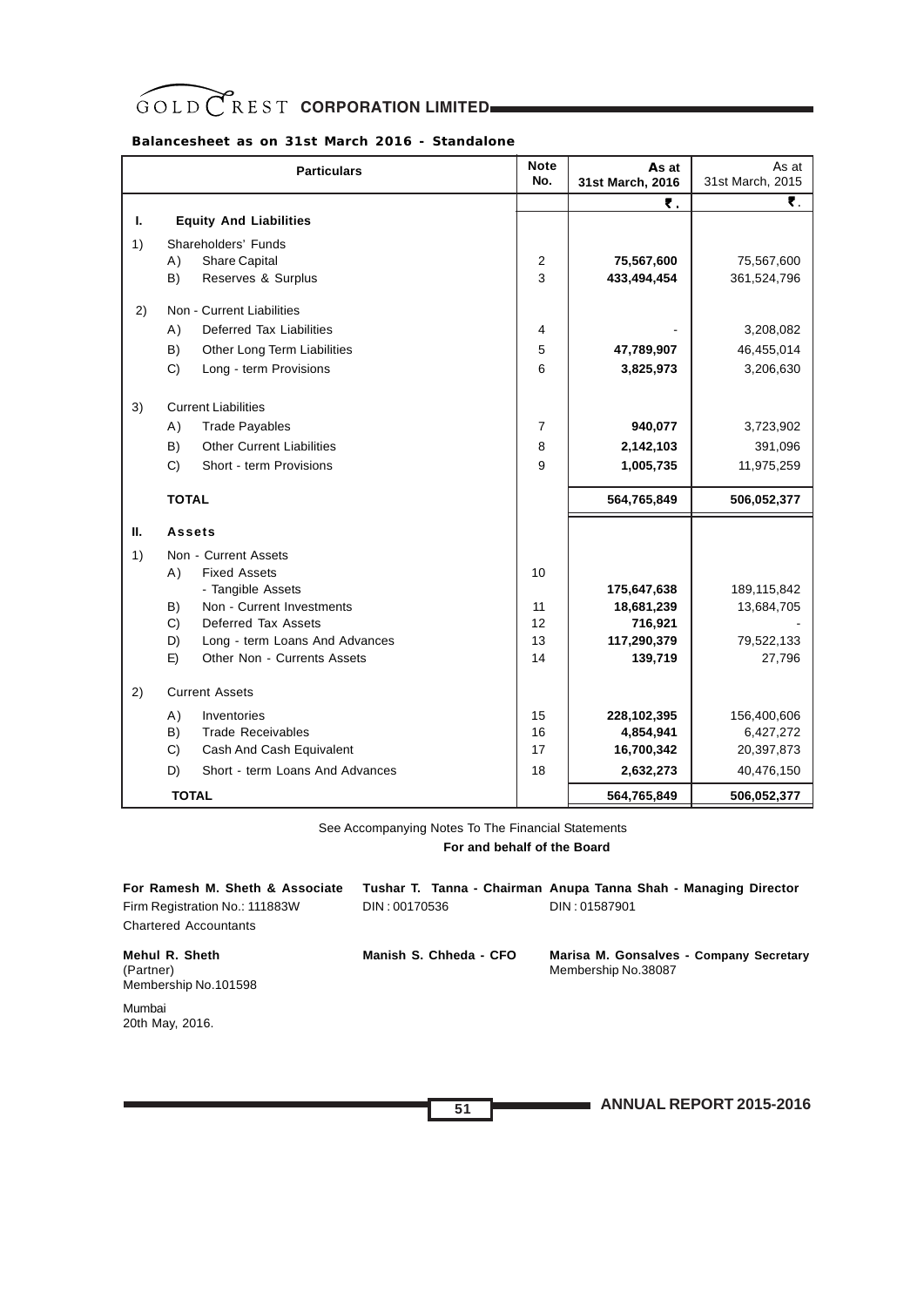# GOLD CREST CORPORATION LIMITED

|                   | <b>Particulars</b>                                                                       | <b>Note</b><br>No. | For the<br><b>Year Ended</b><br>as on<br>31st March, 2016 | For the<br>Year Ended<br>as on<br>31st March, 2015 |
|-------------------|------------------------------------------------------------------------------------------|--------------------|-----------------------------------------------------------|----------------------------------------------------|
|                   |                                                                                          |                    | ₹.                                                        | ₹.                                                 |
| L.<br>II.<br>III. | <b>Revenue From Operations</b><br><b>Other Operating Revenue</b><br>Other Income         | 19<br>20           | 76,047,208<br>117,608,946<br>37,463,941                   | 287,042,800<br>57,433,394<br>5,381,800             |
| Ш.                | Total Revenue (I + II)                                                                   |                    | 231,120,094                                               | 349,857,993                                        |
|                   |                                                                                          |                    |                                                           |                                                    |
| IV.               | Expenses:<br>Cost of Raw Materials Consumed<br>a)                                        |                    |                                                           |                                                    |
|                   | Purchases of Stock - in - Trade<br>b)<br>Changes in Inventories of Finished Goods,<br>C) | 21<br>22           | 88,244,704                                                | 142,587,327                                        |
|                   | Work - in - Progress and Stock - in -Trade                                               |                    | 103,788                                                   | 112,389,434                                        |
|                   | <b>Employee Benefits Expense</b><br>d)                                                   | 23                 | 11,131,858                                                | 8,529,827                                          |
|                   | <b>Finance Costs</b><br>e)<br>Depreciation and Amortization Expense<br>f)                | 24                 | 7,948<br>3,970,998                                        | 488,938<br>3,735,734                               |
|                   | Diminushing in value of stock of Securities<br>g)                                        |                    | 1,273,463                                                 | 2,043,964                                          |
| h)                | Loss on Sale of Fixed Assets<br><b>Other Expenses</b><br>i)                              | 25                 | 25,607,393                                                | 37,501,667                                         |
|                   | <b>Total Expenses</b>                                                                    |                    | 130,340,151                                               | 307,276,890                                        |
|                   |                                                                                          |                    |                                                           |                                                    |
| V.                | Profit Before Exceptional and Extraordinary                                              |                    |                                                           |                                                    |
|                   | Items and Tax                                                                            | $(III-IV)$         | 100,779,943                                               | 42,581,103                                         |
| VI.               | <b>Exceptional Items</b>                                                                 |                    |                                                           |                                                    |
| VII.              | Profits Before Extraordinary Items and Tax                                               | $(V-VI)$           | 100,779,943                                               | 42,581,103                                         |
| VIII.             | Extraordinary Items                                                                      |                    |                                                           |                                                    |
| IX.               | Profit Before Tax (VII - VIII)                                                           |                    | 100,779,943                                               | 42,581,103                                         |
| Х.                | Tax Expense:                                                                             |                    |                                                           |                                                    |
|                   | <b>Current Tax</b><br>1)                                                                 |                    | 20,000,000                                                | 9,000,000                                          |
|                   | 2)<br>Deferred Tax                                                                       |                    | (3,925,003)                                               | (4,271,352)                                        |
|                   |                                                                                          |                    | 16,074,997                                                | 4,728,648                                          |
| XI.               | Profit / (Loss) for the period from Continuing Operations                                | $(IX-X)$           | 84,704,946                                                | 37,852,455                                         |
| XII.              | Profit / (Loss) from Discontinuing Operations                                            |                    |                                                           |                                                    |
| XIII.             | Tax Expense of Discontinuing Operations                                                  |                    |                                                           |                                                    |
| XIV.              | Profit / (Loss) from Discontinuing Operations (After Tax)                                | (XII-XIII)         |                                                           |                                                    |
| XV.               | Profit / (Loss) for the period                                                           |                    | 84,704,946                                                | 37,852,455                                         |
| XVI.              | Earnings per Equity Share:                                                               |                    |                                                           |                                                    |
|                   | <b>Basic</b><br>1)                                                                       |                    | 11.21                                                     | 5.01                                               |
|                   | 2)<br><b>Diluted</b>                                                                     |                    |                                                           |                                                    |

See Accompanying Notes To The Financial Statements

 **For and behalf of the Board**

| For Ramesh M. Sheth & Associate<br>Firm Registration No.: 111883W<br><b>Chartered Accountants</b> | DIN: 00170536          | Tushar T. Tanna - Chairman Anupa Tanna Shah - Managing Director<br>DIN: 01587901 |
|---------------------------------------------------------------------------------------------------|------------------------|----------------------------------------------------------------------------------|
| Mehul R. Sheth<br>(Partner)<br>Membership No.101598                                               | Manish S. Chheda - CFO | Marisa M. Gonsalves- Company Secretary<br>Membership No.38087                    |
| Mumbai<br>20th May, 2016.                                                                         |                        |                                                                                  |
|                                                                                                   | 52                     | <b>ANNUAL REPORT 2015-2016</b>                                                   |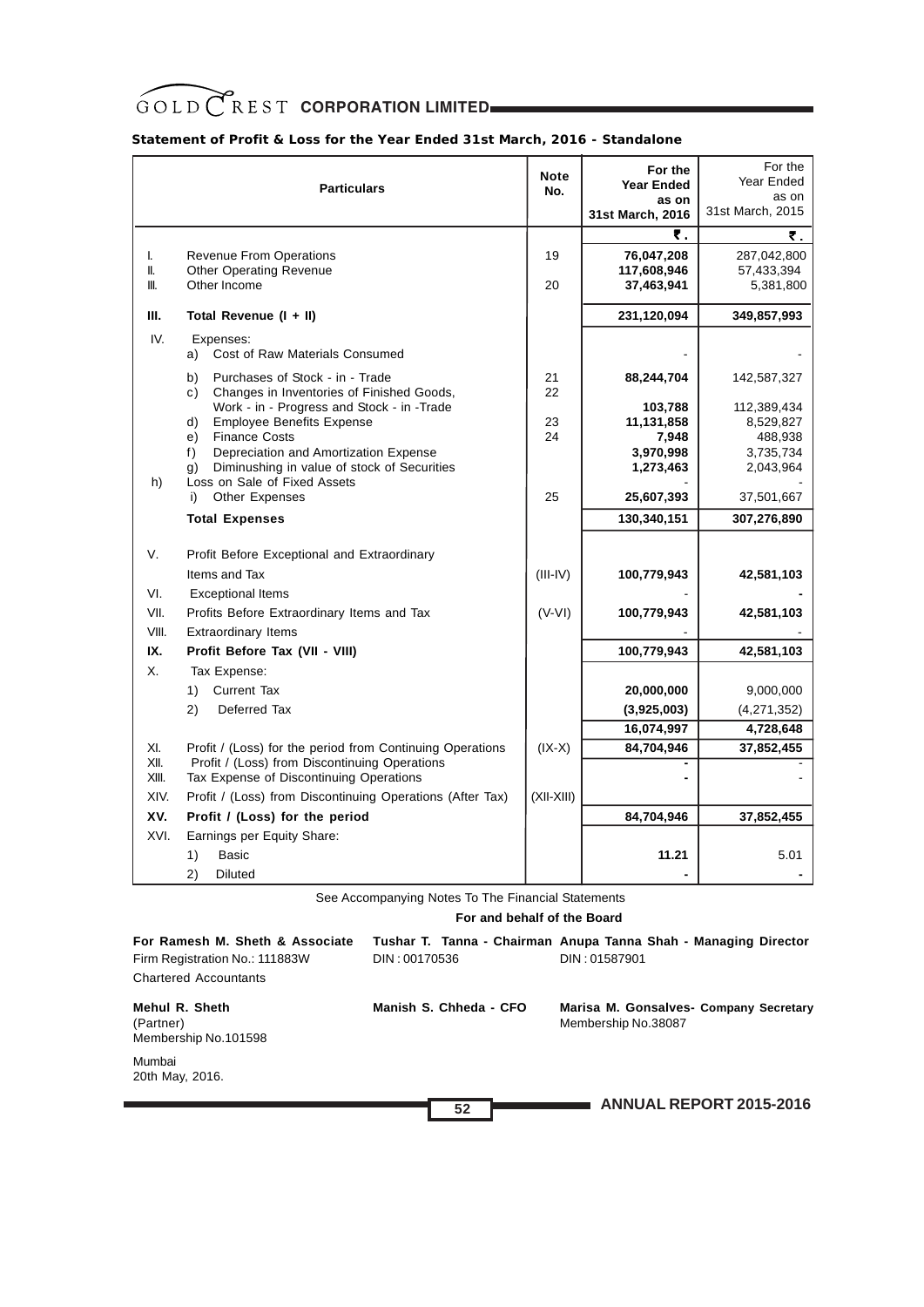**Cash Flow Statement for the Year Ended 31St March 2016 - Standalone**

|    | <b>Particulars</b>                                                                                                                                                                                                                                                                                                                                                                                                                                                                                                                                                                                                                                                                                                                                  | As at<br>31st March, 2016                                                                                                                                                    | As at<br>31st March, 2015                                                                                                                                                                         |
|----|-----------------------------------------------------------------------------------------------------------------------------------------------------------------------------------------------------------------------------------------------------------------------------------------------------------------------------------------------------------------------------------------------------------------------------------------------------------------------------------------------------------------------------------------------------------------------------------------------------------------------------------------------------------------------------------------------------------------------------------------------------|------------------------------------------------------------------------------------------------------------------------------------------------------------------------------|---------------------------------------------------------------------------------------------------------------------------------------------------------------------------------------------------|
|    |                                                                                                                                                                                                                                                                                                                                                                                                                                                                                                                                                                                                                                                                                                                                                     | ₹.                                                                                                                                                                           | ₹.                                                                                                                                                                                                |
| A) | <b>CASH FLOW FROM OPERATING ACTIVITIES</b><br>Net Profit before tax<br>Add:                                                                                                                                                                                                                                                                                                                                                                                                                                                                                                                                                                                                                                                                         | 100,779,943                                                                                                                                                                  | 42,581,103                                                                                                                                                                                        |
|    | <b>Financial expenses</b><br>Depreciation<br>Interest Received<br>Dividend Received<br><b>Deputation Charges Received</b><br>Sundry Creditors written back<br>Diminishing Value of Stocks<br><b>Provision for Gratuity</b><br><b>Operating Profit before Working Capital changes</b><br>Add:<br><b>Changes in Current Assets</b><br><b>Changes in Current Liabilities</b>                                                                                                                                                                                                                                                                                                                                                                           | 7,948<br>3,970,998<br>(3, 166, 235)<br>(6, 244, 627)<br>(179)<br>1,273,463<br>229,734<br>96,851,046<br>(71, 402, 925)<br>(1,032,818)<br>(72,435,743)                         | 488,938<br>3,735,734<br>(2,409,316)<br>(2,474,748)<br>(495,600)<br>(1,000)<br>2,043,964<br>236,538<br>43,705,615<br>72,903,202<br>(4,218,623)<br>68,684,579                                       |
|    | Cash generated from operations                                                                                                                                                                                                                                                                                                                                                                                                                                                                                                                                                                                                                                                                                                                      | 24,415,303                                                                                                                                                                   | 112,390,194                                                                                                                                                                                       |
|    | Net cash before Extra ordinary Items<br>Less: Taxes paid<br>Net cash flow from operating activities (A)                                                                                                                                                                                                                                                                                                                                                                                                                                                                                                                                                                                                                                             | 24,415,303<br>(20, 413, 019)<br>4,002,284                                                                                                                                    | 112,390,194<br>(9,547,807)<br>102,842,387                                                                                                                                                         |
| B) | <b>CASH FLOW FROM INVESTING ACTIVITIES</b><br>Purchase of fixed assets<br>Sale of non current Investments<br>Sale of Fixed Assets<br><b>Deputation Charges</b><br>Sundry Creditors written back<br>Interest received<br>Changes in other non current assets<br>Dividend received<br>Net cash flow from investing activities (B)                                                                                                                                                                                                                                                                                                                                                                                                                     | (2, 126, 408)<br>(4,996,534)<br>11,623,617<br>179<br>3,166,235<br>(111, 923)<br>6,244,627<br>13,799,793                                                                      | (3,255,840)<br>44,864<br>495,600<br>1,000<br>2,409,316<br>27,646<br>2,474,749<br>2,197,335                                                                                                        |
| C) | <b>CASH FLOW FROM FINANCING ACTIVITIES</b><br><b>Financial expenses</b><br>Decrease in Long Term Borrowings/Provisions<br>(Increase)/Decrease in long term Loans and Advances<br>Increase/(Decrease) in short term borrowings<br>(Increase)/Decrease in short term Loans & Advances<br>Amount Recoverable / (Payable) from / to other<br>Receipt/(Payment) of security deposits - other long term liabilities<br>Dividend paid (Including Dividend Tax)<br>Net cash from financing activities (C)<br>Net increase /(decrease) in cash & cash equivalents (A+B+C)<br>Cash & Cash equivalents as at year begining<br>Cash & Cash equivalents as at year closing<br>Net increase/(decrease) as disclosed above<br>Figures in brackets indicate outflow | (7, 948)<br>397,724<br>(37,768,246)<br>(11, 930, 664)<br>37,843,877<br>1,334,894<br>(11,369,244)<br>(21, 499, 607)<br>(3,697,531)<br>20,397,873<br>16,700,342<br>(3,697,531) | (488, 938)<br>(1,500,000)<br>10,030,772<br>(76,296,202)<br>(36, 436, 563)<br>(3, 119, 952)<br>5,747,502<br>(8,782,655)<br>(110,846,036)<br>(5,806,315)<br>26,204,189<br>20,397,873<br>(5,806,315) |

Note : The above Cash Flow Statement has been prepared under the indirect method as set out in the Accounting Standard 3 on Cash Flow Statements prescribed under the Companies Act, 2013.

See Accompanying Notes To The Financial Statements

#### **For and behalf of the Board**

| For Ramesh M. Sheth & Associate<br>Firm Registration No.: 111883W<br><b>Chartered Accountants</b> | Tushar T. Tanna - Chairman<br>DIN: 00170536 | Anupa Tanna Shah - Managing Director<br>DIN: 01587901          |
|---------------------------------------------------------------------------------------------------|---------------------------------------------|----------------------------------------------------------------|
| Mehul R. Sheth<br>M.No.101598                                                                     | Manish S. Chheda - CFO                      | Marisa M. Gonsalves - Company Secretary<br>Membership No.38087 |
| (Partner)<br>Membership No.101598                                                                 |                                             |                                                                |
| Mumbai<br>20th May, 2016.                                                                         |                                             |                                                                |
|                                                                                                   | 53                                          | <b>ANNUAL REPORT 2015-2016</b>                                 |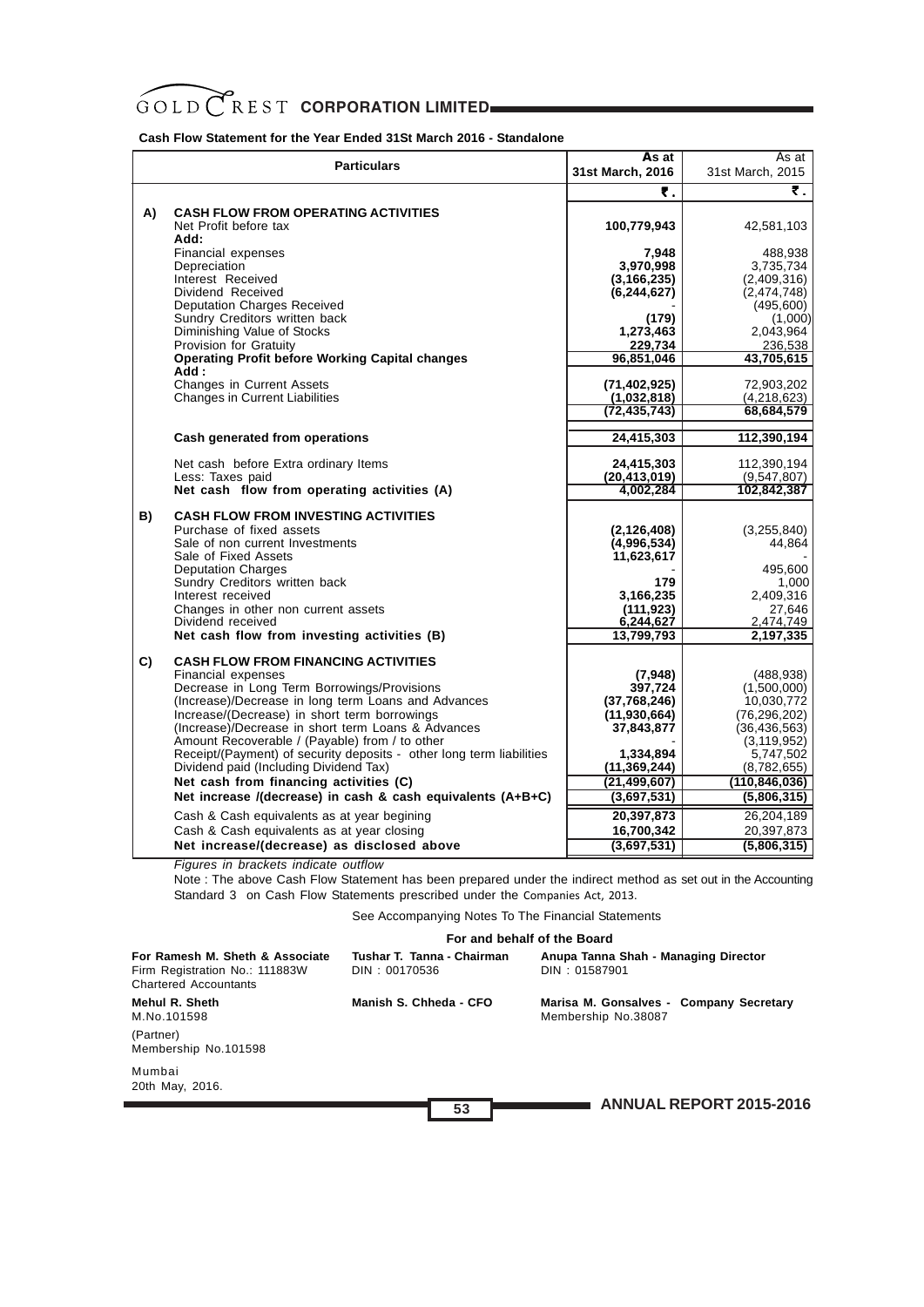#### **NOTE - 1 STATEMENT OF SIGNIFICANT ACCOUNTING POLICIES - STANDALONE**

#### 1.1 **Basis of Preparation of Financial Statements :**

These financial statements have been prepared on the accrual basis of accounting, under the historical cost convention and in accordance with the Companies Act, 1956 and the applicable Accounting Standards ("AS") issued by the Institute of Chartered Accountants of India ("ICAI").

#### 1.2 **Fixed Assets :**

Cost of fixed assets comprises of purchase price, duties, levies and any directly attributable cost of bringing the asset to its working condition for the intended use. Borrowing costs related to the acquisition or construction of the qualifying fixed assets for the period up to the completion of their acquisition or construction are included in the book value of the assets.

#### 1.3 **Depreciation :**

Depreciation on assets is provided at the rates and in the manner prescribed in Schedule II to the Companies Act, 2013.

#### 1.4 **Valuation of Investments :**

Investments that are readily realizable and intended to be held for less than 1 year are classified as Current Investment. Current Investments are carried at lower of cost and fair value.

Long-term investments are stated at cost less amount written off, where there is a permanent diminution in value.

#### 1.5 **Valuation of Inventories :**

Inventories are valued at lower of cost or net realizable value. The cost includes direct expenses incurred for bringing the goods to its present location.

#### 1.6 **Retirement benefits :**

The present liability for the future payment of gratuity to employees has been provided by the Company as per actuarial valuation.

#### 1.7 **Revenue Recognition :**

The company is in the business of trading in commodity whereby, sales is recognized when goods are supplied and are recorded net of rebates and sales tax.

Expenses are recognized on accrual basis and provisions are made for all known losses and expenses.

Dividend income is recognized when the right to receive Dividend is established. Interest income is recognized on the time proportion method. All other income is recognized as and when due.

#### 1.8 **Deferred Taxation :**

Income tax expense comprises of current tax and deferred tax charge or credit. Current tax is the amount of income tax determined to be payable or recoverable in respect of the taxable income or loss for a period made in accordance with the Income Tax Act, 1961.

Deferred tax charge or credit and the corresponding deferred tax liability and assets are recognized using the tax rates that have been enacted on the balance sheet date.

In accordance with Accounting Standard 22 – Accounting for Taxes on Income, issued by the Institute of Chartered Accountants of India, the deferred tax liability for timing differences between book and tax profits occurs when there are actual taxable profits for the year.

Timing difference are the differences between the taxable income and accounting income for a period that originates in one period and has the potential of reversal in one or more subsequent periods. Deferred tax assets arising from unabsorbed depreciation or carry forward losses are recognized only if there is virtual certainty of realization of such amounts. Others are recognized only to the extent there is reasonable certainty of realization on the future. They are reviewed at each balance sheet date to reassess the realisability.

#### 1.9 **Segment Reporting**

The company is dealing in four types of business activities consisting of Share Trading Operations, Commodity Operations, Operations & Maintenance of Software Development Park and Others. Hence 'Segment' is identified business activity wise as per Accounting Standard 17 on Segment Reporting.

**ANNUAL REPORT 2015-2016**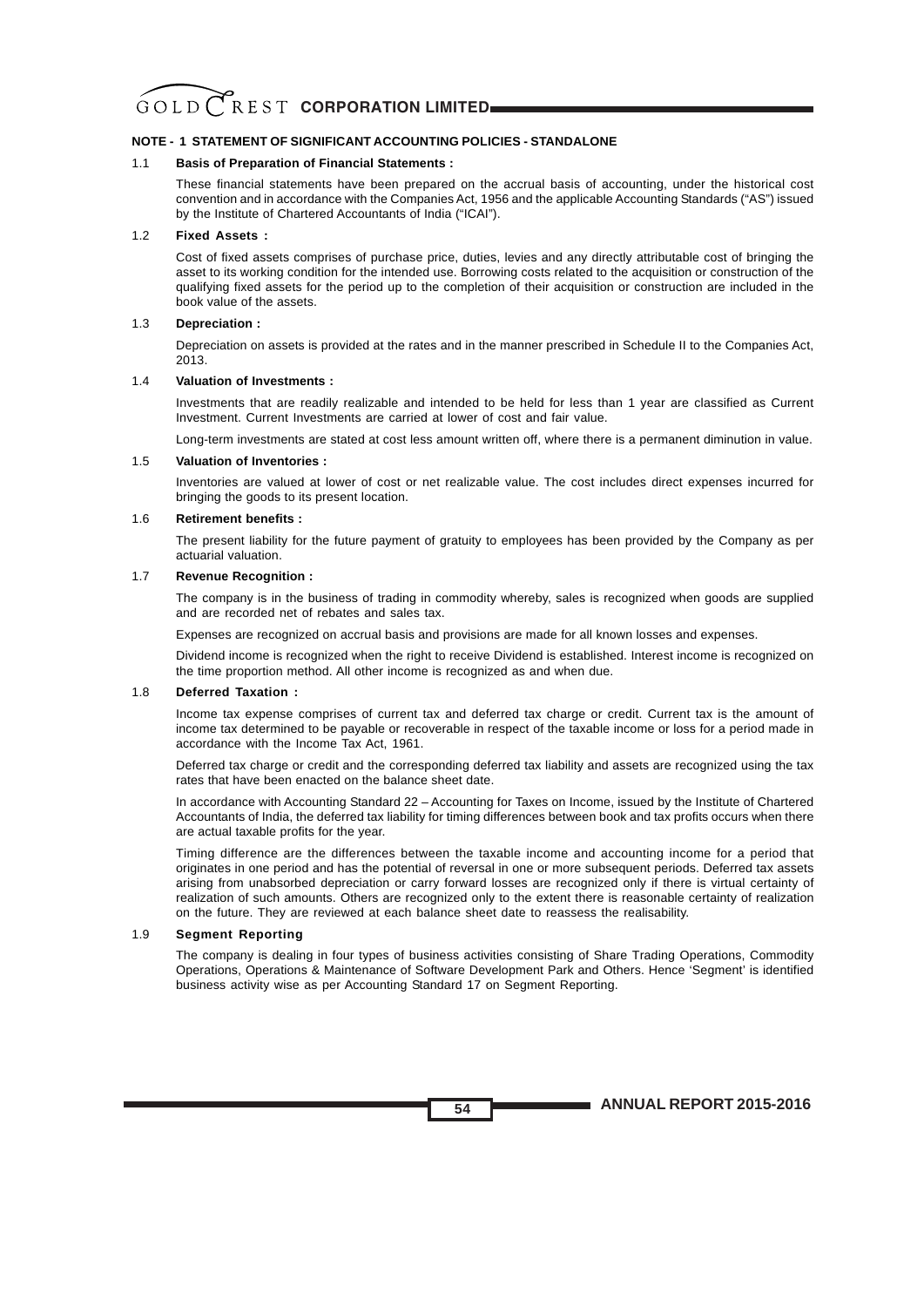#### **Notes forming part of Financial Statements**

| <b>Particulars</b>                                                                                               | As at<br>31st March, 2016  | As at<br>31st March, 2015  |
|------------------------------------------------------------------------------------------------------------------|----------------------------|----------------------------|
| $NOTE - 2$<br><b>SHARE CAPITAL</b><br><b>AUTHORISED SHARE CAPITAL</b>                                            | ₹.                         | ₹.                         |
| 1,01,00,000 Equity Shares of Rs.10/- each<br>10,00,000 Preference Shares of Rs.100/- each                        | 101,000,000<br>100,000,000 | 101,000,000<br>100,000,000 |
|                                                                                                                  | 201,000,000                | 201,000,000                |
| <b>ISSUED, SUBSCRIBED AND FULLY PAID-UP</b><br>75,56,760 (Previous Year 75,56,760) Equity Shares of Rs.10/- each | 75,567,600                 | 75,567,600                 |
|                                                                                                                  | 75,567,600                 | 75,567,600                 |

### **Notes forming part of the Financial Statements**

**2.1 Reconciliation of number of Equity Shares outstanding at the beginning and at the end of the reporting period**

| At the beginning of the period                                                | As at 31st March, 2016 |            | As at 31st March, 2015       |                                     |  |  |
|-------------------------------------------------------------------------------|------------------------|------------|------------------------------|-------------------------------------|--|--|
|                                                                               | No. of Shares          |            | Amount in ₹.   No. of Shares | Amount in $\overline{\mathbf{z}}$ . |  |  |
| At the beginning of the period                                                | 7556760                | 75,567,600 | 7556760                      | 75,567,600                          |  |  |
| <b>Issued During the Period</b>                                               | ۰.                     |            |                              |                                     |  |  |
| Redeemed or bought back during the period                                     | -                      |            | -                            |                                     |  |  |
| Outstanding at end of the period                                              | 7,556,760              | 75,567,600 | 7,556,760                    | 75,567,600                          |  |  |
| 2.2 Details of shareholders holding more than 5% of the shares in the company |                        |            |                              |                                     |  |  |

| Name of Shareholders                                                                          | Type of. Shares                       | As at 31st March, 2016 |              | As at 31st March, 2015 |              |
|-----------------------------------------------------------------------------------------------|---------------------------------------|------------------------|--------------|------------------------|--------------|
|                                                                                               |                                       | No. of Shares          | % of Holding | No. of Shares          | % of Holding |
| MR. TULSIDAS J TANNA                                                                          | Equity (PAR VALUE AT<br>₹.10.00 each) | 1791983                | 23.71        | 1791983                | 23.71        |
| MR. TUSHAR T TANNA<br>(Shares on behalf of<br>M/s. "Goldcrest Exports"<br>[Partnership Firm]) | Equity (PAR VALUE AT<br>₹.10.00 each) | 418                    |              | 418                    |              |
| MRS. ANUPA TANNA SHAH                                                                         | Equity (PAR VALUE AT<br>₹.10.00 each) | 1220868                | 16.16        | 1220868                | 16.16        |
| M/S. GOLDCREST SECURITIES & Equity (PAR VALUE AT<br><b>COMMODITIES PVT. LTD</b>               | ₹.10.00 each)                         | 2216113                | 29.33        | 2216113                | 29.33        |
| <b>MR. VIRESH KOTHARI</b>                                                                     | Equity (PAR VALUE AT<br>₹.10.00 each) | 532435                 | 7.04         | 891435                 | 11.79        |

### **2.3. Rights, preferences and restrictions**

The Company has two classes of shares referred to as Equity Shares and preference shares having par value of  $\bar{\tau}$ .10/ -each and ₹100 each respectively. The Company has only issued Equity Shares. Each holder of Equity Shares is entitled to one vote per share.

Dividends, if any, is declared and paid in Indian rupees. The dividend, if any, proposed by the Board of Directors is subject to the approval of the shareholders in the ensuing Annual General Meeting.

In the event of liquidation of the Company, the holders of equity shares will be entitled to receive any of the remaining assets of the Company, after distribution of all preferential amounts. The distribution will be in proportion to the number of equity shares held by the shareholders.

**ANNUAL REPORT 2015-2016**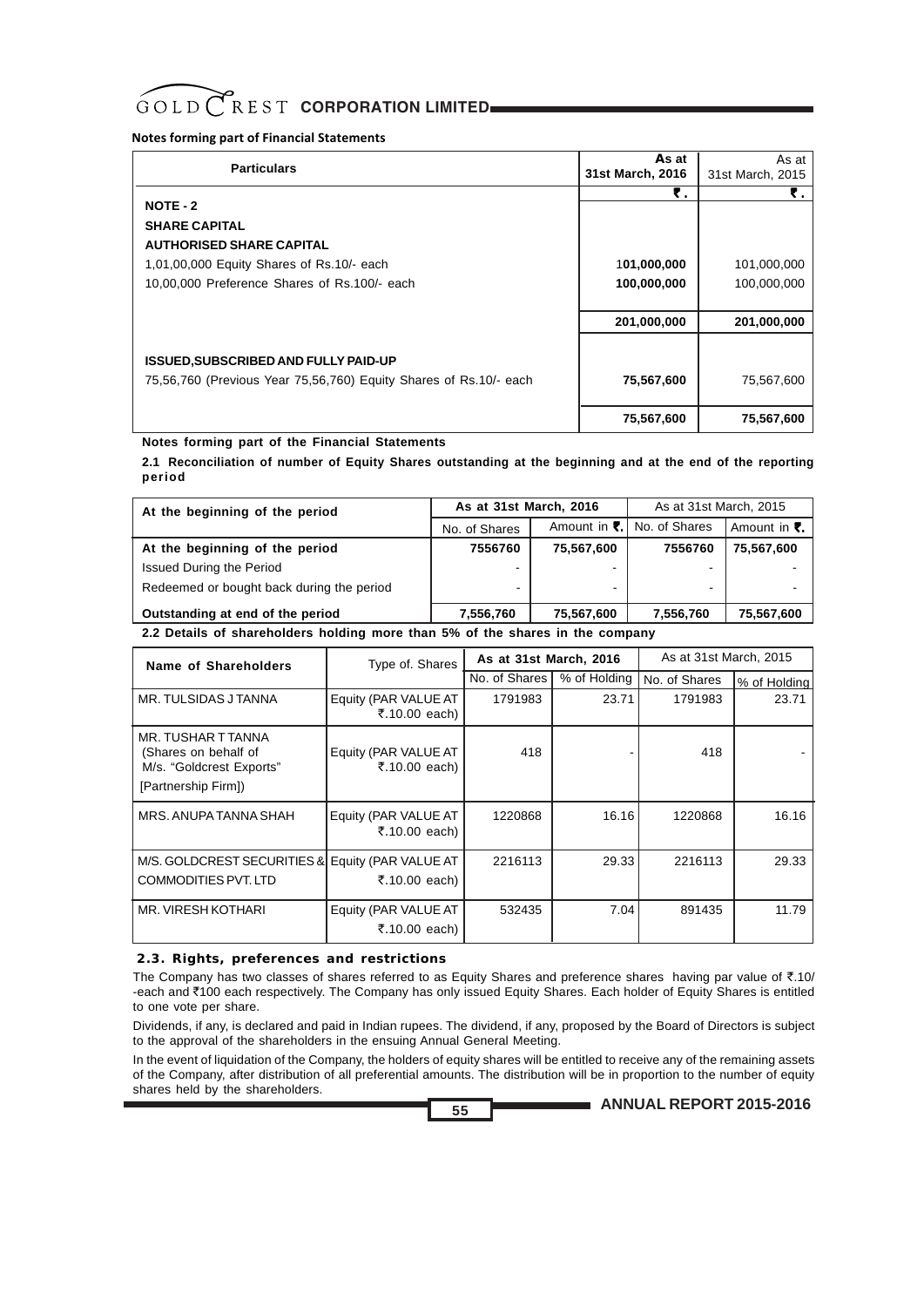## **Notes forming part of Financial Statements**

|     | <b>PARTICULARS</b>                                                                                                                                                                                                                                                                                                                                                                         | As at<br>31st March, 2016                                         | As at<br>31st March, 2015                                            |
|-----|--------------------------------------------------------------------------------------------------------------------------------------------------------------------------------------------------------------------------------------------------------------------------------------------------------------------------------------------------------------------------------------------|-------------------------------------------------------------------|----------------------------------------------------------------------|
|     |                                                                                                                                                                                                                                                                                                                                                                                            | ₹.                                                                | ₹.                                                                   |
|     | NOTE - 3                                                                                                                                                                                                                                                                                                                                                                                   |                                                                   |                                                                      |
|     | <b>RESERVES &amp; SURPLUS</b>                                                                                                                                                                                                                                                                                                                                                              |                                                                   |                                                                      |
| (A) | <b>Capital Reserves</b><br>As per last balance sheet                                                                                                                                                                                                                                                                                                                                       | 9,578,375                                                         | 9,578,375                                                            |
|     | Add / less: Adjustments<br>Sub Total of (A) at the end of the year                                                                                                                                                                                                                                                                                                                         | 9,578,375                                                         | 9,578,375                                                            |
|     |                                                                                                                                                                                                                                                                                                                                                                                            |                                                                   |                                                                      |
| (B) | <b>Share Premium Account</b><br>As per last balance sheet                                                                                                                                                                                                                                                                                                                                  | 173,777,193                                                       | 173,777,193                                                          |
|     | Add: On issue of shares<br>Sub Total of (B) at the end of the year                                                                                                                                                                                                                                                                                                                         | 173,777,193                                                       | 173,777,193                                                          |
|     |                                                                                                                                                                                                                                                                                                                                                                                            |                                                                   |                                                                      |
| (C) | <b>General Reserves</b><br>As per last balance sheet<br>Add: Transfer from General Reserve                                                                                                                                                                                                                                                                                                 | 27,900,000                                                        | 27,900,000                                                           |
|     | Sub Total of (C) at the end of the year                                                                                                                                                                                                                                                                                                                                                    | 27,900,000                                                        | 27,900,000                                                           |
|     |                                                                                                                                                                                                                                                                                                                                                                                            |                                                                   |                                                                      |
| (D) | Surplus in Statement of Profit and Loss<br>As per last Balance Sheet<br>Add: Profit for the year<br>Less: Assets with no usefull life<br>Add: Amount Recoverable / (Payable) from / to other<br>beneficiary of Goldcrest Realty Trust<br>Sub Total of (D) at the end of the year<br>Add/(Less) : Excess Depreciation of earlier year W/Off<br>Opening Loss of Goldcrest Habitats Pvt. Ltd. | 150,269,228<br>84,704,946<br>234,974,174                          | 128,521,976<br>37,852,455<br>506,782<br>(3, 119, 952)<br>162,747,698 |
|     | Short / Excess Tax W.back/ W.Off.<br>Income Tax of A.Y.2011-12 of GTML<br>Wealth Tax of Previous Years from A.Y.2011-12 to A.Y.2015-16<br>Income Tax Refund of GRT for A.Y.2013-14<br>Interim Dividend on shares<br><b>Proposed Dividend</b>                                                                                                                                               | (26, 386)<br>(1,459,219)<br>(45, 869)<br>165,430<br>(9, 445, 950) | (1, 109, 227)<br>(9,445,950)                                         |
|     | Tax on Dividend                                                                                                                                                                                                                                                                                                                                                                            | (1,923,294)                                                       | (1,923,294)                                                          |
|     | Surplus in Statement of Profit and Loss                                                                                                                                                                                                                                                                                                                                                    | 222,238,886                                                       | 150,269,228                                                          |
|     | Total of $(A)+(B)+(C)+(D)$                                                                                                                                                                                                                                                                                                                                                                 | 433,494,454                                                       | 361,524,796                                                          |
|     | <b>NOTE-4</b>                                                                                                                                                                                                                                                                                                                                                                              |                                                                   |                                                                      |
|     | <b>DEFERRED TAX LIABILITY</b><br>Deferred Tax Liability<br>On account of depreciation and gratuity:<br>Opening deferred tax liability<br>Add : On account of depreciation and gratuity                                                                                                                                                                                                     |                                                                   | 7,479,434<br>(4,271,352)                                             |
|     | DEFERRED TAX LIABILITY                                                                                                                                                                                                                                                                                                                                                                     |                                                                   | 3,208,082                                                            |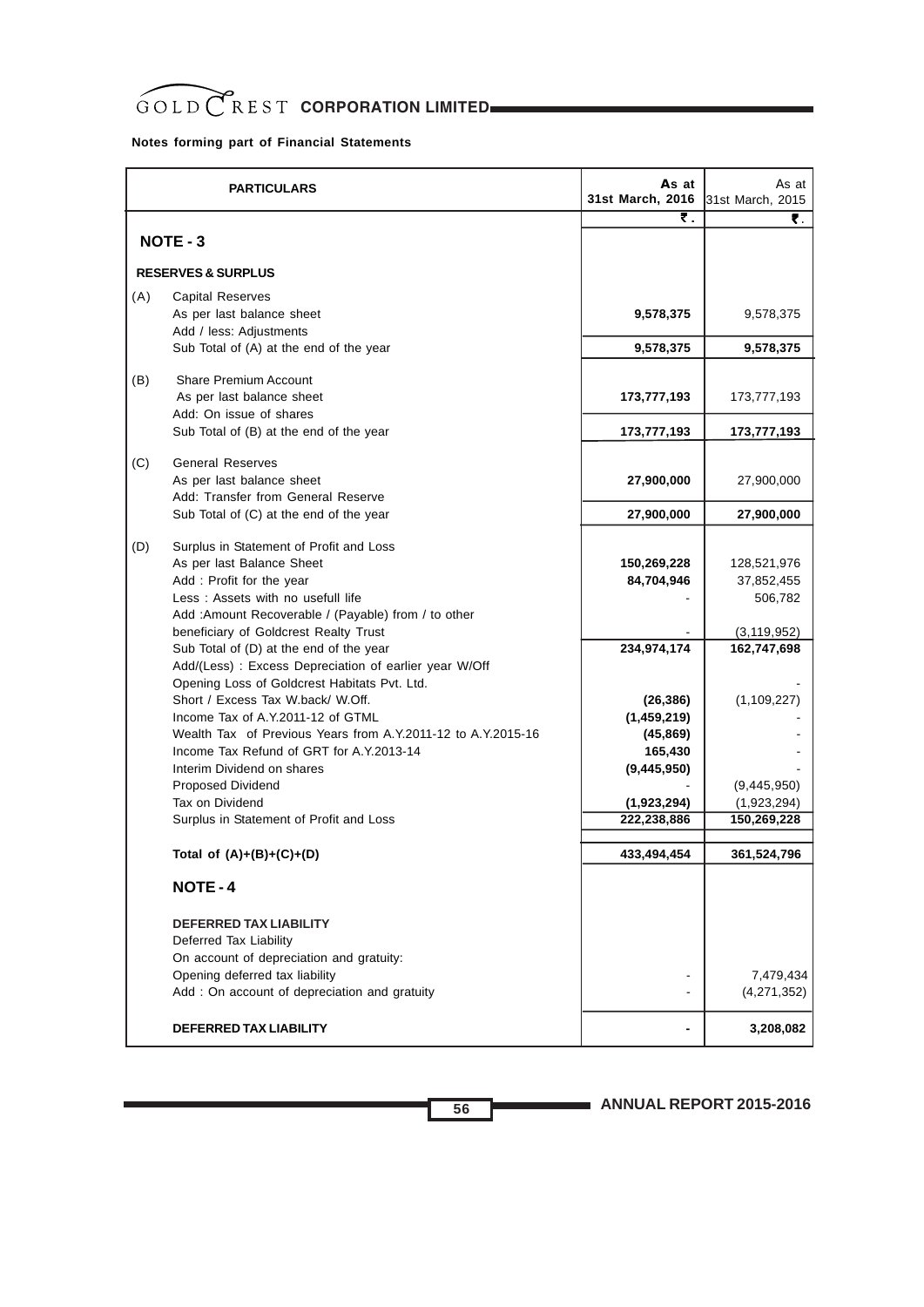

**Notes forming part of Financial Statements**

| <b>PARTICULARS</b>                                              | As at<br>31st March, 2016 | As at<br>31st March, 2015 |
|-----------------------------------------------------------------|---------------------------|---------------------------|
|                                                                 | ₹.                        | ₹.                        |
| NOTE-5                                                          |                           |                           |
| <b>OTHER LONG TERM LIABILITIES</b>                              |                           |                           |
| (Unsecured Considered Goods)                                    |                           |                           |
| (a)<br>Security<br>(Refundable Deposit Received from tenants of | 45,601,310                | 45,601,310                |
| Panchsheel Techpark, Pune)                                      |                           |                           |
| <b>Other Liabilities</b><br>(b)                                 | 26,083                    | 26,083                    |
| <b>Unclaimed Dividends</b><br>(c)                               | 2,162,514                 | 827,621                   |
| Total                                                           | 47,789,907                | 46,455,014                |
| NOTE-6                                                          |                           |                           |
|                                                                 |                           |                           |
| <b>LONG TERM PROVISIONS</b>                                     |                           |                           |
| Provision for Employee Benefit<br>Provision for Income Tax      | 1,847,620<br>1,978,353    | 1,626,001<br>1,580,629    |
|                                                                 |                           |                           |
| <b>Total</b>                                                    | 3,825,973                 | 3,206,630                 |
| NOTE-7                                                          |                           |                           |
| <b>TRADE PAYABLES</b>                                           | 940,077                   | 3,723,902                 |
| NOTE-8                                                          |                           |                           |
| <b>Other Current Liabilities</b>                                |                           |                           |
| Duties & Taxes                                                  | 18,307                    | 334,530                   |
|                                                                 |                           |                           |
| Others:                                                         |                           |                           |
| - Related Parties                                               | 100,000                   |                           |
| - Others                                                        | 2,023,796                 | 56,566                    |
| Total                                                           | 2,123,796<br>2,142,103    | 56,566<br>391,096         |
|                                                                 |                           |                           |
| NOTE-9                                                          |                           |                           |
| <b>SHORT TERM PROVISIONS:</b>                                   |                           |                           |
| Provision for Employee Benefit                                  |                           |                           |
|                                                                 | 52,710                    | 44,595                    |
| Others                                                          |                           |                           |
| Provision for Income Tax (Net)                                  | 953,025                   | 561,420                   |
| Proposed Dividend on shares<br>Tax on Dividend                  |                           | 9,445,950<br>1,923,294    |
|                                                                 |                           |                           |
| <b>Total</b>                                                    | 1,005,735                 | 11,975,259                |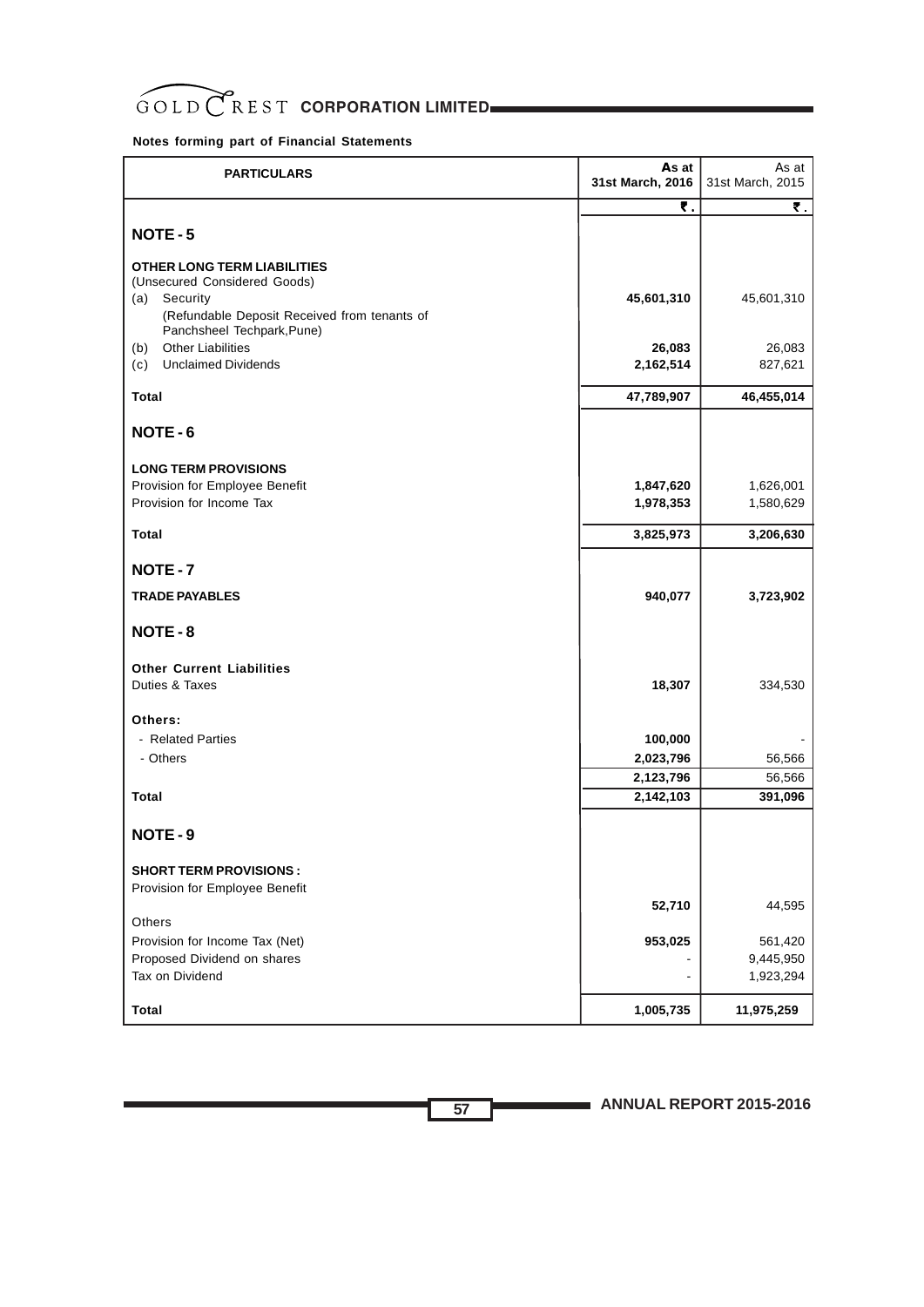| IJ         |                                         | 2015                                           |                              |                 |            |                           |                   |                      |           | ı         |                  |               |               |
|------------|-----------------------------------------|------------------------------------------------|------------------------------|-----------------|------------|---------------------------|-------------------|----------------------|-----------|-----------|------------------|---------------|---------------|
| Amount in  |                                         | As at<br>31st March                            |                              |                 | 20,756,886 |                           | 1,272,161         | 134,145              | 5,530,491 |           | 300,240          | 189, 115, 842 | 190,102,520   |
|            | <b>NET BLOCK</b>                        | 31st March<br>As at<br>2016                    |                              |                 | 10,178,815 | 158,422,694   161,121,919 | 1,134,608         | 103,849              | 5,197,790 | 357,385   | 252,497          | 175,647,638   | 189, 115, 842 |
|            |                                         | 31st March<br>2016<br>Dep upto<br>٠<br>Opening |                              |                 |            | 202,837,446               | 2,300,137         | 417,947              | 2,126,219 | 455,275   | 4,019,093        | 212, 156, 118 | 209,439,576   |
|            |                                         | Dep.on. Del                                    |                              |                 | ı          | ı.                        |                   |                      | 1,254,454 | ï         | ı                | 1,254,454     | 506,782       |
|            | DEPRECIATION AS PER COMPANIES ACT, 2013 | Dep during<br>the Year                         |                              |                 | ,          | 2,699,225                 | 137,553           | 30,296               | 987,156   | 32,023    | 84,744           | 3,970,996     | 3,735,734     |
|            |                                         | As at<br>1st Apr, 2015                         |                              |                 | ı          | 200, 138, 221             | 2,162,584         | 387,651              | 2,393,518 | 423,252   | 3,934,350        | 209,439,576   | 205,197,060   |
|            |                                         | 2016<br>March,<br>As at<br>31st                |                              |                 | 10,178,815 | 361,260,140               | 3,434,745         | 521,796              | 7,324,009 | 812,660   | 4,271,590        | 387,803,756   | 398,555,419   |
|            | <b>OCK AT COST</b>                      | during<br>Deductions<br>the Year               |                              |                 | 10,578,071 | í.                        | ı.                | $\blacksquare$       | 2,300,000 | ı         | ı                | 12,878,071    |               |
|            | GROSS BL                                | Additions<br>during<br>the Year                |                              |                 |            |                           |                   |                      | 1,700,000 | 389,408   | 37,000           | 2,126,408     | 3,255,840     |
|            |                                         | As at<br>1st Apr, 2015                         |                              |                 | 20,756,886 | 361,260,140               | 3,434,745         | 521,796              | 7,924,009 | 423,252   | 4,234,590        | 398,555,419   | 395,299,579   |
| ಓಔಖಿಇ – ೧೦ | <b>DESCRIPTION</b>                      |                                                | ASSETS FOR<br><b>OWN USE</b> | Tangible Assets | Land       | Building                  | Plant & Equipment | Furniture & Fixtures | Vehicles  | Computers | Office Equipment | Sub Total     | Previous Year |
|            |                                         |                                                |                              |                 |            |                           |                   |                      |           |           |                  |               |               |

GOLD CREST CORPORATION LIMITED

**Schedules forming part of the Accounts**

Schedules forming part of the Accounts<br>Fixed Assets

**Fixed Assets**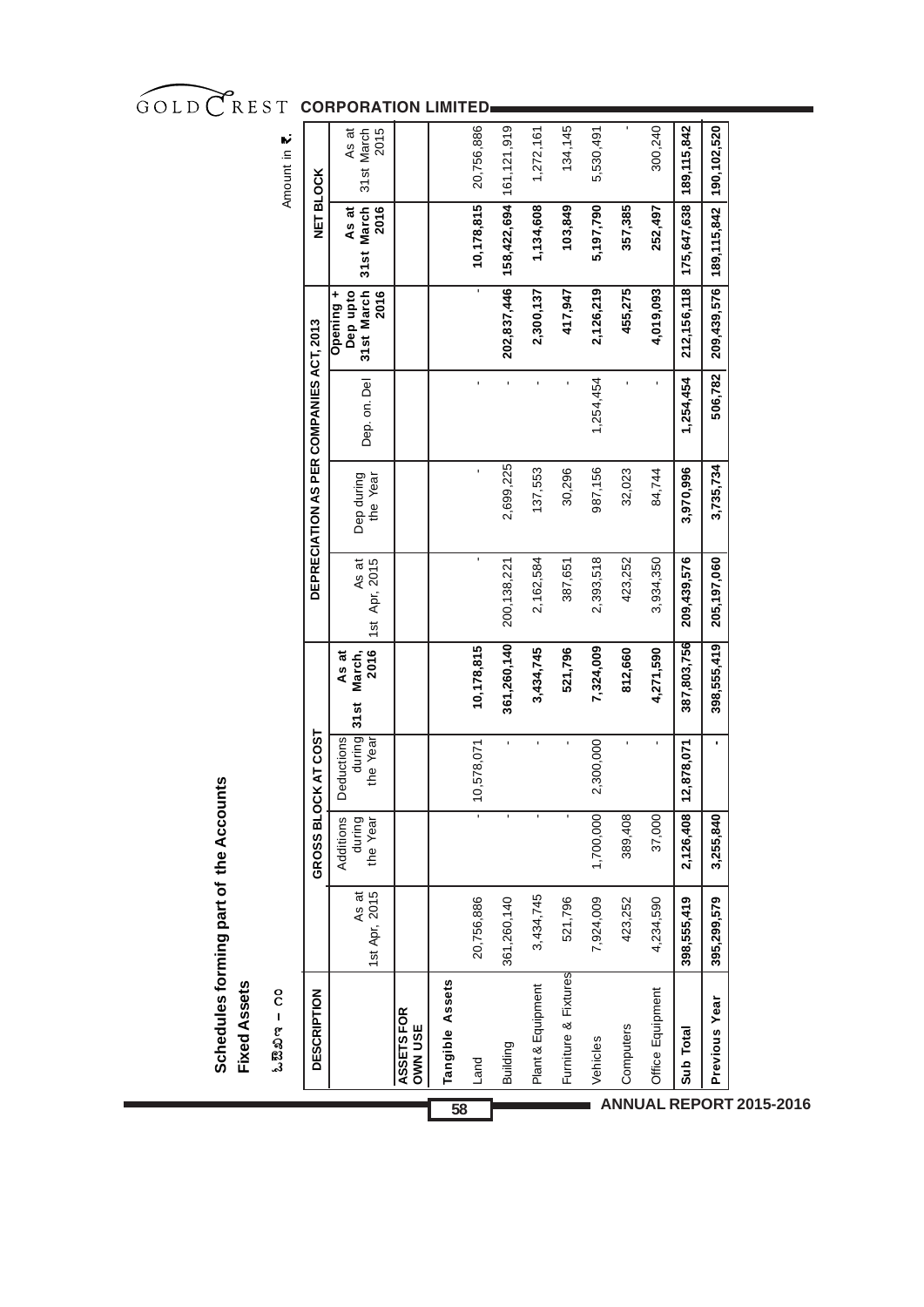# **Notes forming part of Financial Statements**

| <b>PARTICULARS</b>                                                                                                                                                                    | As at<br>31st March, 2016                          | As at<br>31st March, 2015                       |
|---------------------------------------------------------------------------------------------------------------------------------------------------------------------------------------|----------------------------------------------------|-------------------------------------------------|
| <b>NOTE - 11</b>                                                                                                                                                                      | ₹.                                                 | ₹.                                              |
| <b>Non-Current Investments</b>                                                                                                                                                        |                                                    |                                                 |
| (a)<br>Unquoted<br>(b)<br>Investment in Govt. Securities<br>Other Investments<br>(c)<br>Total                                                                                         | 1,658,569<br>5,025,000<br>11,997,670<br>18,681,239 | 1,658,569<br>25,000<br>12,001,136<br>13,684,705 |
| <b>NOTE - 12</b>                                                                                                                                                                      |                                                    |                                                 |
| DEFERRED TAX LIABILITY (NET)<br>Deferred Tax Liability<br>On account of depreciation and gratuity:<br>Opening deferred tax liability<br>Less: On account of depreciation and gratuity | 3,208,082<br>3,925,003                             |                                                 |
| Total                                                                                                                                                                                 | 716,921                                            |                                                 |
| <b>NOTE - 13</b><br>Long-term Loans and Advances                                                                                                                                      |                                                    |                                                 |
| Capital advances<br>(a)<br>Secured, considered good                                                                                                                                   | 15,000,000                                         | 15,000,000                                      |
| Sub - Total                                                                                                                                                                           | 15,000,000                                         | 15,000,000                                      |
| <b>Security Deposits</b><br>b)<br>Unsecured, considered good<br>- Related Parties<br>- Others<br>Sub - Total<br>Less: Provision for doubtful deposits                                 | 40,000,000<br>882,012<br>40,882,012                | 882,012<br>882,012                              |
| Loans and advances to Related Parties<br>C)<br>Unsecured, considered good                                                                                                             |                                                    |                                                 |
| Loans to Subsidiary Company                                                                                                                                                           | 53,642,000                                         | 53,642,000                                      |
| Sub - Total<br>Other loans and advances (specify nature)<br>(d)<br>Unsecured, considered good<br>Sub - Total                                                                          | 53,642,000<br>7,766,367<br>7,766,367               | 53,642,000<br>9,998,121<br>9,998,121            |
| <b>Total</b>                                                                                                                                                                          | 117,290,379                                        | 79,522,133                                      |
| <b>NOTE - 14</b>                                                                                                                                                                      |                                                    |                                                 |
| <b>Other Non-current Assets</b>                                                                                                                                                       |                                                    |                                                 |
| Accruals<br>(a)                                                                                                                                                                       |                                                    |                                                 |
| (i) Interest accrued on deposits<br>(ii) Interest accrued on investments                                                                                                              | 15,208<br>124,511                                  | 15,208<br>12,588                                |
| <b>Total</b>                                                                                                                                                                          | 139,719                                            | 27,796                                          |

**ANNUAL REPORT 2015-2016**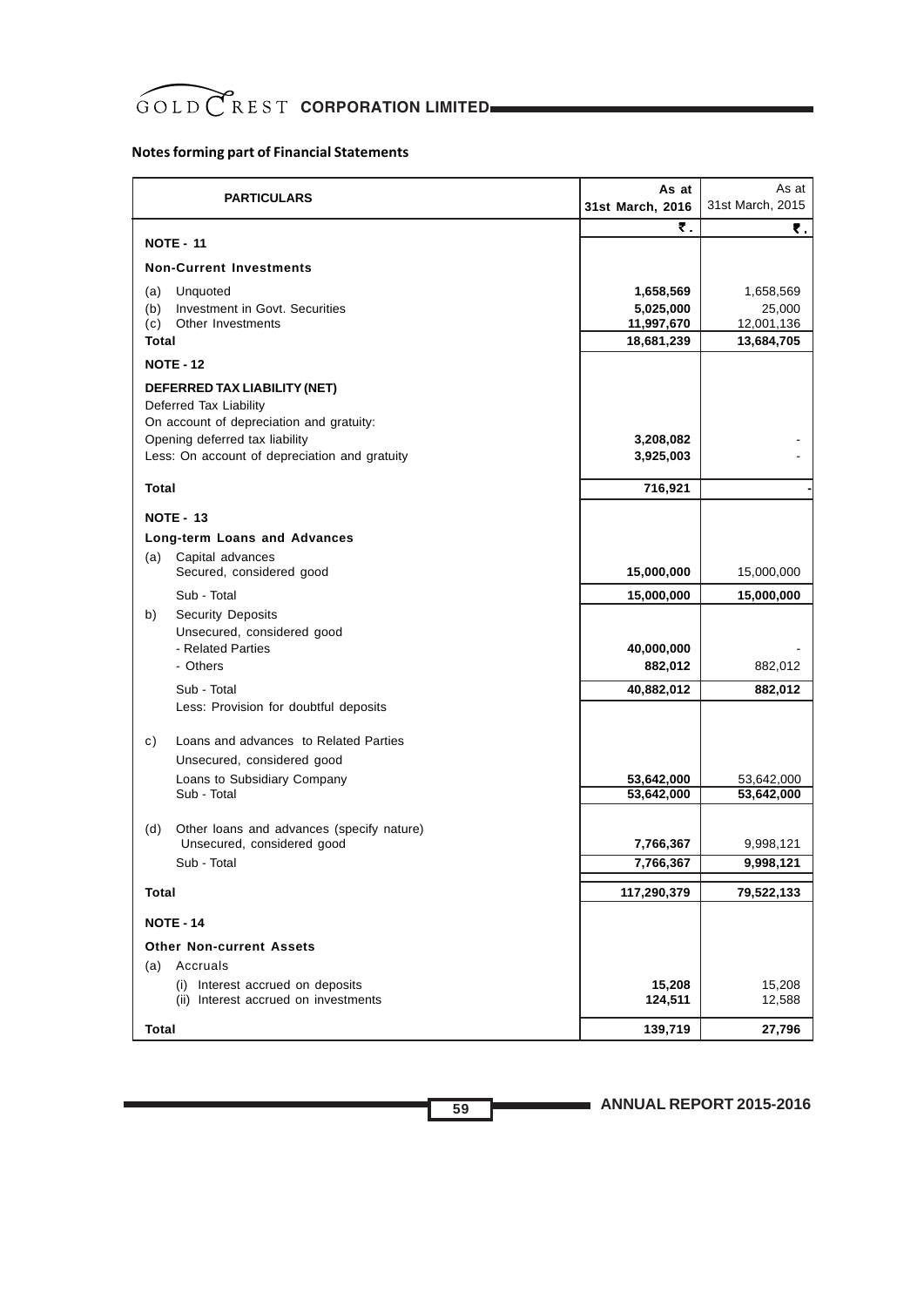# **Notes forming part of Financial Statements**

| <b>PARTICULARS</b>                                                                                                                                                                                                                                                                                                                                                                                                                     | As at<br>31st March, 2016        | As at<br>31st March, 2015       |
|----------------------------------------------------------------------------------------------------------------------------------------------------------------------------------------------------------------------------------------------------------------------------------------------------------------------------------------------------------------------------------------------------------------------------------------|----------------------------------|---------------------------------|
| <b>NOTE - 15</b>                                                                                                                                                                                                                                                                                                                                                                                                                       | ₹.                               | ₹.                              |
| <b>Inventories</b><br>(Valued at lower of cost or net realisable value,<br>unless otherwise stated)<br><b>Finished Goods</b>                                                                                                                                                                                                                                                                                                           | 228,102,395                      | 156,400,606                     |
| Total                                                                                                                                                                                                                                                                                                                                                                                                                                  | 228,102,395                      | 156,400,606                     |
| <b>NOTE - 16</b>                                                                                                                                                                                                                                                                                                                                                                                                                       |                                  |                                 |
| <b>Trade Receivables</b><br>(Unsecured unless otherwise stated)<br>(Trade receivables outstanding for a period exceeding six<br>months from the date they were due for payment)                                                                                                                                                                                                                                                        |                                  |                                 |
| Other Trade receivables<br>Unsecured, considered good                                                                                                                                                                                                                                                                                                                                                                                  | 4,854,941                        | 6,427,272                       |
| Total                                                                                                                                                                                                                                                                                                                                                                                                                                  |                                  |                                 |
|                                                                                                                                                                                                                                                                                                                                                                                                                                        | 4,854,941                        | 6,427,272                       |
| <b>NOTE - 17</b>                                                                                                                                                                                                                                                                                                                                                                                                                       |                                  |                                 |
| Cash & Cash Equivalent<br>(i)<br><b>Balances with Scheduled Banks</b><br>a)<br>Cash in hand<br>b)<br><b>Unclaimed Dividends</b><br>(iii)                                                                                                                                                                                                                                                                                               | 4,340,427<br>72,401<br>2,162,514 | 19,403,555<br>41,698<br>827,621 |
| (iii)<br><b>Fixed Deposit</b>                                                                                                                                                                                                                                                                                                                                                                                                          | 10,125,000                       | 125,000                         |
| Total                                                                                                                                                                                                                                                                                                                                                                                                                                  | 16,700,342                       | 20,397,873                      |
|                                                                                                                                                                                                                                                                                                                                                                                                                                        |                                  |                                 |
| <b>NOTE - 18</b><br><b>Short Term Loans &amp; Advances</b>                                                                                                                                                                                                                                                                                                                                                                             |                                  |                                 |
| (a)<br>Loans and advances to employees<br>Unsecured, considered good<br>Loans and advances to Other parties<br>(b)<br>Secured, considered good<br>(The Company has given a secured loan to an unrelated<br>Body Corporate during the Year. The Company has<br>completed the formalities before disbursing the loan<br>at a prevailing rate of interest. The maturity proceeds<br>of securities are assigned in favour of the Company). | 325,613<br>1,500,000             | 153,500<br>40,000,000           |
| Prepaid expenses - Unsecured, considered good<br>(c)<br>(For e.g. insurance premium, annual maintenance<br>contracts, etc.)                                                                                                                                                                                                                                                                                                            | 162,307                          | 222,960                         |
| Balances with government authorities<br>(d)<br>Unsecured, considered good                                                                                                                                                                                                                                                                                                                                                              |                                  |                                 |
| - VAT Credit Receivable                                                                                                                                                                                                                                                                                                                                                                                                                | 644,352                          | 99,690                          |
| Total                                                                                                                                                                                                                                                                                                                                                                                                                                  | 2,632,273                        | 40,476,150                      |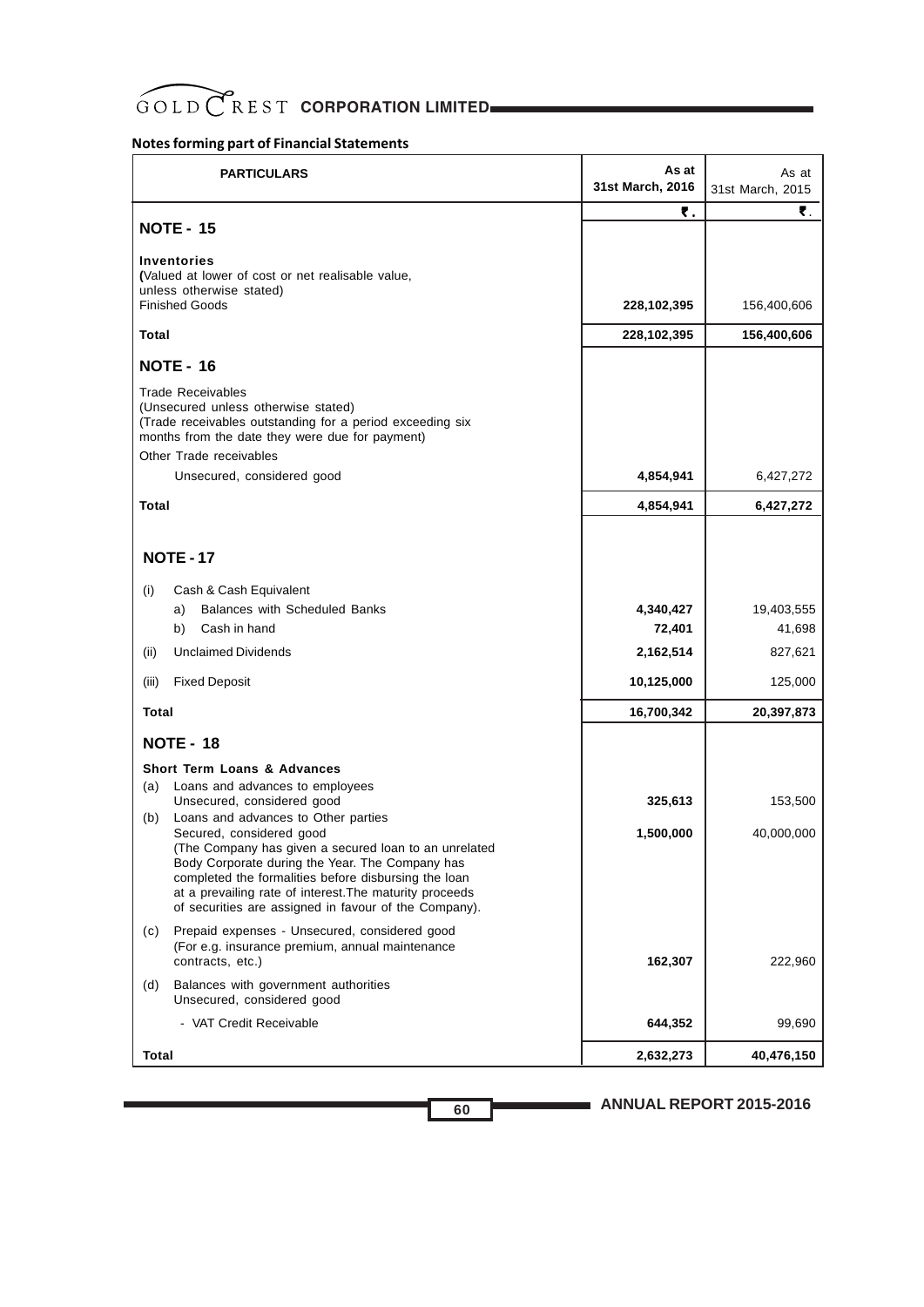# GOLD CREST CORPORATION LIMITED

## **Notes forming part of Financial Statements**

| <b>PARTICULARS</b>                                                                        | As at                   | As at                   |
|-------------------------------------------------------------------------------------------|-------------------------|-------------------------|
|                                                                                           | 31st March, 2016        | 31st March, 2015        |
|                                                                                           | ₹.                      | ₹.                      |
| <b>NOTE - 19</b><br><b>Revenue from Operations</b>                                        |                         |                         |
| Sales                                                                                     | 76,047,208              | 287,042,800             |
| Total                                                                                     | 76,047,208              | 287,042,800             |
| <b>Other Operating Revenue</b>                                                            |                         |                         |
| Income from Operation & Maintenance of                                                    |                         |                         |
| Software Development Park                                                                 | 70,283,254              | 55,953,075              |
| Profit on Share Trading<br>Profit on sale/Trdg. of Shares - F & O                         | 32,406,565<br>(16, 719) | 6,383,199<br>(453, 571) |
| <b>Profit from Mutual Fund</b>                                                            | 26,326                  |                         |
| Option Premium                                                                            |                         | 6,063,750               |
| <b>Contract Cancellation</b>                                                              |                         | 2,190,000               |
| <b>Bad debts Recovered</b><br>Profit / (Loss) from Castor Soda Settlement                 | (4,500,000)             | 103,464                 |
| Profit / (Loss) from Trading of Commodity                                                 | 19,409,520              | (12,806,523)            |
| Total                                                                                     | 117,608,946             | 57,433,394              |
|                                                                                           |                         |                         |
| <b>NOTE - 20</b>                                                                          |                         |                         |
| Other Income<br>Dividend Received                                                         | 6,244,627               | 2,474,748               |
| <b>Deputation Charges Received</b>                                                        |                         | 495,600                 |
| Sundry Creditors/ Provisions - W/back                                                     | 179                     | 1,000                   |
| Share of Profit from Avanti Electronic-LLP                                                | (3, 466)                | 1,136                   |
| Profit on Sale From Capital Assets<br>Interest Income (TDS of $\overline{5}.1,84,689/-$ ) | 28,056,366<br>3,166,235 | 2,409,316               |
| Total                                                                                     | 37,463,941              | 5,381,800               |
|                                                                                           |                         |                         |
| <b>NOTE - 21</b>                                                                          |                         |                         |
| Purchases of Stock - in Trade                                                             | 88,244,704              | 142,587,327             |
| Total                                                                                     | 88,244,704              | 142,587,327             |
|                                                                                           |                         |                         |
| <b>NOTE - 22</b>                                                                          |                         |                         |
| Changes in Inventories of Finished Goods,                                                 |                         |                         |
| Work - in - Progress and Stock - in -Trade<br><b>Opening Stock</b>                        | 2,277,346               | 114,666,779             |
| Less: Closing Stock                                                                       | 2,173,558               | 2,277,346               |
| Total                                                                                     | 103,788                 | 112,389,434             |
|                                                                                           |                         |                         |
| <b>NOTE - 23</b>                                                                          |                         |                         |
| <b>Employee Benefits Expense</b>                                                          |                         |                         |
| Salaries, Bonus and allowances                                                            | 6,493,843               | 6,464,703               |
| Contribution to Provident Fund and other charges                                          | 738,775                 | 734,128                 |
| Gratuity<br>Staff Wefare Expenditure                                                      | 229,734                 | 236,538                 |
| Directors Salary / Bonus                                                                  | 72,670<br>3,000,000     | 78,705<br>900,000       |
| Medical Exp. / Mediclaim Policy Premium - Directors                                       | 596,836                 | 115,753                 |
| Total                                                                                     | 11,131,858              | 8,529,827               |
| <b>NOTE - 24</b>                                                                          |                         |                         |
| <b>Finance Charges</b>                                                                    |                         |                         |
| Interest Paid to others                                                                   | 7,948                   | 488,938                 |
| Total                                                                                     | 7,948                   | 488,938                 |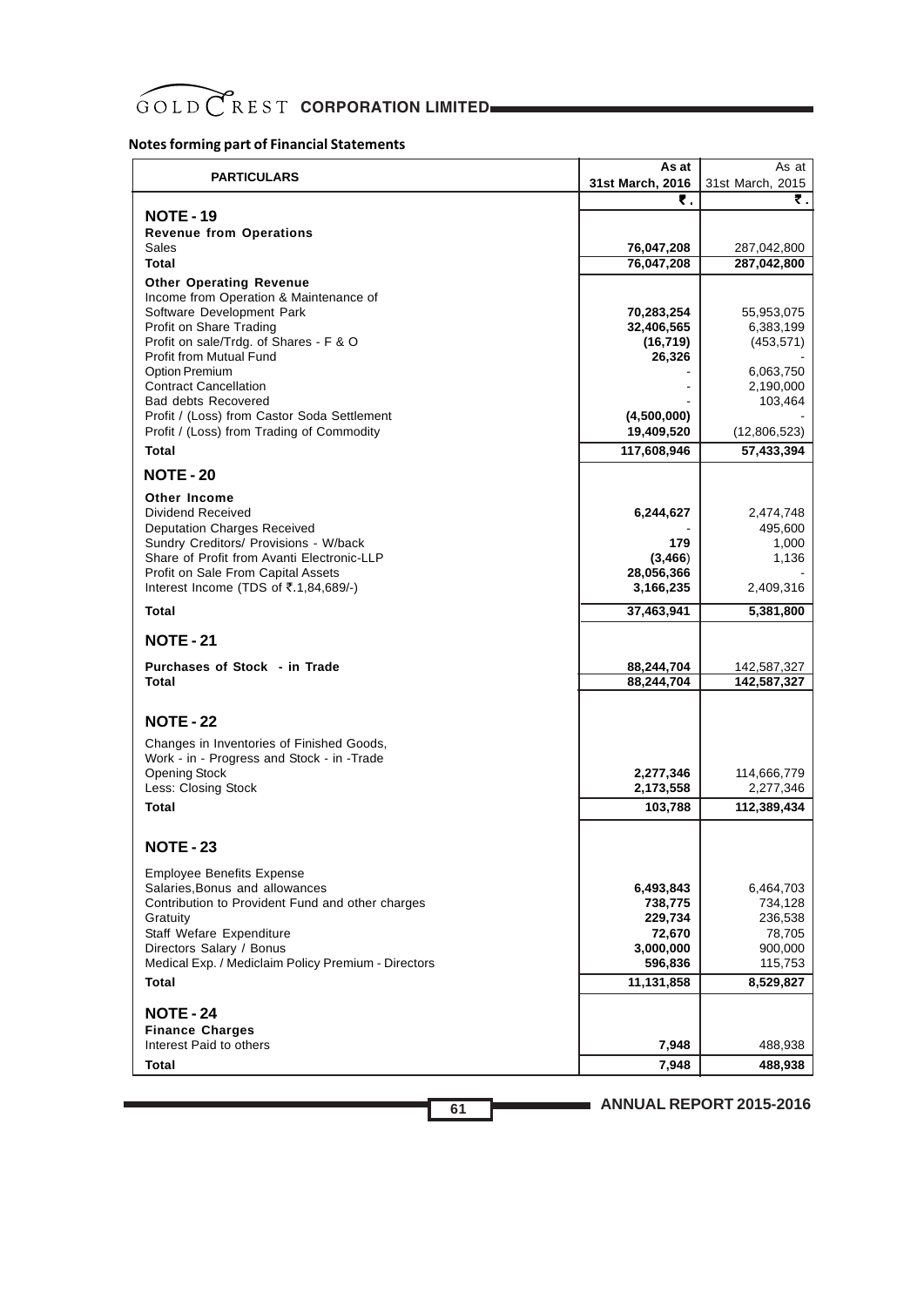## **Notes forming part of Financial Statements**

| <b>PARTICULARS</b>                                       | As at           | As at           |
|----------------------------------------------------------|-----------------|-----------------|
|                                                          | 31st March 2016 | 31st March 2015 |
|                                                          | ₹.              | ₹.              |
| <b>NOTE - 25</b>                                         |                 |                 |
|                                                          |                 |                 |
| <b>OTHER EXPENSES</b>                                    |                 |                 |
| Selling & Distribution Expenses                          | 3,484,405       | 5,421,611       |
| <b>Share Trading Expenses</b>                            | 886,432         | 5,700,294       |
| Travel, Conveyance and Petrol Expenses                   | 1,691,809       | 2,697,146       |
| Legal, Professional Fees, Commission & Brokerage         | 2,229,014       | 5,801,168       |
| Repairs and Maintenance - Others                         | 8,207,710       | 8,110,197       |
| Property / Municipal Tax                                 | 2,814,643       | 2,551,905       |
| Stamp Duty / Registration / Transfer / Agreement Charges |                 | 2,315,221       |
| Other Expenses                                           | 6,293,380       | 4,950,211       |
|                                                          |                 |                 |
| Total                                                    | 25,607,393      | 37,547,753      |

## **NOTE - 26 OTHER NOTES - STANDALONE**

|     |              | <b>PARTICULARS</b>                                                         | 2015-2016<br>₹.            | 2014-2015<br>₹.            |
|-----|--------------|----------------------------------------------------------------------------|----------------------------|----------------------------|
|     |              | <b>Audit Fees</b>                                                          | 103,050                    | 101,124                    |
|     |              | <b>Tax Audit Fees</b>                                                      | 22,900                     | 22,472                     |
|     | <b>Total</b> |                                                                            | 125,950                    | 123,596                    |
| (b) |              | Remuneration paid to Executive Directors :                                 | 2015-2016<br>₹.            | 2014-2015<br>₹.            |
|     |              | Director's Remuneration                                                    | 3,000,000                  | 900,000                    |
|     |              | <b>Total</b>                                                               | 3,000,000                  | 900,000                    |
|     | ii.          | Remuneration paid to Non - Executive Directors :<br>Directors Sitting fees | 2015-2016<br>₹.<br>140,000 | 2014-2015<br>₹.<br>100,000 |
|     | Ϊİ           | Computation of Net Profit and Director's Remuneration :                    | 2015-2016<br>₹.            | 2014-2015<br>₹.            |
|     |              | Profit as per Statement of Profit & Loss                                   | 100,774,603                | 42,581,103                 |
|     |              | Less: Profit from Sale of Capitalised Assets                               | 28,056,366                 |                            |
|     |              | Add: Managerial Remuneration                                               | 3,000,000                  | 900,000                    |
|     |              | <b>Directors Sitting Fees</b>                                              | 140,000                    | 100,000                    |
|     |              | Net Profit u/s 198                                                         | 75,858,237                 | 43,581,103                 |
|     |              | 5% of the above                                                            | 3,792,912                  | 2,179,055                  |

(1) (a) Administrative Expenses including amounts paid/payable to the Auditors: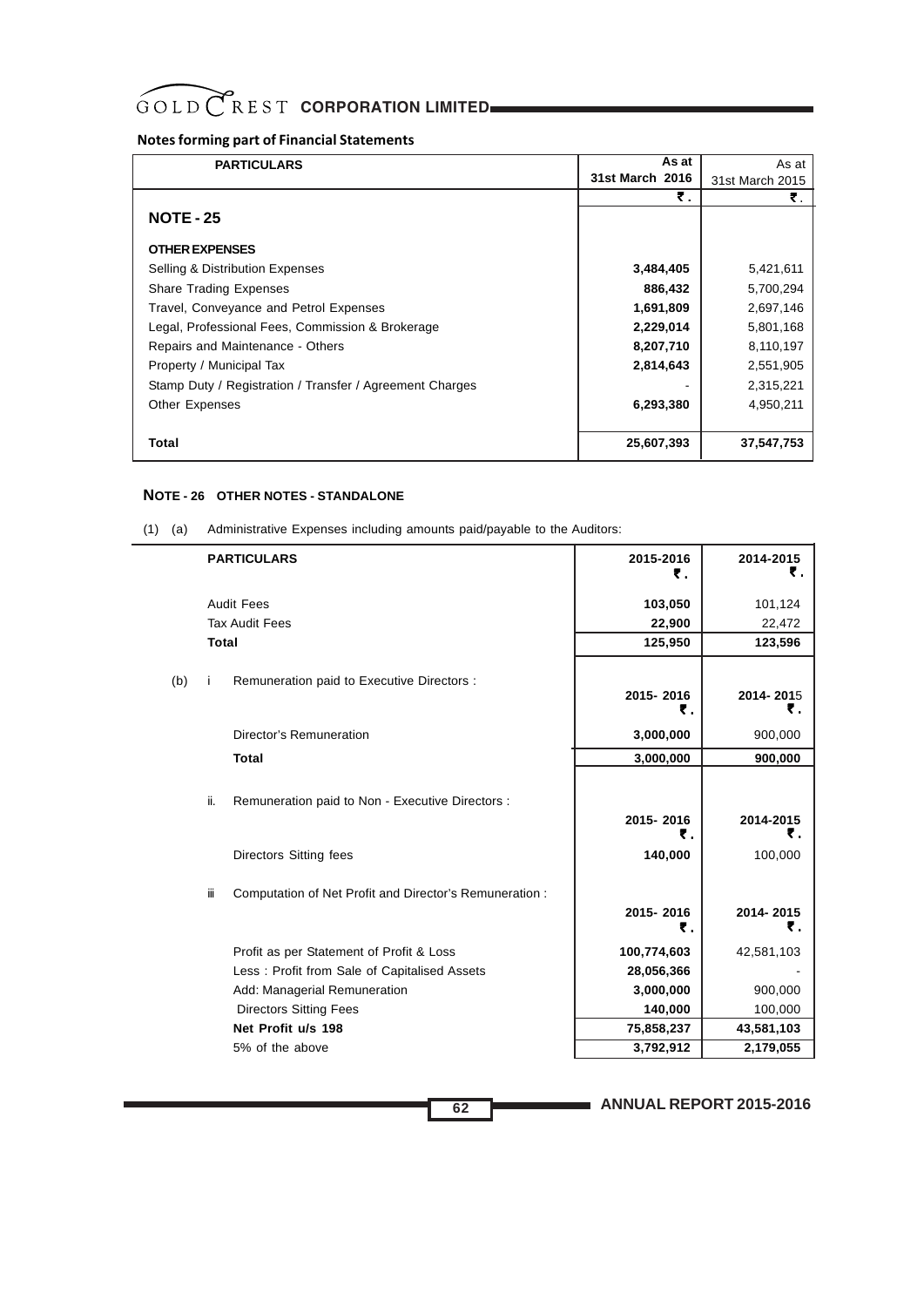| (2) | (a) | <b>Expenditure in Foreign Currency</b>                                                 | 2015 - 2016 | 2014 - 2015<br>₹. |
|-----|-----|----------------------------------------------------------------------------------------|-------------|-------------------|
|     |     | <b>Traveling Expenses</b>                                                              | 402,737     | 700,819           |
|     | (b) | Earnings in Foreign Exchange:                                                          |             |                   |
| (3) |     | Earning per share as required by the Accounting Starndard 20:                          | 2015-2016   | 2014-2015         |
|     | (a) | Weighted Average number of Equity Shares<br>of ₹.10/- each outstanding during the year | 7,556,760   | 7,556,760         |
|     | (b) | Net Profit after tax available for Equity<br>Shareholders (')                          | 84,699,606  | 37,852,455        |
|     | (c) | Earnings (in Rupees) per share                                                         |             |                   |
|     |     | Basic                                                                                  | 11.21       | 5.01              |
|     |     | <b>Diluted</b>                                                                         |             |                   |

**(4)** The Company has invested in the Partnership firm named M/s Avanti Electronic City Project LLP. The composite of LLP is as under.

| Sr. No.        | Name of the Partner's                 | Percentage of<br>Profit / Loss | Cappital<br>Constribution<br>in $\bar{\mathbf{z}}$ . |
|----------------|---------------------------------------|--------------------------------|------------------------------------------------------|
| $\mathbf{1}$   | Prafull Rai                           | 8.34                           | 8,340                                                |
| 2              | Vidya Prafull Rai                     | 8.34                           | 8,340                                                |
| 3              | Kartik Jayantilal Panchal             | 16.66                          | 16,660                                               |
| 4              | Siddharth Abhaikumar Nahar            | 8.34                           | 8,340                                                |
| 5              | Vineet S. Jaain                       | 16.66                          | 16,660                                               |
| 6              | Chanakya Corporate Services Pvt. Ltd. | 16.66                          | 16,660                                               |
| $\overline{7}$ | <b>Goldcrest Corporation Limited</b>  | 16.66                          | 16,660                                               |
| 8              | Ashok Dusad                           | 8.34                           | 8,340                                                |

**(5)** The Company had joined NSEL INV FORUM whose members have filed writ petition against National Spot Exchange Limited (NSEL), its promoters and its borrowers before High Court, Mumbai. The company has also filed complaint with Economic Offence Wing. The company had written off Trade Receivables from the said NSEL through its brokers in the earlier year as bad debts. Any recovery in this respect will be accounted as income in the year of receipt. However during the current year there is no recovery as the High Court and EOW have not passed any conclusive order in this respect.

#### **(6) Breakup of Deferred Tax Liability /(Assets)**

| Nature of Timing Difference:                | 2015-2016   | 2014-2015   |
|---------------------------------------------|-------------|-------------|
| Opening deferred tax liabiity               | 3.208.082   | 7.479.434   |
| Add: On account of depreciation of gratuity | (3,925,003) | (4,271,353) |
| Closing deferred tax liability / (Assets)   | (716, 921)  | 3,208,082   |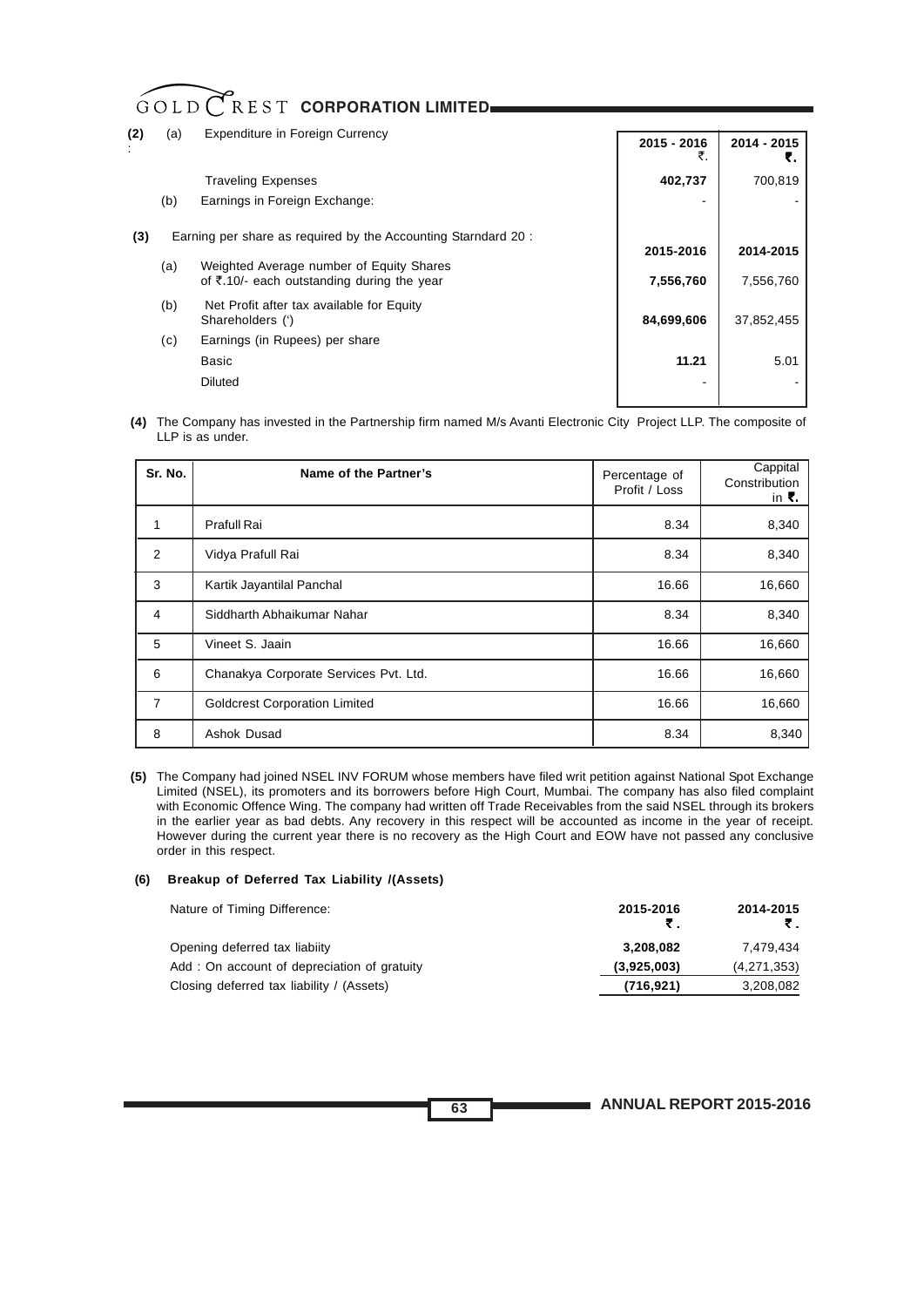### **(7) Segment Report for the year ended 31st March, 2016**

As per Business Activity (Current Year)

Segment Information as required by Accounting Standard

**Amount in ₹.** 

| <b>Particulars</b>                                                  | Commodity<br><b>Operations</b> | <b>Share</b><br><b>Operations</b> | <b>Operations &amp;</b><br>Maintenance<br>of Software<br>Development<br>Park | <b>Others</b>        |
|---------------------------------------------------------------------|--------------------------------|-----------------------------------|------------------------------------------------------------------------------|----------------------|
| <b>SEGMENT REVENUE</b>                                              |                                |                                   |                                                                              |                      |
| Sales<br>Profit/(Loss) from Hedge / Trading of                      | 76,047,208                     |                                   |                                                                              |                      |
| Commodity                                                           | 19,409,520                     |                                   |                                                                              |                      |
| Share Trading Income<br>Profit from Mutual Fund                     |                                | 32,389,846<br>26,326              |                                                                              |                      |
| Income from Operation & Maintenance of                              |                                |                                   |                                                                              |                      |
| Software Development Park<br>Interest Income                        | 2,437                          |                                   | 70,283,254<br>1,234,721                                                      | 1,929,077            |
| Profit / (Loss) from Castor Soda Settlement                         | (4,500,000)                    |                                   |                                                                              |                      |
| Profit on Sale From Capital Assets<br>Sundry Creditors W/Back       | (370, 544)<br>179              |                                   |                                                                              | 28,426,910           |
| Share of Profit from Avanti Electronic-LLP                          |                                |                                   |                                                                              | (3, 466)             |
| Dividend Received                                                   |                                | 6,244,627                         |                                                                              |                      |
| Net Sales / Income from Operations                                  | 90,588,800                     | 38,660,798                        | 71,517,975                                                                   | 30,352,521           |
| <b>SEGMENT RESULTS</b>                                              |                                |                                   |                                                                              |                      |
| Sales                                                               | 76,047,208                     |                                   |                                                                              |                      |
| Profit/(Loss) from Hedge / Trading<br>Share Trading Income          | 19,409,520                     | 32,389,846                        |                                                                              |                      |
| Profit from Mutual Fund                                             |                                | 26,326                            |                                                                              |                      |
| Income from Operation & Maintenance of<br>Software Development Park |                                |                                   | 70,283,254                                                                   |                      |
| Interest Income                                                     | 2,437                          |                                   | 1,234,721                                                                    | 1,929,077            |
| Profit / (Loss) from Castor Soda Settlement                         | (4,500,000)                    |                                   |                                                                              |                      |
| Profit on Sale From Capital Assets<br>Sundry Creditors W/Back       | (370, 544)<br>179              |                                   |                                                                              | 28,426,910           |
| Share of Profit from Avanti Electronic-LLP                          |                                |                                   |                                                                              | (3, 466)             |
| Dividend Received                                                   |                                | 6,244,627                         |                                                                              |                      |
| Total<br>Less: Expenditure                                          | 90,588,800                     | 38,660,798                        | 71,517,975                                                                   | 30,352,521           |
| Purchases                                                           | 88,244,704                     |                                   |                                                                              |                      |
| (Increase) / Decrease in Stock                                      | 103,788                        |                                   |                                                                              |                      |
| <b>Employee Cost</b><br>Depreciation                                | 2,649,184<br>162,012           |                                   | 2,893,317                                                                    | 8,482,674<br>915,669 |
| Diminishing value of Stock                                          |                                | 1,273,463                         |                                                                              |                      |
| <b>Administration Expenses</b>                                      | 4,310,032                      | 886,432                           | 11,373,931                                                                   | 9,036,998            |
| Less: i.<br>Interest                                                | (4,880,920)<br>7,948           | 36,500,904                        | 57,250,72                                                                    | 11,917,180           |
| <b>Total Profit Before Tax</b>                                      | (4,888,868)                    | 36,500,904                        | 57,250,727                                                                   | 11,917,181           |
| <b>CAPITAL EMPLOYED</b><br>- Segment Assets                         | 5,644,769                      | 46,075,085                        | 165,393,474                                                                  | 346,935,598          |
| Less :<br>- Segment Liabilities                                     | 82,160                         | 541,881                           | 40,721,274                                                                   | 10,532,507           |
| <b>Total Capital Employed</b>                                       | 5,562,609                      | 45,533,204                        | 124,672,200                                                                  | 336,403,091          |
|                                                                     | 64                             |                                   | ANNUAL REPORT 2015-2016                                                      |                      |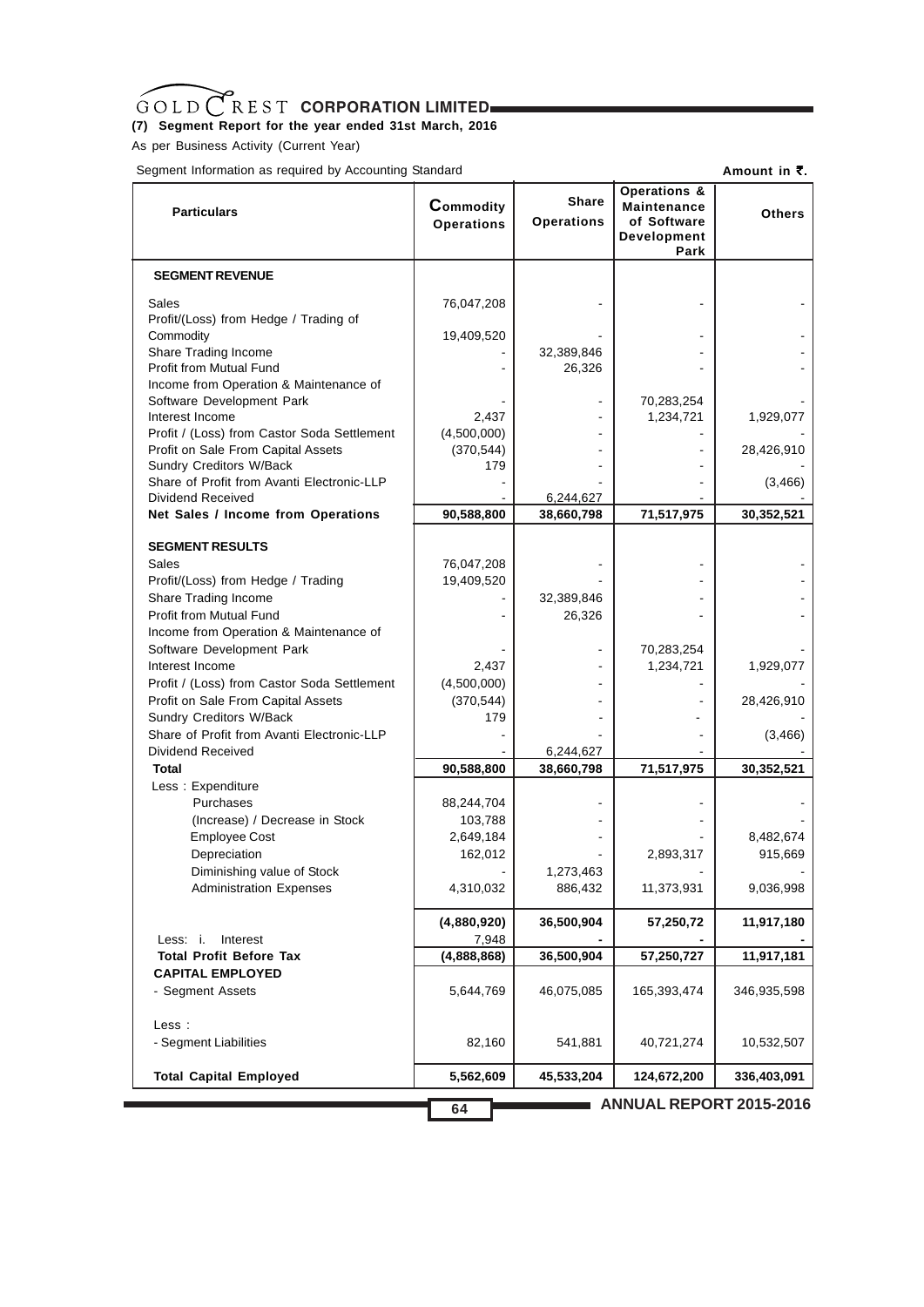# **Segment Information as required by Accounting Standard 17**

Segment Report for the year ended 31st March, 2015 As per Business Activity (Previous Year)

| <b>Particulars</b>                         | Commodity<br><b>Operations</b> | <b>Share</b><br><b>Operations</b> | <b>Operations &amp;</b><br><b>Maintenance</b><br>of Software<br>Development<br>Park | <b>Others</b>           |
|--------------------------------------------|--------------------------------|-----------------------------------|-------------------------------------------------------------------------------------|-------------------------|
| <b>SEGMENT REVENUE</b>                     |                                |                                   |                                                                                     |                         |
| Sales                                      | 287,042,800                    |                                   |                                                                                     |                         |
| Profit/(Loss) from Hedge / Trading         | (12,806,523)                   |                                   |                                                                                     |                         |
| Profit from Mutual Fund                    |                                |                                   |                                                                                     |                         |
| Share Trading Income                       |                                | 5,929,628                         |                                                                                     |                         |
| Rent Income                                |                                |                                   | 55,953,075                                                                          |                         |
| Interest Income                            | 1,178,496                      |                                   |                                                                                     | 1,230,820               |
| Miscellaneous Income                       |                                |                                   |                                                                                     |                         |
| <b>Deputation Charges Received</b>         |                                | 495,600                           |                                                                                     |                         |
| <b>Option Premium</b>                      |                                |                                   |                                                                                     | 6,063,750               |
| <b>Contract Cancellation</b>               | 2,190,000                      |                                   |                                                                                     |                         |
| <b>Bad debts Recovered</b>                 | 103,464                        |                                   |                                                                                     |                         |
| <b>Sundry Creditors W/Back</b>             | 1,000                          |                                   |                                                                                     |                         |
| Share of Profit from Avanti Electronic-LLP |                                |                                   |                                                                                     |                         |
| Dividend Received                          |                                | 2,474,748                         |                                                                                     |                         |
| Net Sales / Income from Operations         | 277,709,237                    | 8,899,976                         | 55,953,075                                                                          | 7,295,706               |
| <b>SEGMENT RESULTS</b>                     |                                |                                   |                                                                                     |                         |
| Sales                                      | 287,042,800                    |                                   |                                                                                     |                         |
| Profit/(Loss) from Hedge / Trading         | (12,806,523)                   |                                   |                                                                                     |                         |
| <b>Profit from Mutual Fund</b>             |                                |                                   |                                                                                     |                         |
| Share Trading Income                       |                                | 5,929,628                         |                                                                                     |                         |
| Rent Income                                |                                |                                   | 55,953,075                                                                          |                         |
| Interest Income                            | 1,178,496                      |                                   |                                                                                     | 1,230,820               |
| Miscellaneous Income                       |                                |                                   |                                                                                     |                         |
| <b>Deputation Charges Received</b>         |                                | 495,600                           |                                                                                     |                         |
| <b>Option Premium</b>                      |                                |                                   |                                                                                     | 6,063,750               |
| <b>Contract Cancellation</b>               | 2,190,000                      |                                   |                                                                                     |                         |
| <b>Bad debts Recovered</b>                 | 103,464                        |                                   |                                                                                     |                         |
| Sundry Creditors W/Back                    | 1,000                          |                                   |                                                                                     |                         |
| Share of Profit from Avanti Electronic-LLP |                                |                                   |                                                                                     | 1,136                   |
| Dividend Received                          |                                | 2,474,748                         |                                                                                     |                         |
| Total                                      | 277,709,237                    | 8,899,976                         | 55,953,075                                                                          | 7,295,706               |
| Less: Expenditure                          |                                |                                   |                                                                                     |                         |
| Purchases                                  | 142,587,327                    |                                   |                                                                                     |                         |
| <b>Employee Cost</b>                       | 2,396,295                      |                                   |                                                                                     | 6,133,532               |
| (Increase) / Decrease in Stock             | 112,389,434                    |                                   |                                                                                     |                         |
| Depreciation                               | 404,936                        |                                   | 2,882,780                                                                           | 448,018                 |
| Diminishing value of Stock                 |                                | 2,043,964                         |                                                                                     |                         |
| Provision for Doubtful Debts W/off         |                                |                                   |                                                                                     |                         |
| <b>Administration Expenses</b>             | 6,334,309                      | 5,700,294                         | 16,206,041                                                                          | 9,261,023               |
|                                            | 13,596,936                     | 1,155,718                         | 36,864,254                                                                          | (8,546,868)             |
| Less: i. Interest                          | 488,938                        |                                   |                                                                                     |                         |
| <b>Total Profit Before Tax</b>             | 13,107,998                     | 1,155,718                         | 36,864,254                                                                          | (8,546,868)             |
| <b>CAPITAL EMPLOYED</b>                    |                                |                                   |                                                                                     |                         |
| <b>Segment Assets</b>                      | 19,493,138                     | 162,978,022                       | 173,088,823                                                                         | 150,492,395             |
| Less :                                     |                                |                                   |                                                                                     |                         |
| <b>Segment Liabilities</b>                 | 81,793                         | 3,406,213                         | 40,008,291                                                                          | (1,320,271)             |
| <b>Total Capital Employed</b>              | 19,411,345                     | 159,571,809                       | 133,080,532                                                                         | 151,812,666             |
|                                            | 65                             |                                   |                                                                                     | ANNUAL REPORT 2015-2016 |

Amount in  $\bar{z}$ .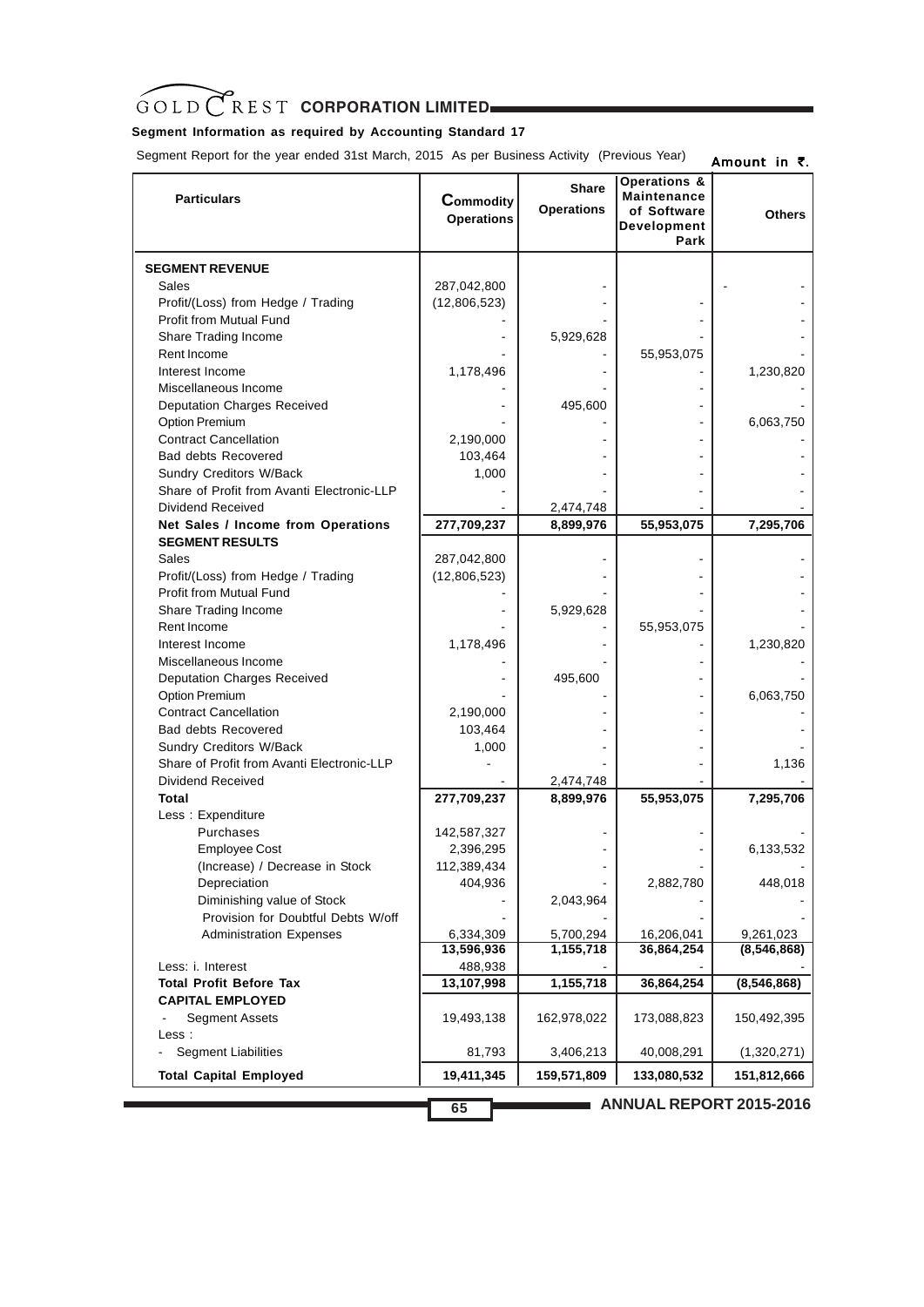#### **(8) Related party Disclosures as required by Accounting Standard - 18:**

(Related Party disclosures have been set out in a separate statement annexed to Financial Statements. The related parties, as defined by Accounting Standard 18 "Related Party Disclosure" issued and as prescribed by the Companies (Accounting Standard) Rules, 2006 in respect of which the disclosures have been made, have been identified on the basis of disclosures made by the key management persons and taken on record by the Board.

#### a) List of Related Parties**:**

| Name of the Subsidary                     | Country | <b>Current Year</b><br><b>Holding</b> | <b>Previous Year</b><br><b>Holding</b> |
|-------------------------------------------|---------|---------------------------------------|----------------------------------------|
| <b>Goldcrest Habitats Private Limited</b> | India   | 100                                   | 100                                    |

#### **Parties where control exists:**

#### **Subsidiary Company :**

Goldcrest Habitats Pvt. Ltd.

#### **Associate Companies :**

Perique Finance & Leasing Pvt. Ltd. Fliessen Real Estate Pvt. Ltd. Quest Academy Ltd. Goldcrest Securities & Commodities Pvt. Ltd.

## **Key Management Personel :**

Tushar T. Tanna Shirish B. Kamdar Kishore M. Vussonji Anupa Tanna Shah

**Relatives of Key Management :** Tulsidas J. Tanna

## b) Transactions during the year with related parties (Current Year)

#### **Amount in ₹.**

| <b>Nature of Transactions</b>                                 | Subsidiary<br>Companies | Associate<br>Companies | Key<br>Managemement<br>Personnel | Relatives of Key<br>Managemement<br>Personnel |
|---------------------------------------------------------------|-------------------------|------------------------|----------------------------------|-----------------------------------------------|
| Investment                                                    |                         |                        |                                  |                                               |
| Advances Recoverable in cash or kind                          |                         |                        |                                  |                                               |
| Balance Recoverable as at 1st April, 2015                     | 53,642,000              |                        |                                  |                                               |
| Advance Paid During the Year                                  | 6,950,000               |                        |                                  |                                               |
| Recovered During the Year                                     | 6,950,000               |                        |                                  |                                               |
| Balance Recoverable as at 31st March, 2016                    | 53,642,000              |                        |                                  |                                               |
| <b>Security Deposit Given for premises</b><br>During the Year |                         | 40,000,000             |                                  |                                               |
| <b>Expenditure</b>                                            |                         |                        |                                  |                                               |
| Medical / Mediclaim Expenses                                  |                         |                        | 5,5732                           | 541,104                                       |
| <b>Sitting Fees</b>                                           |                         |                        | 140,000                          |                                               |
| Remuneration                                                  |                         |                        | 3,000,000                        |                                               |
| Office Rent                                                   |                         | 100,000                |                                  |                                               |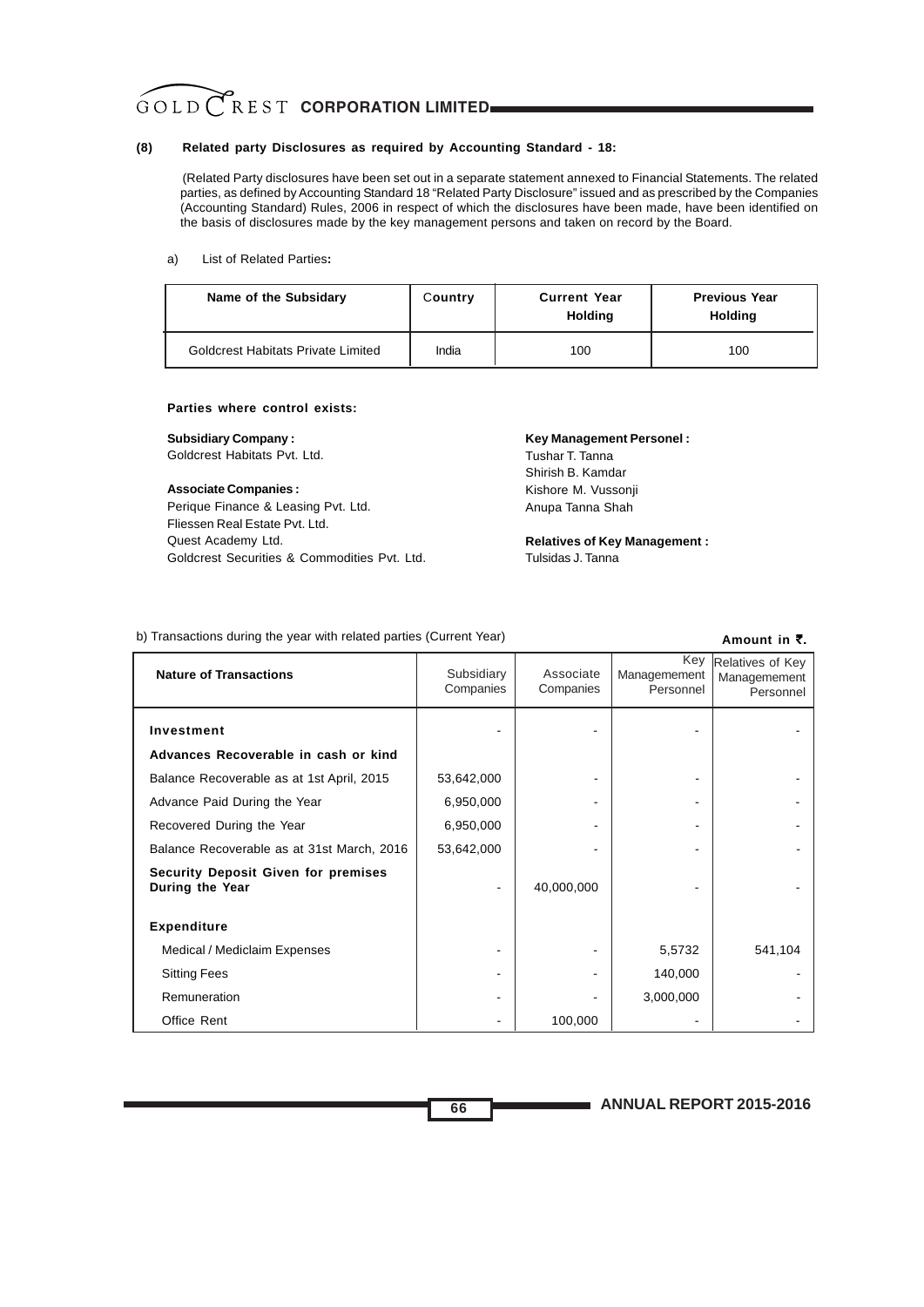b) Transactions during the year with related parties (Previous Year)

#### Amount in ₹.

| <b>Nature of Transactions</b>                                                                                                                                                                                                                                                                                                                                                                                                                                                                                         | Subsidiary<br>Companies                                | Associate<br>Companies   | Key<br>Management<br>Personnel | Relatives of Key<br>Management<br>Personnel |
|-----------------------------------------------------------------------------------------------------------------------------------------------------------------------------------------------------------------------------------------------------------------------------------------------------------------------------------------------------------------------------------------------------------------------------------------------------------------------------------------------------------------------|--------------------------------------------------------|--------------------------|--------------------------------|---------------------------------------------|
| Investment<br>Advances Recoverable in cash or kind<br>Balance Recoverable as at 1st April, 2014<br>Advance Paid During the Year<br>Recovered During the Year<br>Balance Recoverable as at 31st March, 2015<br>Advances Payable in cash or kind<br>Balance Payable as at 1 <sup>st</sup> April, 2014<br>Advance Received during the Year<br>Advance Paid During the Year<br>Balance Payable as at 31 <sup>st</sup> March, 2015<br><b>Expenditure</b><br><b>Medical Expenses</b><br><b>Sitting Fees</b><br>Remuneration | 53,235,000<br>147,380,000<br>146,973,000<br>53,642,000 | 54,270,000<br>54,270,000 | 161,603<br>100,000<br>900,000  | 5,210,000<br>326,589<br>5,536,589           |
| <b>Professional Fees</b>                                                                                                                                                                                                                                                                                                                                                                                                                                                                                              |                                                        |                          |                                | 600,000                                     |

(9) The Company had received Income Tax Assassment order for A. Y.2012-13 raising a deand of  $\bar{\tau}$ .4,99,93,960/-. The Company had filed an Appeal before Commissioner of Income Tax (Appeals) against the Assessment Order so fast. During the Year, Commissioner of Income Tax (Appeals) passed Order in Company's favour resulting in withdrawal of tax liability so raised.

- (10) There are no Micro and Small Enterprises, to whom the Company owes dues, which are outstanding for more than 45 days as at 31st March, 2016. This information as required to be disclosed under the Micro, Small and Medium Enterprises Development Act, 2006 has been determined to the extent such parties have been identified on the basis of information available with the Company.
- (11) Previous Year Figures are regrouped / rearranged / reclassified, wherever necessary.

### **For and behalf of the Board**

|                                                      |                        | For Ramesh M. Sheth & Associate Tushar T. Tanna - Chairman Anupa Tanna Shah - Managing Director |
|------------------------------------------------------|------------------------|-------------------------------------------------------------------------------------------------|
| Firm Registration No.: 111883W                       | DIN : 00170536         | DIN: 01587901                                                                                   |
| <b>Chartered Accountants</b>                         |                        |                                                                                                 |
| Mehul R. Sheth<br>Membersship No.101598<br>(Partner) | Manish S. Chheda - CFO | Marisa M. Gonsalves - Company Secretary<br>Membership No.38087                                  |

Mumbai 20th May, 2016.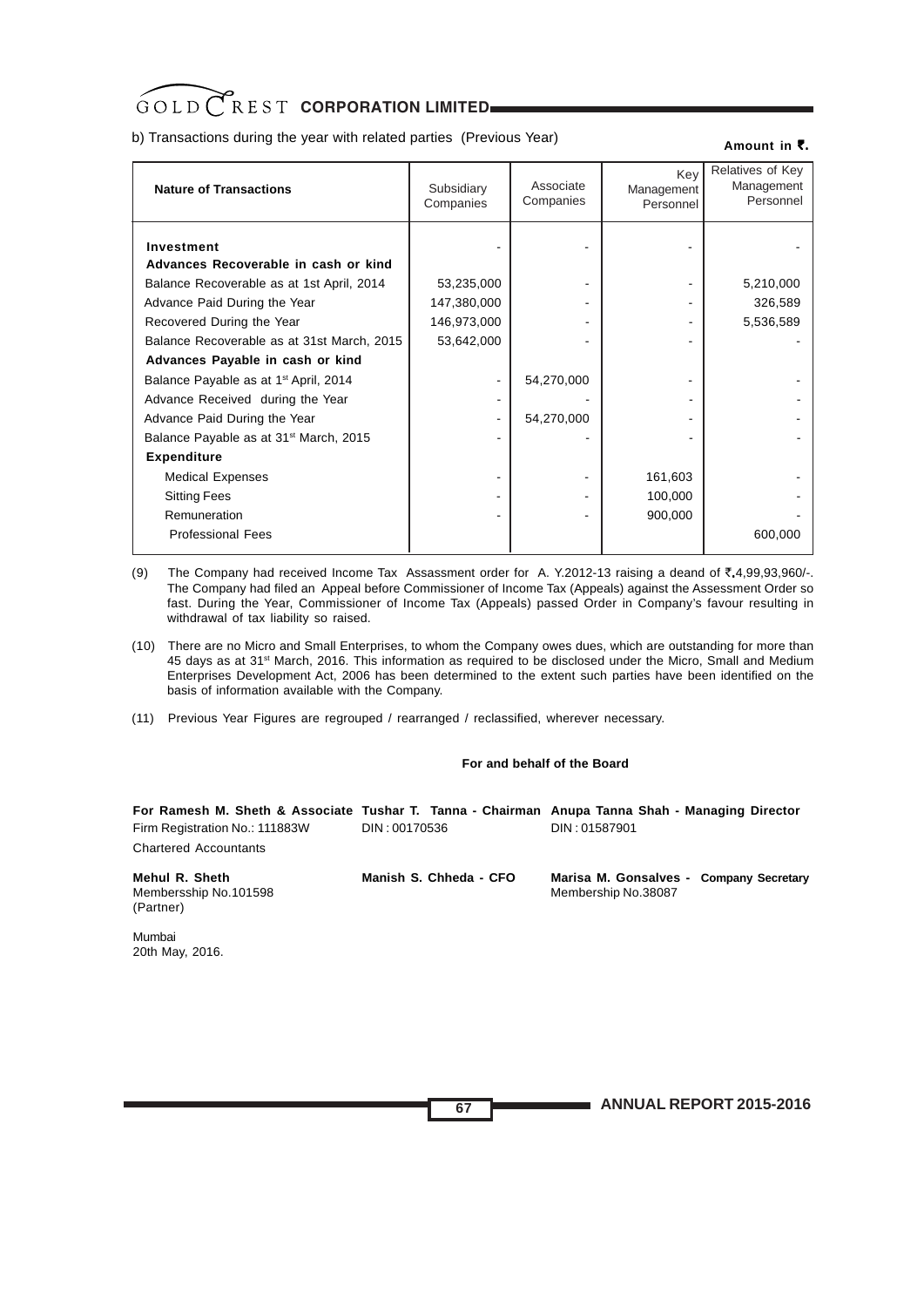

# **INDEPENDENT AUDITOR'S REPORT**

# **TO THE MEMBERS OF Goldcrest Corporation Limited**

### **Report on the Consolidated Financial Statements**

We have audited the accompanying consolidated financial statements of Goldcrest Corporation Limited ("the Company"), which comprises of Balance Sheet as at 31st March, 2016, the Statement of Profit and Loss, the Cash Flow Statement for the year then ended, and a summary of the significant accounting policies and other explanatory information.

## **Management's Responsibility for the Consolidated Financial Statements**

The Company's Board of Directors is responsible for the matters stated in Section 134(5) of the Companies Act, 2013 (hereinafter referred to as "the Act") with respect to the preparation and presentation of these consolidated financial statements that give a true and fair view of the financial position, financial performance and cash flows of the Company in accordance with the accounting principles generally accepted in India, including the Accounting Standards specified under Section 133 of the Act, read with Rule 7 of the Companies (Accounts) Rules, 2014. This responsibility also includes maintenance of adequate accounting records in accordance with the provisions of the Act for safeguarding of the assets of the Company and for preventing and detecting frauds and other irregularities; selection and application of appropriate accounting policies; making judgments and estimates that are reasonable and prudent; and design, implementation and maintenance of adequate internal financial controls, that were operating effectively for ensuring the accuracy and completeness of the accounting records, relevant to the preparation and presentation of the financial statements that give a true and fair view and are free from material misstatement, whether due to fraud or error.

### **Auditor's Responsibility**

Our responsibility is to express an opinion on these consolidated financial statements based on our audit. While conducting the audit, we have taken into account the provisions of the Act, the accounting and auditing standards and matters which are required to be included in the audit report under the provisions of the Act and the Rules made thereunder.

We conducted our audit in accordance with the Standards on Auditing specified under Section 143(10) of the Act. Those Standards require that we comply with ethical requirements and plan and perform the audit to obtain reasonable assurance about whether the consolidated financial statements are free from material misstatement.

An audit involves performing procedures to obtain audit evidence about the amounts and the disclosures in the consolidated financial statements. The procedures selected depend on the auditor's judgment, including the assessment of the risks of material misstatement of the consolidated financial statements, whether due to fraud or error. In making those risk assessments, the auditor considers internal financial control relevant to the Company's preparation of the consolidated financial statements that give a true and fair view in order to design audit procedures that are appropriate in the circumstances An audit also includes evaluating the appropriateness of the accounting policies used and the reasonableness of the accounting estimates made by the Company's Board of Directors, as well as evaluating the overall presentation of the consolidated financial statements.

We believe that the audit evidence obtained by us is sufficient and appropriate to provide a basis for our audit opinion on the consolidated financial statements.

### **Opinion**

In our opinion and to the best of our information and according to the explanations given to us, the aforesaid consolidated financial statements give the information required by the Act in the manner so required and give a true and fair view in conformity with the accounting principles generally accepted in India, of the state of affairs of the Company as at 31st March, 2016, and their profit and their cash flows for the year ended on that date.

**ANNUAL REPORT 2015-2016 68**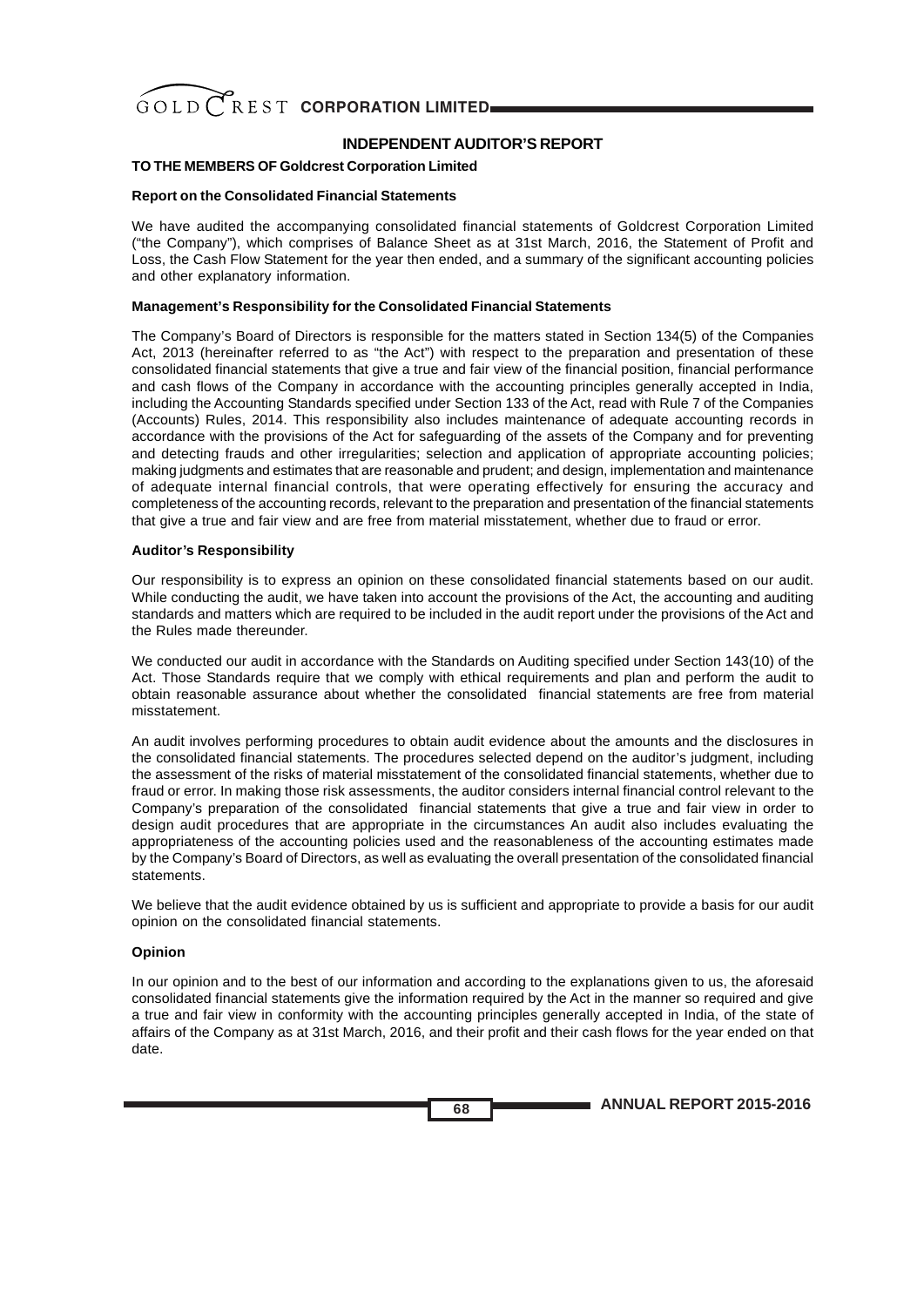#### **Report on Other Legal and Regulatory Requirements**

- 1. As required by the Companies (Auditor's Report) Order, 2016 ("the Order"), issued by the Central Government of India in terms of sub-section (11) of Section 143 of the Act, a statement on the matters specified in paragraphs 3 and 4 of the Order is not applicable to the consolidated financial statement.
- 2. As required by Section 143(3) of the Act, we report, to the extent applicable, that:
	- (a) We have sought and obtained all the information and explanations which to the best of our knowledge and belief were necessary for the purposes of our audit of the aforesaid financial statements.
	- (b) In our opinion, proper books of account as required by law relating to preparation of the aforesaid financial statements have been kept so far as it appears from our examination of those books.
	- (c) The Balance Sheet, the Statement of Profit and Loss and the Cash Flow Statement dealt with in this Report are in agreement with the books of account maintained.
	- (d) In our opinion, the aforesaid consolidated financial statements comply with the Accounting Standards specified under Section 133 of the Act, read with Rule 7 of the Companies (Accounts) Rules, 2014.
	- (e) On the basis of the written representations received from the directors of the Company as on 31st March, 2016 taken on record by the Board of Directors of the Company, none of the directors is disqualified as on 31st March, 2016 from being appointed as a director in terms of Section 164 (2) of the Act.
	- (f) With respect to the adequacy of the Internal Financial Controls over financial reporting of the Company and the operating effectiveness of such controls referred to in our separate report in **'Annexure A'** and
	- (g) With respect to the other matters to be included in the Auditor's Report in accordance with Rule 11 of the Companies (Audit and Auditor's) Rules, 2014, in our opinion and to the best of our information and according to the explanations given to us:
		- i. The Company has disclosed the impact of pending litigations on its financial position in its financial statements – Refer Note 26(5) to the financial statements.
		- ii. The Company did not have any material foreseeable losses on long-term contracts including derivative contracts.
		- iii. There has been no delay in transferring amounts, required to be transferred, to Investor Education and Protection Fund by the company.

**For Ramesh M. Sheth & Associates** Firm Registration No. : 111883W Chartered Accountants

Mumbai 20th May, 2016

(Mehul R. Sheth) (Membership No.101598) (Partner)

**ANNUAL REPORT 2015-2016 69**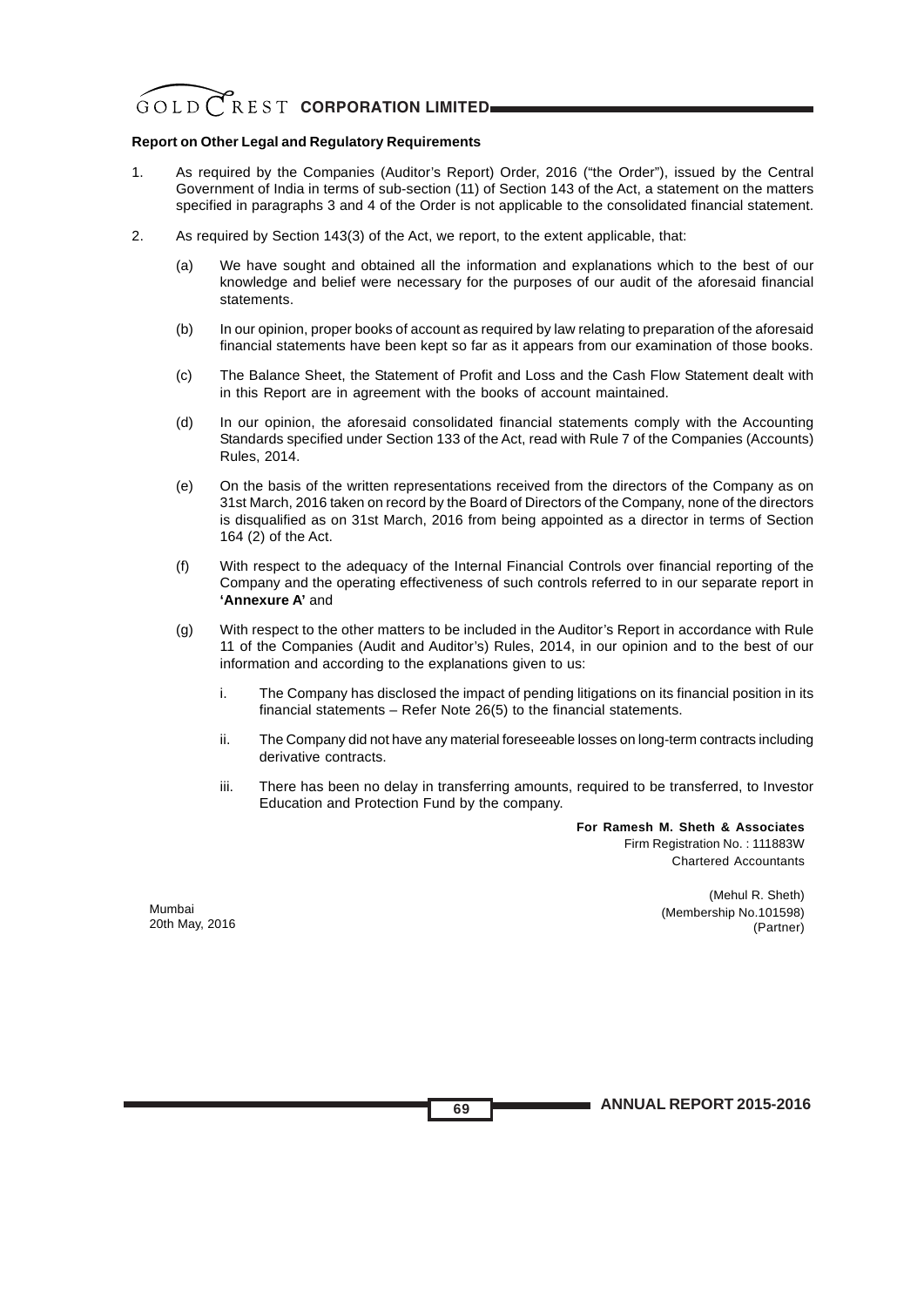

# **Annexure A**

## **To the Auditor's Report**

**Report on the Internal Financial Controls of Consolidated Financial Statements under Clause (i) of Subsection 3 of the Section 143 of the Companies Act, 2013 ("the Act")**

We have audited the internal financial controls over financial reporting of **Goldcrest Corporation Limited**("the company") as of 31 March 2016 in conjunction with our audit of **Consolidated Financial Statements** of the Company for the year ended on that date.

### **Management's Responsibility for Internal Financial Controls**

The Company's management is responsible for establishing and maintaining internal financial controls based in the internal control over financial reporting criteria establishment by the Company considering the essential components of internal control stated in the Guidance Note on audit of Internal Financial Controls over Financial Reporting issued by the Institute of Chartered Accountants of India ('ICAI'). This responsibility includes the design, implementation and maintenance of adequate internal financial controls that are operating effectively for ensuring the orderly and efficient conduct of its business, including adherence to company's policies, the safeguarding of its assets, the prevention and detection of frauds and errors, the accuracy and completeness of the accounting records, and the timely preparation of reliable financial information, as required under the Companies Act, 2013.

## **Auditors' Responsibility**

Our responsibility is to express an opinion on the Company's internal financial controls over financial reporting based on our audit. We conducted our audit in accordance with the Guidance Note on Audit of Internal Financial Controls over Financial Reporting (the "Guidance Note") and the Standards on Auditing, issued by ICAL and deemed to be prescribed under section 143(10) of the Companies Act, 2013, to the extent applicable to an audit of internal financial controls, both applicable to an audit of Internal Financial Controls and, both issued by the Institute of Chartered Accountants of India. Those Standards and the Guidance Note require that we comply with ethical requirements and plan and perform the audit to obtain reasonable assurance about whether adequate internal financial controls over financial reporting was established and maintained and if such controls operated effectively in all material respects.

Our audit involves performing procedures to obtain audit evidence about the adequacy of the internal financial control system over financial reporting and it's operating effectiveness. Our audit of internal financial controls over financial reporting included obtaining an understanding of internal financial controls over financial reporting, assessing the risk that a material weakness exists and testing and evaluating the design and operating effectiveness of internal control based on the assessed risk. The procedure selected depends on the auditor's judgment, including the assessment of the risks of material misstatement of the financial statements, whether due to fraud or error.

We believe that the audit evidence we have obtained is sufficient and appropriate to provide a basis for our audit opinion on the company's internal financial control systems over financial reporting.

### **Meaning of Internal Financial Controls over Financial Reporting**

A Company's internal financial control over financial reporting is a process designed to provide reasonable assurance regarding the reliability of financial reporting and the preparation of financial statements for external purposes in accordance with generally accepted accounting principles. A Company's internal financial control over financial reporting includes those policies and procedures that (1) pertain to the maintenance of records that, in reasonable detail, accurately and fairly reflect the transactions and dispositions of the assets of the company; (2) provide reasonable assurance that transactions are recorded as necessary to permit preparation of financial statements in accordance with generally accepted accounting principles, and that receipts and expenditures of the company are being made only in accordance with authorizations of management and directors of the company; and (3) provide reasonable assurance regarding prevention or timely detection of unauthorized acquisition, use, or disposition of the company's assets that could have a material effect on the financial statements.

**70**

**ANNUAL REPORT 2015-2016**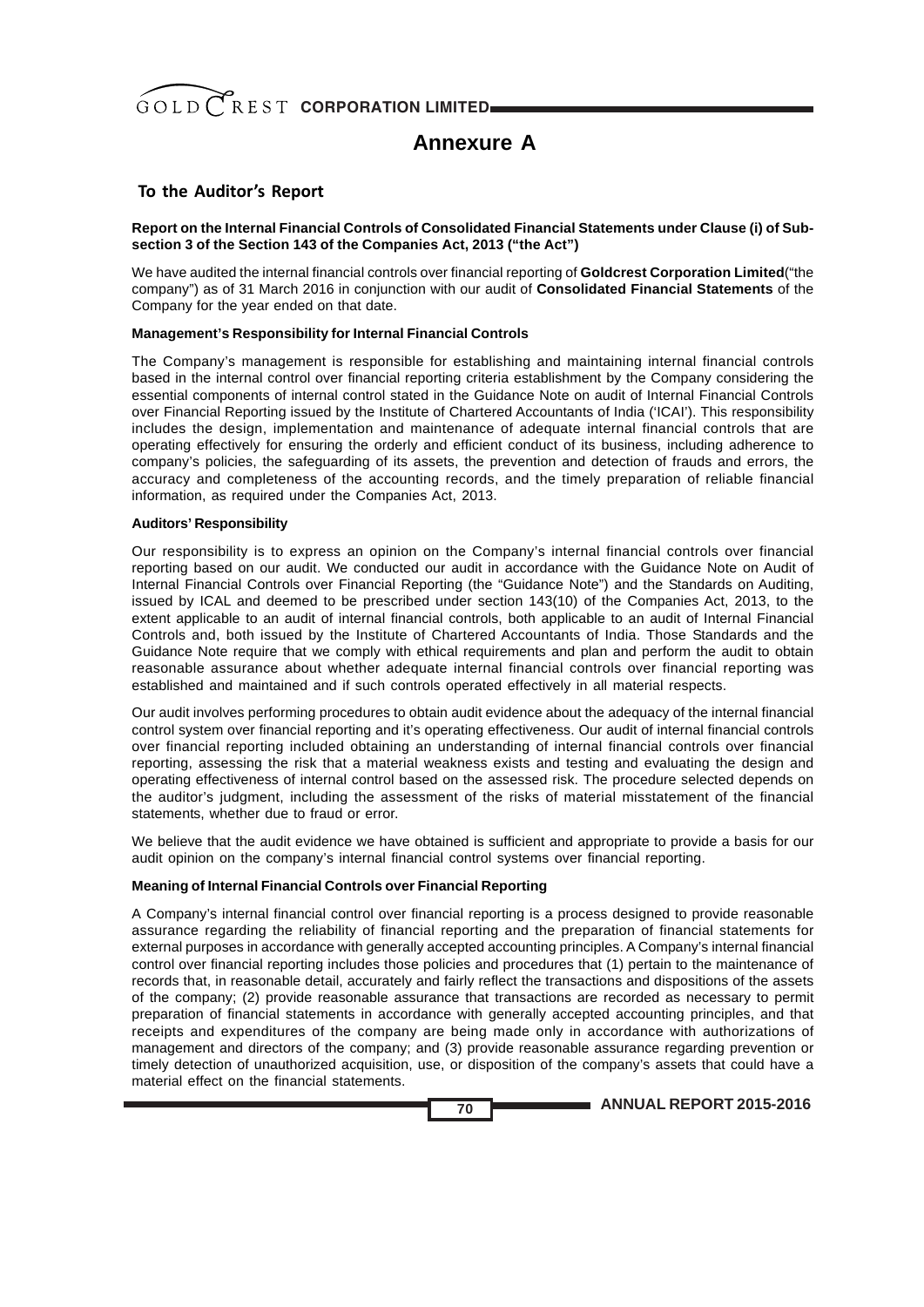

## **Inherent Limitations of Internal Financial Controls Over Financial Reporting**

Because of the inherent limitations of internal controls over financial reporting, including the possibility of collusion or improper management override of controls, material misstatement due to error or fraud may occur and not be detected. Also, projections of any evaluation of the internal financial controls over financial reporting to future periods are subject to the risk that the internal control over financial reporting may become inadequate because of changes in conditions, or that the degree of compliance with the policies or procedures may deteriorate.

### **Opinion**

In our opinion, the Company has, in all material respects, an adequate internal financial controls system over financial reporting and such internal financial controls over financial reporting were operating effectively as at 31 March, 2016, based on the internal control over reporting criteria established by the Company considering the essential components of internal control stated in the Guidance Note on Audit of Internal Financial Controls Over Financial Reporting issued by the Institute of Chartered Accountants of India.

**71**

**For Ramesh M. Sheth & Associates** Firm Registration No. : 111883W Chartered Accountants

Mumbai 20th May, 2016

(Mehul R. Sheth) (Membership No.101598) (Partner)

**ANNUAL REPORT 2015-2016**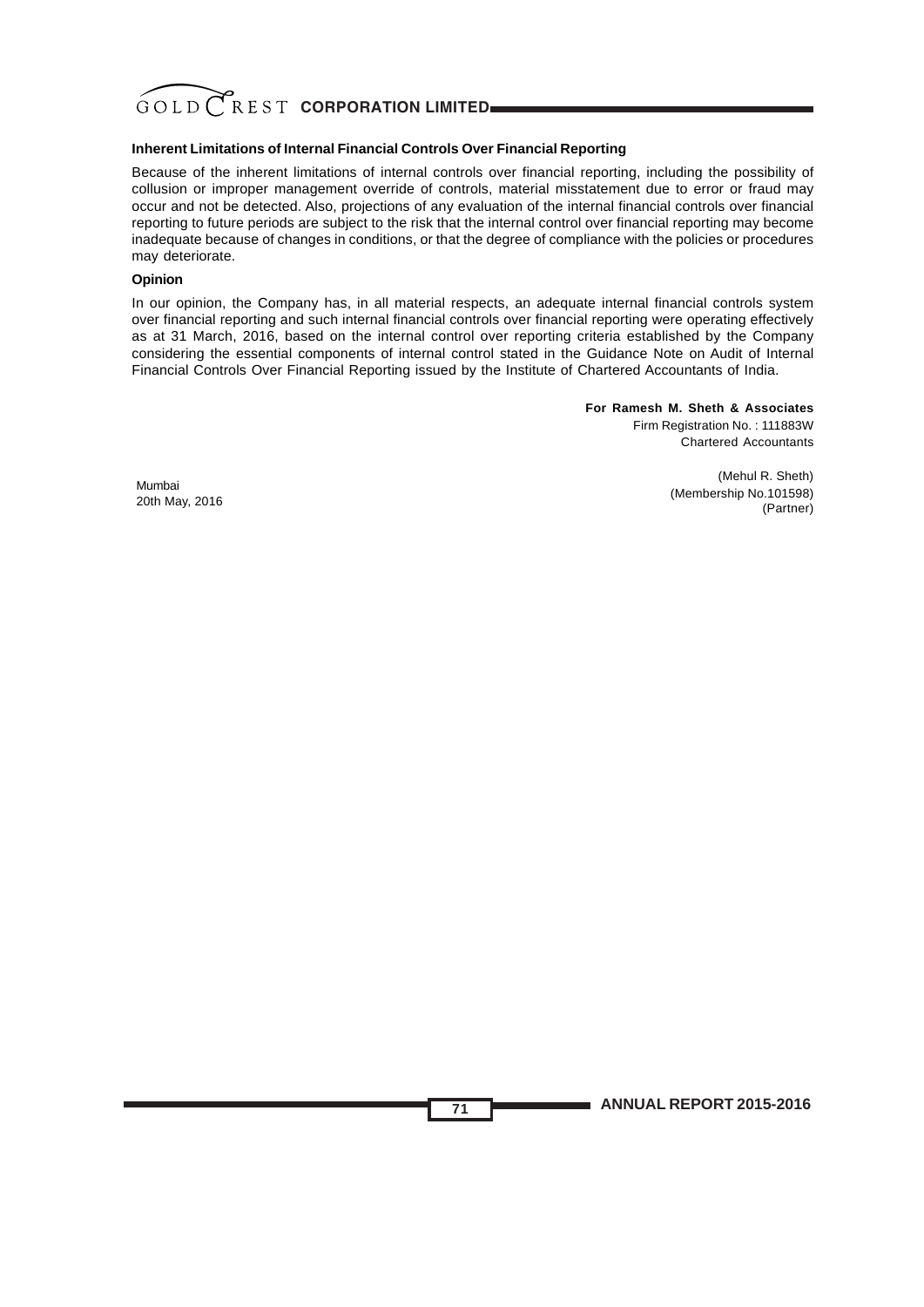# GOLD CREST CORPORATION LIMITED

## **Balancesheet as on 31st March 2016 - Consolidated**

|    |               | <b>Particulars</b>                       | Note<br>No.    | As at<br>31st March, 2016 | As at<br>31st March, 2015 |
|----|---------------|------------------------------------------|----------------|---------------------------|---------------------------|
|    |               |                                          |                | ₹.                        | ₹.                        |
| L. |               | <b>Equity And Liabilities</b>            |                |                           |                           |
| 1) |               | Shareholders' Funds                      |                |                           |                           |
|    | A)            | <b>Share Capital</b>                     | 2              | 75,567,600                | 75,567,600                |
|    | B)            | Reserves & Surplus                       | 3              | 433,198,026               | 361,234,282               |
| 2) |               | Non - Current Liabilities                |                |                           |                           |
|    | A)            | <b>Deferred Tax Liabilities</b>          | 4              |                           | 3,208,082                 |
|    | B)            | Other Long Term Liabilities              | 5              | 47,789,907                | 46,455,014                |
|    | C)            | Long - term Provisions                   | 6              | 3,825,973                 | 3,206,630                 |
| 3) |               | <b>Current Liabilities</b>               |                |                           |                           |
|    | A)            | <b>Trade Payables</b>                    | $\overline{7}$ | 943,397                   | 3,730,019                 |
|    | B)            | <b>Other Current Liabilities</b>         | 8              | 2,144,603                 | 393,596                   |
|    | C)            | Short - term Provisions                  | 9              | 1,005,735                 | 11,975,259                |
|    | <b>TOTAL</b>  |                                          |                | 564,475,241               | 505,770,480               |
| Ш. | <b>Assets</b> |                                          |                |                           |                           |
|    | 1)            | Non - Current Assets                     |                |                           |                           |
|    | A)            | <b>Fixed Assets</b>                      | 10             |                           |                           |
|    |               | <b>Tangible Assets</b><br>$\blacksquare$ |                | 228,999,957               | 242,468,162               |
|    | B)            | Non - Current Investments                | 11             | 18,596,239                | 13,599,705                |
|    | C)            | Deferred Tax Assets                      | 12             | 716,921                   |                           |
|    | D)            | Long - term Loans And Advances           | 13             | 63,673,379                | 25,905,133                |
|    | E)            | Other Non - Currents Assets              | 14             | 145,276                   | 3,3353                    |
|    | 2)            | <b>Current Assets</b>                    |                |                           |                           |
|    | A)            | Inventories                              | 15             | 228,102,395               | 156,400,606               |
|    | B)            | <b>Trade Receivables</b>                 | 16             | 4,854,941                 | 6,427,272                 |
|    | C)            | Cash And Cash Equivalent                 | 17             | 16,753,858                | 20,460,100                |
|    | D)            | Short - term Loans And Advances          | 18             | 2,632,273                 | 40,476,150                |
|    | <b>TOTAL</b>  |                                          |                | 564,475,241               | 505,770,480               |

See Accompanying Notes To The Financial Statements

 **For and behalf of the Board**

| For Ramesh M. Sheth & Associate<br>Firm Registration No.: 111883W | DIN: 00170536          | Tushar T. Tanna - Chairman Anupa Tanna Shah - Managing Director<br>DIN: 01587901 |
|-------------------------------------------------------------------|------------------------|----------------------------------------------------------------------------------|
| <b>Chartered Accountants</b>                                      |                        |                                                                                  |
| Mehul R. Sheth<br>(Partner)<br>Membership No.101598               | Manish S. Chheda - CFO | Marisa M. Gonsalves- Company Secretary<br>Membership No.38087                    |
| Mumbai<br>20th May, 2016.                                         |                        |                                                                                  |
|                                                                   | 72                     | <b>ANNUAL REPORT 2015-2016</b>                                                   |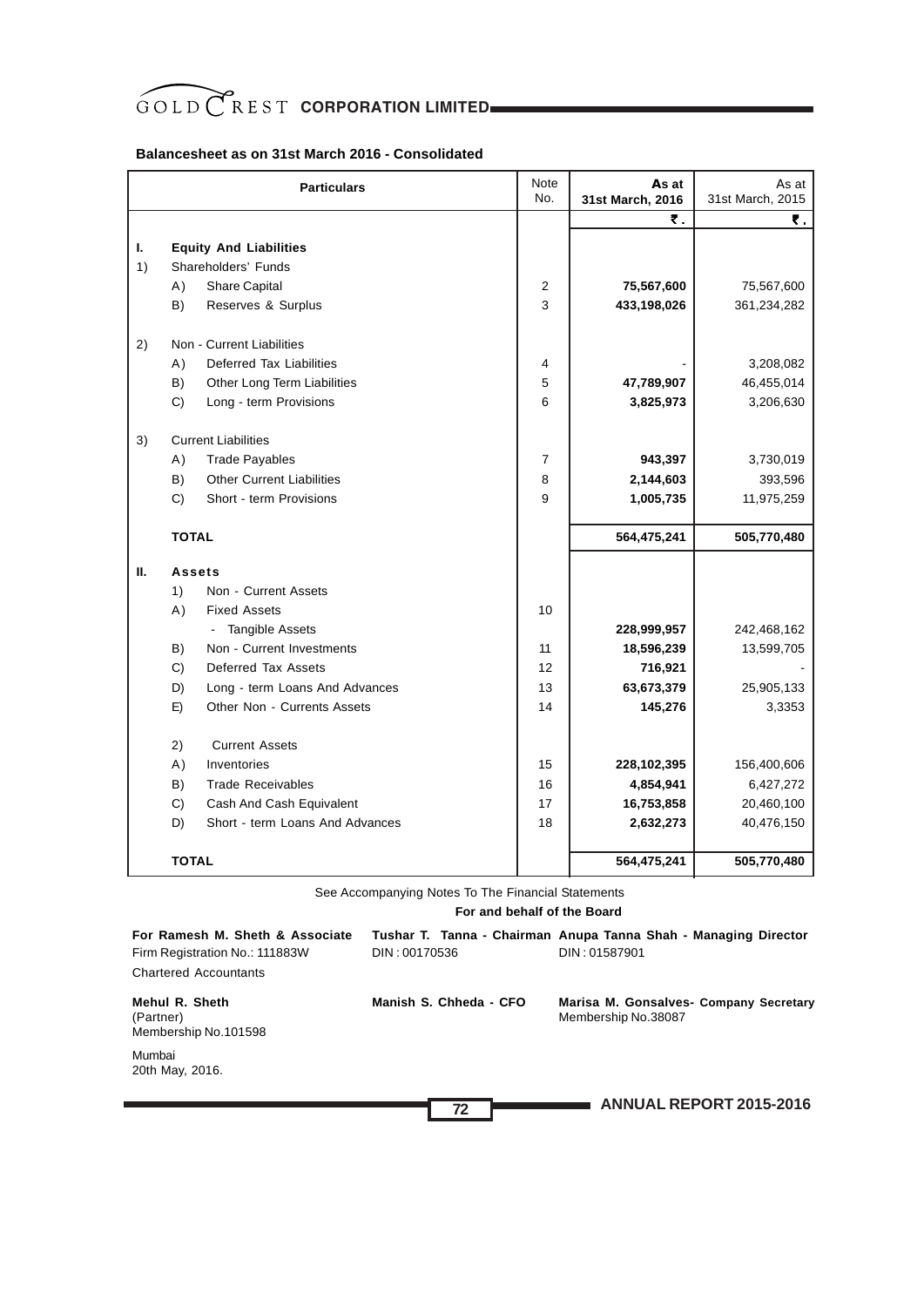

# **Statement of Profit & Loss for the Year Ended 31st March, 2016 - Consolidated**

|       | <b>Particulars</b>                                                                                 | <b>Note</b><br>No.          | For the<br><b>Year Ended</b><br>as on<br>31st March, 2016 | For the<br>Year Ended<br>as on<br>31st March, 2015 |
|-------|----------------------------------------------------------------------------------------------------|-----------------------------|-----------------------------------------------------------|----------------------------------------------------|
|       |                                                                                                    |                             | ₹.                                                        | ₹.                                                 |
| L.    | <b>Revenue From Operations</b>                                                                     | 19                          | 76,047,208                                                | 287,042,800                                        |
| II.   | <b>Other Operating Revenue</b>                                                                     |                             | 117,608,946                                               | 57,433,394                                         |
| III.  | Other Income                                                                                       | 20                          | 37,463,941                                                | 5,383,302                                          |
| Ш.    | Total Revenue (I + II)                                                                             |                             | 231,120,094                                               | 349,859,495                                        |
| IV.   | <b>Expenses:</b>                                                                                   |                             |                                                           |                                                    |
|       | Cost of Raw Materials Consumed<br>a)                                                               |                             |                                                           |                                                    |
|       | b)<br>Purchases of Stock - in - Trade                                                              | 21                          | 88,244,704                                                | 142,587,327                                        |
|       | Changes in Inventories of Finished Goods,<br>c)                                                    | 22                          |                                                           |                                                    |
|       | Work - in - Progress and Stock - in -Trade                                                         |                             | 103,788                                                   | 112,389,434                                        |
|       | <b>Employee Benefits Expense</b><br>d)                                                             | 23                          | 11,131,858                                                | 8,529,827                                          |
|       | <b>Finance Costs</b><br>e)                                                                         | 24                          | 7,948                                                     | 488,938                                            |
|       | f)<br>Depreciation and Amortization Expense                                                        |                             | 3,970,998                                                 | 3,735,734                                          |
|       | Diminushing in value of stock of securities<br>g)                                                  |                             | 1,273,463                                                 | 2,043,964                                          |
|       | Loss on Sale of Fixed Assets<br>h)                                                                 |                             |                                                           |                                                    |
|       | Other Expenses<br>i).                                                                              | 25                          | 25,613,305                                                | 37,547,753                                         |
|       | <b>Total Expenses</b>                                                                              |                             | 130,346,063                                               | 307,322,976                                        |
| v.    | Profit Before Exceptional and Extraordinary                                                        |                             |                                                           |                                                    |
|       | Items and Tax                                                                                      | $(III-IV)$                  | 100,774,030                                               | 42,536,519                                         |
| VI.   | <b>Exceptional Items</b>                                                                           |                             |                                                           |                                                    |
| VII.  | Profits Before Extraordinary Items and Tax                                                         | $(V-VI)$                    | 100,774,030                                               | 42,536,519                                         |
|       | VIII. Extraordinary Items                                                                          |                             |                                                           |                                                    |
| IX.   | Profit Before Tax (VII - VIII)                                                                     |                             | 100,774,030                                               | 42,536,519                                         |
| Х.    | Tax Expense:                                                                                       |                             |                                                           |                                                    |
|       | <b>Current Tax</b><br>1)                                                                           |                             | 20,000,000                                                | 9,000,000                                          |
|       | Deferred Tax<br>2)                                                                                 |                             | (3,925,003)                                               | (4,271,352)                                        |
|       |                                                                                                    |                             | 16,074,997                                                | 4,728,648                                          |
|       |                                                                                                    |                             |                                                           |                                                    |
| XI.   | Profit / (Loss) for the period from Continuing<br>Operations                                       | $(IX-X)$                    | 84,699,033                                                | 37,807,871                                         |
|       |                                                                                                    |                             |                                                           |                                                    |
| XII.  | Profit / (Loss) from Discontinuing Operations                                                      |                             |                                                           |                                                    |
| XIII. | Tax Expense of Discontinuing Operations                                                            |                             |                                                           |                                                    |
|       | XIV. Profit / (Loss) from Discontinuing Operations (After Tax)                                     | $(XII-XIII)$                |                                                           |                                                    |
|       | XV. Profit / (Loss) for the period                                                                 |                             | 84,699,033                                                | 37,807,871                                         |
|       | XVI. Earnings per Equity Share:                                                                    |                             |                                                           |                                                    |
|       | Basic<br>1)                                                                                        |                             | 11.21                                                     | 5.00                                               |
|       | <b>Diluted</b><br>2)                                                                               |                             |                                                           |                                                    |
|       | See Accompanying Notes To The Financial Statements                                                 | For and behalf of the Board |                                                           |                                                    |
|       | For Ramesh M. Sheth & Associate<br>Tushar T. Tanna - Chairman Anupa Tanna Shah - Managing Director |                             |                                                           |                                                    |
|       | DIN: 00170536<br>DIN: 01587901<br>Firm Registration No.: 111883W                                   |                             |                                                           |                                                    |

Membership No.101598 Membership No.38087 (Partner)

Chartered Accountants

**Mehul R. Sheth Manish S. Chheda - CFO Marisa M. Gonsalves - Company Secretary**

| Mumbai<br>20th May, 2016. |           |                  |
|---------------------------|-----------|------------------|
|                           | 72<br>- 9 | <b>ANNUAL RE</b> |

**ANNUAL REPORT 2015-2016**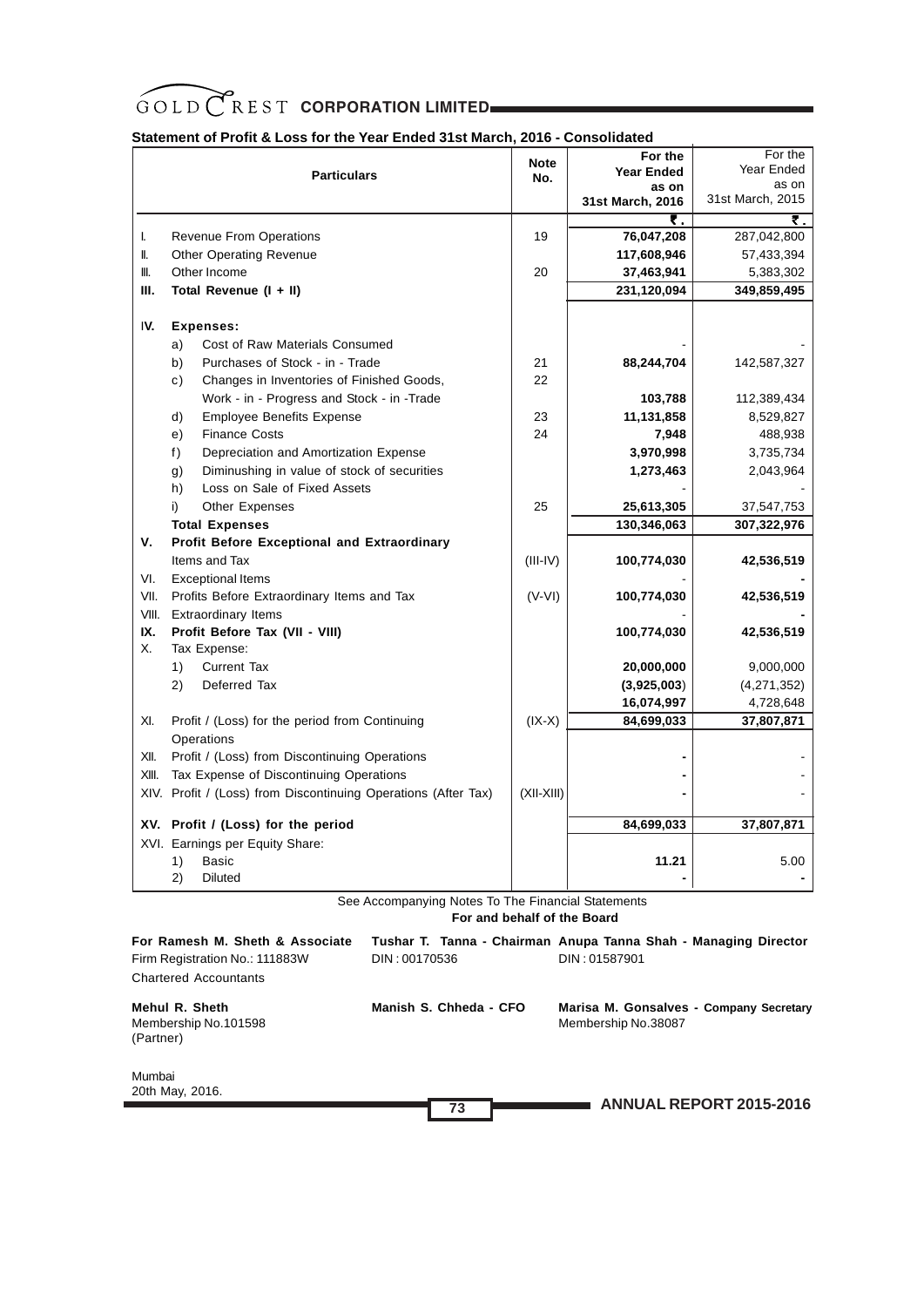## **Cash Flow Statement for the Year Ended 31St March 2016 - Consolidated**

| Note |                                                                                           | As at                        | As at                     |
|------|-------------------------------------------------------------------------------------------|------------------------------|---------------------------|
| No.  | <b>PARTICULARS</b>                                                                        | 31st March, 2016             | 31st March, 2015          |
| A)   | <b>CASH FLOW FROM OPERATING ACTIVITIES</b>                                                | ₹.                           | ₹.                        |
|      | Net Profit before tax                                                                     | 100,774,030                  | 2,536,520                 |
|      | Add:                                                                                      |                              |                           |
|      | Financial expenses                                                                        | 7,948                        | 488,938                   |
|      | Depreciation                                                                              | 3,970,998                    | 3,735,734                 |
|      | Interest Received                                                                         | (3, 166, 235)                | (2, 410, 818)             |
|      | Dividend Received                                                                         | (6, 244, 627)                | (2,474,748)               |
|      | <b>Deputation Charges Received</b>                                                        |                              | (495,600)                 |
|      | Sundry Creditors written back                                                             | (179)                        | (1,000)                   |
|      | Diminishing Value of Stocks                                                               | 1,272,043,964                |                           |
|      | Provision for Gratuity                                                                    | 229,734                      | 236,538                   |
|      | <b>Operating Profit before Working Capital changes</b>                                    | 968,454                      | 3,659,530                 |
|      | Add:                                                                                      |                              |                           |
|      | <b>Changes in Current Assets</b>                                                          | (71, 402)                    | 72,901,700                |
|      | <b>Changes in Current Liabilities</b>                                                     | (1,035,615)                  | (4,214,753)               |
|      | Cash generated from operations                                                            | (72, 438, 541)<br>24,406,593 | 68,686,947<br>112,346,477 |
|      | Net cash before Extra ordinary Items                                                      | 24,406,593                   | 112,346,477               |
|      | Add: Income Tax Refund of earlier year(Net)                                               |                              |                           |
|      | Less: Taxes paid                                                                          | (20, 413, 019)               | (9,547,807)               |
|      | Net cash flow from operating activities (A)                                               | 3,993,573                    | 102,798,670               |
| B)   | <b>CASH FLOW FROM INVESTING ACTIVITIES</b>                                                |                              |                           |
|      | Purchase of fixed assets                                                                  | (2, 126, 408)                | (3,255,840)               |
|      | Sale of non current Investments                                                           | (4,996,534)                  | 44,864                    |
|      | Sale of Fixed Assets                                                                      | 11,623,617                   |                           |
|      | (Purchase)/Sale of current investment                                                     |                              |                           |
|      | <b>Deputation Charges</b>                                                                 |                              | 495,600                   |
|      | Sundry Creditors written back                                                             | 179                          | 1,000                     |
|      | Interest received                                                                         | 3,166,235                    | 2,410,818                 |
|      | Changes in other non current assets                                                       | (111, 923)                   | 27,646                    |
|      | Dividend received                                                                         | 6,244,627                    | 2,474,749                 |
| C)   | Net cash flow from investing activities (B)<br><b>CASH FLOW FROM FINANCING ACTIVITIES</b> | 13,799,792                   | 2,198,837                 |
|      | Financial expenses                                                                        | (7,948)                      | (488, 938)                |
|      | Decrease in Long Term Borrowings                                                          | 397,724                      | (1,500,000)               |
|      | (Increase)/Decrease in long term Loans and Advances                                       | (37,768,246)                 | 10,154,476                |
|      | Increase/(Decrease) in short term borrowings                                              | (11, 930, 664)               | (76, 296, 202)            |
|      | (Increase)/Decrease in short term Loans & Advances                                        | 37,843,877                   | (36, 435, 267)            |
|      | Amount Recoverable / (Payable) from / to other                                            |                              | (3, 119, 952)             |
|      | Receipt/(Payment) of security deposits -                                                  |                              |                           |
|      | other long term liabilities                                                               | 1,334,894                    | 5,789,502                 |
|      | Dividend paid (Including Dividend Tax)                                                    | (11, 369, 244)               | (8,782,655)               |
|      | Net cash from financing activities<br>(C)                                                 | (21, 499, 607)               | (110, 679, 036)           |
|      | Net increase /(decrease) in cash &                                                        |                              |                           |
|      | cash equivalents (A+B+C)                                                                  | (3,706,242)                  | (5,681,531)               |
|      | Cash & Cash equivalents as at year begining                                               | 20,460,100                   | 26,141,631                |
|      | Cash & Cash equivalents as at year closing                                                | 16,753,858                   | 20,460,100                |
|      | Net increase/(decrease) as disclosed above                                                | (3,706,242)                  | (5,681,531)               |

*Figures in brackets indicate outflow*

Note : The above Cash Flow Statement has been prepared under the indirect method as set out in the Accounting Standard 3 on Cash Flow Statements prescribed under the Companies Act, 2013.

#### **ANNUAL REPORT 2015-2016 For and behalf of the Board For Ramesh M. Sheth & Associate Tushar T. Tanna - Chairman Anupa Tanna Shah - Managing Director** Firm Registration No.: 111883W Chartered Accountants **Mehul R. Sheth Manish S. Chheda - CFO Marisa M. Gonsalves - Company Secretary**<br>Membership No. 101598 Membership No. 38087 Membership No.101598 (Partner) Mumbai 20th May, 2016. **74**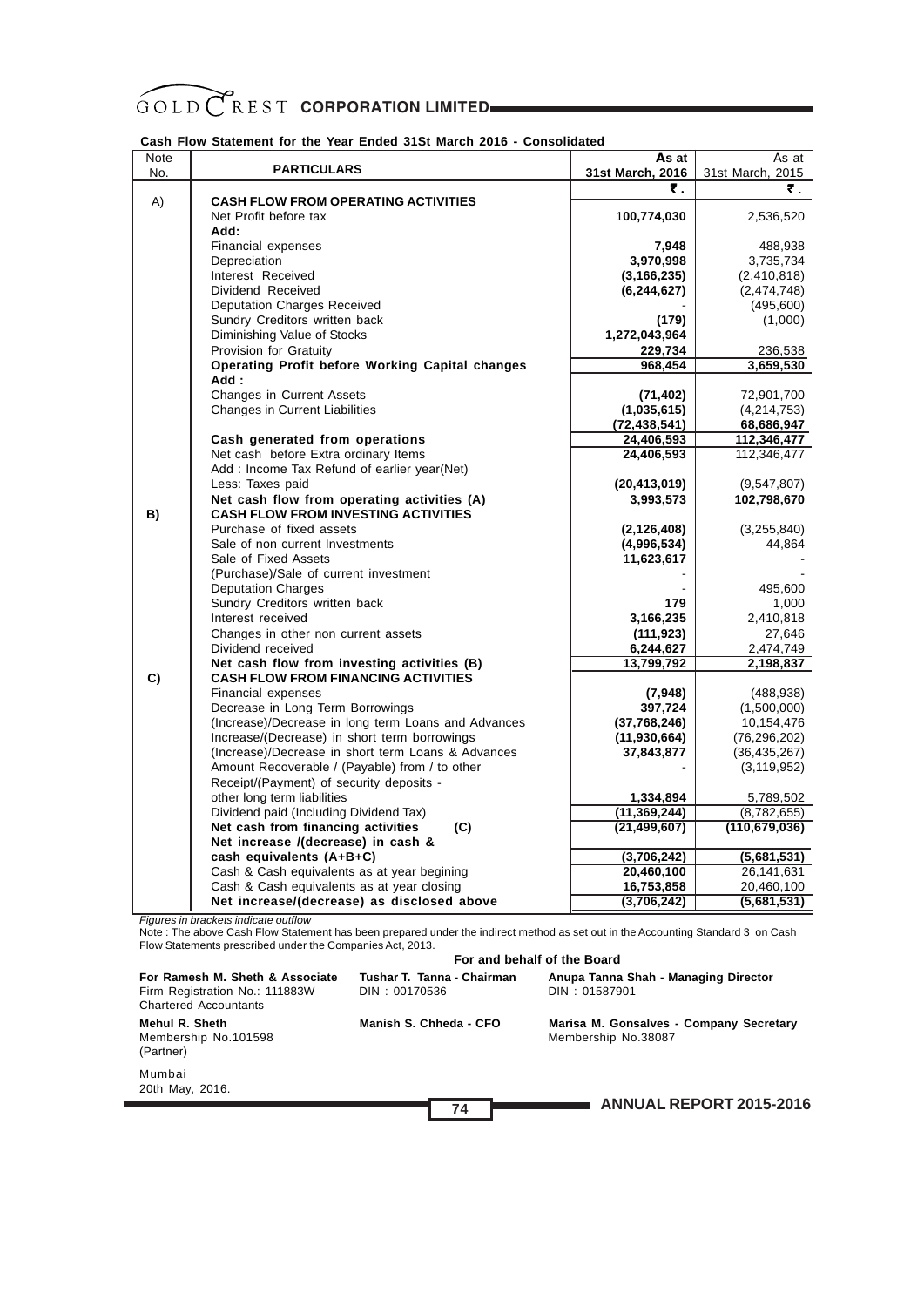# **NOTE - 1 STATEMENT OF SIGNIFICANT ACCOUNTING POLICIES - CONSOLIDATED**

1.1 Basis of Preparation of Financial Statements :

These financial statements have been prepared on the accrual basis of accounting, under the historical cost convention and in accordance with the Companies Act, 1956 and the applicable Accounting Standards ("AS") issued by the Institute of Chartered Accountants of India ("ICAI").

1.2 Fixed Assets :

Cost of fixed assets comprises of purchase price, duties, levies and any directly attributable cost of bringing the asset to its working condition for the intended use. Borrowing costs related to the acquisition or construction of the qualifying fixed assets for the period up to the completion of their acquisition or construction are included in the book value of the assets and free hold land acquired by Goldcrest Habitats Private Limited (100% subsidiary) at Alibaug.

1.3 Depreciation :

Depreciation on assets is provided at the rates and in the manner prescribed in Schedule II to the Companies Act, 2013.

1.4 Valuation of Investments :

Investments that are readily realizable and intended to be held for less than 1 year are classified as Current Investment. Current Investments are carried at lower of cost and fair value.

Long-term investments are stated at cost less amount written off, where there is a permanent diminution in value.

1.5 Valuation of Inventories :

Inventories are valued at lower of cost or net realizable value. The cost includes direct expenses incurred for bringing the goods to its present location.

1.6 Retirement benefits :

The present liability for the future payment of gratuity to employees has been provided by the Company as per actuary valuation.

1.7 Revenue Recognition :

The company is in the business of trading in commodity whereby, sales are recognized when goods are supplied and are recorded net of rebates and sales tax.

Expenses are recognized on accrual basis and provisions are made for all known losses and expenses.

Dividend income is recognized when the right to receive Dividend is established. Interest income is recognized on the time proportion method. All other income is recognized as and when due.

1.8 Deferred Taxation :

Income tax expense comprises of current tax and deferred tax charge or credit. Current tax is the amount of income tax determined to be payable or recoverable in respect of the taxable income or loss for a period made in accordance with the Income Tax Act, 1961.

Deferred tax charge or credit and the corresponding deferred tax liability and assets are recognized using the tax rates that have been enacted on the balance sheet date.

In accordance with Accounting Standard 22 – Accounting for Taxes on Income, issued by the Institute of Chartered Accountants of India, the deferred tax liability for timing differences between book and tax profits occurs when there are actual taxable profits for the year.

Timing difference are the differences between the taxable income and accounting income for a period that originate in one period and has the potential of reversal in one or more subsequent periods. Deferred tax assets arising from unabsorbed depreciation or carry forward losses are recognized only if there is virtual certainty of realization of such amounts. Others are recognized only to the extent there is reasonable certainty of realization on the future. They are reviewed at each balance sheet date to reassess the realisability.

#### 1.9 Segment Reporting

The company is dealing in four types of business activities consisting of Share Trading Operations, Commodity Operations, Operations & Maintenance of Software Development Park and Others. Hence Segment is identified business activity wise as per Accounting Standard 17 on Segment Reporting.

**ANNUAL REPORT 2015-2016**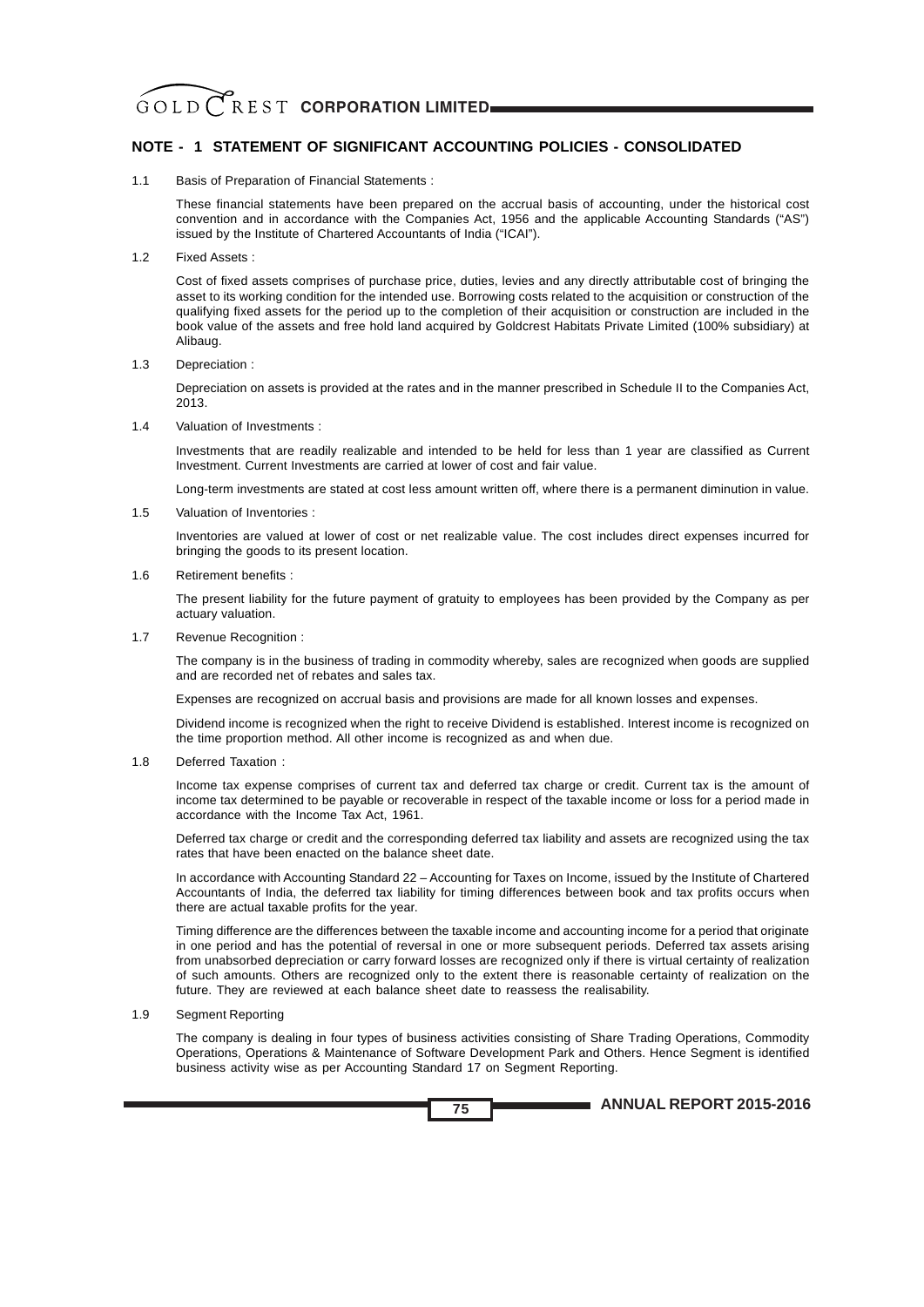| <b>PARTICULARS</b>                          | As at<br>31st MarcH, 2016 | As at<br>31st MarcH, 2015 |
|---------------------------------------------|---------------------------|---------------------------|
|                                             | ₹.                        | ₹.                        |
| NOTE - 2                                    |                           |                           |
| <b>SHARE CAPITAL</b>                        |                           |                           |
| <b>AUTHORISED SHARE CAPITAL</b>             |                           |                           |
| 1,01,00,000 Equity Shares of ₹.10/- each    | 101,000,000               | 101,000,000               |
| 10,00,000 Preference Shares of ₹.100/- each | 100,000,000               | 100,000,000               |
|                                             | 201,000,000               | 201,000,00                |
| <b>ISSUED, SUBSCRIBED AND FULLY PAID-UP</b> |                           |                           |
| 75,56,760 (Previous Year 75,56,760)         |                           |                           |
| Equity Shares of ₹.10/- each                | 75,567,600                | 75,567,600                |
|                                             | 75,567,600                | 75,567,600                |

### **Notes forming part of the Financial Statements**

**2.1 Reconciliation of number of Equity Shares outstanding at the beginning and at the end of the reporting period**

| At the beginning of the period            | As at 31st March, 2016 |                                | As at 31st March, 2015 |                          |
|-------------------------------------------|------------------------|--------------------------------|------------------------|--------------------------|
|                                           | No. of Shares          | Amount in $\bar{\mathbf{z}}$ . | No. of Shares          | Amount in $\bar{\tau}$ . |
| At the beginning of the period            | 7556760                | 75,567,600                     | 7556760                | 75,567,600               |
| <b>Issued During the Period</b>           | $\sim$                 |                                |                        |                          |
| Redeemed or bought back during the period | $\blacksquare$         |                                |                        |                          |
| Outstanding at end of the period          | 7556760                | 75,567,600                     | 7556760                | 75,567,600               |

#### **2.2 Details of shareholders holding more than 5% of the shares in the company**

| <b>Name of Shareholders</b>                                                                   | Type of. Shares                      | As at 31st March, 2016 |              | As at 31st March, 2015 |              |  |
|-----------------------------------------------------------------------------------------------|--------------------------------------|------------------------|--------------|------------------------|--------------|--|
|                                                                                               |                                      | No. of Shares          | % of Holding | No. of Shares          | % of Holding |  |
| MR. TULSIDAS J TANNA                                                                          | Equity (PAR VALUE AT<br>₹.10/- each) | 1791983                | 23.71        | 1791983                | 23.71        |  |
| MR. TUSHAR T TANNA<br>(Shares on behalf of<br>M/s. "Goldcrest Exports"<br>[Partnership Firm]) | Equity (PAR VALUE AT<br>₹.10/- each) | 418                    |              | 418                    |              |  |
| MRS. ANUPA TANNA SHAH                                                                         | Equity (PAR VALUE AT<br>₹.10/- each) | 1220868                | 16.16        | 220868                 | 16.16        |  |
| M/S. GOLDCREST SECURITIES<br>& COMMODITIES PVT. LTD                                           | Equity (PAR VALUE AT<br>₹.10/- each) | 2216113                | 29.33        | 2216113                | 29.33        |  |
| MR. VIRESH KOTHARI                                                                            | Equity (PAR VALUE AT<br>₹.10/- each) | 532435                 | 7.04         | 891435                 | 11.79        |  |

#### **2.3. Rights, preferences and restrictions**

The Company has two classes of shares referred to as Equity Shares and preference shares having par value of  $\bar{\tau}$ .10/ - each and ₹.100/- each respectively. The Company has only issued Equity Shares. Each holder of Equity Shares is entitled to one vote per share.

Dividends, if any, is declared and paid in Indian rupees. The dividend, if any, proposed by the Board of Directors is subject to the approval of the shareholders in the ensuing Annual General Meeting.

In the event of liquidation of the Company, the holders of equity shares will be entitled to receive any of the remaining assets of the Company, after distribution of all preferential amounts. The distribution will be in proportion to the number of equity shares held by the shareholders.

**76**

**ANNUAL REPORT 2015-2016**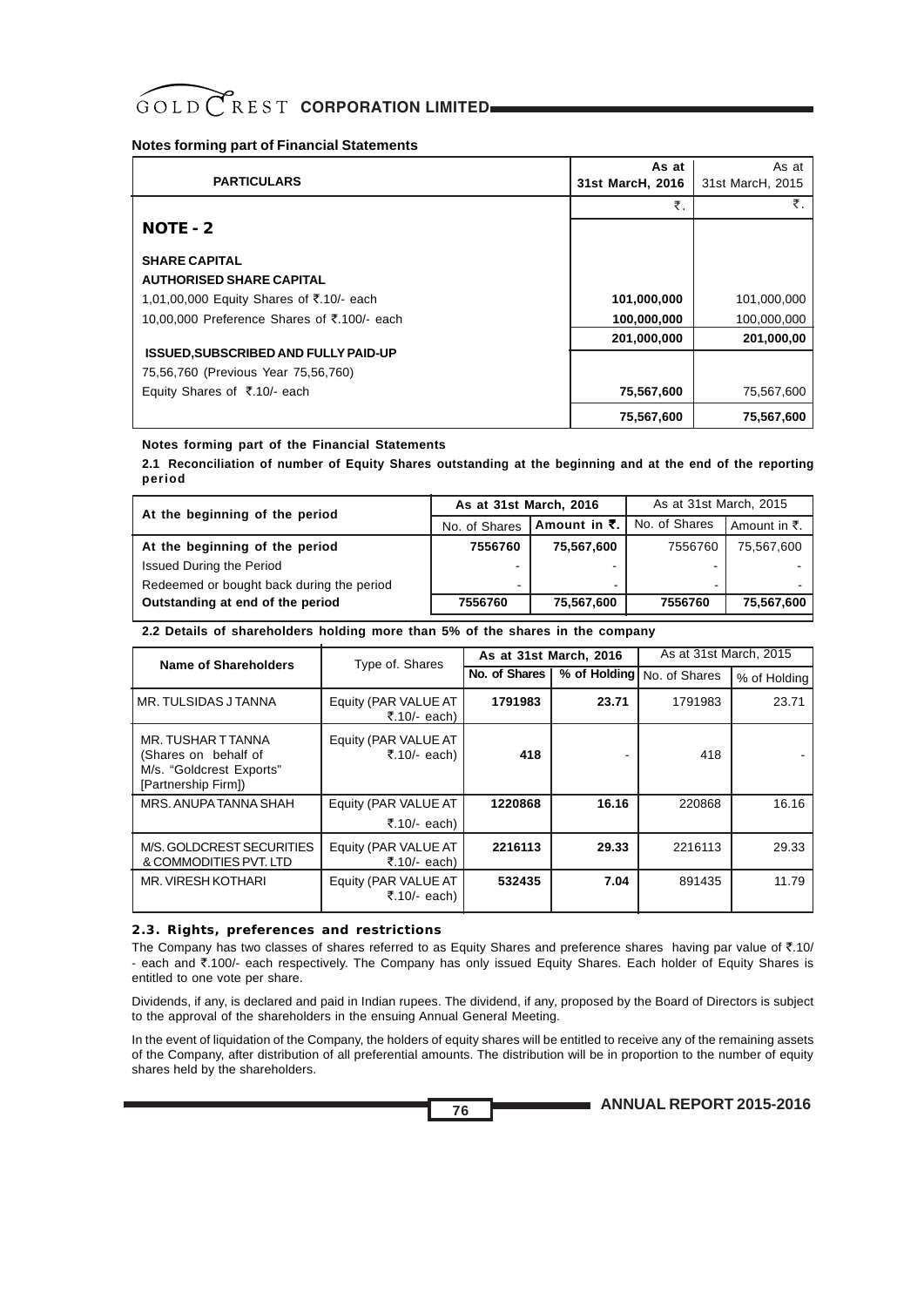|        | <b>PARTICULARS</b>                                                                           | As at<br>31st March, 2016 | As at<br>31st March, 2015 |
|--------|----------------------------------------------------------------------------------------------|---------------------------|---------------------------|
|        |                                                                                              | ₹.                        | ₹.                        |
| NOTE-3 |                                                                                              |                           |                           |
|        | <b>RESERVES &amp; SURPLUS</b>                                                                |                           |                           |
| (A)    | <b>Capital Reserves</b>                                                                      |                           |                           |
|        | As per last balance sheet                                                                    | 9,578,375                 | 9,578,375                 |
|        | Add / less: Adjustments                                                                      |                           |                           |
|        | Sub Total of (A) at the end of the year                                                      | 9,578,375                 | 9,578,375                 |
| (B)    | <b>Share Premium Account</b>                                                                 |                           |                           |
|        | As per last balance sheet                                                                    | 173,777,193               | 173,777,193               |
|        | Add: On issue of shares                                                                      |                           |                           |
|        | Sub Total of (B) at the end of the year                                                      | 173,777,193               | 173,777,193               |
|        | <b>General Reserves</b>                                                                      |                           |                           |
| (C)    | As per last balance sheet                                                                    | 27,900,000                | 27,900,000                |
|        | Add: Transfer from General Reserve                                                           |                           |                           |
|        | Sub Total of (C) at the end of the year                                                      | 27,900,000                | 27,900,000                |
|        |                                                                                              |                           |                           |
| (D)    | Surplus in Statement of Profit and Loss                                                      |                           |                           |
|        | As per last Balance Sheet                                                                    | 149,978,713               | 128,276,047               |
|        | Add: Profit for the year                                                                     | 84,699,033                | 37,807,871                |
|        | Less: Assets with no usefull life                                                            |                           | 506,782                   |
|        | Add :Amount Recoverable / (Payable) from / to other<br>beneficiary of Goldcrest Realty Trust |                           | (3, 119, 952)             |
|        | Sub Total of (D) at the end of the year                                                      | 234,677,747               | 162,457,184               |
|        | Add/(Less) : Excess Depreciation of earlier year W/Off                                       |                           |                           |
|        | Opening Loss of Goldcrest Habitats Pvt. Ltd.                                                 |                           |                           |
|        | Short / Excess Tax W.back/ W.Off.                                                            | (26, 386)                 | (1, 109, 227)             |
|        | Income Tax of A.Y.2011-12 of GTML                                                            | (1,459,219)               |                           |
|        | Wealth Tax of Previous Years from A.Y.2011-12 to A.Y.2015-16                                 | (45, 869)                 |                           |
|        | Income Tax Refund of GRT for A.Y.2013-14                                                     | 165,430                   |                           |
|        | Interim Dividend on shares                                                                   | (9,445,950)               |                           |
|        | <b>Proposed Dividend</b>                                                                     |                           | (9,445,950)               |
|        | Tax on Dividend                                                                              | (1,923,294)               | (1,923,294)               |
|        | Surplus in Statement of Profit and Loss                                                      | 221,942,458               | 149,978,713               |
|        | Total of $(A)+(B)+(C)+(D)$                                                                   | 433,198,026               | 361,234,281               |
|        |                                                                                              |                           |                           |
|        | <b>NOTE-4</b>                                                                                |                           |                           |
|        | DEFERRED TAX LIABILITY                                                                       |                           |                           |
|        | Deferred Tax Liability                                                                       |                           |                           |
|        | On account of depreciation and gratuity:                                                     |                           |                           |
|        | Opening deferred tax liability                                                               |                           | 7,479,434                 |
|        | Add : On account of depreciation and gratuity                                                |                           | (4,271,352)               |
| Total  |                                                                                              |                           | 3,208,082                 |

**ANNUAL REPORT 2015-2016**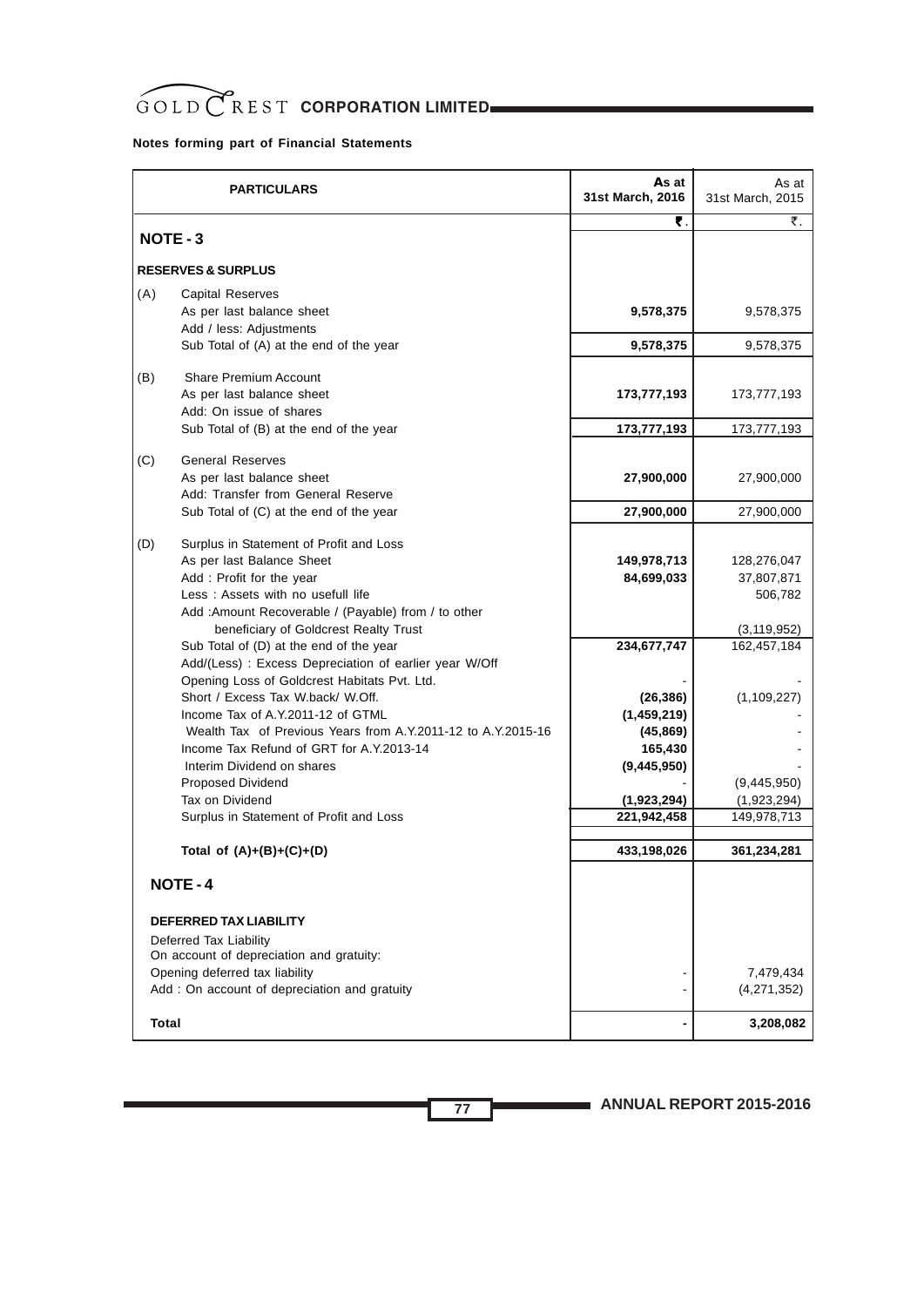

| <b>PARTICULARS</b>                                                                                                                                               | As at<br>31st March, 2016 | As at<br>31st March, 2015 |
|------------------------------------------------------------------------------------------------------------------------------------------------------------------|---------------------------|---------------------------|
|                                                                                                                                                                  | ₹.                        | ₹.                        |
| NOTE-5                                                                                                                                                           |                           |                           |
| <b>OTHER LONG TERM LIABILITIES</b><br>(Unsecured Considered Goods)<br>(a) Security<br>(Refundable Deposit Received from tenants of<br>Panchsheel Techpark, Pune) | 45,601,310                | 45,601,310                |
| (b) Other Liabilities<br>(c) Unclaimed Dividends                                                                                                                 | 26,083<br>2,162,514       | 26,083<br>827,621         |
| Total                                                                                                                                                            | 47,789,907                | 46,455,014                |
| NOTE-6                                                                                                                                                           |                           |                           |
| <b>LONG TERM PROVISIONS</b><br>Provision for Employee Benefit<br>Provision for Income Tax                                                                        | 1,847,620<br>1,978,353    | 1,626,001<br>1,580,629    |
| Total                                                                                                                                                            | 3,825,973                 | 3,206,630                 |
| NOTE-7                                                                                                                                                           |                           |                           |
| <b>TRADE PAYABLES</b>                                                                                                                                            | 943,397                   | 3,730,019                 |
| NOTE-8                                                                                                                                                           |                           |                           |
| <b>Other Current Liabilities</b><br>Duties & Taxes                                                                                                               | 20,807                    | 337,030                   |
| Others:                                                                                                                                                          |                           |                           |
| <b>Related Parties</b><br>Others                                                                                                                                 | 100,000<br>2,023,796      | 56,566                    |
|                                                                                                                                                                  | 2,123,796                 | 56,566                    |
| <b>Total</b>                                                                                                                                                     | 2,144,603                 | 393,596                   |
| NOTE-9                                                                                                                                                           |                           |                           |
| <b>SHORT TERM PROVISIONS</b><br>Provision for Employee Benefit<br>Others:                                                                                        | 52,710                    | 44,595                    |
| Provision for Income Tax (Net)<br>Proposed Dividend on shares                                                                                                    | 953,025                   | 561,420<br>9,445,950      |
| Tax on Dividend                                                                                                                                                  |                           | 1,923,294                 |
| Total                                                                                                                                                            | 1,005,735                 | 11,975,259                |

**ANNUAL REPORT 2015-2016**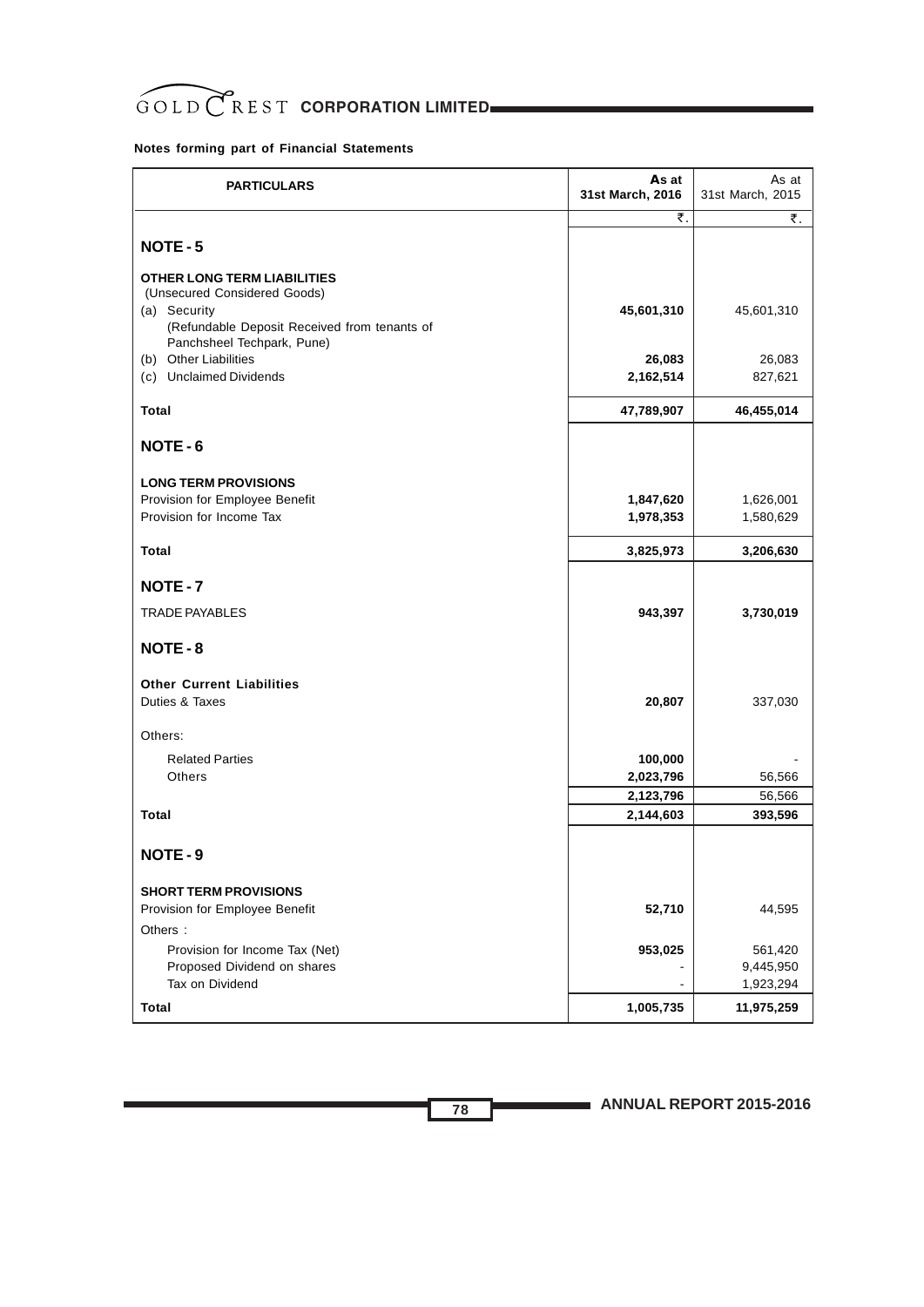As at<br>31-03-2015 161,121,919 74,109,206 134,145 5,530,492 300,240 242,468,162 243,454,840 31-03-2015 Land 74,109,206 - 10,578,071 **63,531,135** - - - - **63,531,135** 74,109,206 Building 361,260,140 - - **361,260,140** 200,138,221 2,699,225 - **202,837,446 158,422,694** 161,121,919 1,272,161 Furniture & Fixtures 521,796 - - **521,796** 387,651 30,296 - **417,947 103,849** 134,145 Vehicles 7,924,009 1,700,000 2,300,000 **7,324,009** 2,393,518 987,156 - **2,126,219 5,197,790** 5,530,492 Computers 423,252 389,408 - **812,660** 423,252 32,023 - **455,275 357,385** - Of0.030 3734,234,234,4234,4234,4234,4234,4250,499,499,590,499,499,499,499,400,499,499,499,497,497,497,499,599,599,599,<br>Project and the set of the set of the set of the set of the set of the set of the set of the set of the **Sub Total 451,907,739 2,126,408 12,878,071 441,156,076 209,439,576 3,951,812 - 212,136,935 228,999,957 242,468,162** Plant & Equipment 3,434,745 - - **3,434,745** 2,162,584 137,553 - **2,300,137 1,134,608** 1,272,161 **Previous Year 448,651,899 3,255,840 - 451,907,739 205,197,060 3,735,734 506,782 209,439,576 242,468,162 243,454,840** Amount in ₹. Amount in ₹. **NETBLOCK GROSS BLOCK AT COST DEPRECIATION AS PER COMPANIES ACT, 2013 NET BLOCK** As at<br>31-03-2016 158,422,694 63,531,135 212,136,935 228,999,957 242,468,162 103,849 **31-03-2016** 1,134,608 357,385 252,497 5,197,790 **Opening +**<br> **Dep** upto<br>
31-03-2016 209,439,576 202,837,446 417,947 2,126,219 3,999,909 455,275 **Opening + 31-03-2016** 2,300,137 DEPRECIATION AS PER COMPANIES ACT, 2013 506,782 l, l, J J Dep.on. Del. Dep. on. Del. Dep During 137,553 30,296 32,023 65,559 2,699,225 987,156 3,951,812 3,735,734 the Year Dep During As at<br>1st Apr, 2015 1st Apr, 2015 423,252 209,439,576 200, 138, 221 2,393,518 2,162,584 387,651 3,934,350 205,197,060 361,260,140 441, 156, 076 451,907,739 **As at 2016** 3,434,745 521,796 7,324,009 **31st March,** 63,531,135 812,660 4,271,590  $31st$ During<br>the Year **Deductions** l, l, l,  $\overline{1}$ J, Deductions the Year 10,578,071 2,300,000 GROSS BLOCK AT COST 12,878,071 Additions<br>during<br>the Year 2,126,408 389,408 1,700,000 37,000 3,255,840 Additions the Year As at<br>1st Apr, 2015 74,109,206 7,924,009 423,252 451,907,739 448,651,899 1st Apr, 2015 361,260,140 3,434,745 521,796 4,234,590 Furniture & Fixtures *aangible* Assets **Tangible Assets** Plant & Equipment **DESCRIPTION** Office Equipment **DESCRIPTION** Previous Year Computers Sub Total Vehicles Building Land

**ANNUAL REPORT 2015-2016 79**

ಓಔಖಇ – ೧೦  $\mathbf{h}$ ಔಖಿಇ – ೧೦

**Fixed Assets**

**Fixed Assets** 

**Schedules forming part of the Accounts**

Schedules forming part of the Accounts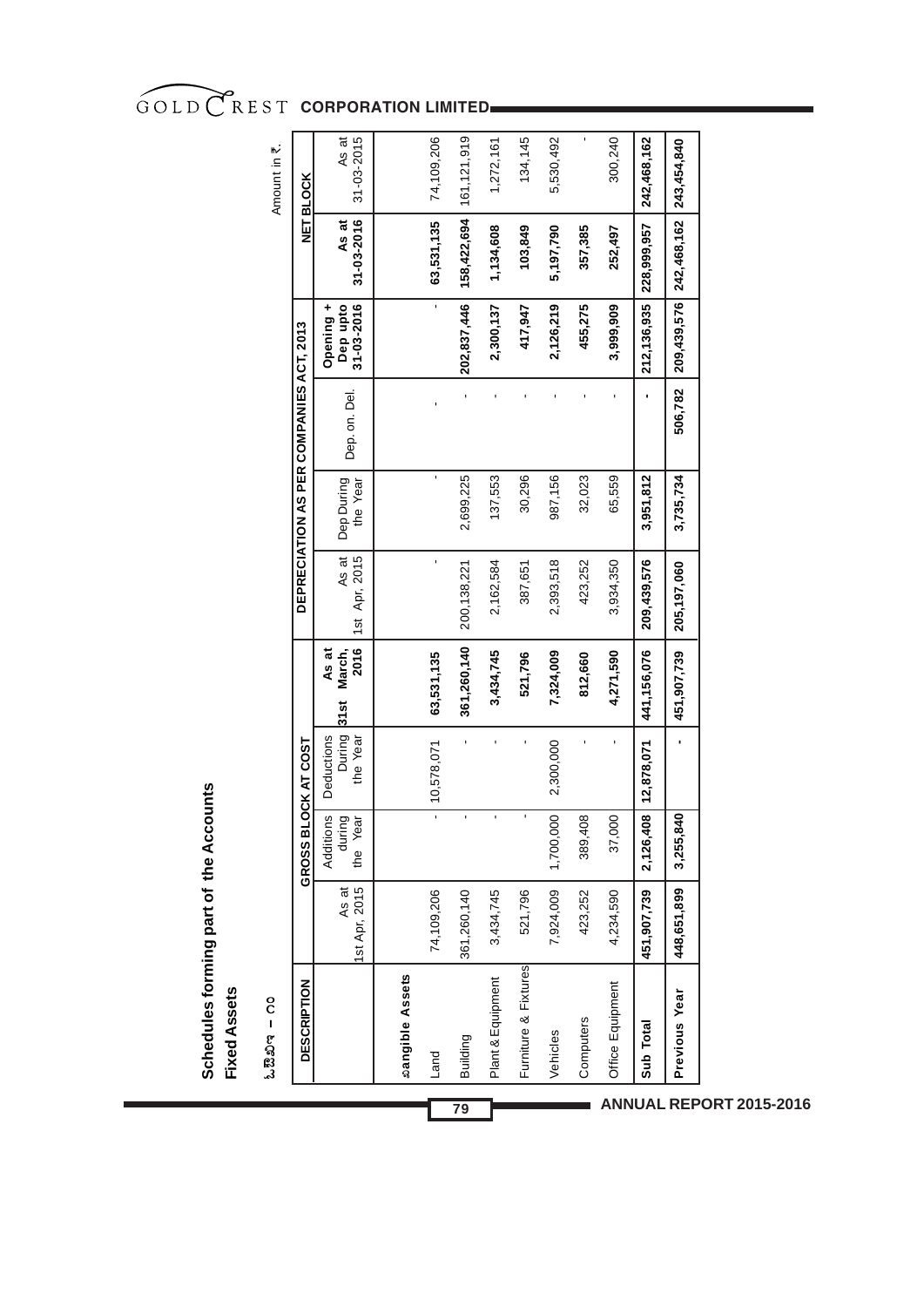# GOLD CREST CORPORATION LIMITED

# **Notes forming part of Financial Statements**

| <b>PARTICULARS</b>                                 | As at<br>31st March, 2016 | As at<br>31st March, 2015 |
|----------------------------------------------------|---------------------------|---------------------------|
|                                                    | ₹.                        | ₹.                        |
| <b>NOTE - 11</b><br><b>Non-Current Investments</b> |                           |                           |
| Unquoted<br>(a)                                    | 1,558,569                 | 1,558,569                 |
| Investment in Govt. Securities<br>(b)              | 5,040,000                 | 40,000                    |
| (c)<br>Other Investments                           | 11,997,670                | 12,001,136                |
| Total                                              | 18,596,239                | 13,599,705                |
|                                                    |                           |                           |
| <b>NOTE - 12</b>                                   |                           |                           |
| DEFERRED TAX LIABILITY (NET)                       |                           |                           |
| Deferred Tax Liability                             |                           |                           |
| On account of depreciation and gratuity:           |                           |                           |
| Opening deferred tax liability                     | 3,208,082                 |                           |
| Less: On account of depreciation and gratuity      | 3,925,003                 |                           |
| <b>Total</b>                                       | 716,921                   |                           |
|                                                    |                           |                           |
| <b>NOTE - 13</b>                                   |                           |                           |
| Long-term Loans and Advances                       |                           |                           |
| Capital Advance<br>(a)                             |                           |                           |
| Secured, considered good                           | 15,000,000                | 15,000,000                |
| Sub - Total                                        | 15,000,000                | 15,000,000                |
|                                                    |                           |                           |
| <b>Security Deposits</b><br>(b)                    |                           |                           |
| Unsecured, considered good                         |                           |                           |
| <b>Related Parties</b>                             | 40,000,000                |                           |
| Others                                             | 907,012                   | 907,012                   |
| Sub - Total                                        | 40,907,012                | 907,012                   |
| Other loans and advances (specify nature)<br>(c)   |                           |                           |
| Unsecured, considered good                         | 7,766,367                 | 9,998,121                 |
| Sub - Total                                        | 7,766,367                 | 9,998,121                 |
| <b>Total</b>                                       | 63,673,379                | 25,905,133                |
|                                                    |                           |                           |
| <b>NOTE - 14</b>                                   |                           |                           |
| <b>Other Non-current Assets</b>                    |                           |                           |
| Accruals<br>(a)                                    |                           |                           |
| Interest accrued on deposits<br>(i)                | 15,208                    | 15,208                    |
| (ii)<br>Interest accrued on investments            | 130,068                   | 18,145                    |
| Total                                              | 145,276                   | 33,353                    |

**ANNUAL REPORT 2015-2016**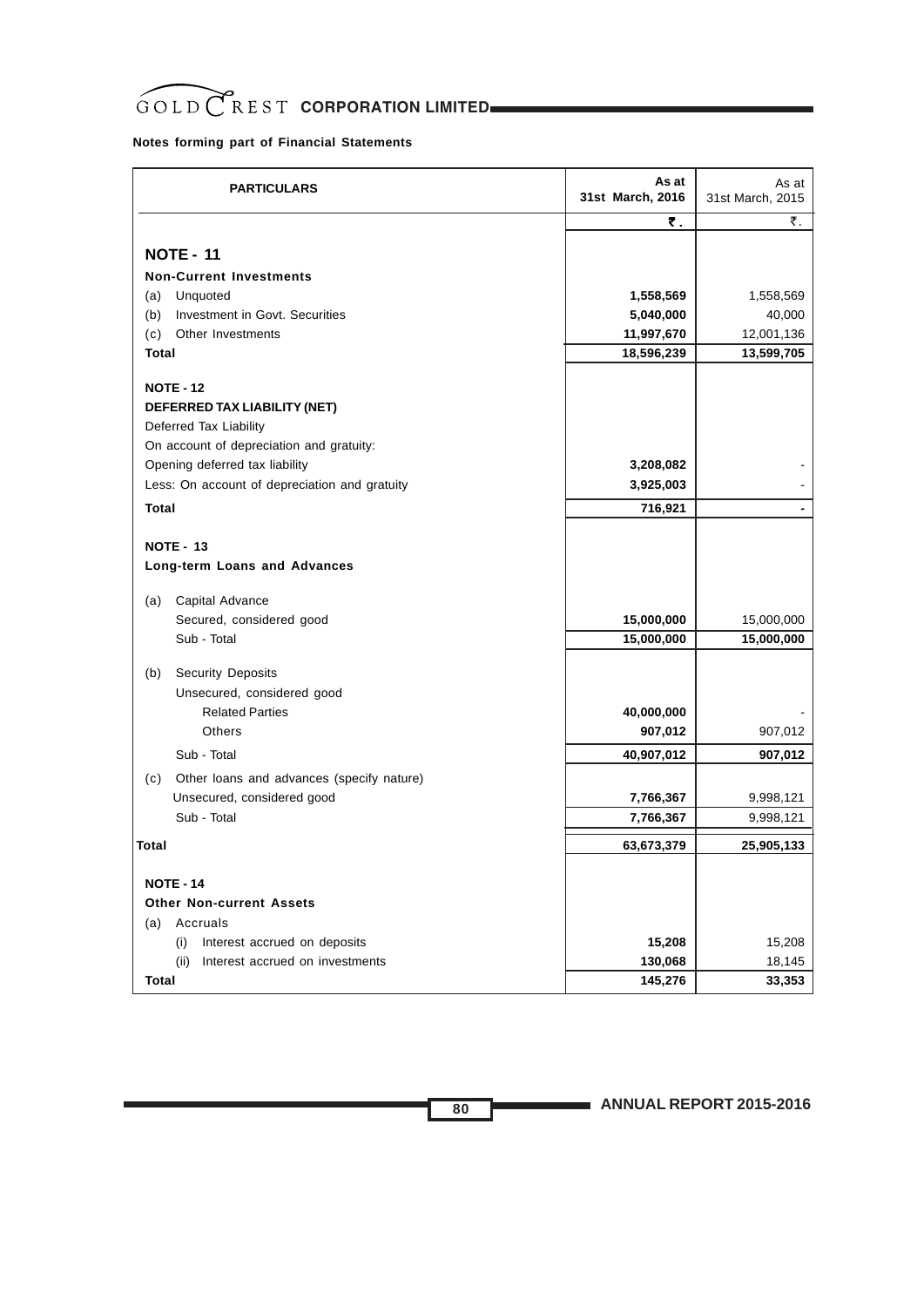| <b>PARTICULARS</b>                                                                                                                                                                                                                                                                                                                                                                        | As at<br>31st March, 2016 | As at<br>31st March, 2015 |
|-------------------------------------------------------------------------------------------------------------------------------------------------------------------------------------------------------------------------------------------------------------------------------------------------------------------------------------------------------------------------------------------|---------------------------|---------------------------|
|                                                                                                                                                                                                                                                                                                                                                                                           | ₹.                        | ₹.                        |
| <b>NOTE - 15</b>                                                                                                                                                                                                                                                                                                                                                                          |                           |                           |
| <b>Inventories</b>                                                                                                                                                                                                                                                                                                                                                                        |                           |                           |
| (Valued at lower of cost or net realisable value,<br>unless otherwise stated)<br><b>Finished Goods</b>                                                                                                                                                                                                                                                                                    | 228,102,395               | 156,400,606               |
| Total                                                                                                                                                                                                                                                                                                                                                                                     | 228,102,395               | 156,400,606               |
|                                                                                                                                                                                                                                                                                                                                                                                           |                           |                           |
| <b>NOTE - 16</b>                                                                                                                                                                                                                                                                                                                                                                          |                           |                           |
| <b>Trade Receivables</b>                                                                                                                                                                                                                                                                                                                                                                  |                           |                           |
| (Unsecured unless otherwise stated)                                                                                                                                                                                                                                                                                                                                                       |                           |                           |
| (Trade receivables outstanding for a period exceeding six months<br>from the date they were due for payment)                                                                                                                                                                                                                                                                              |                           |                           |
| Other Trade receivables                                                                                                                                                                                                                                                                                                                                                                   |                           |                           |
| Unsecured, considered good<br><b>Total</b>                                                                                                                                                                                                                                                                                                                                                | 4,854,941                 | 6,427,272                 |
|                                                                                                                                                                                                                                                                                                                                                                                           | 4,854,941                 | 6,427,272                 |
| <b>NOTE - 17</b><br>Cash & Cash Equivalent<br>(i)                                                                                                                                                                                                                                                                                                                                         |                           |                           |
| <b>Balances with Scheduled Banks</b><br>a)                                                                                                                                                                                                                                                                                                                                                | 4,383,070                 | 19,451,909                |
| Cash in hand<br>b)                                                                                                                                                                                                                                                                                                                                                                        | 83,274                    | 55,571                    |
| <b>Unclaimed Dividends</b><br>(ii)                                                                                                                                                                                                                                                                                                                                                        | 2,162,514                 | 827,621                   |
| <b>Fixed Deposit</b><br>(iii)                                                                                                                                                                                                                                                                                                                                                             | 10,125,000                | 125,000                   |
| Total                                                                                                                                                                                                                                                                                                                                                                                     | 16,753,858                | 20,460,101                |
| <b>NOTE - 18</b>                                                                                                                                                                                                                                                                                                                                                                          |                           |                           |
| <b>Short Term Loans &amp; Advances</b>                                                                                                                                                                                                                                                                                                                                                    |                           |                           |
| Loans and advances to employees<br>(a)                                                                                                                                                                                                                                                                                                                                                    |                           |                           |
| Unsecured, considered good<br>Loans and advances to Other parties Secured, considered good<br>(b)<br>(The Company has given a secured loan to an unrelated Body<br>Corporate during the Year. The Company has completed the<br>formalities before disbursing the loan at a prevailing rate of<br>interest. The maturity proceeds of securities are assigned in<br>favour of the company). | 325,613<br>1,500,000      | 153,500<br>40,000,000     |
| Prepaid expenses - Unsecured, considered good<br>(c)<br>(For e.g. insurance premium, annual maintenance contracts, etc.)                                                                                                                                                                                                                                                                  | 162,307                   | 222,960                   |
| Balances with government authorities<br>(d)<br>Unsecured, considered good                                                                                                                                                                                                                                                                                                                 |                           |                           |
| - VAT Credit Receivable                                                                                                                                                                                                                                                                                                                                                                   | 644,352                   | 99,690                    |
| Total                                                                                                                                                                                                                                                                                                                                                                                     | 2,632,273                 | 40,476,150                |

**ANNUAL REPORT 2015-2016**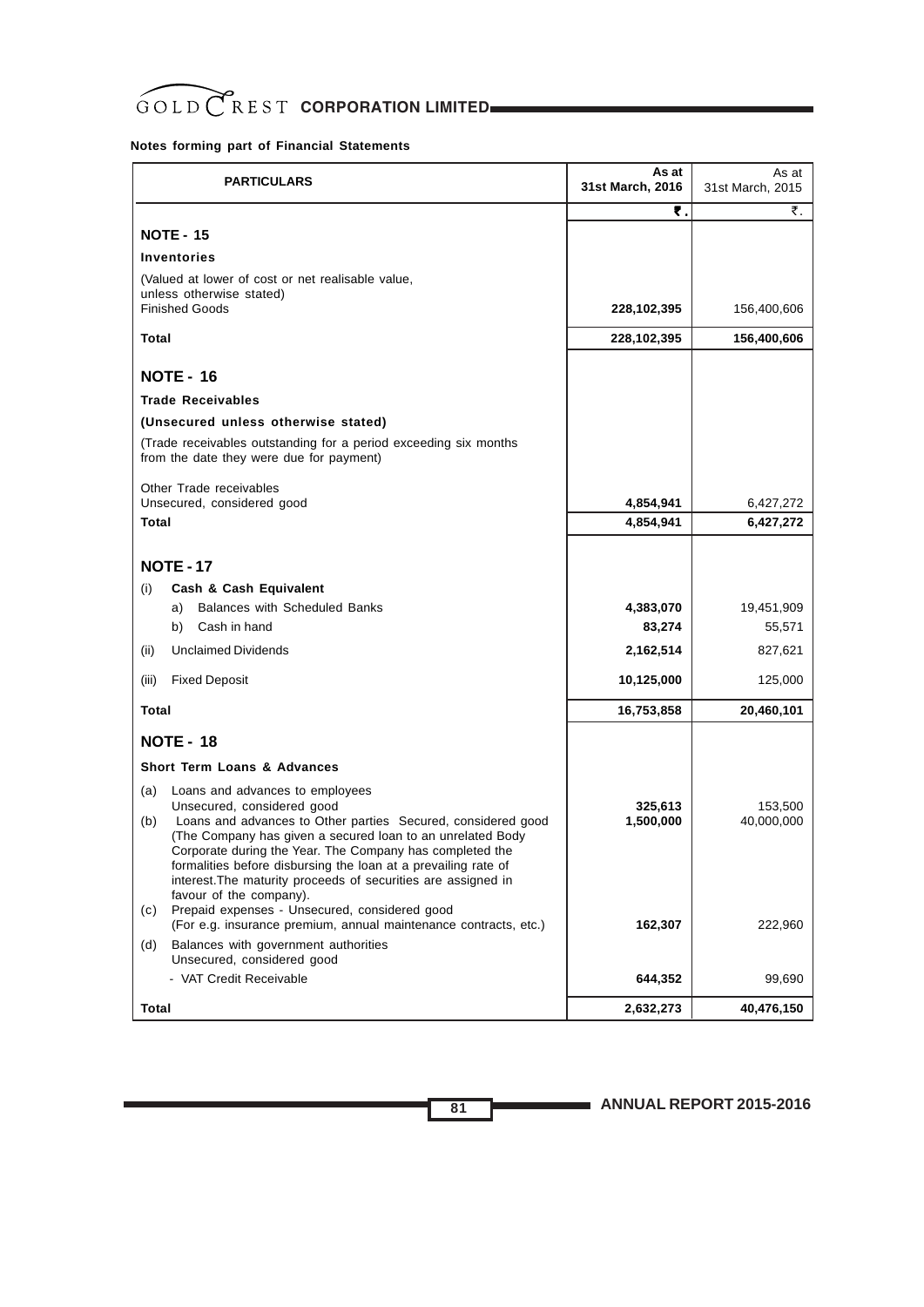# GOLD CREST CORPORATION LIMITED

# **Notes forming part of Financial Statements**

| <b>PARTICULARS</b>                                                                       | As at                     | As at                  |
|------------------------------------------------------------------------------------------|---------------------------|------------------------|
|                                                                                          | 31st March, 2016          | 31st March, 2015       |
| <b>NOTE - 19</b>                                                                         | ₹.                        | ₹.                     |
|                                                                                          |                           |                        |
| <b>Revenue from Operations</b><br>Sales                                                  | 76,047,208                | 287,042,800            |
| Total                                                                                    | 76,047,208                | 287,042,800            |
|                                                                                          |                           |                        |
| <b>Other Operating Revenue</b><br>Income from Operation & Maintenance of                 |                           |                        |
| Software Development Park                                                                | 70,283,254                | 55,953,075             |
| Profit on Share Trading                                                                  | 32,406,565                | 6,383,199              |
| Profit on sale/Trdg. of Shares - F & O                                                   | (16, 719)                 | (453, 571)             |
| <b>Profit from Mutual Fund</b>                                                           | 26,326                    |                        |
| <b>Option Premium</b>                                                                    |                           | 6,063,750              |
| <b>Contract Cancellation</b>                                                             |                           | 2,190,000              |
| <b>Bad debts Recovered</b>                                                               |                           | 103,464                |
| Profit / (Loss) from Castor Soda Settlement<br>Profit / (Loss) from Trading of Commodity | (4,500,000)<br>19,409,520 | (12,806,523)           |
|                                                                                          |                           |                        |
| Total                                                                                    | 117,608,946               | 57,433,394             |
|                                                                                          |                           |                        |
| <b>NOTE - 20</b>                                                                         |                           |                        |
|                                                                                          |                           |                        |
| <b>Other Income</b>                                                                      |                           |                        |
| Dividend Received<br><b>Deputation Charges Received</b>                                  | 6,244,627                 | 2,474,748<br>495,600   |
| Sundry Creditors/ Provisions - W/back                                                    | 179                       | 1,000                  |
| Share of Profit from Avanti Electronic-LLP                                               | (3, 466)                  | 1,136                  |
| Profit on Sale From Capital Assets                                                       | 28,056,366                |                        |
| Interest Income (TDS of $\overline{3}$ .1,84,689/-)                                      | 3,166,235                 | 2,410,818              |
| Total                                                                                    | 37,463,941                | 5,383,302              |
| <b>NOTE - 21</b>                                                                         |                           |                        |
|                                                                                          |                           |                        |
| Purchases of Stock - in Trade                                                            | 88,244,704                | 142,587,327            |
| <b>Total</b>                                                                             | 88,244,704                | 142,587,327            |
|                                                                                          |                           |                        |
| <b>NOTE - 22</b>                                                                         |                           |                        |
| Changes in Inventories of Finished Goods,                                                |                           |                        |
| Work - in - Progress and Stock - in -Trade                                               |                           |                        |
| <b>Opening Stock</b>                                                                     | 2,277,346                 | 114,666,779            |
| Less: Closing Stock                                                                      | 2,173,558                 | 2,277,346              |
| Total                                                                                    | 103,788                   | 112,389,434            |
|                                                                                          |                           |                        |
| <b>NOTE - 23</b>                                                                         |                           |                        |
|                                                                                          |                           |                        |
| <b>Employee Benefits Expense</b>                                                         |                           |                        |
| Salaries, Bonus and allowances<br>Contribution to Provident Fund and other charges       | 6,493,843                 | 6,464,703              |
| Gratuity                                                                                 | 738,775<br>229,734        | 734,128<br>236,538     |
| Staff Wefare Expenditure                                                                 | 72,670                    | 78,705                 |
| Directors Salary / Bonus                                                                 | 3,000,000                 | 900,000                |
| Medical Exp. / Mediclaim Policy Premium - Directors                                      | 596,836                   | 115,753                |
| <b>Total</b>                                                                             | 11,131,858                | 8,529,827              |
|                                                                                          |                           |                        |
| <b>NOTE - 24</b>                                                                         |                           |                        |
| <b>Finance Charges</b><br>Interest Paid to others                                        | 7,948                     | 488,938                |
| Total                                                                                    | 7,948                     | 488,938                |
|                                                                                          |                           | ANNUAL BEBORT COAF COA |

**ANNUAL REPORT 2015-2016 82**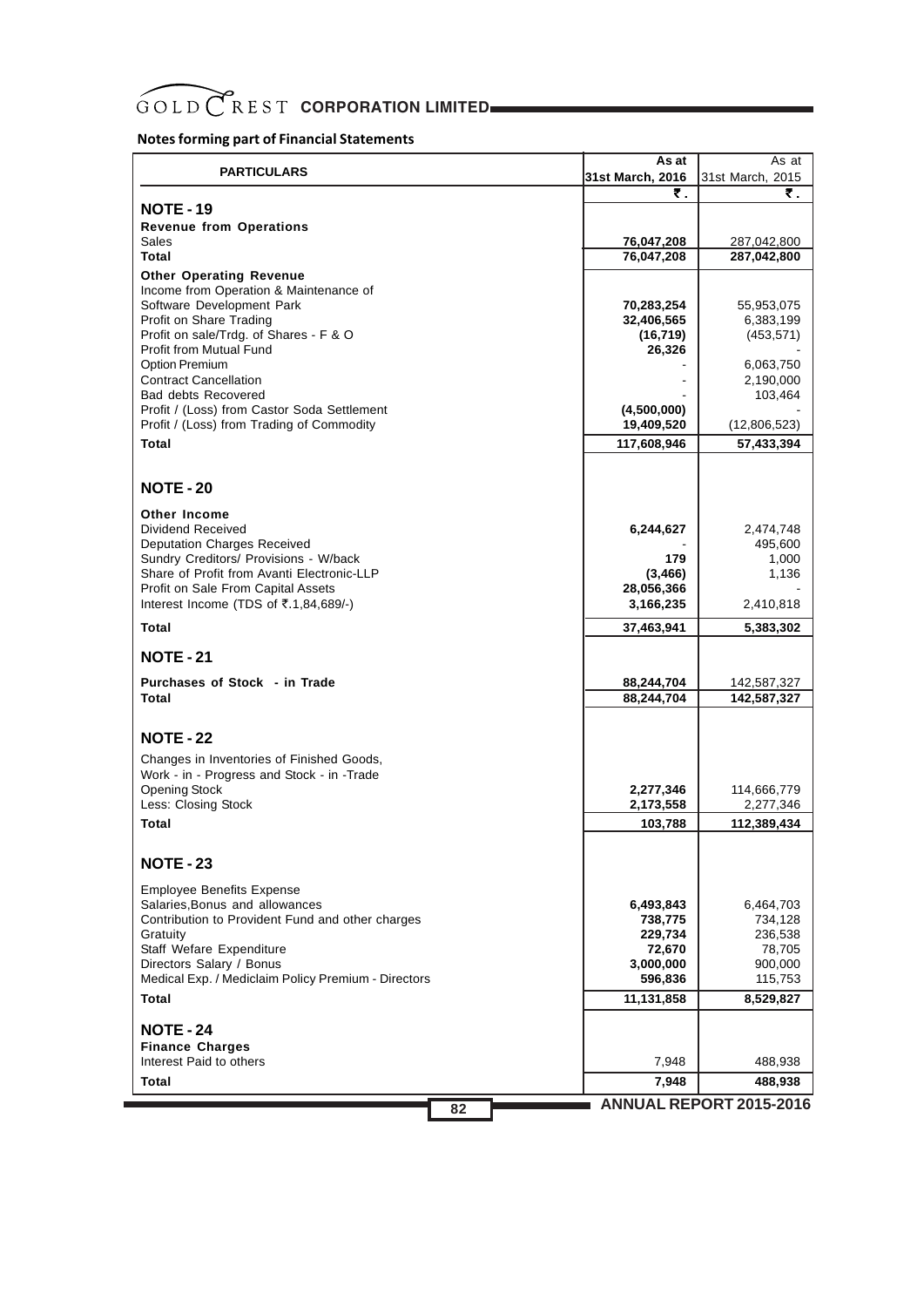# **Notes forming part of Financial Statements**

| <b>PARTICULARS</b>                                       | As at           | As at           |
|----------------------------------------------------------|-----------------|-----------------|
|                                                          | 31st March 2016 | 31st March 2015 |
|                                                          | ₹.              | ₹.              |
| <b>NOTE - 25</b>                                         |                 |                 |
| <b>OTHER EXPENSES</b>                                    |                 |                 |
| Selling & Distribution Expenses                          | 3,484,405       | 5,421,611       |
| <b>Share Trading Expenses</b>                            | 886,432         | 5,700,294       |
| Travel, Conveyance and Petrol Expenses                   | 1,691,809       | 2,697,146       |
| Legal, Professional fees, Commission & Brokerage         | 2,230,154       | 5,801,168       |
| Repairs and Maintenance - Others                         | 8,207,710       | 8,110,197       |
| Property / Municipal Tax                                 | 2,814,643       | 2,551,905       |
| Stamp Duty / Registration / Transfer / Agreement Charges |                 | 2,315,221       |
| <b>Other Expenses</b>                                    | 6,298,153       | 4,950,211       |
|                                                          |                 |                 |
| Total                                                    | 25,613,305      | 37,547,753      |

## **NOTE - 26 OTHER NOTES - CONSOLIDATED**

|     |     | <b>PARTICULARS</b>                                       | 2015-2016<br>₹. | 2014-2015<br>₹. |
|-----|-----|----------------------------------------------------------|-----------------|-----------------|
|     |     | <b>Audit Fees</b>                                        | 103,623         | 101,624         |
|     |     | <b>Tax Audit Fees</b>                                    | 22,900          | 22,472          |
|     |     | <b>Total</b>                                             | 126,523         | 124,096         |
| (b) | Ť   | Remuneration paid to Executive Directors                 | 2015-2016<br>₹. | 2014-2015<br>₹. |
|     |     | Director's Remuneration                                  | 3,000,000       | 900,000         |
|     |     | <b>Total</b>                                             | 3,000,000       | 900,000         |
|     | ii. | Remuneration paid to Non - Executive Directors : -       | 2015-2016<br>₹. | 2014-2015<br>₹. |
|     |     | Directors Sitting fees                                   | 140,000         | 100,000         |
|     | Ϊİ  | Computation of Net Profit and Director's Remuneration :- | 2015-2016<br>₹. | 2014-2015<br>₹. |
|     |     | Profit as per Statement of Profit & Loss                 | 100,774,030     | 42,536,519      |
|     |     | Less: Profit from Sale of Capitalised Assets             | 28,056,366      |                 |
|     |     | Add: Managerial Remuneration                             | 3,000,000       | 900,000         |
|     |     | <b>Directors Sitting Fees</b>                            | 140,000         | 100,000         |
|     |     | Net Profit u/s 198                                       | 75,857,664      | 43,536,519      |
|     |     | 5% of the above                                          | 3,792,883       | 2,176,826       |

(1) (a) Administrative Expenses including amounts paid/payable to the Auditors:

**ANNUAL REPORT 2015-2016**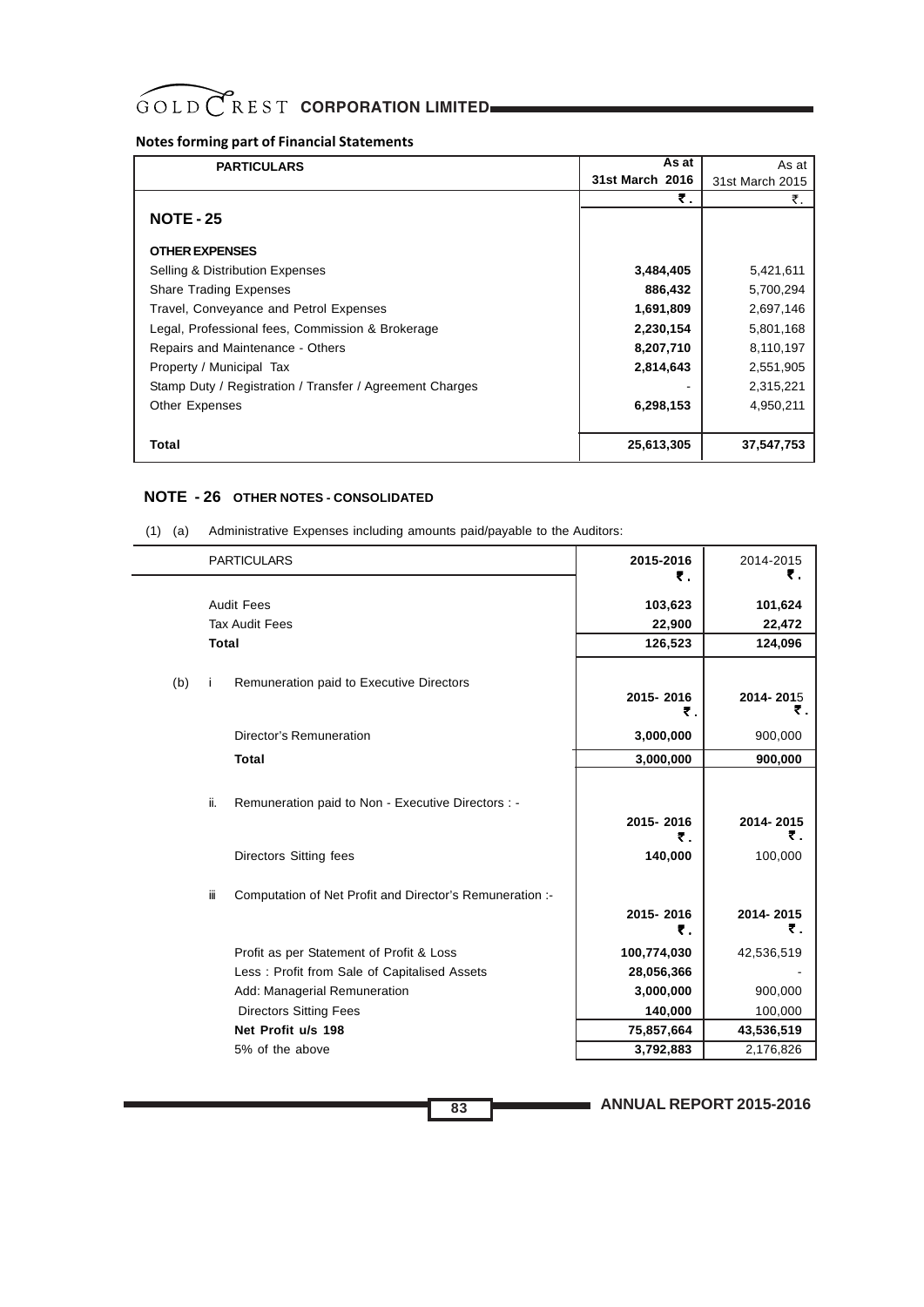# GOLD CREST CORPORATION LIMITED

| (2) | (a) | <b>Expenditure in Foreign Currency</b>                                                                | 2015 - 2016 | 2014 - 2015 |
|-----|-----|-------------------------------------------------------------------------------------------------------|-------------|-------------|
|     |     | <b>Traveling Expenses</b>                                                                             | 402,737     | 700,819     |
|     | (b) | Earnings in Foreign Exchange:                                                                         |             |             |
| (3) |     | Earning per share as required by the Acounting Starndard 20:                                          | 2015-2016   | 2014-2015   |
|     | (a) | Weighted Average number of Equity Shares<br>of $\overline{\tau}$ .10 each outstanding during the year | 7,556,760   | 7,556,760   |
|     | (b) | Net Profit after tax available for Equity<br>Shareholders $(\overline{\tau})$ .                       | 84,699,033  | 37,807,871  |
|     | (c) | Earnings (in Rupees) per share                                                                        |             |             |
|     |     | Basic                                                                                                 | 11.21       | 5.00        |
|     |     | Diluted                                                                                               |             |             |

**(4)** The Company has invested in the Partnership firm named M/s Avanti Electronic City Project LLP. The composite of LLP is as under.

| Sr. Nol | Name of the Partner's                 | Percentage of<br>Profit / Loss | Cappital<br>Constribution<br>in ₹. |
|---------|---------------------------------------|--------------------------------|------------------------------------|
|         | Prafull Rai                           | 8.34                           | 8,340                              |
| 2       | Vidya Prafull Rai                     | 8.34                           | 8,340                              |
| 3       | Kartik Jayantilal Panchal             | 16.66                          | 16,660                             |
| 4       | Siddharth Abhaikumar Nahar            | 8.34                           | 8,340                              |
| 5       | Vineet S. Jaain                       | 16.66                          | 16,660                             |
| 6       | Chanakya Corporate Services Pvt. Ltd. | 16.66                          | 16,660                             |
| 7       | <b>Goldcrest Corporation Limited</b>  | 16.66                          | 16,660                             |
| 8       | Ashok Dusad                           | 8.34                           | 8,340                              |

**(5)** The Company had joined NSEL INV FORUM whose members have filed writ petition against National Spot Exchange Limited (NSEL), its promoters and its borrowers before High Court, Mumbai. The company has also filed complaint with Economic Offence Wing. The company had written off Trade Receivables from the said NSEL through its brokers in the earlier year as bad debts. Any recovery in this respect will be accounted as income in the year of receipt. However during the current year there is no recovery as the High Court and EOW have not passed any conclusive order in this respect.

### **(6) Breakup of Deferred Tax Liability /(Assets)**

| Nature of Timing Difference:                | 2015-2016<br>₹ | 2014-2015<br>₹. |
|---------------------------------------------|----------------|-----------------|
| Opening deferred tax liabiity               | 3,208,082      | 7.479.434       |
| Add: On account of depreciation of gratuity | (3,925,003)    | (4,271,353)     |
| Closing deferred tax liability / (Assets)   | (716, 921)     | 3,208,082       |

**ANNUAL REPORT 2015-2016**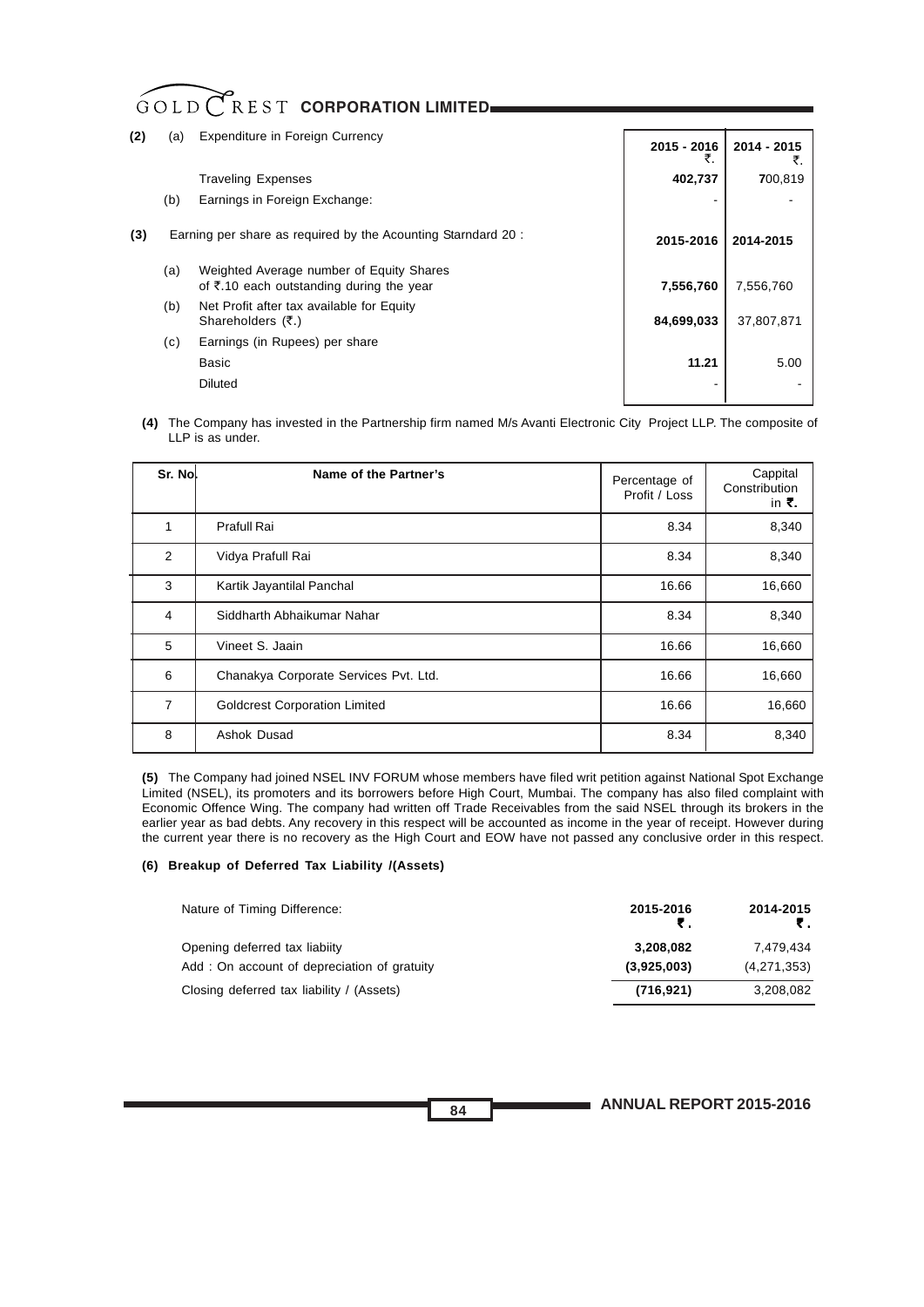# **(7) Segment Report for the year ended 31st March, 2016**

As per Business Activity (Current Year)

Segment Information as required by Accounting Standard

Amount in  $\bar{\tau}$ .

| <b>Particulars</b>                                                  | <b>Commodity</b><br><b>Operations</b> | <b>Share</b><br><b>Operations</b> | <b>Operations &amp;</b><br><b>Maintenance</b><br>of Software<br>Development<br>Park | <b>Others</b>        |
|---------------------------------------------------------------------|---------------------------------------|-----------------------------------|-------------------------------------------------------------------------------------|----------------------|
| <b>SEGMENT REVENUE</b>                                              |                                       |                                   |                                                                                     |                      |
| Sales<br>Profit/(Loss) from Hedge / Trading of                      | 76,047,208                            |                                   |                                                                                     |                      |
| Commodity                                                           | 19,409,520                            |                                   |                                                                                     |                      |
| Share Trading Income                                                |                                       | 32,389,846                        |                                                                                     |                      |
| Profit from Mutual Fund                                             |                                       | 26,326                            |                                                                                     |                      |
| Income from Operation & Maintenance of<br>Software Development Park |                                       |                                   | 70,283,254                                                                          |                      |
| Interest Income                                                     | 2,437                                 |                                   | 1,234,721                                                                           | 1,929,077            |
| Profit / (Loss) from Castor Soda Settlement                         | (4,500,000)                           |                                   |                                                                                     |                      |
| Profit on Sale From Capital Assets                                  | (370, 544)                            |                                   |                                                                                     | 28,426,910           |
| Sundry Creditors W/Back                                             | 179                                   |                                   |                                                                                     |                      |
| Share of Profit from Avanti Electronic-LLP                          |                                       |                                   |                                                                                     | (3,466)              |
| Dividend Received<br>Net Sales / Income from Operations             | 90,588,800                            | 6,244,627<br>38,660,798           | 71,517,975                                                                          | 30,352,521           |
|                                                                     |                                       |                                   |                                                                                     |                      |
| <b>SEGMENT RESULTS</b>                                              |                                       |                                   |                                                                                     |                      |
| Sales                                                               | 76,047,208                            |                                   |                                                                                     |                      |
| Profit/(Loss) from Hedge / Trading                                  | 19,409,520                            |                                   |                                                                                     |                      |
| Share Trading Income                                                |                                       | 32,389,846                        |                                                                                     |                      |
| Profit from Mutual Fund                                             |                                       | 26,326                            |                                                                                     |                      |
| Income from Operation & Maintenance of                              |                                       |                                   |                                                                                     |                      |
| Software Development Park<br>Interest Income                        | 2,437                                 |                                   | 70,283,254<br>1,234,721                                                             | 1,929,077            |
| Profit / (Loss) from Castor Soda Settlement                         | (4,500,000)                           |                                   |                                                                                     |                      |
| Profit on Sale From Capital Assets                                  | (370, 544)                            |                                   |                                                                                     | 28,426,910           |
| Sundry Creditors W/Back                                             | 179                                   |                                   |                                                                                     |                      |
| Share of Profit from Avanti Electronic-LLP                          |                                       |                                   |                                                                                     | (3, 466)             |
| Dividend Received                                                   |                                       | 6,244,627                         |                                                                                     |                      |
| Total                                                               | 90,588,800                            | 38,660,798                        | 71,517,975                                                                          | 30,352,521           |
| Less: Expenditure                                                   |                                       |                                   |                                                                                     |                      |
| Purchases                                                           | 88,244,704                            |                                   |                                                                                     |                      |
| (Increase) / Decrease in Stock                                      | 103,788                               |                                   |                                                                                     |                      |
| <b>Employee Cost</b><br>Depreciation                                | 2,649,184<br>162,012                  |                                   | 2,893,317                                                                           | 8,482,674<br>915,669 |
| Diminishing value of Stock                                          |                                       | 1,273,463                         |                                                                                     |                      |
| <b>Administration Expenses</b>                                      | 4,310,032                             | 886,432                           | 11,373,931                                                                          | 9,042,911            |
|                                                                     |                                       |                                   |                                                                                     |                      |
|                                                                     | (4,880,920)                           | 36,500,904                        | 57,250,72                                                                           | 11,911,267           |
| Interest<br>Less: i.                                                | 7,948                                 |                                   |                                                                                     |                      |
| <b>Total Profit Before Tax</b>                                      | (4,888,868)                           | 36,500,904                        | 57,250,727                                                                          | 11,911,267           |
| <b>CAPITAL EMPLOYED</b>                                             |                                       |                                   |                                                                                     |                      |
| Segment Assets                                                      | 5,644,769                             | 46,075,085                        | 165,393,474                                                                         | 46,744,991           |
| Less :                                                              |                                       |                                   |                                                                                     |                      |
| <b>Segment Liabilities</b>                                          | 82,160                                | 541,881                           | 40,721,274                                                                          | 10,538,327           |
| <b>Total Capital Employed</b>                                       | 5,562,609                             | 45,533,204                        | 124,672,200                                                                         | 336,206,665          |
|                                                                     | 85                                    |                                   | <b>ANNUAL REPORT 2015-2016</b>                                                      |                      |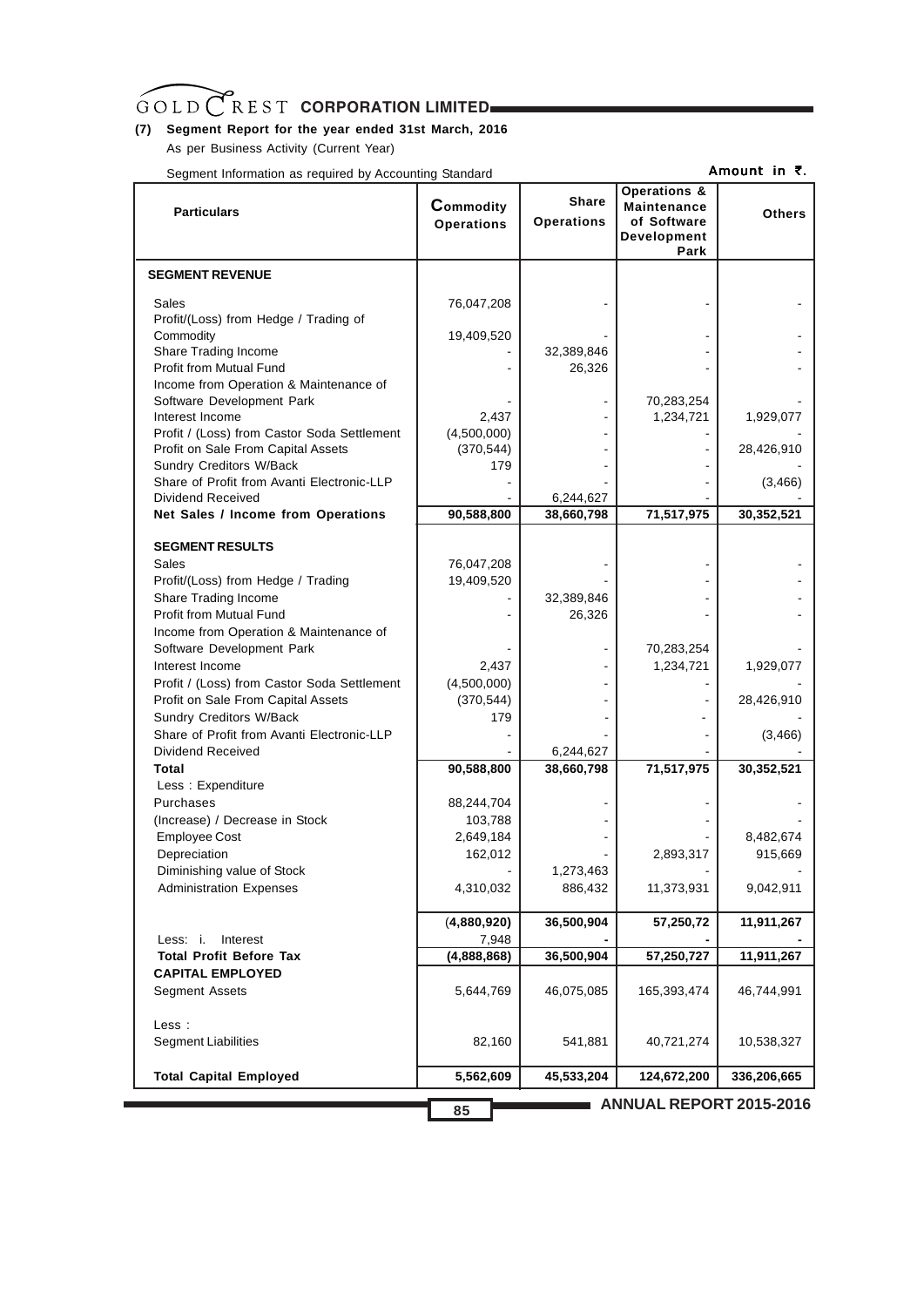# **Segment Information as required by Accounting Standard 17**

 Segment Report for the year ended 31st March, 2015. As per Business Activity (Previous Year) Amount in  $\bar{z}$ .

| <b>Particulars</b>                                                    | Commodity<br><b>Operations</b> | <b>Share</b><br><b>Operations</b> | <b>Operations &amp;</b><br><b>Maintenance</b><br>of Software<br>Development<br>Park | <b>Others</b> |
|-----------------------------------------------------------------------|--------------------------------|-----------------------------------|-------------------------------------------------------------------------------------|---------------|
| <b>SEGMENT REVENUE</b>                                                |                                |                                   |                                                                                     |               |
| Sales                                                                 | 287,042,800                    |                                   |                                                                                     |               |
| Profit/(Loss) from Hedge / Trading                                    | (12,806,523)                   |                                   |                                                                                     |               |
| <b>Profit from Mutual Fund</b>                                        |                                |                                   |                                                                                     |               |
| Share Trading Income                                                  |                                | 5,929,628                         |                                                                                     |               |
| Rent Income                                                           |                                |                                   | 55,953,075                                                                          |               |
| Interest Income                                                       | 1,178,496                      |                                   |                                                                                     | 1,232,322     |
| Miscellaneous Income                                                  |                                |                                   |                                                                                     |               |
| <b>Deputation Charges Received</b>                                    |                                | 495,600                           |                                                                                     |               |
| Option Premium                                                        |                                |                                   |                                                                                     | 6,063,750     |
| <b>Contract Cancellation</b>                                          | 2,190,000                      |                                   |                                                                                     |               |
| <b>Bad debts Recovered</b>                                            | 103,464                        |                                   |                                                                                     |               |
| <b>Sundry Creditors W/Back</b>                                        | 1,000                          |                                   |                                                                                     |               |
| Share of Profit from Avanti Electronic-LLP                            |                                |                                   |                                                                                     | 1,136         |
| Dividend Received                                                     |                                | 2,474,748                         |                                                                                     |               |
| Net Sales / Income from Operations                                    | 277,709,237                    | 8,899,976                         | 55,953,075                                                                          | 7,297,208     |
| <b>SEGMENT RESULTS</b>                                                |                                |                                   |                                                                                     |               |
| Sales                                                                 | 287,042,800                    |                                   |                                                                                     |               |
| Profit/(Loss) from Hedge / Trading                                    | (12,806,523)                   |                                   |                                                                                     |               |
| Profit from Mutual Fund                                               |                                |                                   |                                                                                     |               |
| Share Trading Income                                                  |                                | 5,929,628                         |                                                                                     |               |
| Rent Income                                                           |                                |                                   | 55,953,075                                                                          |               |
| Interest Income                                                       | 1,178,496                      |                                   |                                                                                     | 1,232,322     |
| Miscellaneous Income                                                  |                                |                                   |                                                                                     |               |
| <b>Deputation Charges Received</b>                                    |                                | 495,600                           |                                                                                     |               |
| Option Premium                                                        |                                |                                   |                                                                                     | 6,063,750     |
| <b>Contract Cancellation</b>                                          | 2,190,000                      |                                   |                                                                                     |               |
| <b>Bad debts Recovered</b>                                            | 103,464                        |                                   |                                                                                     |               |
| Sundry Creditors W/Back<br>Share of Profit from Avanti Electronic-LLP | 1,000                          |                                   |                                                                                     |               |
| Dividend Received                                                     |                                | 2,474,748                         |                                                                                     | 1,136         |
| Total                                                                 | 277,709,237                    | 8,899,976                         | 55,953,075                                                                          | 7,297,208     |
| Less: Expenditure                                                     |                                |                                   |                                                                                     |               |
| Purchases                                                             | 142,587,327                    |                                   |                                                                                     |               |
| <b>Employee Cost</b>                                                  | 2,396,295                      |                                   |                                                                                     | 6,133,532     |
| (Increase) / Decrease in Stock                                        | 112,389,434                    |                                   |                                                                                     |               |
| Depreciation                                                          | 404,936                        |                                   | 2,882,780                                                                           | 448,018       |
| Diminishing value of Stock                                            |                                | 2,043,964                         |                                                                                     |               |
| Provision for Doubtful Debts W/off                                    |                                |                                   |                                                                                     |               |
| <b>Administration Expenses</b>                                        | 6,334,309                      | 5,700,294                         | 16,206,041                                                                          | 9,307,109     |
|                                                                       | 13,596,936                     | 1,155,718                         | 36,864,254                                                                          | (8,591,452)   |
| Less: i. Interest                                                     | 488,938                        |                                   |                                                                                     |               |
| <b>Total Profit Before Tax</b>                                        | 13,107,998                     | 1,155,718                         | 36,864,254                                                                          | (8,591,452)   |
| <b>CAPITAL EMPLOYED</b>                                               |                                |                                   |                                                                                     |               |
| <b>Segment Assets</b>                                                 | 19,493,138                     | 162,978,022                       | 173,088,823                                                                         | 203,952,499   |
| Less :                                                                |                                |                                   |                                                                                     |               |
| <b>Segment Liabilities</b><br>$\blacksquare$                          | 81,793                         | 3,406,213                         | 40,008,291                                                                          | (1,311,654)   |
| <b>Total Capital Employed</b>                                         | 19,411,345                     | 159,571,809                       | 133,080,532                                                                         | 205,264,153   |
|                                                                       | 86                             |                                   | ANNUAL REPORT 2015-2016                                                             |               |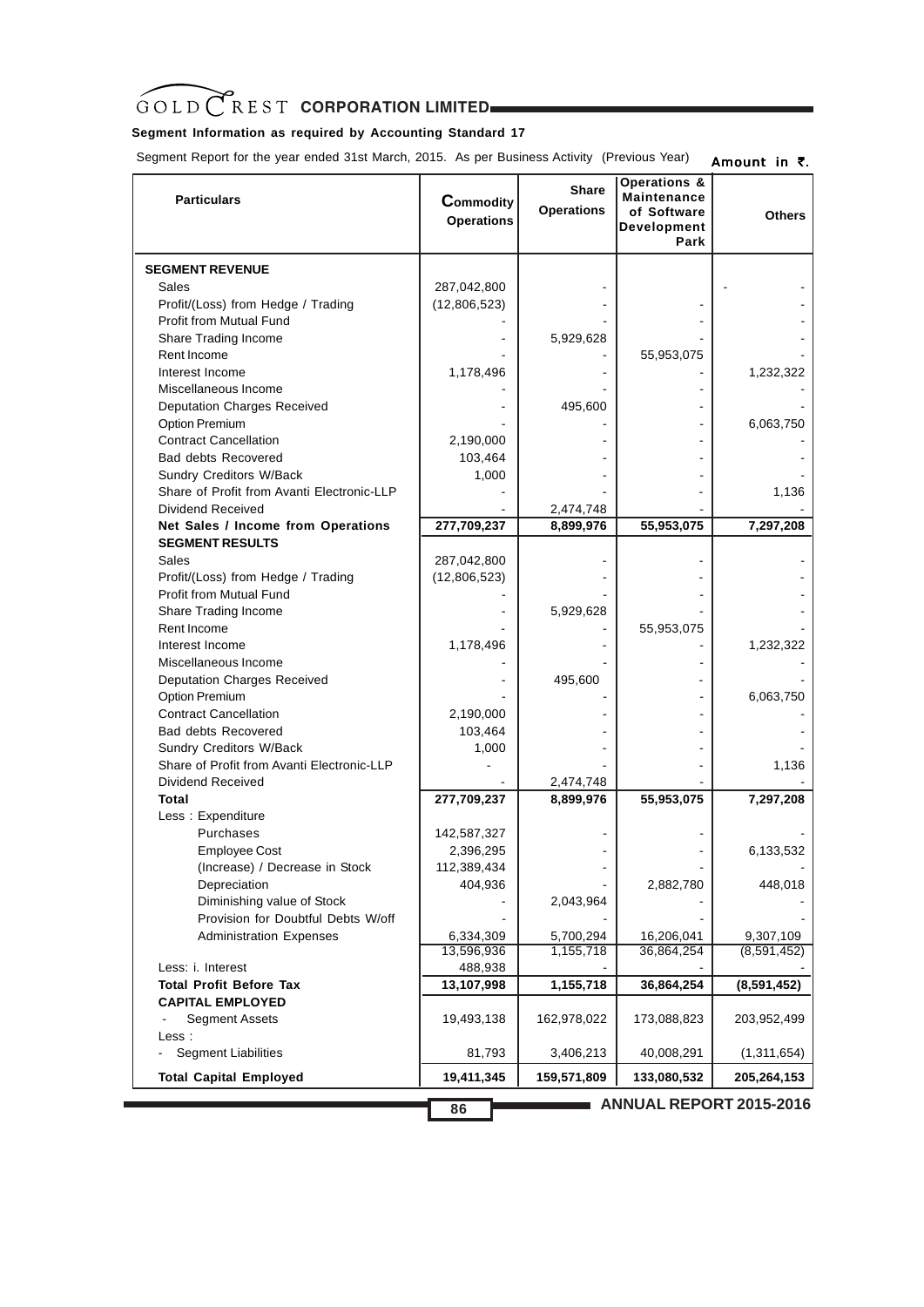### **(8) Related party Disclosures as required by Accounting Standard - 18:**

(Related Party disclosures have been set out in a separate statement annexed to Financial Statements. The related parties, as defined by Accounting Standard 18 "Related Party Disclosure" issued and as prescribed by the Companies (Accounting Standard) Rules, 2006 in respect of which the disclosures have been made, have been identified on the basis of disclosures made by the key management persons and taken on record by the Board.

#### a) List of Related Parties**:**

| Name of the Subsidary              | Country | <b>Current Year</b><br><b>Holding</b> | <b>Previous Year</b><br>Holding |
|------------------------------------|---------|---------------------------------------|---------------------------------|
| Goldcrest Habitats Private Limited | India   | 100                                   | 100                             |

#### **Parties where control exists:**

**Subsidiary Company :**

Goldcrest Habitats Pvt. Ltd.

#### **Associate Companies :**

Perique Finance & Leasing Pvt. Ltd. Fliessen Real Estate Pvt. Ltd. Quest Academy Ltd. Goldcrest Securities & Commodities Pvt. Ltd.

# **Key Management Personel :**

Tushar T. Tanna Shirish B. Kamdar Kishore M. Vussonji Anupa Tanna Shah

**Relatives of Key Management :** Tulsidas J. Tanna

#### b) Transactions during the year with related parties (Current Year)

#### Amount in  $\bar{\tau}$ .

| <b>Nature of Transactions</b>                                 | Subsidiary<br>Companies | Associate<br>Companies | Key<br>Management<br>Personnel | Relatives of Key<br>Management<br>Personnel |
|---------------------------------------------------------------|-------------------------|------------------------|--------------------------------|---------------------------------------------|
| Investment                                                    |                         |                        |                                |                                             |
| Advances Recoverable in cash or kind                          |                         |                        |                                |                                             |
| Balance Recoverable as at 1st April, 2015                     | 53,642,000              |                        |                                |                                             |
| Advance Paid During the Year                                  | 6,950,000               |                        |                                |                                             |
| Recovered During the Year                                     | 6,950,000               |                        |                                |                                             |
| Balance Recoverable as at 31st March, 2016                    | 53,642,000              |                        |                                |                                             |
| <b>Security Deposit Given for premises</b><br>During the Year |                         | 40,000,000             |                                |                                             |
| <b>Expenditure</b>                                            |                         |                        |                                |                                             |
| Medical / Mediclaim Expenses                                  |                         |                        | 55,732                         | 541,104                                     |
| <b>Sitting Fees</b>                                           |                         |                        | 140,000                        |                                             |
| Remuneration                                                  |                         |                        | 3,000,000                      |                                             |
| Office Rent                                                   |                         | 100,000                |                                |                                             |

**ANNUAL REPORT 2015-2016**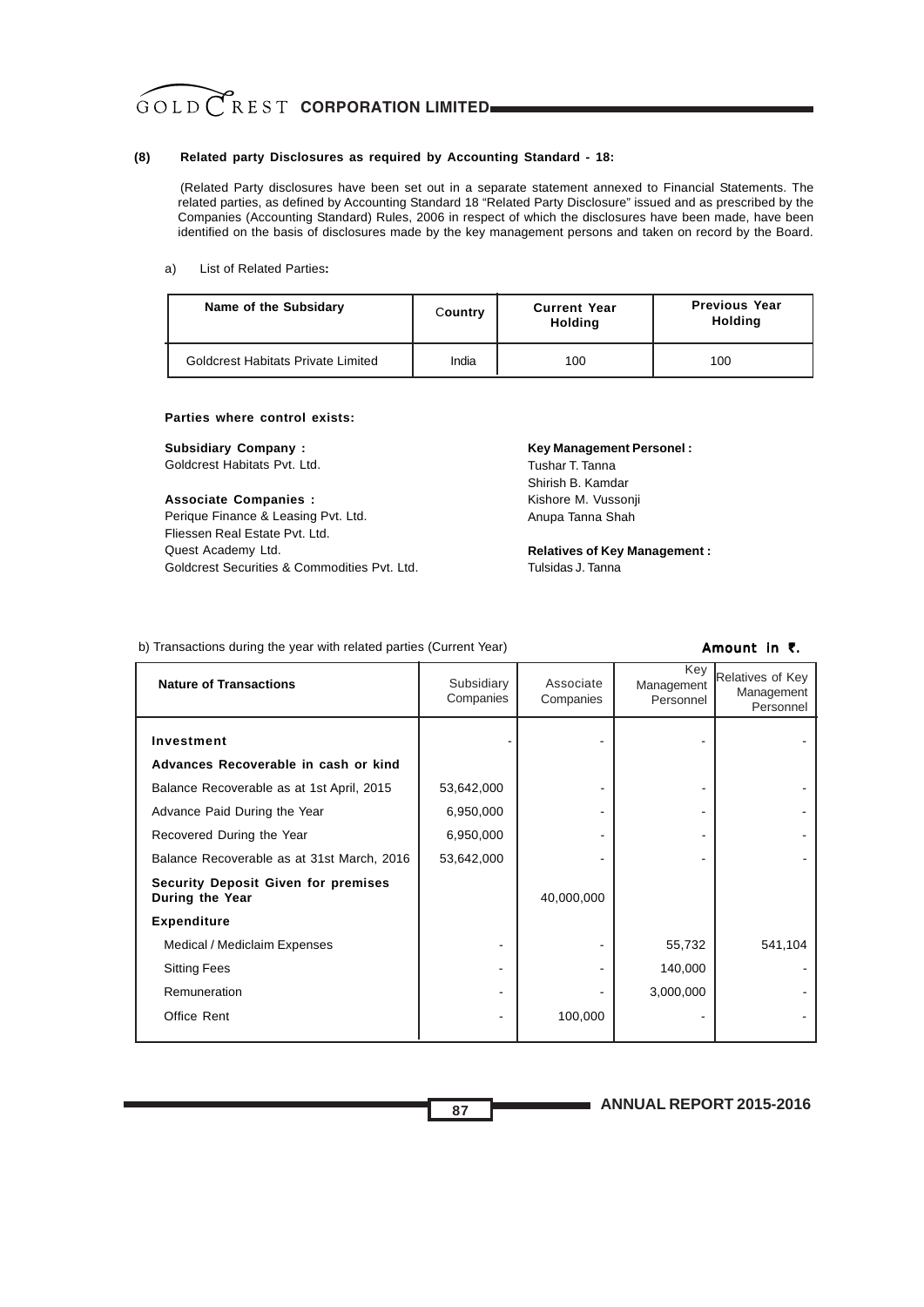b) Transactions during the year with related parties (Previous Year)

#### Amount in  $\bar{z}$ .

| <b>Nature of Transactions</b>                                                                                                   | Subsidiary<br>Companies   | Associate<br>Companies | Kev<br>Management<br>Personnel | Relatives of Key<br>Management<br>Personnel |
|---------------------------------------------------------------------------------------------------------------------------------|---------------------------|------------------------|--------------------------------|---------------------------------------------|
| Investment<br>Advances Recoverable in cash or kind<br>Balance Recoverable as at 1st April, 2014<br>Advance Paid During the Year | 53,235,000<br>147,380,000 |                        |                                | 5,210,000<br>326,589                        |
| Recovered During the Year<br>Balance Recoverable as at 31st March, 2015                                                         | 146,973,000<br>53,642,000 |                        |                                | 5,536,589                                   |
| Advances Payable in cash or kind                                                                                                |                           |                        |                                |                                             |
| Balance Payable as at 1 <sup>st</sup> April, 2014                                                                               |                           | 54,270,000             |                                |                                             |
| Advance Received during the Year                                                                                                |                           |                        |                                |                                             |
| Advance Paid During the Year                                                                                                    |                           | 54,270,000             |                                |                                             |
| Balance Payable as at 31 <sup>st</sup> March, 2015                                                                              |                           |                        |                                |                                             |
| <b>Expenditure</b>                                                                                                              |                           |                        |                                |                                             |
| <b>Medical Expenses</b>                                                                                                         |                           |                        | 161,603                        |                                             |
| <b>Sitting Fees</b>                                                                                                             |                           |                        | 100,000                        |                                             |
| Remuneration                                                                                                                    |                           |                        | 900,000                        |                                             |
| <b>Professional Fees</b>                                                                                                        |                           |                        |                                | 600,000                                     |

- (9) The Company had received Income Tax Assassment order for A. Y.2012-13 raising a deand of  $\bar{\mathfrak{c}}.4,99,93,960/-.$  The Company had filed an Appeal before Commissioner of Income Tax (Appeals) against the Assessment Order so fast. During the Year, Commissioner of Income Tax (Appeals) passed Order in Company's favour resulting in withdrawal of tax liability so raised.
- (10) There are no Micro and Small Enterprises, to whom the Company owes dues, which are outstanding for more than 45 days as at 31<sup>st</sup> March, 2016. This information as required to be disclosed under the Micro, Small and Medium Enterprises Development Act, 2006 has been determined to the extent such parties have been identified on the basis of information available with the Company.
- (11) Previous Year Figures are regrouped / rearranged / reclassified, wherever necessary.

#### **For and behalf of the Board**

| Firm Registration No.: 111883W<br><b>Chartered Accountants</b> | DIN: 00170536          | For Ramesh M. Sheth & Associate Tushar T. Tanna - Chairman Anupa Tanna Shah - Managing Director<br>DIN: 01587901 |
|----------------------------------------------------------------|------------------------|------------------------------------------------------------------------------------------------------------------|
| Mehul R. Sheth<br>Membership No.101598<br>(Partner)            | Manish S. Chheda - CFO | Marisa M. Gonsalves - Company Secretary<br>Membership No.38087                                                   |

Mumbai 20th May, 2016.

**ANNUAL REPORT 2015-2016**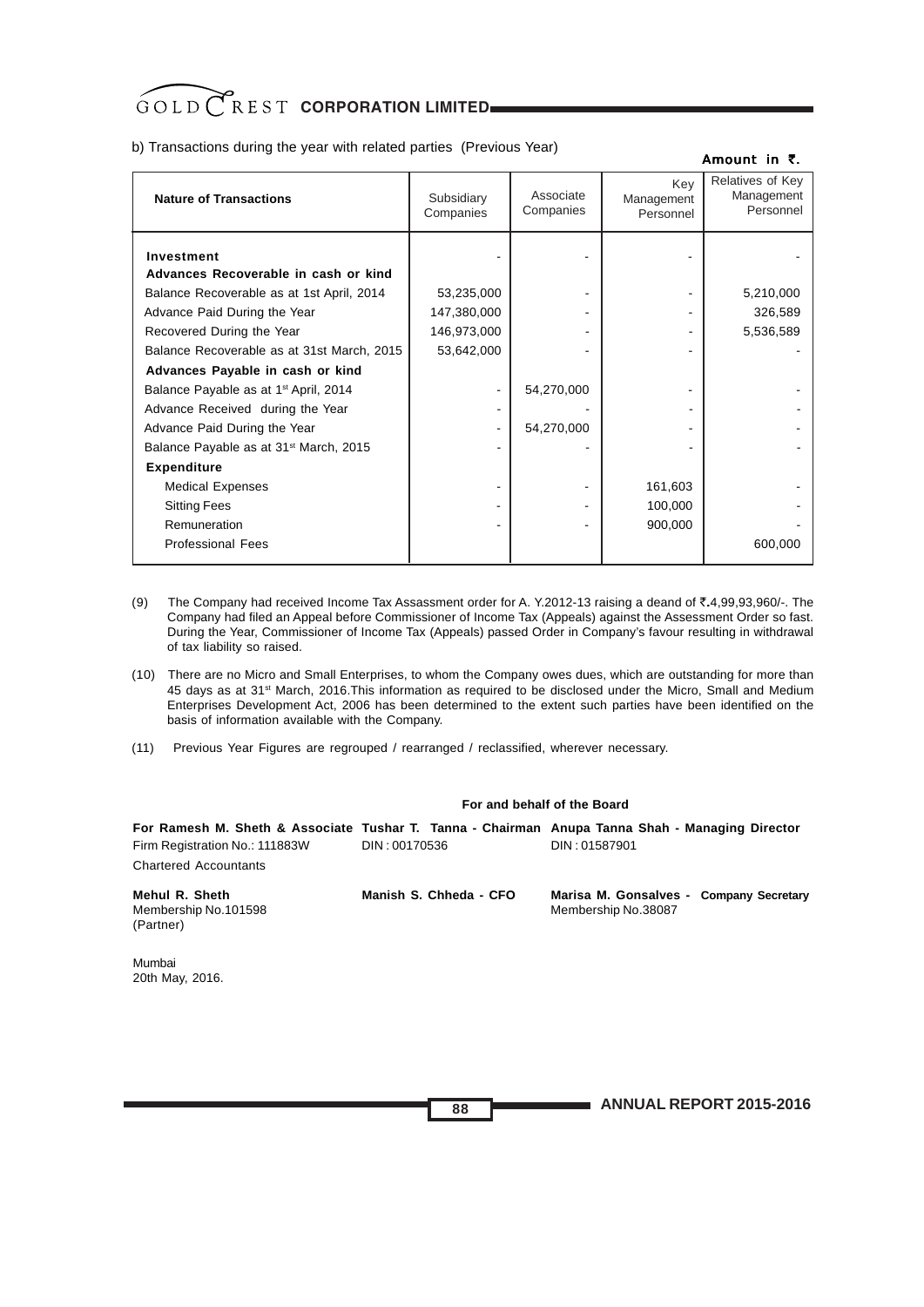

# G **OLDCREST CORPORATION LIMITED**

*[Formerly known as Goldcrest Finance (India) Limited]* **Regd. Office:** Devidas Mansion, 3rd Floor, Mereweather Road, Colaba, Mumbai – 400 039. **CIN:** L74999MH1983PLC029408 **Phone** : 2283 7489 Fax : 2202 8873 \* **E-mail** : office@goldcrestgroup. \* **Website** :www.goldcrestgroup.com

# **PROXY FORM**

Form No. MGT-11

[Pursuant to section 105(6) of the Companies Act, 2013 and rule 19(3) of the Companies (Management and Administration) Rules, 2014]

| the control of the control of the control of the control of the control of the control of the control of the control of the control of the control of the control of the control of the control of the control of the control        |
|--------------------------------------------------------------------------------------------------------------------------------------------------------------------------------------------------------------------------------------|
|                                                                                                                                                                                                                                      |
|                                                                                                                                                                                                                                      |
|                                                                                                                                                                                                                                      |
|                                                                                                                                                                                                                                      |
|                                                                                                                                                                                                                                      |
|                                                                                                                                                                                                                                      |
| I/We, being the member(s) of ____________________________shares of the above named Company, hereby appoint:                                                                                                                          |
| <u> 1989 - John Harry Harry Harry Harry Harry Harry Harry Harry Harry Harry Harry Harry Harry Harry Harry Harry H</u>                                                                                                                |
| and the control of the control of the control of the control of the control of the control of the control of the                                                                                                                     |
|                                                                                                                                                                                                                                      |
| <u>and the same and the same and the same and the same and the same and the same and the same and the same and the same and the same and the same and the same and the same and the same and the same and the same and the same </u> |
|                                                                                                                                                                                                                                      |
| and the control of the control of the control of the control of the control of the control of the control of the                                                                                                                     |
|                                                                                                                                                                                                                                      |
|                                                                                                                                                                                                                                      |
|                                                                                                                                                                                                                                      |
| and the control of the control of the control of the control of the control of the control of the control of the                                                                                                                     |
|                                                                                                                                                                                                                                      |
| or failing him                                                                                                                                                                                                                       |
| <u> 1989 - Johann Stein, marwolaethau a bhann an t-Amhain ann an t-Amhain an t-Amhain an t-Amhain an t-Amhain an </u>                                                                                                                |

as my/our proxy to attend and vote (on a poll) for me/us and on/our behalf at the 33<sup>rd</sup> Annual General Meeting of the Company, to be held on the Tuesday, 27<sup>th</sup> day of September, 2016 at 10.00 a.m. at Devidas Mansion, 3<sup>rd</sup> Floor, Mereweather Road, Colaba, Mumbai – 400039 and at any adjournment thereof in respect of such resolutions as are indicated below:

| <b>ANNUAL REPORT 2015-2016</b> |
|--------------------------------|
|                                |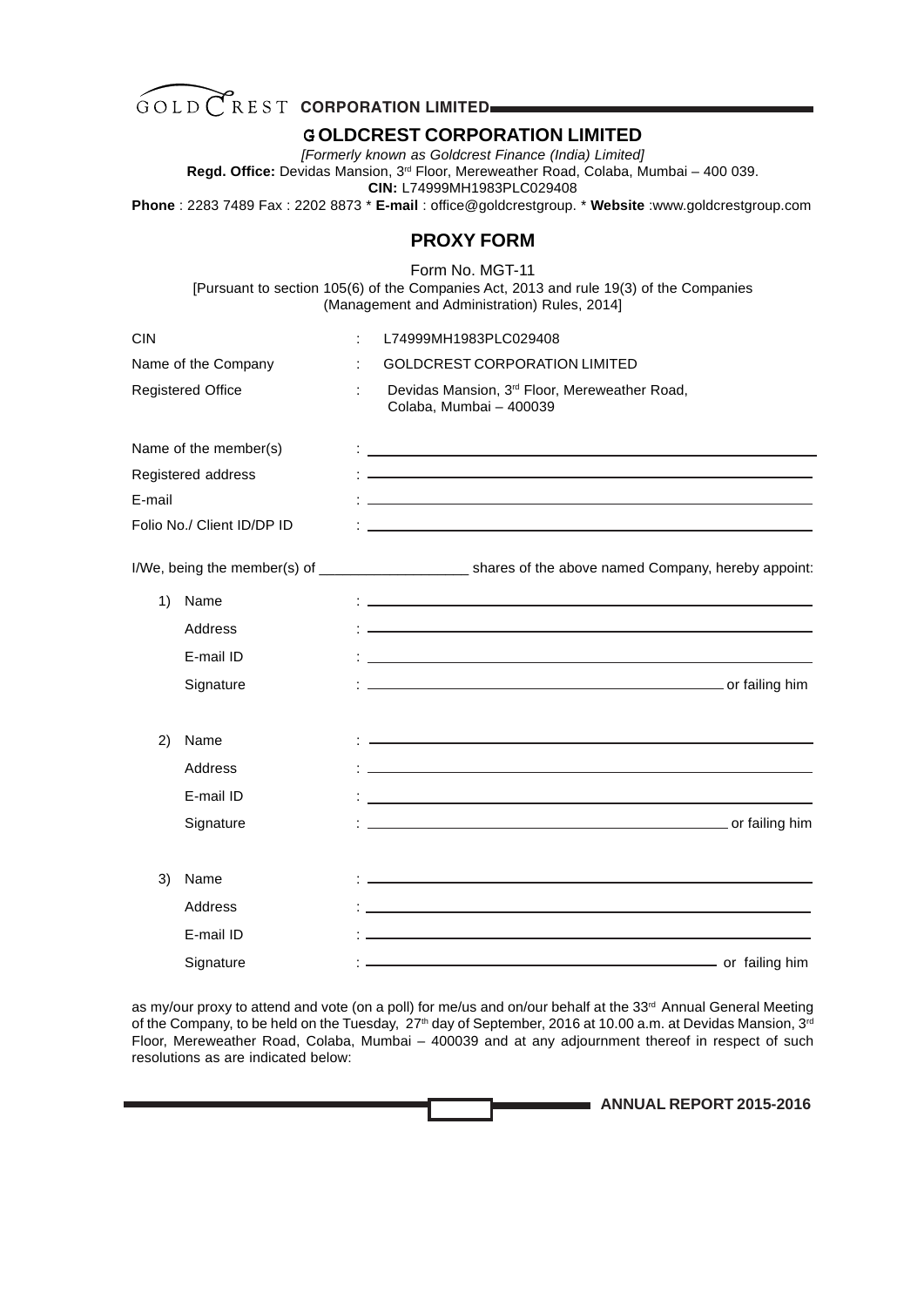## **Ordinary Business:**

- 1. To receive consider and adopt Audited Standalone Financial Statements for the financial year ended 31<sup>st</sup> March, 2016 together with the Reports of the Board of Directors and Auditors there on.
- 2. To receive consider and adopt Audited Consolidated Financial Statements for the financial year ended 31<sup>st</sup> March, 2016 together with the Reports of the Auditors there on.
- 3. To confirm the payment of interim dividend on equity shares for the year 2015-16.
- 4. To appoint a Director in place of Mr. Tushar T. Tanna (DIN 00170535), who retires by rotation and being eligible, offers himself for re-appointment.
- 5. To ratify the appoint of M/s. Ramesh M. Sheth & Associates, Chartered Accountants (Firm Registration Number: 111883W), as Statutory Auditors of the Company to hold office from the conclusion of this Annual General Meeting until the conclusion of 34<sup>th</sup> Annual General Meeting of the Company to be held in the calendar year 2017 and fix their remuneration.

## **Special Business:**

6. Increase in the remuneration of Mrs. Anupa Tanna Shah, (Din: 01587901), Managing Director & Chief Executive officer of the company

| Signed this | dav of | 2016 |
|-------------|--------|------|
|-------------|--------|------|

 $\mathcal{L}_\text{max}$ Signature of shareholder(s)

Signature of Proxy holder(s)

**Note: This form of proxy in order to be effective should be duly completed and deposited at the Registered Office of the Company, not less than 48 hours before the commencement of the Meeting.**

| <b>ANNUAL REPORT 2015-2016</b> |
|--------------------------------|
|--------------------------------|

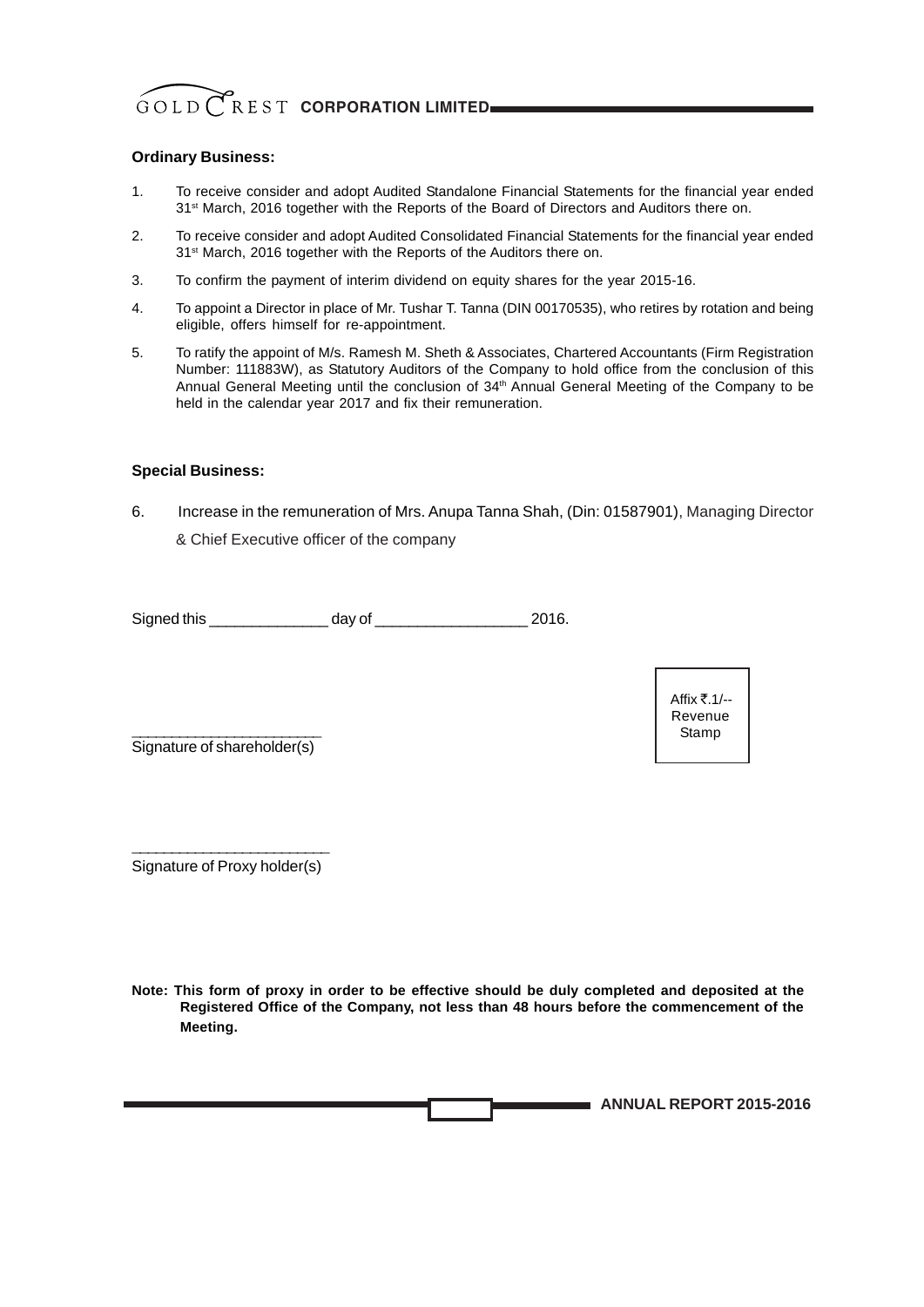

## G **OLDCREST CORPORATION LIMITED**

*[Formerly known as Goldcrest Finance (India) Limited]* **Regd. Office:** Devidas Mansion, 3rd Floor, Mereweather Road, Colaba, Mumbai – 400 039. **CIN:** L74999MH1983PLC029408 **Phone** : 2283 7489 Fax : 2202 8873 \* **E-mail** : office@goldcrestgroup.com \* **Website** : www.goldcrestgroup.com

| Folio No./DP ID/ Client ID No. |  |
|--------------------------------|--|
| No. of Shares Held             |  |
| Email id                       |  |

# **ATTENDANCE SLIP**

I / We record my/our presence at the 33<sup>rd</sup> Annual General Meeting of the Company at Devidas Mansion, 3rd Floor, Mereweather Road, Colaba, Mumbai – 400 039 on September 27, 2016 at 10:00 am

| NAME OF THE MEMBER (S)      |  |
|-----------------------------|--|
| SIGNATURE OF THE MEMBER (S) |  |
| NAME OF THE PROXY           |  |
| SIGNATURE OF THE PROXY      |  |

 **NOTE**: You are requested to sign and handover this slip at the entrance of the meeting venue. Joint Members may obtain an additional slip on request.